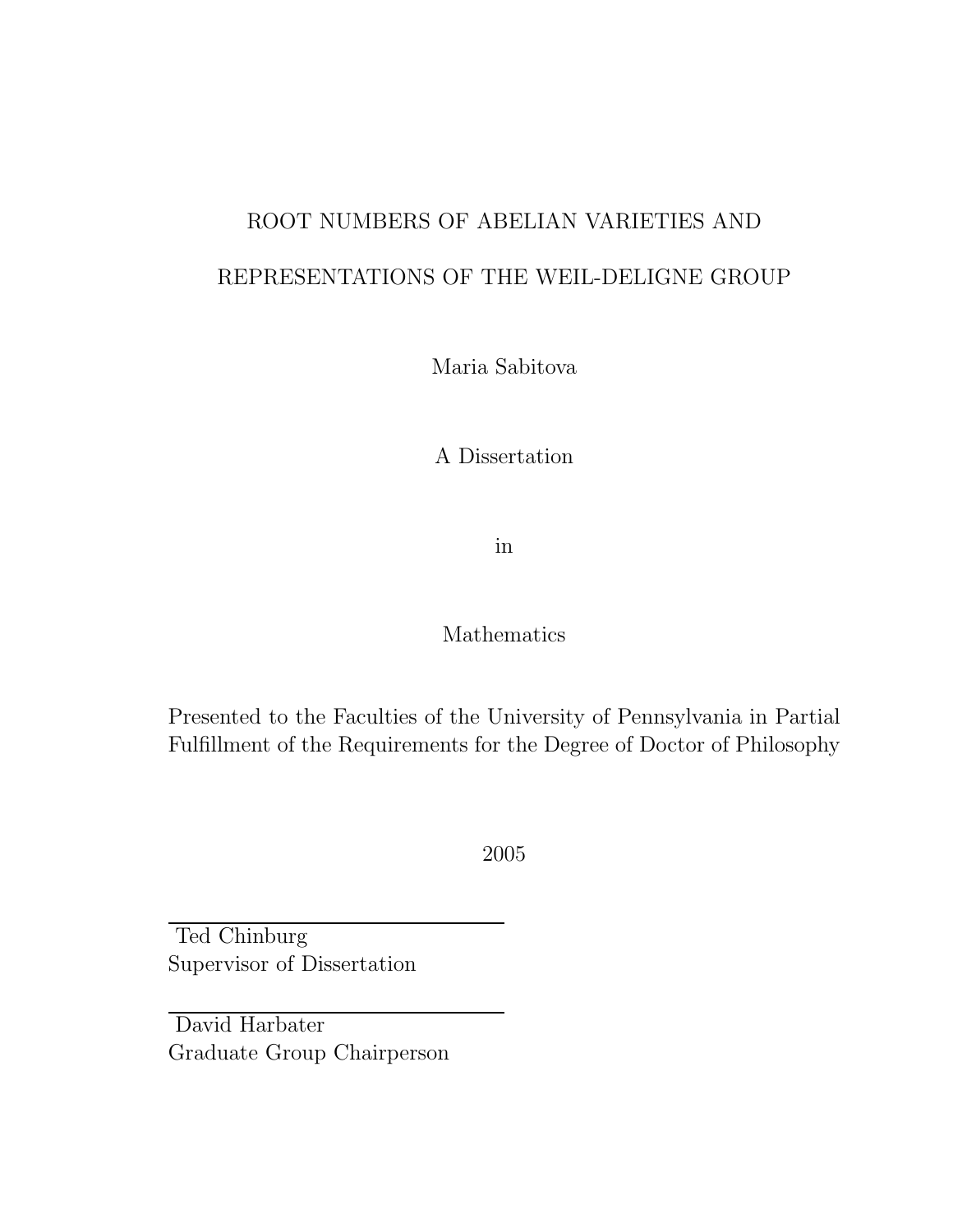## Acknowledgments

I would like to thank my advisor Ted Chinburg for suggesting the problem and useful discussions. I am also grateful to Siegfried Bosch, Ching-Li Chai, Robert Kottwitz, and Michel Raynaud for answering my questions related to the uniformization theory, and especially to Michel Raynaud for providing the reference [Ra].

Thanks to everybody in the math department who has supported me, especially Ted Chinburg, Alexander Kirillov, Tony Pantev, and Janet Burns.

Last, but not least, I would like to express my deepest gratitude to my parents and Mitya Boyarchenko.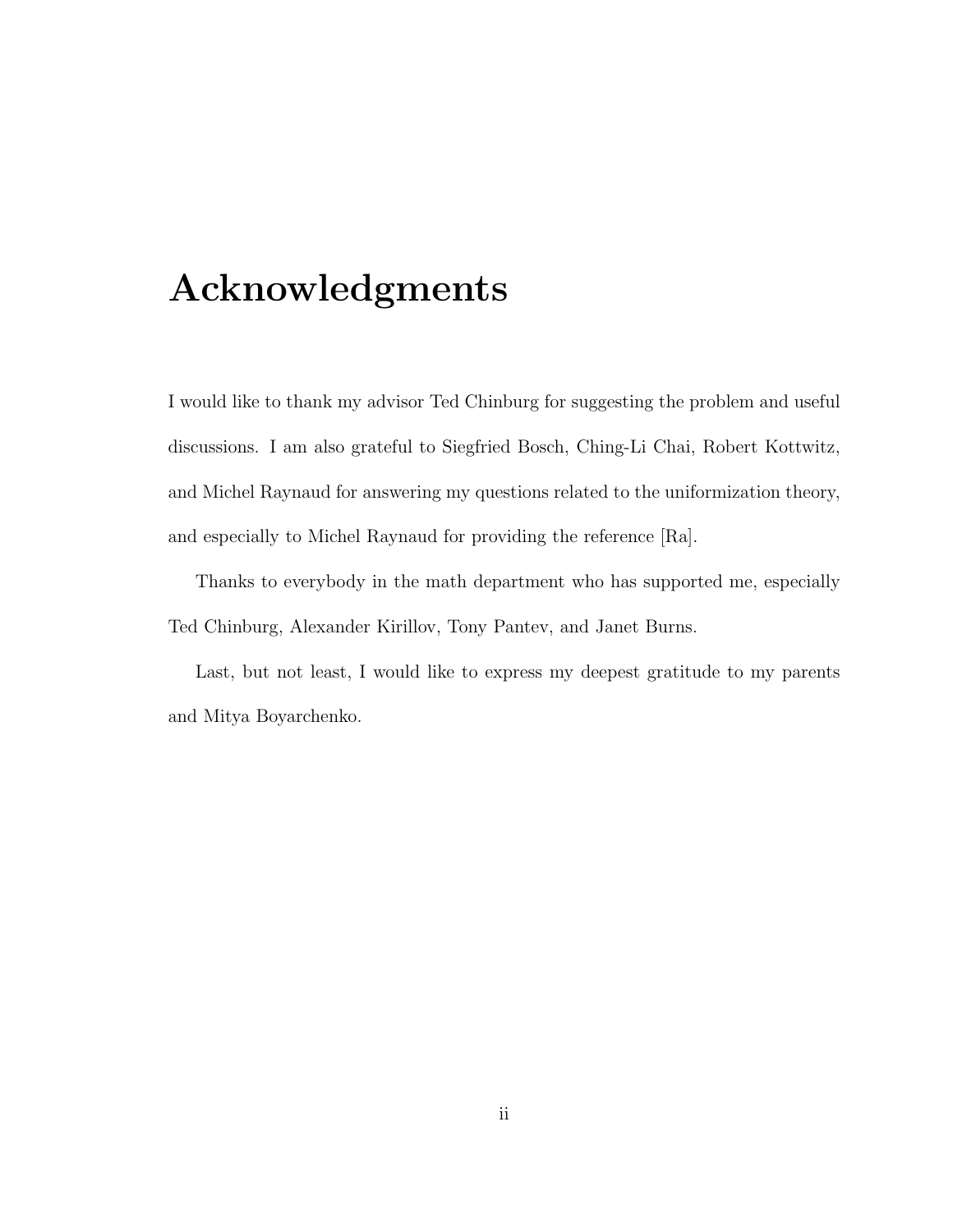## ROOT NUMBERS OF ABELIAN VARIETIES AND REPRESENTATIONS OF THE WEIL-DELIGNE GROUP

ABSTRACT

Maria Sabitova

#### Ted Chinburg

We generalize a theorem of D. Rohrlich concerning root numbers of elliptic curves over the field of rational numbers. Our result applies to abelian varieties over number fields. Namely, under certain conditions which naturally extend the conditions used by D. Rohrlich, we show that the root number  $W(A, \tau)$  associated to an abelian variety A over a number field F and a complex finite-dimensional irreducible representation  $\tau$  of  $Gal(\overline{F}/F)$  with real-valued character is equal to 1. In the case where the ground field is Q, we show that our result is consistent with a refined version of the conjecture of Birch and Swinnerton-Dyer. We also give a description of unitary, orthogonal, and symplectic admissible representations of the Weil-Deligne group of a local non-Archimedean field.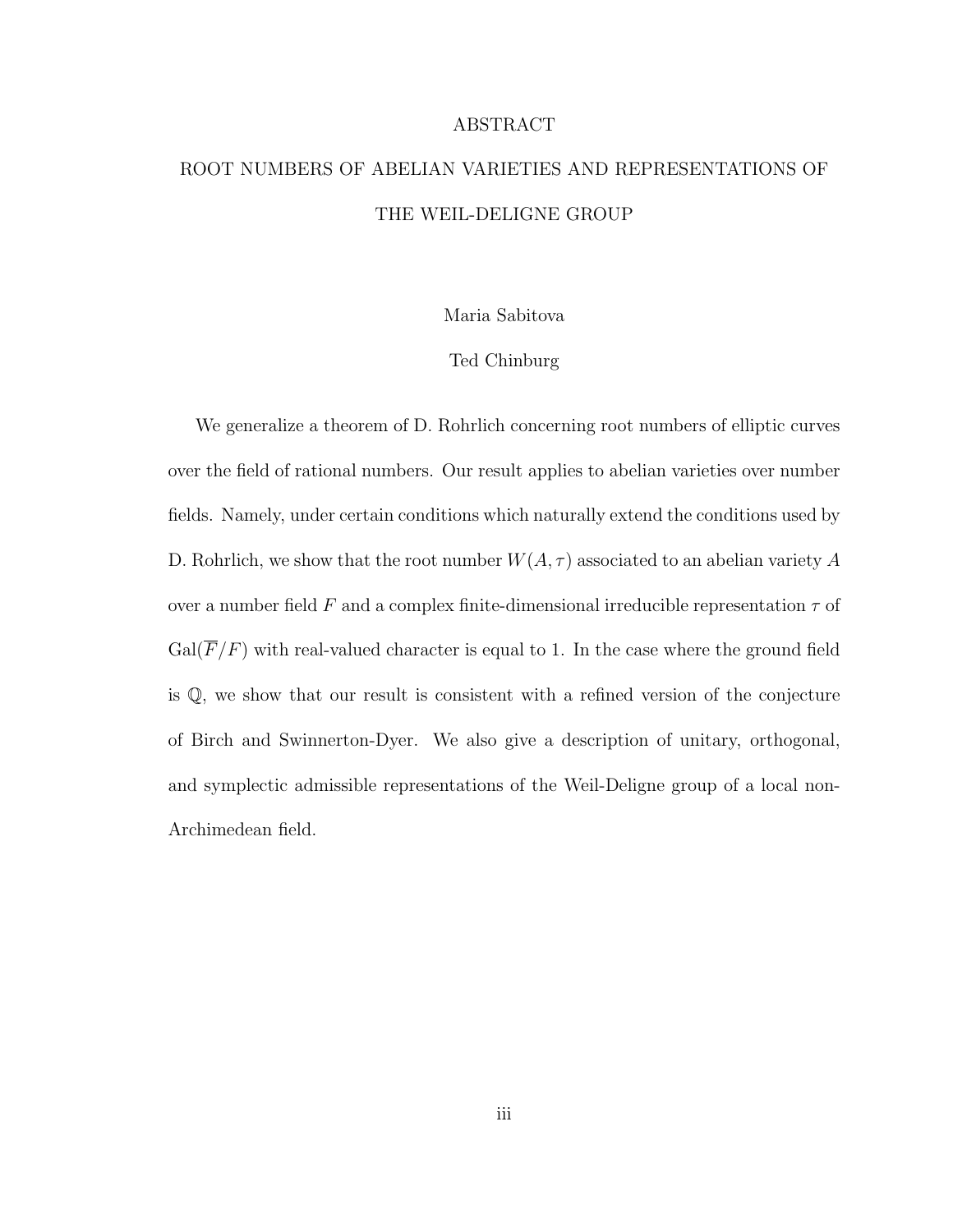# **Contents**

| $\mathbf 1$ |                                                                     | Introduction                                                                             | $\mathbf 1$ |
|-------------|---------------------------------------------------------------------|------------------------------------------------------------------------------------------|-------------|
| $\bf{2}$    | Root numbers of abelian varieties over local non-Archimedean fields |                                                                                          |             |
|             | of characteristic zero                                              |                                                                                          | 10          |
|             | 2.1                                                                 |                                                                                          | 10          |
|             | 2.2                                                                 | Case of an abelian variety with potential good reduction. $\ldots \ldots$                | 15          |
|             | 2.3                                                                 |                                                                                          | 21          |
| 3           | Root numbers of abelian varieties over number fields (Theorem A) 31 |                                                                                          |             |
|             | 3.1                                                                 |                                                                                          | 31          |
|             | 3.2                                                                 | Special cases of Theorem A $\dots \dots \dots \dots \dots \dots \dots \dots$             | 35          |
| 4           | Representations of the Weil-Deligne group (Theorem B)               |                                                                                          | 43          |
|             | 4.1                                                                 | Theorem B $\ldots \ldots \ldots \ldots \ldots \ldots \ldots \ldots \ldots \ldots \ldots$ | 43          |
|             | 4.2                                                                 |                                                                                          | 49          |
| A           |                                                                     |                                                                                          | 57          |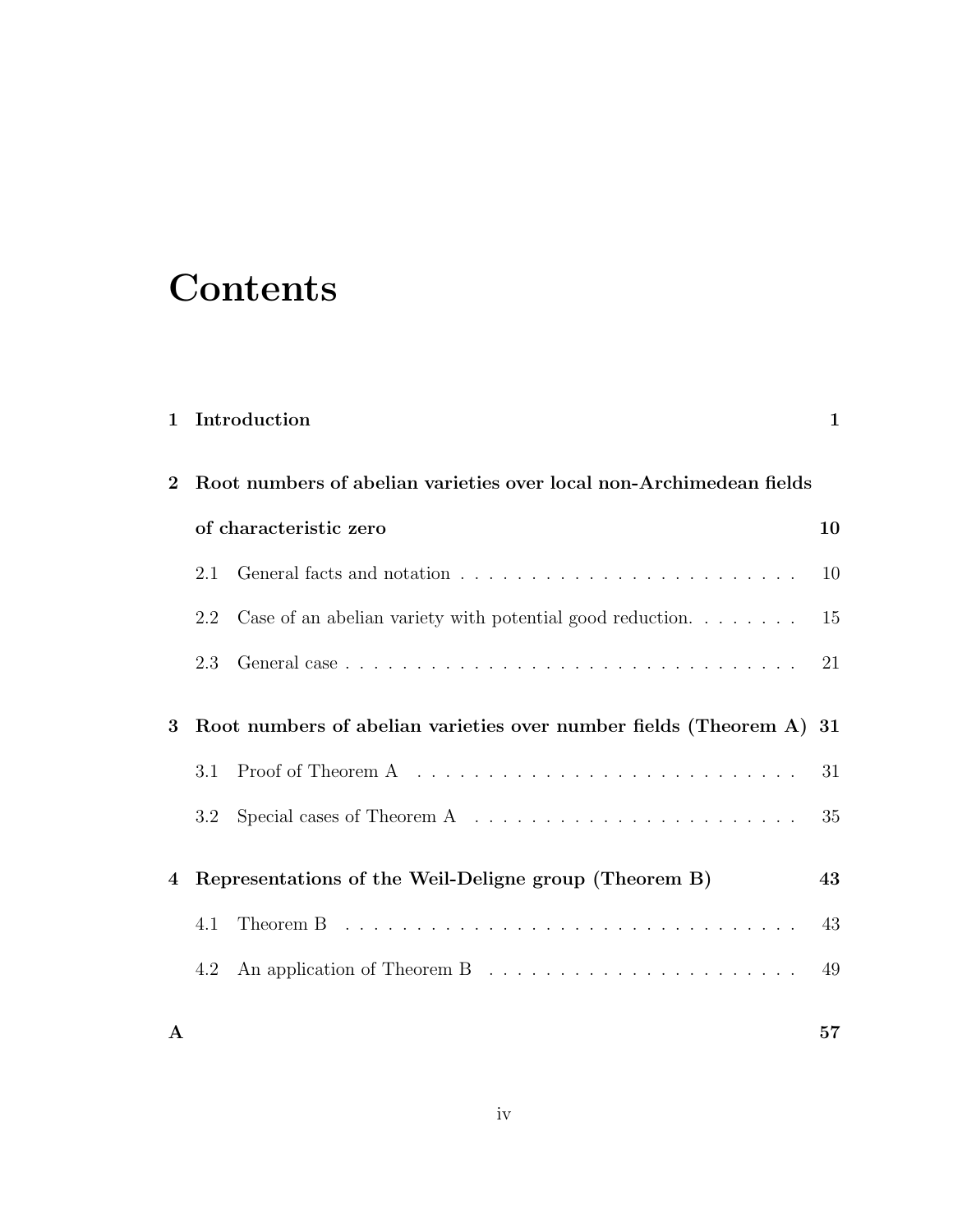| $\bf{B}$    | 72 |
|-------------|----|
| $\mathbf C$ | 77 |
| D           | 81 |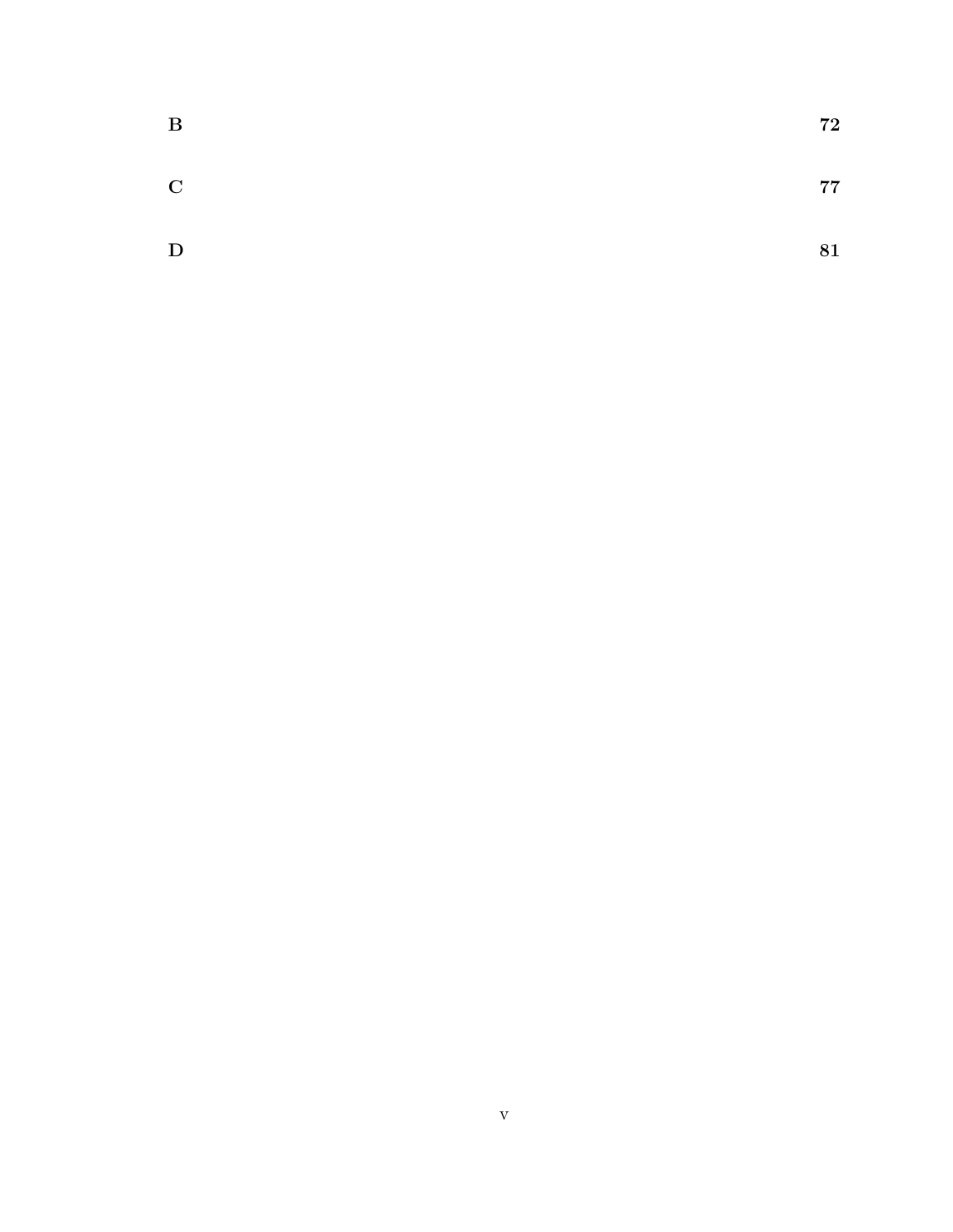## Chapter 1

## Introduction

One of the main objects of study in this thesis is the root number  $W(A, \tau)$  associated to an abelian variety A of dimension  $g$  over a number field  $F$  and a continuous irreducible complex finite-dimensional representation  $\tau$  of  $\operatorname{Gal}(\overline{F}/F)$  with real-valued character. The root number  $W(A, \tau)$  is a complex number of absolute value 1. Assume for simplicity that  $F = \mathbb{Q}$ . Then  $W(A, \tau)$  appears in the following conjectural functional equation:

$$
\Lambda(A,\tau,s) = W(A,\tau) \cdot \Lambda(A,\tau^*,2-s),\tag{1.0.1}
$$

where  $s \in \mathbb{C}$ ,  $\tau^*$  is the contragredient of  $\tau$ , and

$$
\Lambda(A, \tau, s) = C^s \cdot \Gamma(s)^{g \dim \tau} \cdot L(A, \tau, s)
$$

for some positive constant C and the twisted L-function  $L(A, \tau, s)$  which is a meromorphic function of s defined in a right half-plane. This function is conjectured to have an analytic continuation to the entire complex plane. Since  $\tau$  has real-valued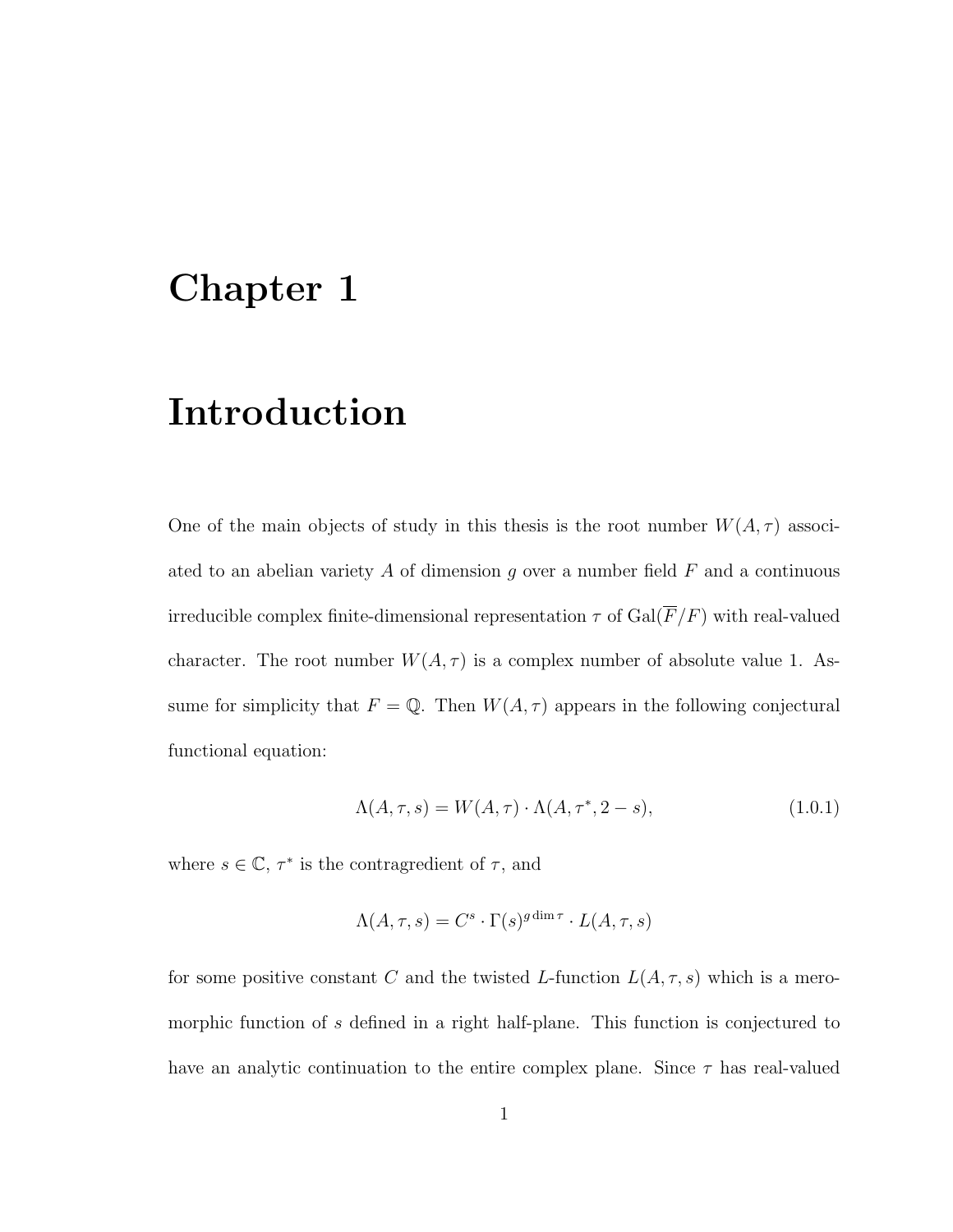character,  $\tau \cong \tau^*$ . Assuming (1.0.1) and considering the power series expansion of  $L(A, \tau, s)$  about  $s = 1$ , we get:

$$
W(A,\tau) = (-1)^{\text{ord}_{s=1}L(A,\tau,s)}.
$$
\n(1.0.2)

In this thesis we generalize a result by D. Rohrlich for elliptic curves ([Ro2], p. 313, Prop. E) to abelian varieties. We prove the following theorem:

**Theorem 1.0.1.** Let  $F$  be a number field,  $L$  a finite Galois extension of  $F$ , and  $\tau$  an irreducible complex finite-dimensional representation of  $Gal(L/F)$  with realvalued character. Let g be a fixed positive integer and assume that the decomposition subgroups of  $Gal(L/F)$  at all the places of F lying over all the primes less or equal to  $2g + 1$  are abelian. If the Schur index  $m_{\mathbb{Q}}(\tau)$  is 2 then  $W(A, \tau) = 1$  for every abelian variety A of dimension g over F.

If  $F = \mathbb{Q}$  then Theorem 1.0.1 is predicted by the conjectures of Birch-Swinnerton-Dyer and Deligne-Gross. Namely, the conjectures of Birch-Swinnerton-Dyer and Deligne-Gross imply

$$
\text{ord}_{s=1}L(A,\tau,s) = \langle \sigma_A, \tau \rangle,\tag{1.0.3}
$$

where  $\sigma_A$  is the natural representation of  $Gal(\overline{\mathbb{Q}}/\mathbb{Q})$  on  $\mathbb{C}\otimes_{\mathbb{Z}} A(\overline{\mathbb{Q}})$  and  $\langle \sigma_A, \tau \rangle$  is the multiplicity of  $\tau$  in  $\sigma_A$  ([Ro3], p. 127, Prop. 2). Thus, we get from (1.0.2) and (1.0.3):

$$
W(A,\tau) = (-1)^{\langle \sigma_A, \tau \rangle}.
$$

Since  $\sigma_A$  is realizable over Q and  $\tau$  is irreducible,  $m_{\mathbb{Q}}(\tau)$  divides  $\langle \sigma_A, \tau \rangle$ . Thus, if  $m_{\mathbb{Q}}(\tau) = 2$  then  $W(A, \tau) = 1$  for every abelian variety A over  $\mathbb Q$  if  $(1.0.3)$  is true (cf.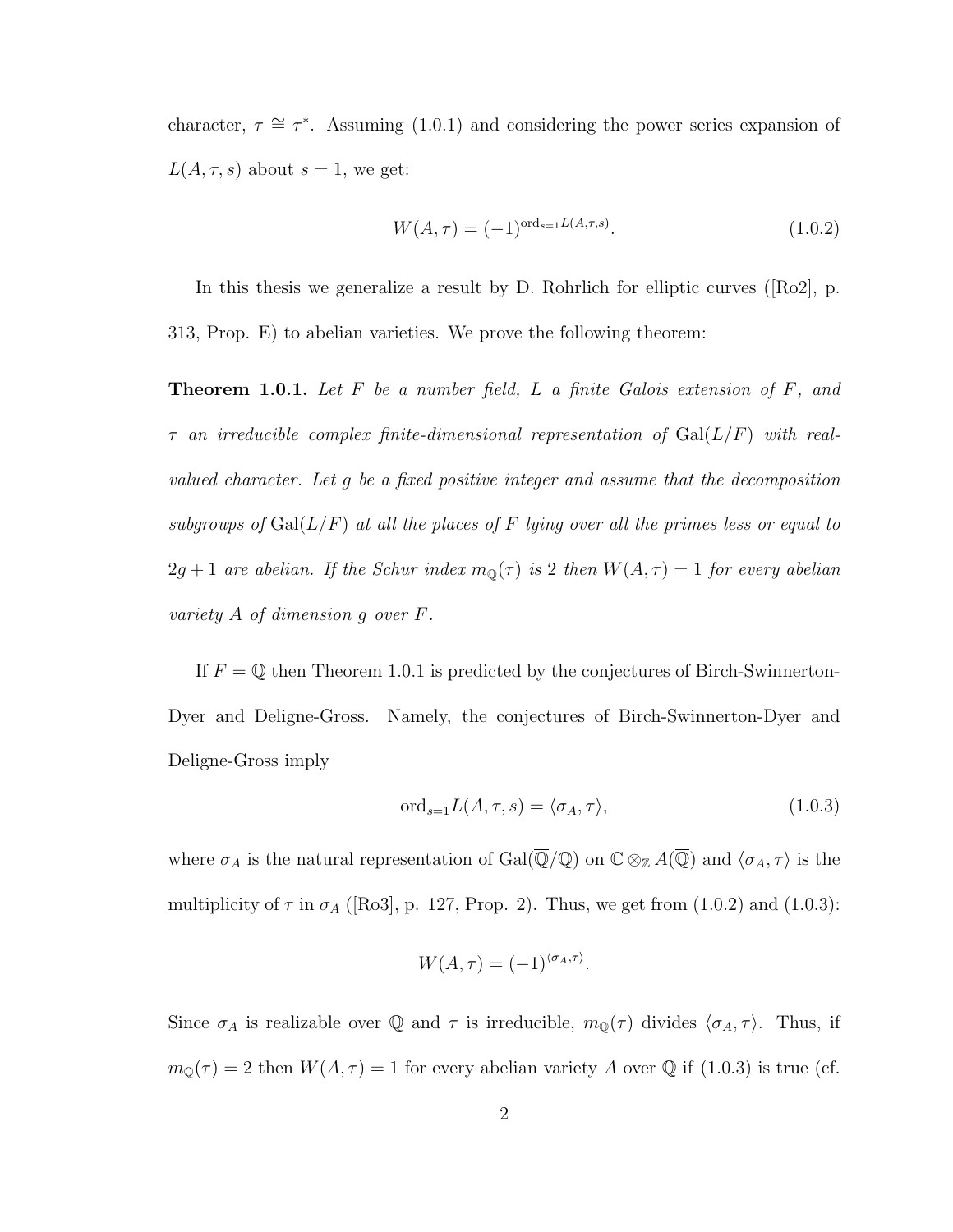[Ro2], p. 313).

To prove Theorem 1.0.1 we use the following formula:

$$
W(A,\tau) = \prod_{v} W(A_v, \tau_v),
$$

where v runs through all the places of  $F$ ,  $A_v = A \times_F F_v$ ,  $F_v$  denotes the completion of  $F$ with respect to v, and  $\tau_v$  is the restriction of  $\tau$  to  $Gal(\overline{F}_v/F_v) \hookrightarrow Gal(\overline{F}/F)$ . To define  $W(A_v, \tau_v)$  for every place v let  $\sigma'_v$  denote the representation of the Weil-Deligne group  $W'(\overline{F}_v/F_v)$  associated to the first cohomology of  $A_v$ . Then  $W(A_v, \tau_v) = W(\sigma'_v \otimes \tau_v)$ , where  $\tau_v$  is viewed as a representation of  $\mathcal{W}'(\overline{F}_v/F_v)$ . We will in fact show the following stronger result:

**Theorem 1.0.2 (Theorem A).**  $W(A_v, \tau_v) = 1$  for all v under the hypotheses of Theorem 1.0.1.

First, we describe  $W(A_v, \tau_v)$  when  $\tau_v$  is a complex finite-dimensional continuous representation of  $Gal(\overline{F_v}/F_v)$  with real-valued character. If v is an infinite place then  $\sigma'_v$  is associated to the components of  $H^1(A_v(\mathbb{C}), \mathbb{C})$  in the Hodge decomposition. We show in Lemma 3.1.1 that

$$
W(A_v, \tau_v) = (-1)^{g \dim \tau_v}.
$$
\n(1.0.4)

If  $v$  is a finite place, then

$$
W(\sigma'_v\otimes \tau_v)=\frac{\epsilon(\sigma'_v\otimes \tau_v,\psi_v,dx_v)}{|\epsilon(\sigma'_v\otimes \tau_v,\psi_v,dx_v)|},
$$

where  $\psi_v$  is a nontrivial additive character of  $F_v$  and  $dx_v$  is a Haar measure on  $F_v$ . Here  $\sigma'_v$  is isomorphic to the representation of  $W'(\overline{F}_v/F_v)$  afforded by  $H_l^1(A_v)$ , where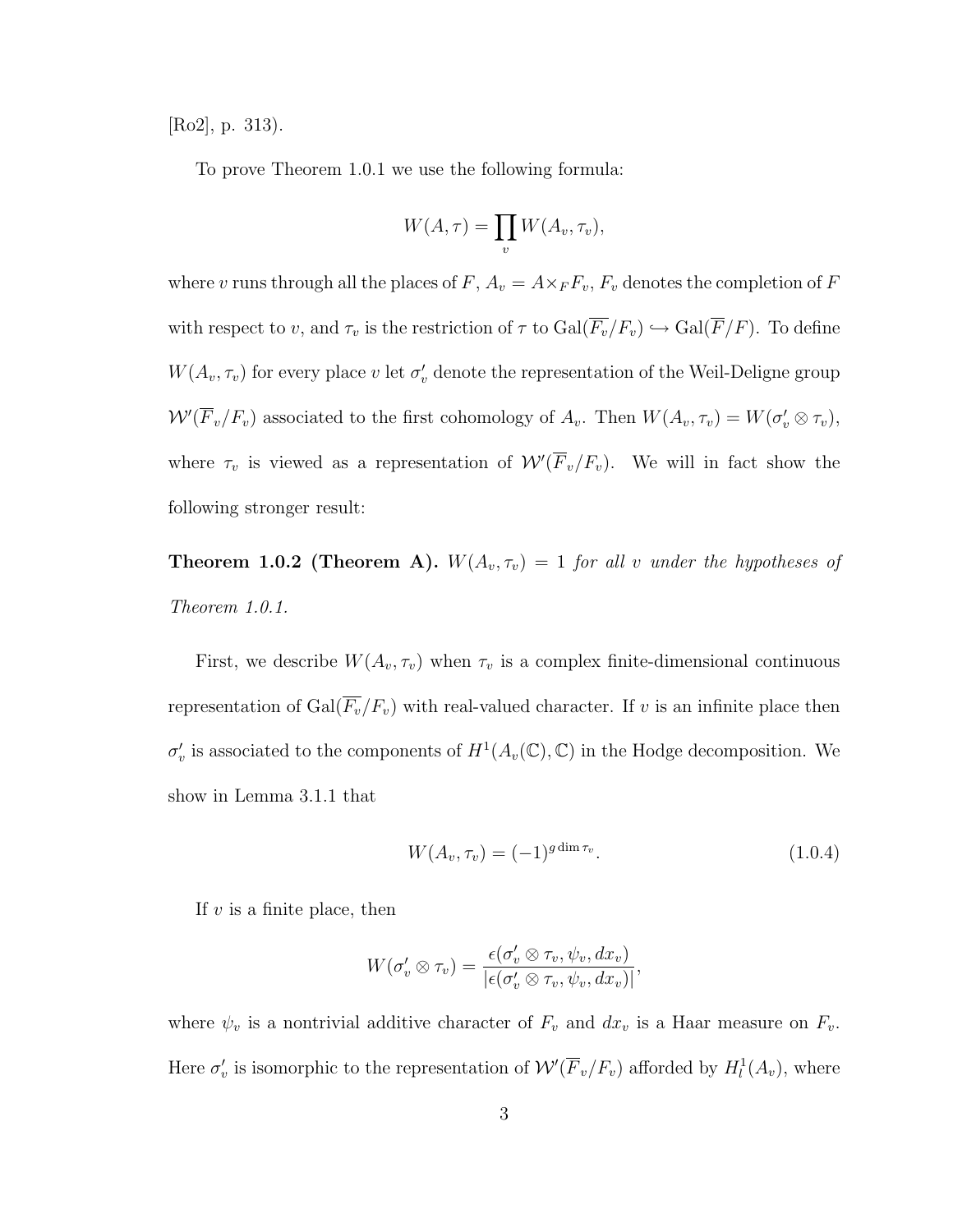l is a rational prime different from the residual characteristic of  $F_v$ . It is known that  $H_l^1(A_v) \cong V_l(A_v)^*$  as  $Gal(\overline{F}_v/F_v)$ -modules over  $\mathbb{Q}_l$ , where  $V_l(A_v) = T_l(A_v) \otimes_{\mathbb{Z}_l} \mathbb{Q}_l$ ,  $T_l(A_v)$  is the l-adic Tate module of  $A_v$ , and  $V_l(A_v)^*$  denotes the contragredient of  $V_l(A_v)$ . Thus, we can assume that  $\sigma'_v$  is the representation of  $\mathcal{W}'(\overline{F}_v/F_v)$  associated to  $V_l(A_v)^*$ . Clearly,  $W(\sigma_v' \otimes \tau_v)$  does not depend on the choice of  $dx_v$  and it turns out that  $W(\sigma'_v \otimes \tau_v)$  does not depend on the choice of  $\psi_v$  either. Moreover,  $W(\sigma'_v \otimes \tau_v) = \pm 1$ (see Section 2.1).

We consider two cases:  $A_v$  is an abelian variety with potential good reduction and the general case. If  $A_v$  has potential good reduction, it follows from Néron-Ogg-Shafarevič criterion that  $\sigma'_v$  is actually a representation of the Weil group  $\mathcal{W}(\overline{F}_v/F_v)$ . If the characteristic of the residue class field  $k_v$  of  $F_v$  is greater than  $2g+1$ , we use the theory of Serre-Tate together with methods of the representation theory to describe the class of  $\sigma'_v\otimes\omega_v^{1/2}$  in the Grothendieck group of virtual representations of  ${\mathcal W}({\overline F_v}/F_v)$ (Corollary 2.2.7, Formula (2.2.4)). Here  $\omega_v$  is the one-dimensional representation of  $W(\overline{F}_v/F_v)$  given by

$$
\omega_v|_{I_v} = 1, \quad \omega_v(\Phi_v) = q_v^{-1},
$$

where  $I_v$  is the inertia subgroup of  $Gal(\overline{F}_v/F_v)$ ,  $\Phi_v$  is an inverse Frobenius element of  $Gal(\overline{F}_v/F_v)$ , and  $q_v = card(k_v)$ . Since the root number of representations of  $W(\overline{F}_v/F_v)$  is multiplicative in short exact sequences, this result enables us to prove the following formula for  $W(\sigma'_v \otimes \tau_v)$  when  $char(k_v) > 2g + 1$  (cf. Proposition 2.2.9):

$$
W(\sigma_v' \otimes \tau_v) = \det \tau_v (-1)^{l_1} \cdot \beta^{\dim \tau_v} \cdot \gamma^{l_2} \cdot (-1)^{\langle \nu_v, \tau_v \rangle}, \qquad (1.0.5)
$$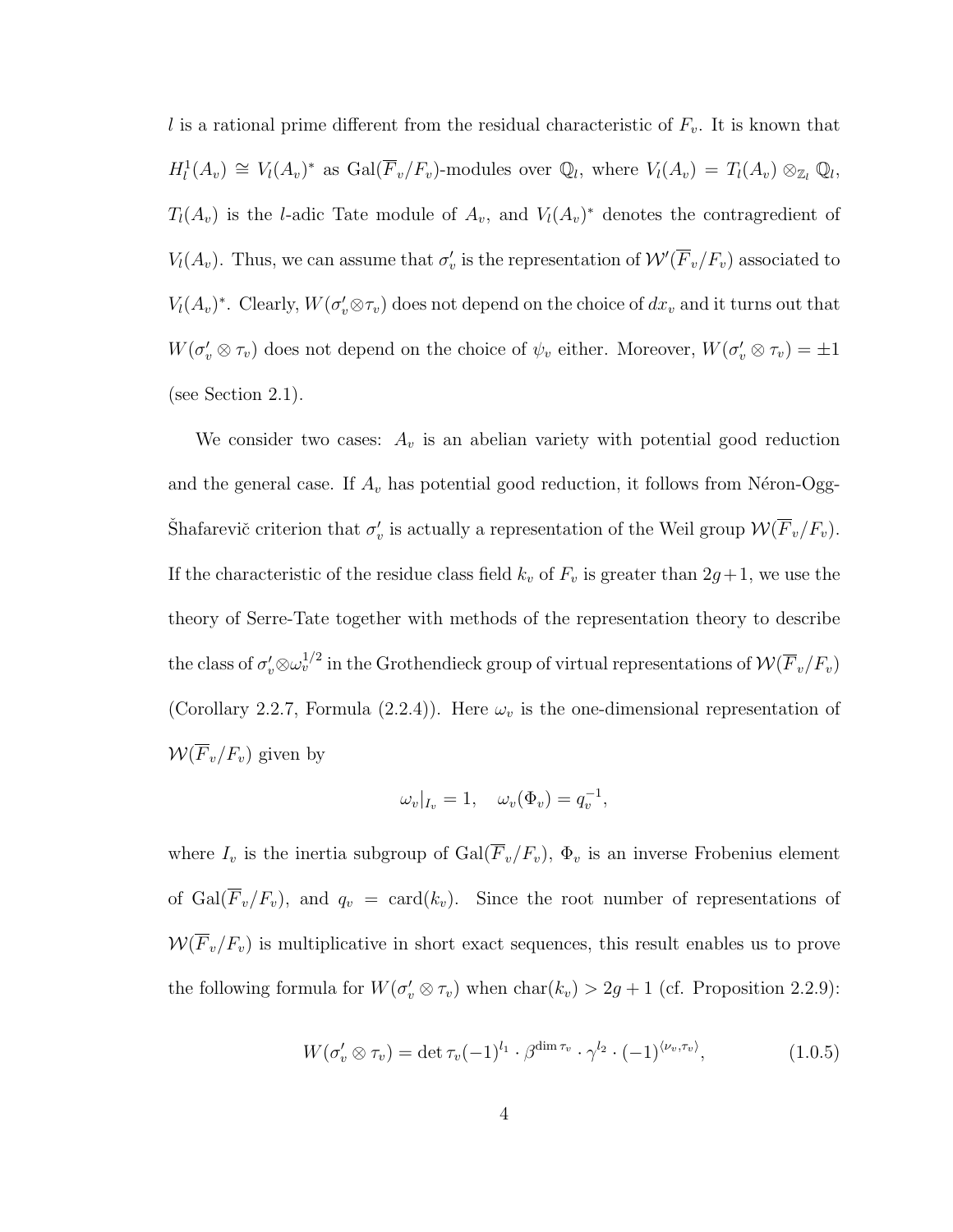where  $l_1 \in \mathbb{Z}$ ,  $\beta = \pm 1$ ,  $\gamma = \pm 1$ ,  $l_2 = \langle 1, \tau_v \rangle + \langle \eta_v, \tau_v \rangle$ ,  $\eta_v$  is the unramified quadratic character of  $F_v^{\times}$ , and  $\nu_v$  is a representation of  $Gal(\overline{F}_v/F_v)$  realizable over  $\mathbb Q$  (cf. [Ro2], p. 318, Thm. 1).

In the general case we use the theory of uniformization of abelian varieties. According to this theory there exists a semi-abelian variety  $G_v$  over  $F_v$  and a discrete subgroup  $Y_v$  of  $G_v$  such that, in terms of rigid geometry,  $A_v$  is isomorphic to the quotient  $G_v/Y_v$ . The semi-abelian variety  $G_v$  fits into an exact sequence

$$
0 \longrightarrow T_v \longrightarrow G_v \stackrel{f_v}{\longrightarrow} B_v \longrightarrow 0,
$$
\n(1.0.6)

where  $B_v$  is an abelian variety over  $F_v$  with potential good reduction,  $T_v$  is a torus over  $F_v$  of dimension r;  $Y_v$  is an étale sheaf of free abelian groups over  $Spec(F_v)$  of rank r. To describe  $\sigma'_v$  in this case we use a formula of M. Raynaud ([Ra], p. 314) which gives the action of the inertia group  $I_v$  on the  $l^n$ -torsion points of an abelian variety over a non-Archimedean local field in the case when the uniformization data splits. We need this formula to show that in this case

$$
\sigma'_v \cong \kappa_v \oplus (\chi_v \otimes \omega_v^{-1} \otimes \text{sp}(2)),\tag{1.0.7}
$$

where  $\kappa_v$  is the representation of  $W(\overline{F}_v/F_v)$  associated to the natural *l*-adic representation of  $Gal(\overline{F}_v/F_v)$  on  $V_l(B_v)^*$ ,

$$
\chi_v : \operatorname{Gal}(\overline{F}_v/F_v) \longrightarrow \operatorname{GL}_r(\mathbb{Z})
$$

is the representation of  $Gal(\overline{F}_v/F_v)$  corresponding to the Galois module  $Y_v(\overline{F}_v)$ , and  $sp(2)$  is given by  $(2.1.1)$  (see Proposition 2.3.1). Since the root number of a direct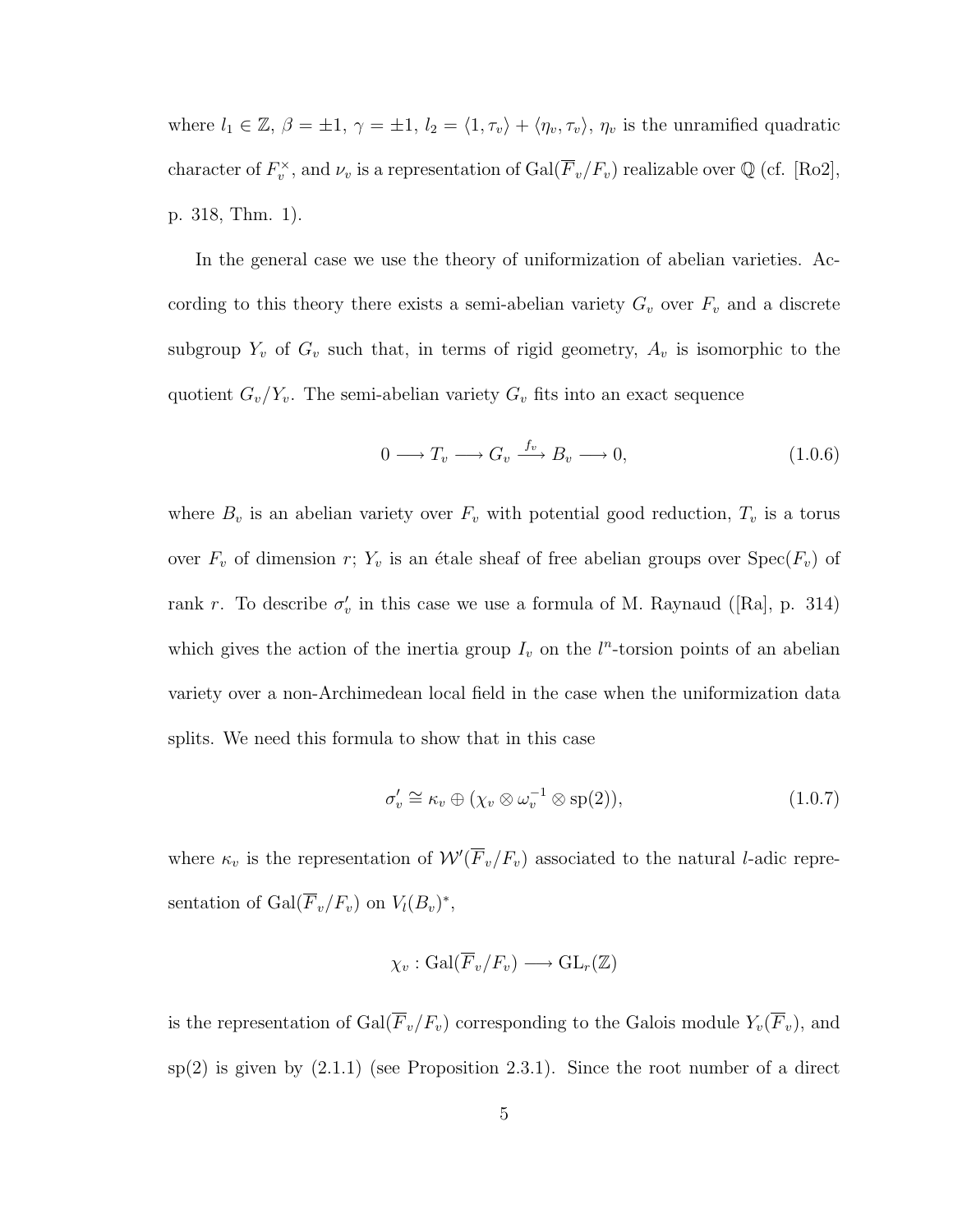sum of representations of  $\mathcal{W}'(\overline{F}_v/F_v)$  equals the product of the root numbers of the summands, we get from  $(1.0.7)$ 

$$
W(\sigma'_v \otimes \tau_v) = W(\kappa_v \otimes \tau_v) \cdot W(\chi_v \otimes \omega_v^{-1} \otimes \tau_v \otimes \text{sp}(2)). \tag{1.0.8}
$$

If char( $k_v$ ) > 2g + 1 then (1.0.5) can be applied to  $\kappa_v$ , i.e.,

$$
W(\kappa_v \otimes \tau_v) = \det \tau_v (-1)^{l_1} \cdot \beta^{\dim \tau_v} \cdot \gamma^{l_2} \cdot (-1)^{\langle \nu_v, \tau_v \rangle}, \qquad (1.0.9)
$$

where  $l_1$ ,  $\beta$ ,  $\gamma$ ,  $l_2$ , and  $\nu_v$  are as in (1.0.5) when  $\sigma'_v$  is replaced by  $\kappa_v$ .

The rest of the proof of Theorem 1.0.2 is analogous to one of Proposition E ([Ro2], p. 347). Namely, it follows from Lemma on p. 339 and Lemma on p. 347 in [Ro2] that dim  $\tau$  is even. Hence we get from (1.0.4) that  $W(A_v, \tau_v) = 1$  for infinite places. If v is a finite place then the assumption  $m_{\mathbb{Q}}(\tau) = 2$  implies  $W(\chi_v \otimes \omega_v^{-1} \otimes \tau_v \otimes \text{sp}(2)) = 1$  $([Ro2], p. 327, Prop. 6), hence we have from  $(1.0.8)$$ 

$$
W(\sigma'_v \otimes \tau_v) = W(\kappa_v \otimes \tau_v).
$$
\n(1.0.10)

If v is a finite place such that  $char(k_v) > 2g + 1$  then (1.0.9) holds which, together with the assumption  $m_{\mathbb{Q}}(\tau) = 2$ , implies  $W(\kappa_v \otimes \tau_v) = 1$ , hence  $W(\sigma_v' \otimes \tau_v) = 1$ .

If v is a finite place such that  $char(k_v) \leq 2g + 1$  then the conditions on bad primes in Theorem 1.0.1 imply that  $\tau_v$  is symplectic ([Ro2], Lemma on p. 347). Also,  $\kappa_v \otimes \omega_v^{1/2}$  is symplectic, because  $\kappa_v$  comes from an abelian variety (see Section 2.1). Since real powers of  $\omega_v$  do not change the root number,

$$
W(\kappa_v \otimes \tau_v) = W(\kappa_v \otimes \omega_v^{1/2} \otimes \tau_v) = 1 \qquad (1.0.11)
$$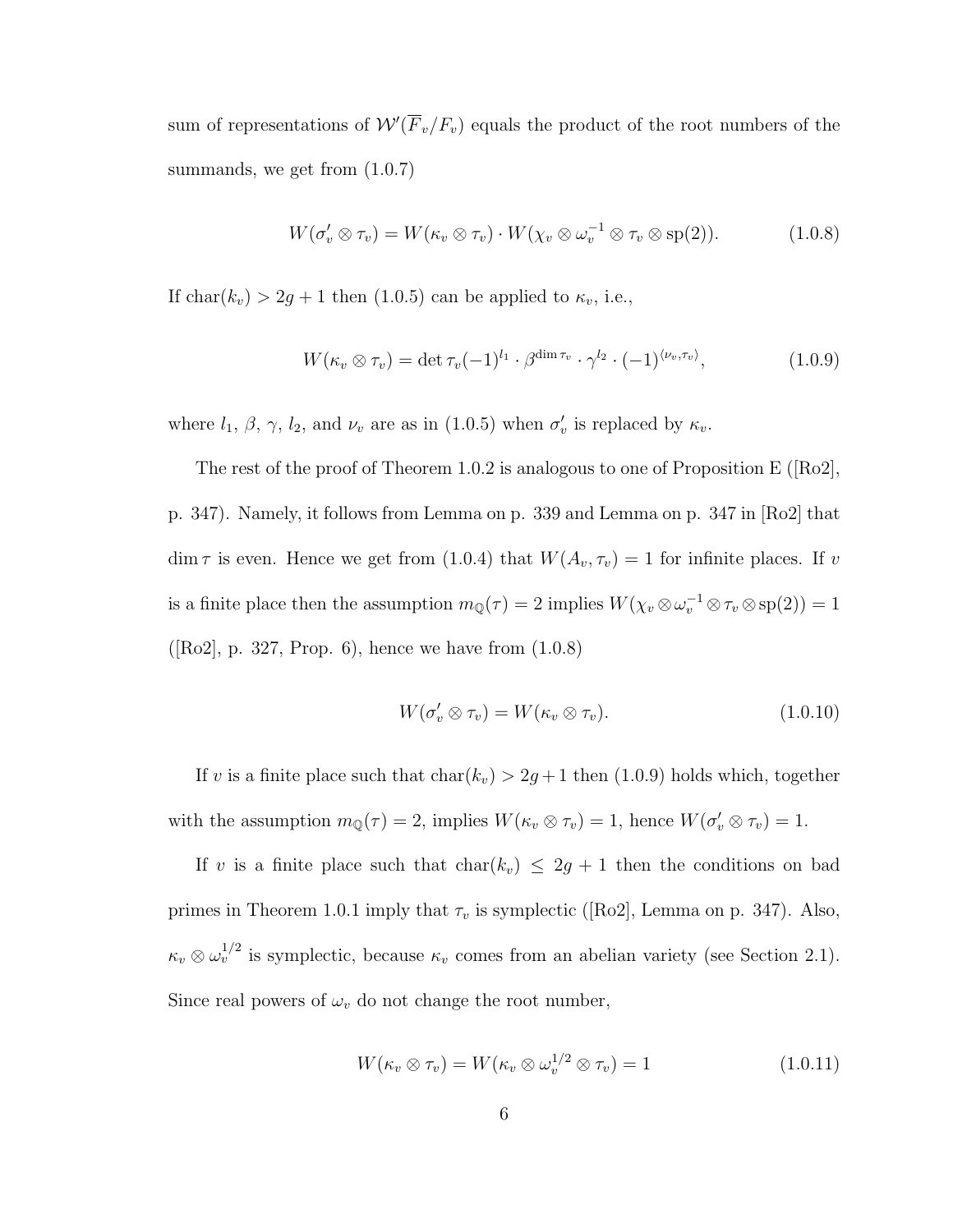as the root number of the tensor product of two symplectic representations of  $\mathcal{W}(\overline{F}_v/F_v)$ ([Ro2], p. 319, Prop. 2 and the remark after it). Thus, in this case we also have  $W(\sigma_v' \otimes \tau_v) = 1$  by (1.0.10) and (1.0.11).

If U is a complex finite-dimensional vector space and  $\lambda : D \longrightarrow GL(U)$  is a representation of a group D on U, then by  $\check{\lambda}: D \longrightarrow GL(\check{U})$  we denote the representation of D on  $\check{U}$ , where  $\check{U}$  is a  $\mathbb{C}[D]$ -module with the underlying D-module  $U^*$  and multiplication by constants defined as follows:

$$
a \cdot \phi = \overline{a}\phi
$$
,  $a \in \mathbb{C}, \phi \in U^*$ .

We say that U is *unitary* if U admits a nondegenerate invariant hermitian form (not necessarily positive definite). In this thesis we also study unitary, orthogonal, and symplectic representations of the Weil-Deligne group  $\mathcal{W}'(\overline{K}/K)$  of a local non-Archimedean field  $K$ . Namely, we prove the following theorem:

**Theorem 1.0.3 (Theorem B).** Let  $\sigma'$  be a minimal unitary, orthogonal, or symplectic admissible representation of  $\mathcal{W}'(\overline{K}/K)$  (i.e., a unitary, orthogonal, or symplectic representation respectively that cannot be written as an orthogonal sum of nonzero invariant subrepresentations). Let U be a representation space of  $\sigma'$  and  $\langle \cdot, \cdot \rangle$  a nondegenerate invariant form on U. Then either  $\sigma'$  is indecomposable or  $U \cong V \oplus \tilde{V}$ , where V is an indecomposable submodule of U,  $\tilde{V} = V^*$  if  $\langle \cdot , \cdot \rangle$  is bilinear, and  $\tilde{V} = \check{V}$ if  $\langle \cdot, \cdot \rangle$  is sesquilinear. Moreover, if  $\lambda$  is the isomorphism of  $V \oplus \tilde{V}$  onto U and  $\langle \cdot, \cdot \rangle'$ is the form on  $V \oplus \tilde{V}$  given by

$$
\langle x, y \rangle' = \langle \lambda(x), \lambda(y) \rangle, \quad x, y \in V \oplus \tilde{V},
$$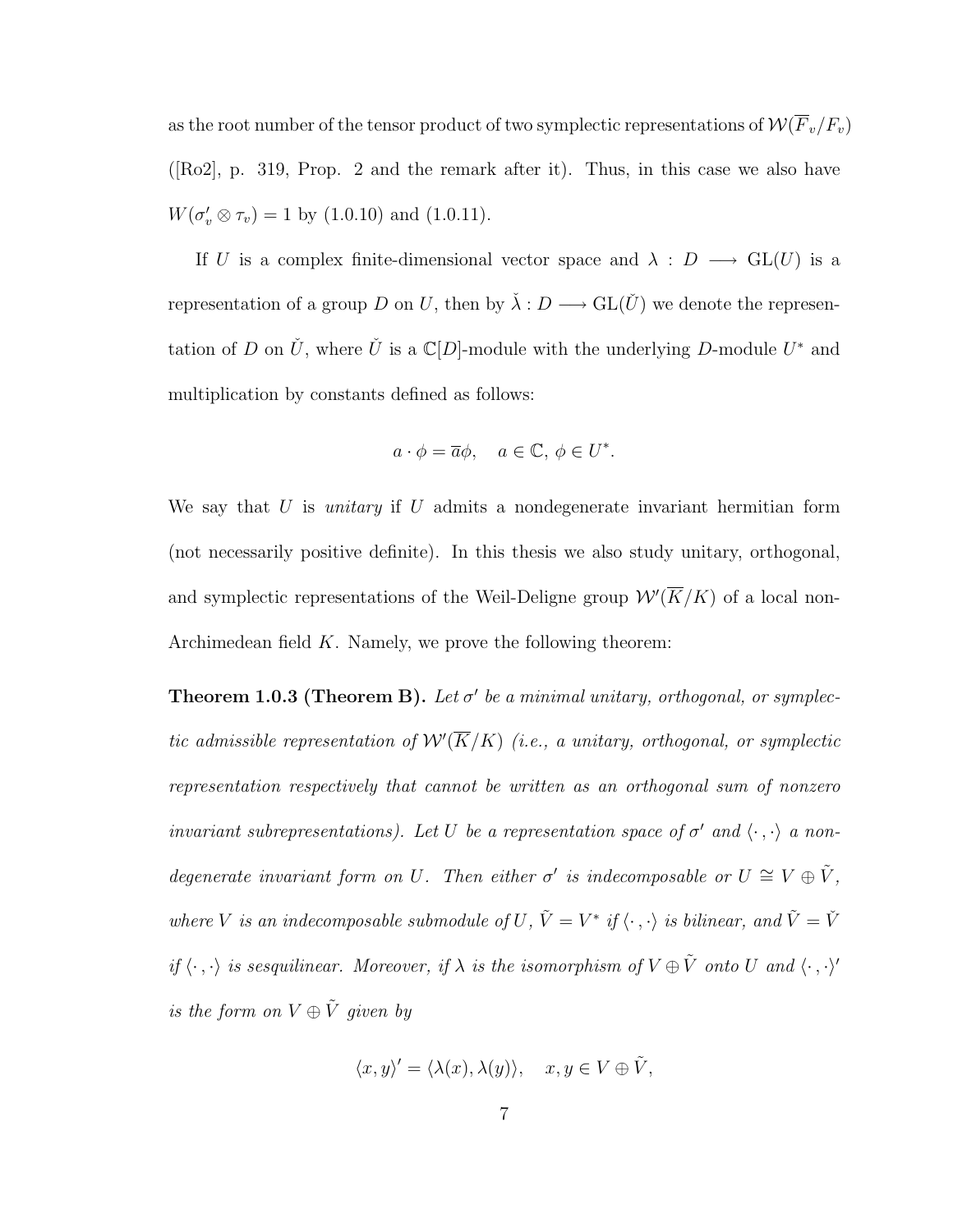then  $\langle \cdot , \cdot \rangle'|_V$  and  $\langle \cdot , \cdot \rangle'|_{\tilde{V}}$  are degenerate,  $\langle \cdot , \cdot \rangle' : V \times \tilde{V} \longrightarrow \mathbb{C}$  is the standard form given by

$$
\langle u, f \rangle' = f(u), \quad u \in V, f \in \tilde{V}.
$$

This thesis is organized in the following way. In Chapter 2 we study the root number  $W(\sigma' \otimes \tau)$ , where  $\tau$  is a complex finite-dimensional representation of  $Gal(\overline{K}/K)$ with real-valued character,  $K$  is a local non-Archimedean field of characteristic zero, and  $\sigma'$  is the representation of  $\mathcal{W}'(\overline{K}/K)$  associated to the natural *l*-adic representation of  $Gal(\overline{K}/K)$  on  $V_l(A)^*$ , where A is an abelian variety over K. Section 2.1 contains general facts and notation. In Section 2.2 we study the case of an abelian variety with potential good reduction. Section 2.3 deals with the general case. In Chapter 3 we give the proof of Theorem 1.0.2 (Theorem A) and discuss two special cases of the theorem when local calculations are especially easy. Chapter 4 is devoted to Theorem 1.0.3 (Theorem B). In Section 4.1 we give a proof of the theorem and in Section 4.2 we use it instead of Raynaud's result mentioned above to give an elementary proof of (1.0.7) in a special case when in (1.0.6) the image of  $Y_v$  under  $f_v$  is finite.

We put proofs of the results of Section 2.2 in Appendix A. Appendix B contains a lemma needed for the proof of the main result of Section 2.3 (Proposition 2.3.1). Appendix C contains an example of an orthogonal complex finite-dimensional irreducible representation of a finite group with Schur index 2 over the rationals. In Appendix D we give a description of the representation of  $W(\overline{K}/K)$  associated to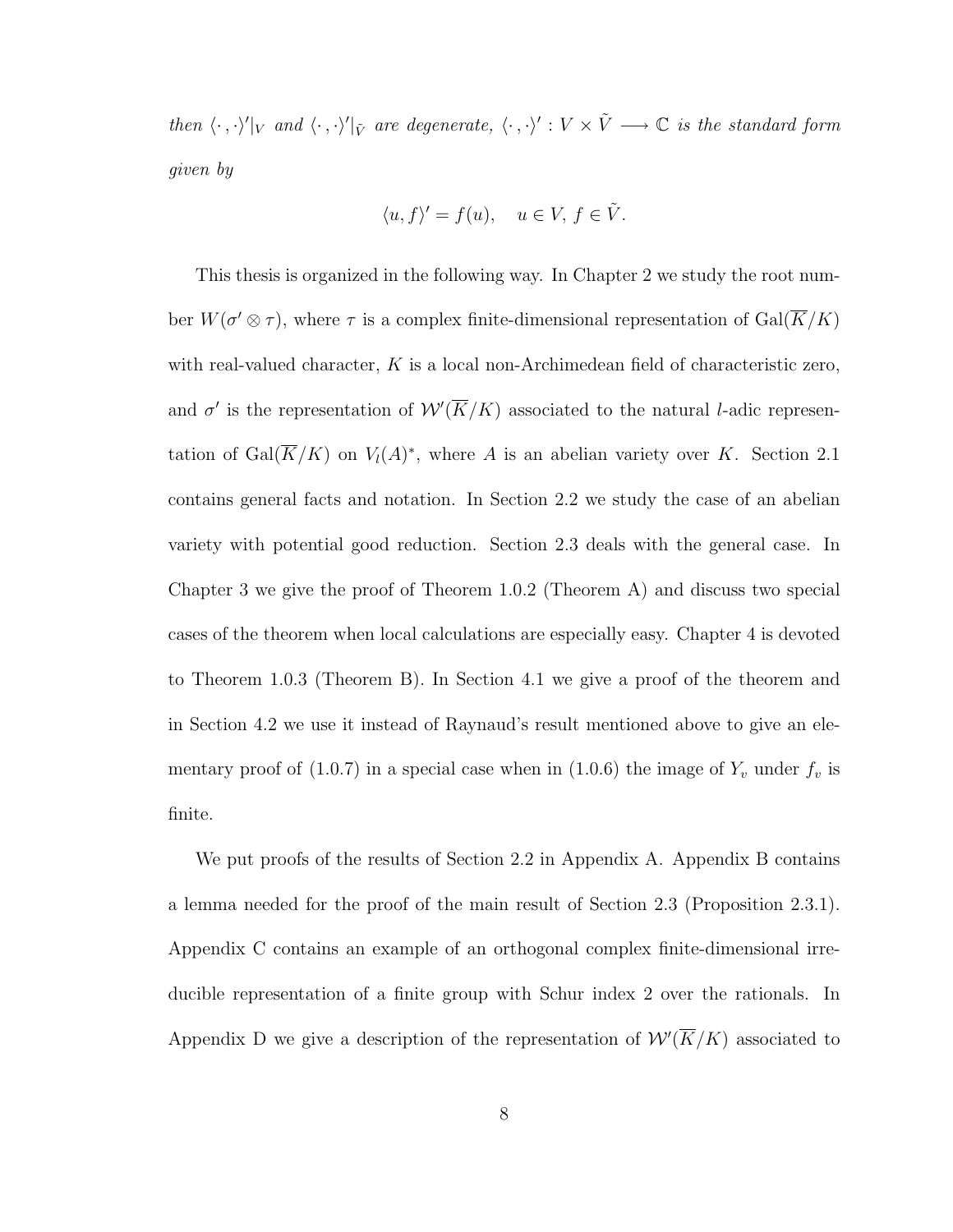the natural *l*-adic representation of  $Gal(\overline{K}/K)$  on  $V_l(A)^*$  in the case when A is the quotient of a torus by a discrete subgroup. This result will be used in Section 4.2.

Unless stated otherwise, we assume that all the representations under consideration are complex and finite-dimensional.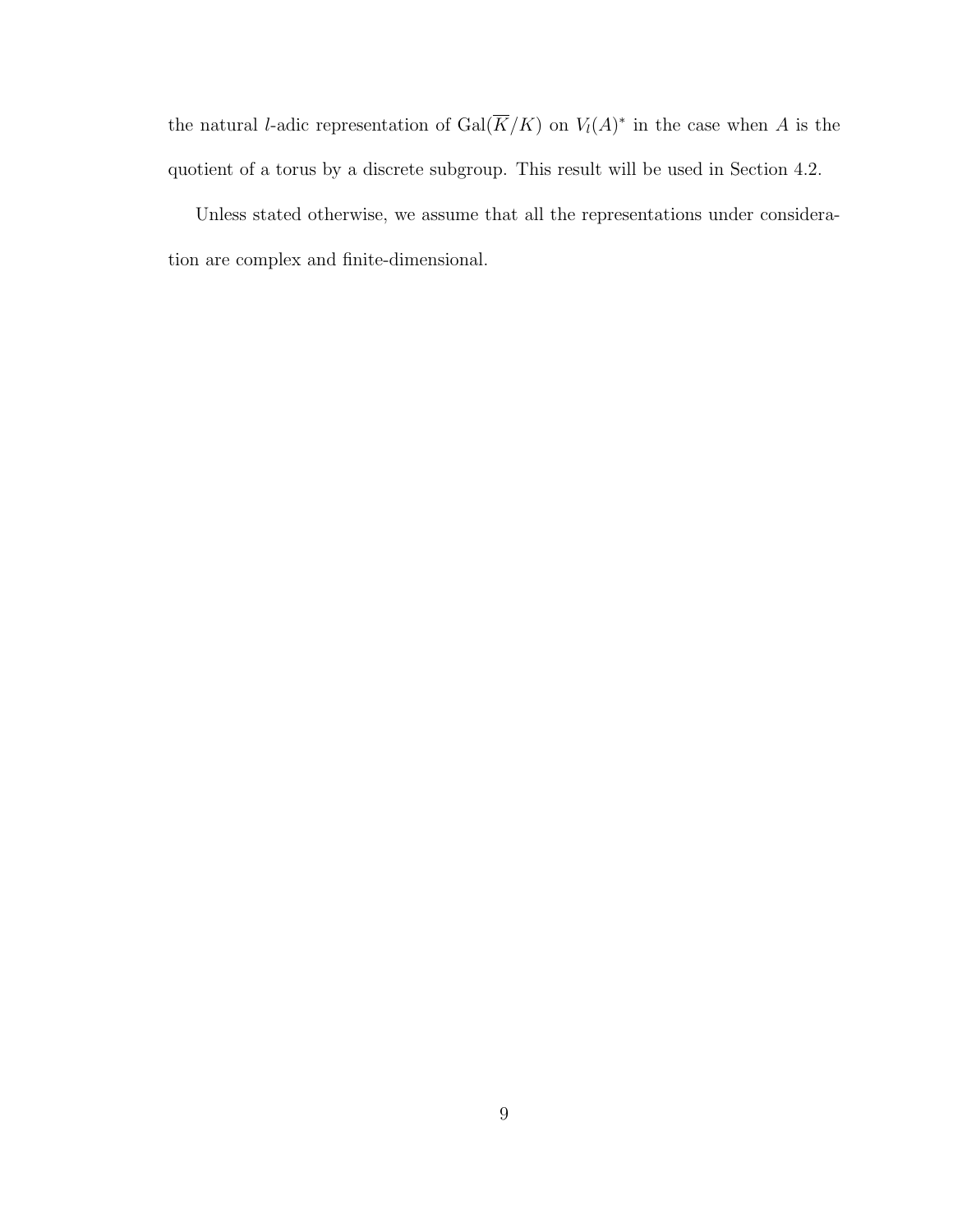### Chapter 2

# Root numbers of abelian varieties over local non-Archimedean fields of characteristic zero

### 2.1 General facts and notation

Let K be a non-Archimedean local field of characteristic zero with residue class field k and a uniformizer  $\varpi$ . Let  $\overline{K}$  be a fixed algebraic closure of K and let  $K^{unr}$  be the maximal unramified extension of K contained in  $\overline{K}$ . Let  $I = \text{Gal}(\overline{K}/K^{unr})$  be the inertia subgroup of  $Gal(\overline{K}/K)$  and let  $\Phi$  be an inverse Frobenius element of  $Gal(K/K)$ , i.e.,  $\Phi$  is a preimage of the inverse of the Frobenius automorphism under the decomposition map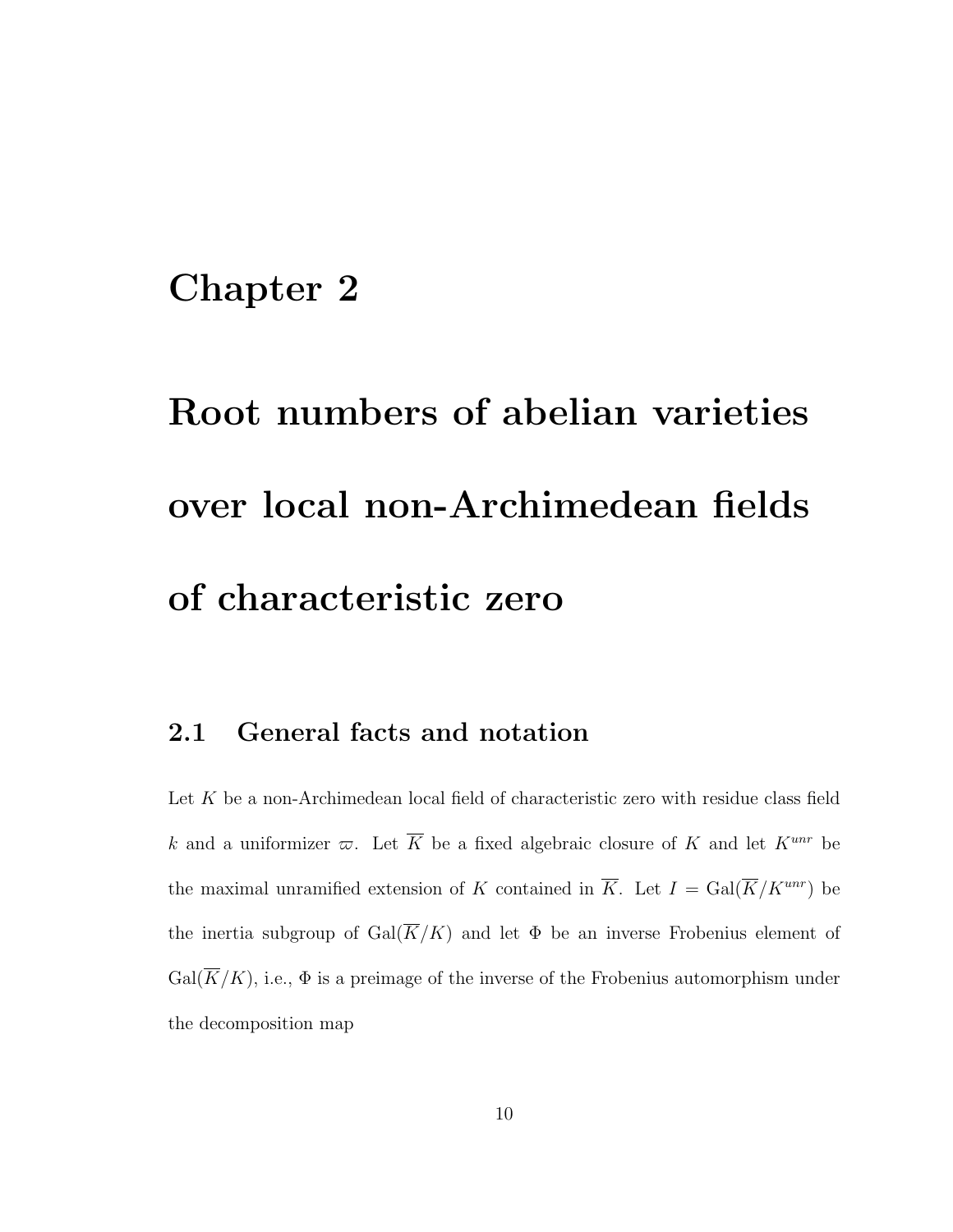$$
\pi: \operatorname{Gal}(\overline{K}/K) \longrightarrow \operatorname{Gal}(\overline{k}/k).
$$

By a representation  $\sigma$  of the Weil group  $\mathcal{W}(\overline{K}/K)$  we mean a continuous homomorphism

$$
\sigma: \mathcal{W}(\overline{K}/K) \longrightarrow GL(U),
$$

where U is a finite-dimensional complex vector space (for the definition of  $\mathcal{W}(\overline{K}/K)$ see [Ro1], §1). Let  $\omega : \mathcal{W}(\overline{K}/K) \longrightarrow \mathbb{C}^{\times}$  be the one-dimensional representation of  $W(\overline{K}/K)$  given by

$$
\omega|_I = 1, \quad \omega(\Phi) = q^{-1},
$$

where  $q = \text{card}(k)$ . For a finite extension F of K contained in  $\overline{K}$ , we identify by local class field theory the one-dimensional representations of  $\mathcal{W}(\overline{K}/F)$  with characters of  $F^{\times}$  (i.e., continuous homomorphisms from  $F^{\times}$  into  $\mathbb{C}^{\times}$ ). Also, if  $\phi$  is a representation of  $\mathcal{W}(\overline{K}/F)$ , the representation of  $\mathcal{W}(\overline{K}/K)$  induced by  $\phi$  will be denoted by  $\text{Ind}_{K}^{F}\phi$ . Analogously, if  $\psi$  is a representation of  $\mathcal{W}(\overline{K}/K)$ , then the restriction of  $\psi$  to  $\mathcal{W}(\overline{K}/F)$ will be denoted by  $\text{Res}_{K}^{F}\psi$ .

By a representation  $\sigma'$  of the Weil-Deligne group  $\mathcal{W}'(\overline{K}/K)$  we mean a continuous homomorphism

$$
\sigma': \mathcal{W}'(\overline{K}/K) \longrightarrow \text{GL}(U),
$$

where U is a finite-dimensional complex vector space and the restriction of  $\sigma'$  to the subgroup C of  $W'(\overline{K}/K)$  is complex analytic (for the definition of  $W'(\overline{K}/K)$  see [Ro1], §3). It is known that there is a bijection between representations of  $W'(\overline{K}/K)$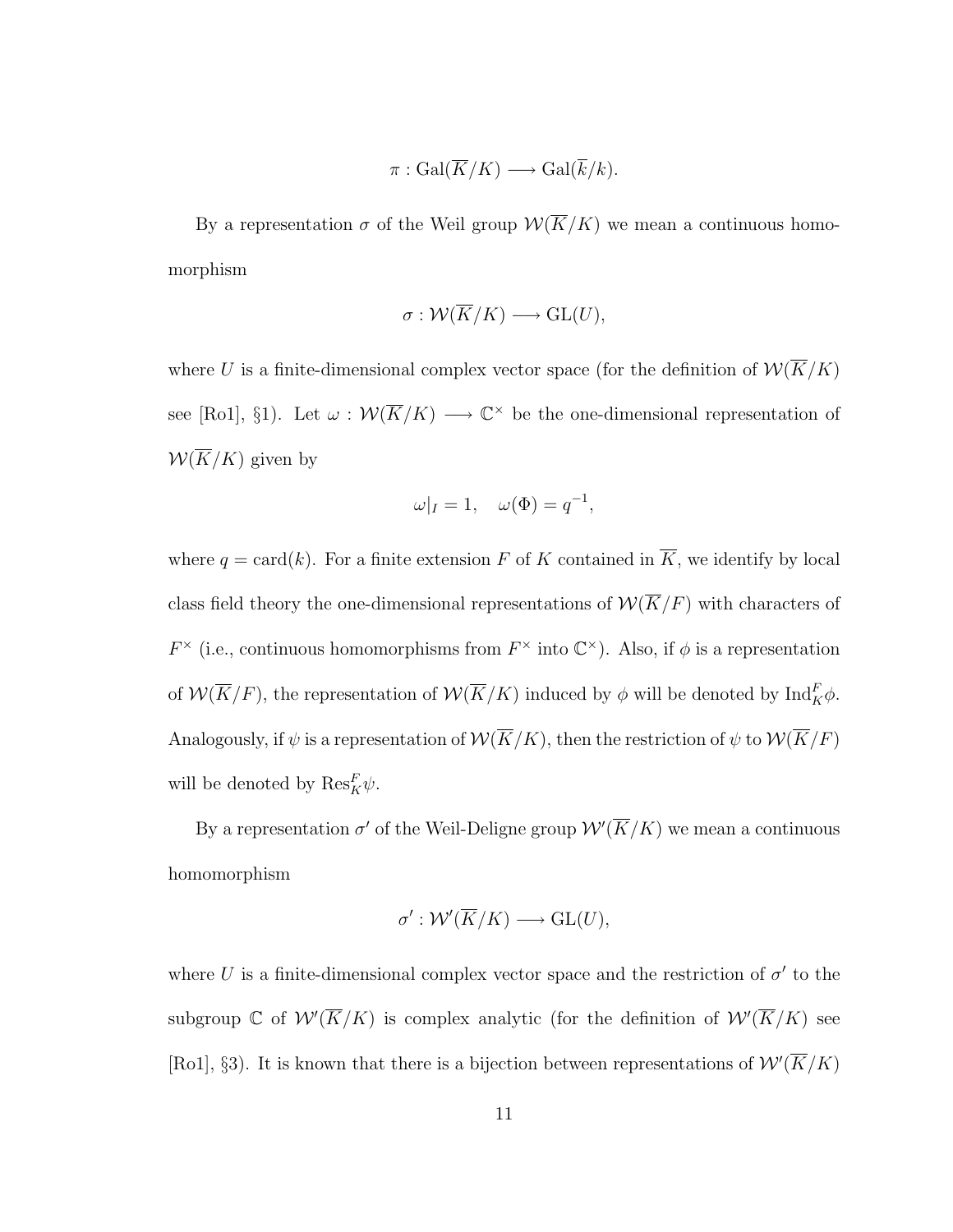and pairs  $(\sigma, N)$ , where  $\sigma : \mathcal{W}(\overline{K}/K) \longrightarrow \text{GL}(U)$  is a representation of  $\mathcal{W}(\overline{K}/K)$  and  $N$  is a nilpotent endomorphism on  $U$  such that

$$
\sigma(g)N\sigma(g)^{-1} = \omega(g)N, \quad g \in \mathcal{W}(\overline{K}/K).
$$

In what follows we identify  $\sigma'$  with the corresponding pair  $(\sigma, N)$  and write  $\sigma' =$  $(\sigma, N)$ . Also, a representation  $\sigma$  of  $\mathcal{W}(\overline{K}/K)$  is identified with the representation  $(\sigma, 0)$  of  $W'(\overline{K}/K)$  ([Ro1], §§1–3).

For a positive integer n let  $sp(n) = (\sigma, N)$  denote the special representation of dimension *n*, i.e., the representation of  $W(\overline{K}/K)$  on  $\mathbb{C}^n$  (with the standard basis  $e_0, \ldots, e_{n-1}$ ) given by the following formulas:

$$
\sigma(g)e_i = \omega(g)^i e_i, \quad 0 \le i \le n-1, g \in \mathcal{W}(\overline{K}/K),
$$
  
\n
$$
Ne_j = e_{j+1}, \qquad 0 \le j \le n-2,
$$
  
\n
$$
Ne_{n-1} = 0.
$$
  
\n(2.1.1)

We say that a representation  $\sigma' = (\sigma, N)$  of  $\mathcal{W}'(\overline{K}/K)$  is *admissible* if  $\sigma$  is semisimple  $([Ro1], p. 132, §5).$ 

Let A be an abelian variety over K. For a rational prime l different from  $p =$ char(k) let  $T_l(A)$  be the l-adic Tate module of A. It is a free  $\mathbb{Z}_l$ -module of rank  $2g$ , where  $g = \dim A$ . Put  $V_l(A) = T_l(A) \otimes_{\mathbb{Z}_l} \mathbb{Q}_l$  and let

$$
\sigma_l : \text{Gal}(\overline{K}/K) \longrightarrow \text{GL}(V_l(A)^*)
$$

denote the contragredient of the natural *l*-adic representation of  $Gal(\overline{K}/K)$  on  $V_l(A)$ . We are interested in the representation  $\sigma' = (\sigma, N)$  of  $W'(\overline{K}/K)$  associated to  $\sigma_l$  by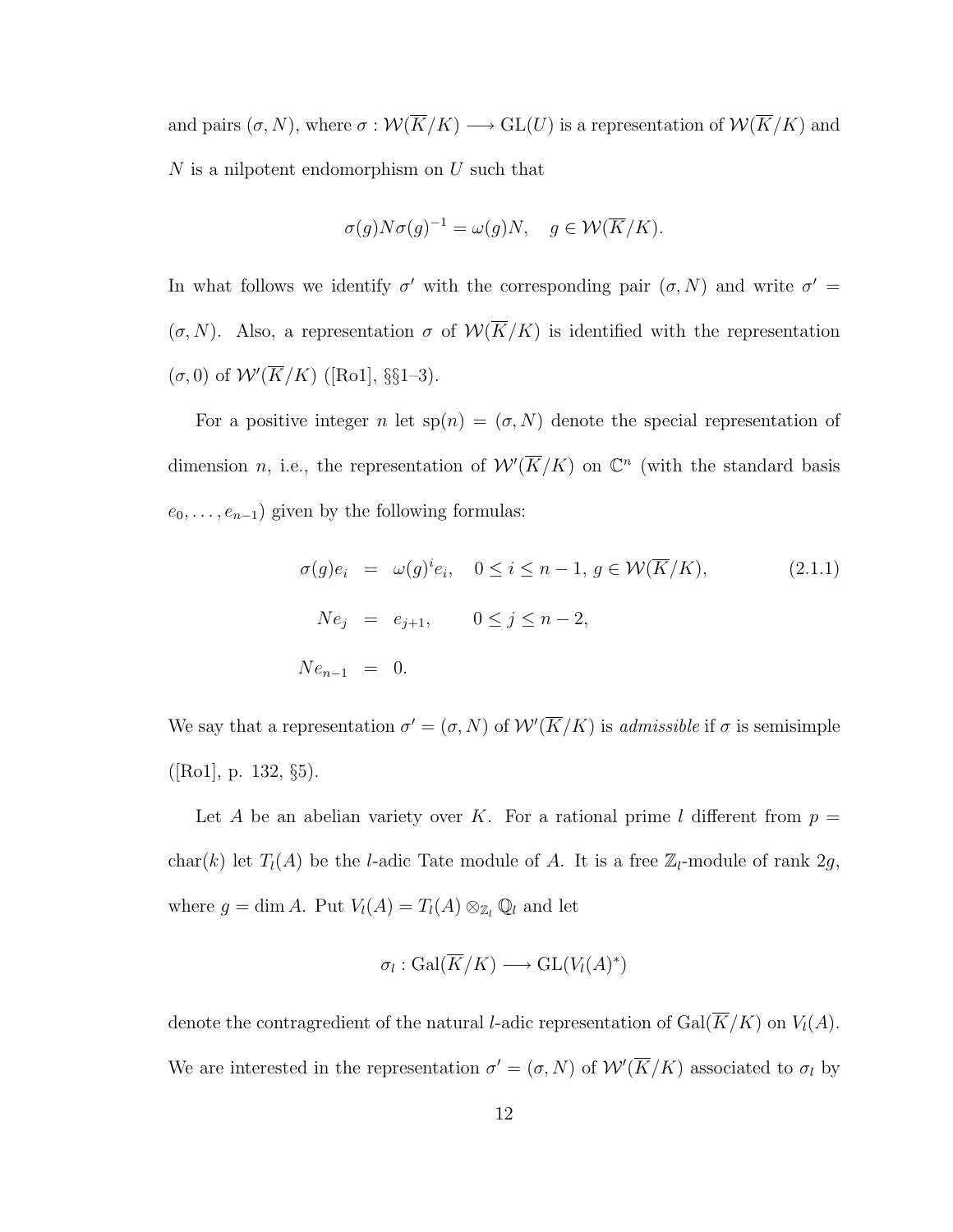the standard procedure (see e.g., [Ro1], §4). Let  $i : \mathbb{Q}_l \hookrightarrow \mathbb{C}$  be a field embedding. Then  $\sigma: \mathcal{W}(\overline{K}/K) \longrightarrow GL(V_l(A)^* \otimes_i \mathbb{C})$  is a representation of  $\mathcal{W}(\overline{K}/K)$  (which is not necessarily obtained from the restriction of  $\sigma_l$  to  $W(\overline{K}/K)$  by extending scalars via  $\iota : \mathbb{Q}_l \hookrightarrow \mathbb{C}$ ) and  $N \in \text{End}(V_l(A)^* \otimes_{\iota} \mathbb{C})$  is a nilpotent endomorphism (see [Ro1], p. 130, §4 for more detail). A priori,  $\sigma'$  depends on the choice of l and i, but by abuse of notation we write  $\sigma'$  instead of  $\sigma'_{l,i}$ . We will prove later that in our context σ' does not depend on the choice of l and l. Let  $\tau$  be a representation of  $Gal(\overline{K}/K)$ with real-valued character. Our goal in this chapter is to compute the root number  $W(\sigma' \otimes \tau).$ 

Note that there is a nondegenerate, skew-symmetric,  $Gal(\overline{K}/K)$ -equivariant pairing

$$
\langle -, - \rangle : V_l(A) \times V_l(A) \longrightarrow \mathbb{Q}_l \otimes \omega_l,
$$

where  $\omega_l$  is the *l*-adic cyclotomic character of Gal( $\overline{K}/K$ ). Indeed, let  $A^{\vee}$  be the dual abelian variety to A and let

$$
e_l: T_l(A) \times T_l(A^{\vee}) \longrightarrow \mathbb{Z}_l \otimes \omega_l
$$

be the Weil pairing, which is nondegenerate and  $Gal(\overline{K}/K)$ -equivariant ([M], p. 131, §16). Let  $\mathscr L$  be an ample invertible sheaf on A ([M], p. 114, Cor. 7.2). Then  $\varphi_{\mathscr{L}}: A \longrightarrow A^{\vee}$  is an isogeny ([M], p. 119, §10) and the pairing

$$
e_l^{\mathscr{L}}:T_l(A)\times T_l(A)\longrightarrow \mathbb{Z}_l\otimes \omega_l
$$

defined for  $a, a' \in T_l(A)$  by  $e_l^{\mathscr{L}}(a, a') = e_l(a, \varphi_{\mathscr{L}}(a'))$  is skew-symmetric ([M], p. 134,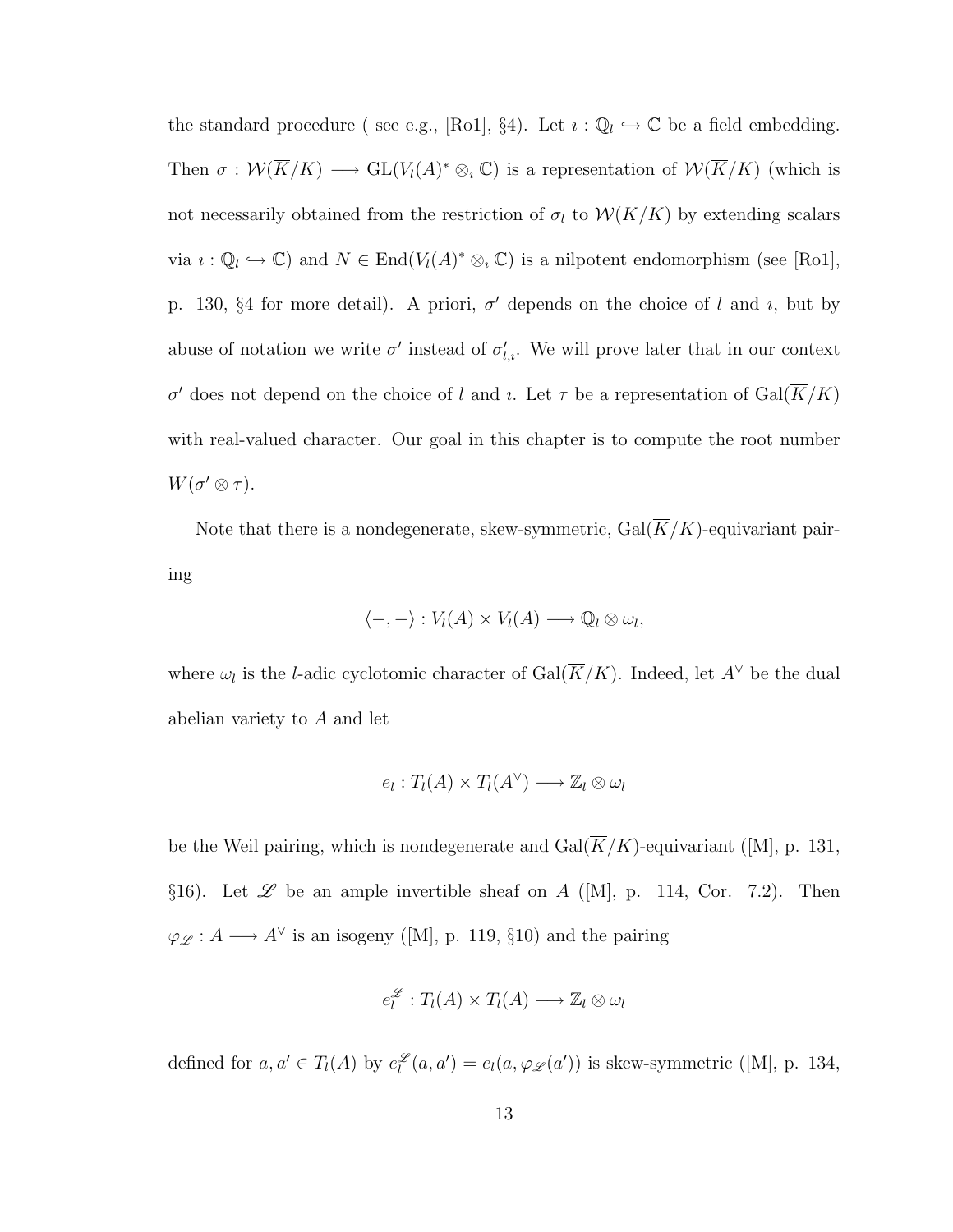Prop. 16.6). Clearly, the pairing on  $V_l(A)$  obtained from  $e_l^{\mathscr{L}}$  by extending scalars to  $\mathbb{Q}_l$  is nondegenerate and  $\text{Gal}(\overline{K}/K)$ -equivariant.

Having  $\langle -, - \rangle$ , it is easy to show that  $\sigma' \otimes \omega^{1/2}$  is symplectic (cf. [Ro1], p. 150, §16). Then  $\sigma' \otimes \omega^{1/2} \otimes \tau$  is self-contragredient and of trivial determinant, hence  $W(\sigma' \otimes \omega^{1/2} \otimes \tau)$  does not depend on the choice of a nontrivial additive character of K and  $W(\sigma' \otimes \omega^{1/2} \otimes \tau) = \pm 1$  ([Ro2], p. 315). Since  $W(\sigma' \otimes \tau) = W(\sigma' \otimes \omega^{1/2} \otimes \tau)$ , the same conclusion holds for  $W(\sigma' \otimes \tau)$ .

One of the main theories we are using to find a formula for  $W(\sigma \otimes \tau)$  is the theory of uniformization of abelian varieties. According to this theory there exists a semi-abelian variety  $G$  over  $K$  and a discrete subgroup  $Y$  of  $G$  such that, in terms of rigid geometry, A is isomorphic to the quotient  $G/Y$ . The semi-abelian variety G fits into an exact sequence

$$
0 \longrightarrow T \longrightarrow G \stackrel{f}{\longrightarrow} B \longrightarrow 0,
$$
\n
$$
(2.1.2)
$$

where  $B$  is an abelian variety over K with potential good reduction,  $T$  is a torus over K of dimension r; Y is an étale sheaf of free abelian groups over  $Spec(K)$  of rank r.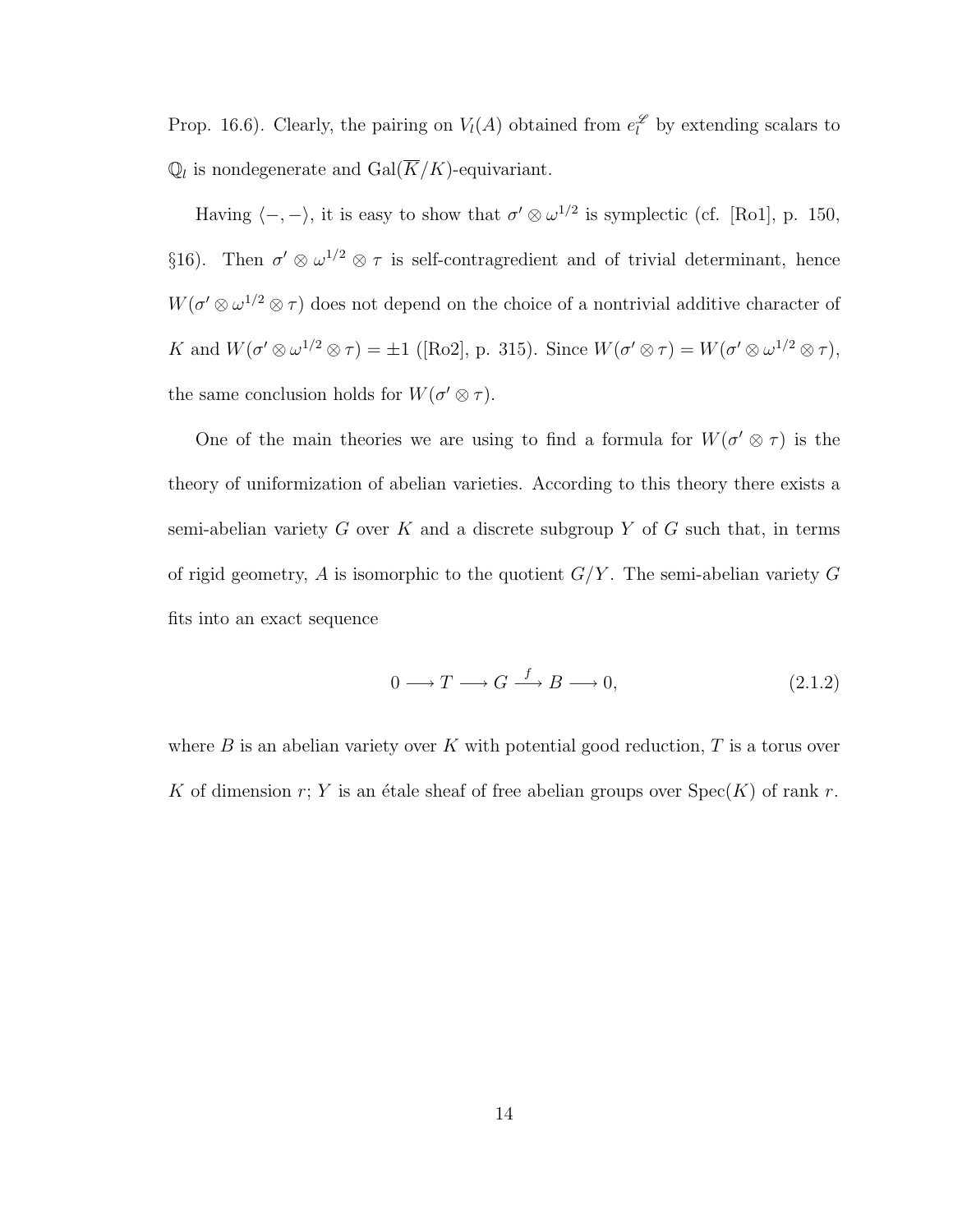# 2.2 Case of an abelian variety with potential good reduction.

We keep the notation of Section 2.1. Let B be an abelian variety over K with potential good reduction and let

$$
\kappa_l : \text{Gal}(\overline{K}/K) \longrightarrow \text{GL}(V_l(B)^*)
$$

denote the natural *l*-adic representation of  $Gal(\overline{K}/K)$  on  $V_l(B)^*$ . First, note that the representation  $\kappa' = (\kappa, S)$  of  $W'(\overline{K}/K)$  associated to  $\kappa_l$  is actually a representation of  $W(\overline{K}/K)$ , i.e.,  $S=0$ . Indeed,  $\kappa'$  is a representation of  $W(\overline{K}/K)$  if and only if  $\kappa_l$ is trivial on an open subgroup of  $I$  ([Ro1], p. 131, Prop.(i)). Let

$$
\psi_l : \text{Gal}(\overline{K}/K) \longrightarrow \text{Aut}(T_l(B))
$$

denote the representation corresponding to the  $Gal(\overline{K}/K)$ -module  $T_l(B)$ . Since B has potential good reduction, the image by  $\psi_l$  of I is finite ([S-T], p. 496, Thm.  $2(i)$ , which implies that the image by  $\kappa_l$  of I is finite, hence  $\kappa_l$  is trivial on an open subgroup of  $I$  (cf. [Ro1], p. 148).

Lemma 2.2.1. A complex finite-dimensional representation of a group is semisimple if and only if its restriction to a subgroup of finite index is semisimple.

*Proof.* It is known that a complex finite-dimensional representation  $\lambda$  of a group is semisimple if and only if its restriction to a normal subgroup of finite index is semisimple ([Che], p. 82, Prop. 1 and [Ro1], p. 148). Moreover, since every subgroup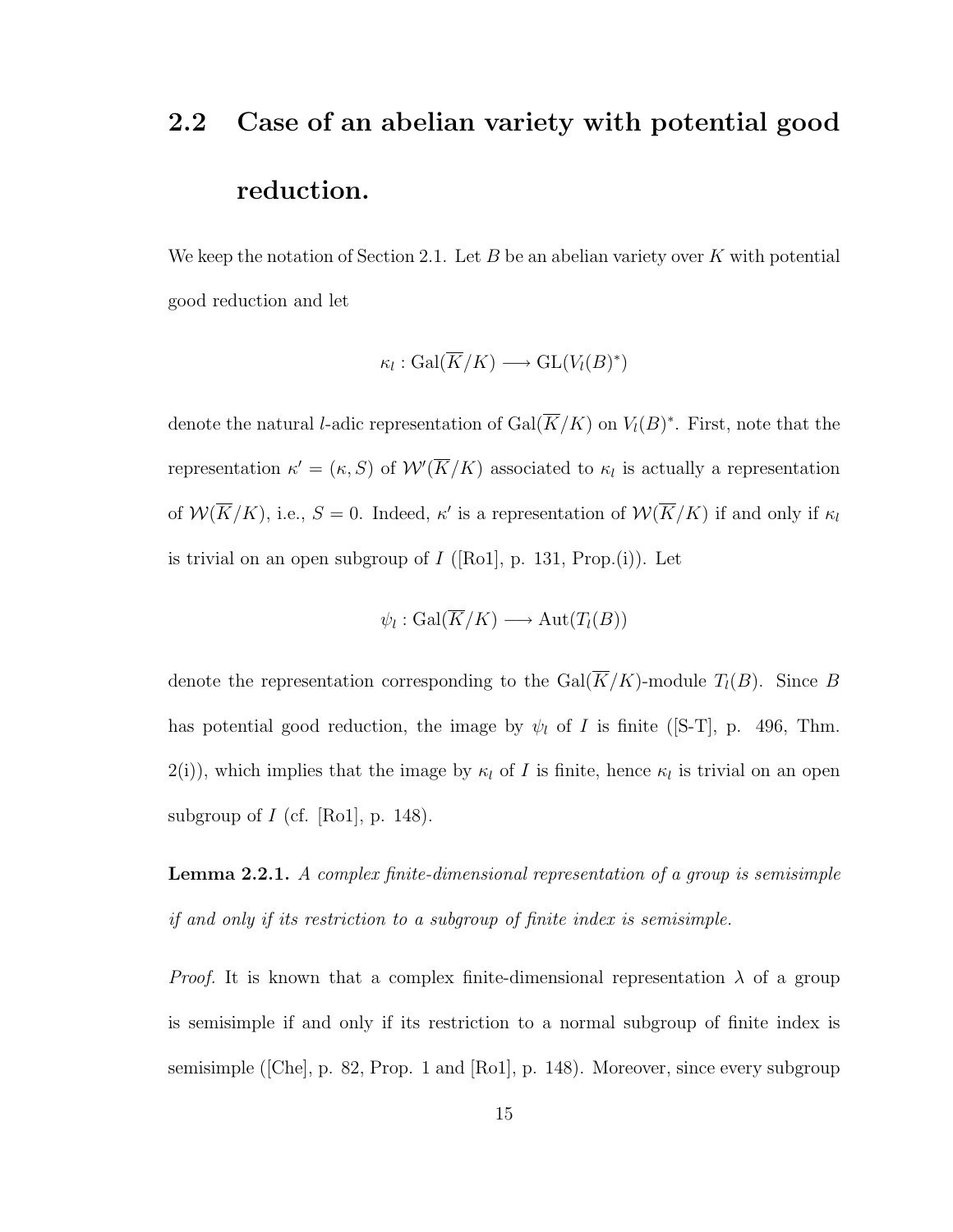of finite index contains a normal subgroup of finite index, this implies that  $\lambda$  is semisimple if and only if its restriction to a subgroup of finite index is semisimple.  $\Box$ 

Lemma 2.2.2.  $\kappa$  is semisimple.

*Proof.* Since the image by  $\kappa$  of I is finite, by Lemma 2.2.1 it is enough to show that  $\kappa(\Phi)$  is diagonalizable. Also, if  $L \subset \overline{K}$  is a finite extension of K over which B acquires good reduction then again by Lemma 2.2.1,  $\kappa$  is semisimple if and only if its restriction to  $W(\overline{K}/L)$  is semisimple. Thus, we can assume that B has good reduction (cf. [Ro1], p. 148). Let  $B_0$  be the Néron minimal model of B and  $\tilde{B} = B_0 \times_{\mathcal{O}} k$ the special fiber of  $B_0$ . Since B has good reduction, the reduction map defines a  $Gal(\overline{K}/K)$ -equivariant isomorphism of  $T_l(B)$  onto  $T_l(\tilde{B})$ , where  $Gal(\overline{K}/K)$  acts on  $T_l(\tilde{B})$  via the decomposition map  $\pi$  ([S-T], p. 495, Lem. 2). Thus,

$$
V_l(B) \cong V_l(\tilde{B}) \tag{2.2.1}
$$

 $\Box$ 

as  $Gal(\overline{K}/K)$ -modules.

**Lemma 2.2.3.** Let  $D$  be a group and let  $U$  be a finite-dimensional representation of D over a field  $\ell$ . Then U is semisimple if the subalgebra of  $\text{End}_{\ell}(U)$  generated by the image of D is semisimple.

Proof. Obvious.

Since the subalgebra of  $\text{End}_{\mathbb{Q}_l}(V_l(\tilde{B}))$  generated by the automorphisms of  $V_l(\tilde{B})$ defined by elements of  $Gal(\overline{k}/k)$  is semisimple ([T1], p. 138), the natural *l*-adic representation  $\beta_l$  of  $Gal(\overline{k}/k)$  on  $V_l(\tilde{B})$  is semisimple by Lemma 2.2.3. Since  $Gal(\overline{k}/k)$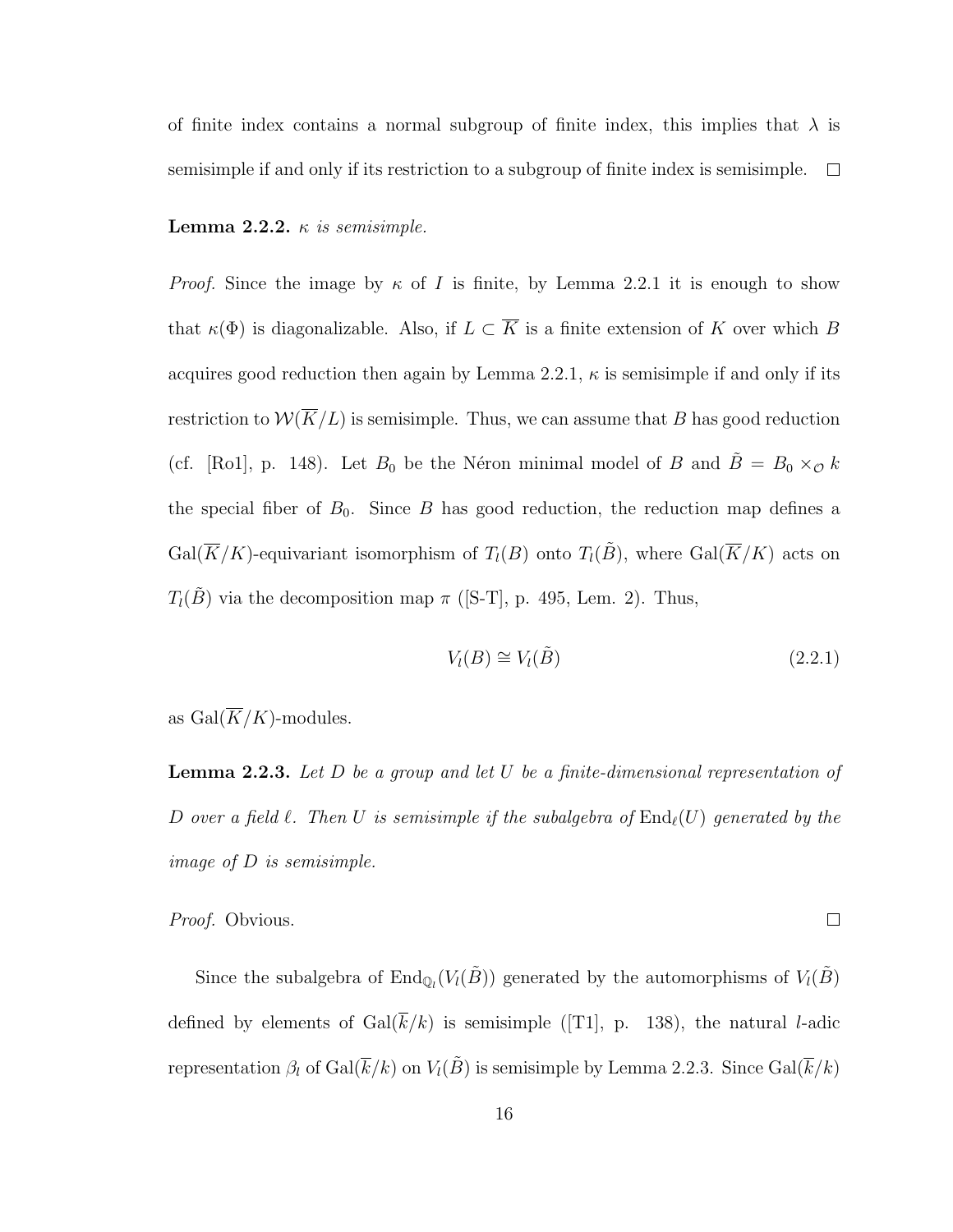is abelian,  $\beta_l$  is a direct sum of one-dimensional representations, hence  $\beta_l(\pi(\Phi))$  is diagonalizable, consequently,  $\kappa_l^*(\Phi)$  is diagonalizable, because  $\kappa_l^*(\Phi)$  is equivalent to  $β_l(π(Φ))$  via (2.2.1). This proves that  $κ(Φ)$  is diagonalizable, because  $κ(Φ)$  is just  $\kappa_l(\Phi)$  considered as an element of  $GL(V_l(B)^*\otimes_{\iota}\mathbb{C})$ .  $\Box$ 

**Corollary 2.2.4.** The representation  $\kappa$  does not depend on the choice of l and *i*.

*Proof.* [Ro1], p. 148 and Lemma 2.2.2.  $\Box$ 

Since B has potential good reduction, by the theory of Serre-Tate there exists a minimal finite subextension  $L/K^{unr}$  of  $\overline{K}/K^{unr}$  over which  $B$  acquires good reduction. It is a Galois extension and it is tamely ramified if  $p > 2m + 1$ , where  $m = \dim B$ . Moreover, Gal $(\overline{K}/L)$  is contained in the kernel of the representation  $\psi_l$  ([S-T], p. 497, Cor. 2 and p. 498, Cor. 3). Thus,  $\kappa$  and, consequently  $\kappa \otimes \omega^{1/2}$ , can be considered as representations of the group

$$
\mathcal{W}(L/K) = \mathcal{W}(\overline{K}/K) / \operatorname{Gal}(\overline{K}/L) \cong \operatorname{Gal}(L/K^{unr}) \rtimes \langle \Phi \rangle,
$$

where  $\langle \Phi \rangle$  is the infinite cyclic group generated by  $\Phi$  (cf. [Ro2], p. 331). Throughout this section we assume that  $p > 2m + 1$ . Then, under this assumption  $E =$ Gal( $L/K^{unr}$ ) is a finite cyclic group of order not divisible by p and  $\kappa \otimes \omega^{1/2}$  is a semisimple (by Lemma 2.2.2), symplectic (see Section 2.1) representation of the semidirect product  $G = E \rtimes \langle \Phi \rangle$  of finite and infinite cyclic groups. Using Corollary on p. 499 in [S-T], it is immediate that  $\kappa$  has Q-valued character. Since  $\omega$  is trivial on I, it follows that  $\text{Res}_{E}^{G}(\kappa \otimes \omega^{1/2})$  has Q-valued character. The following results give a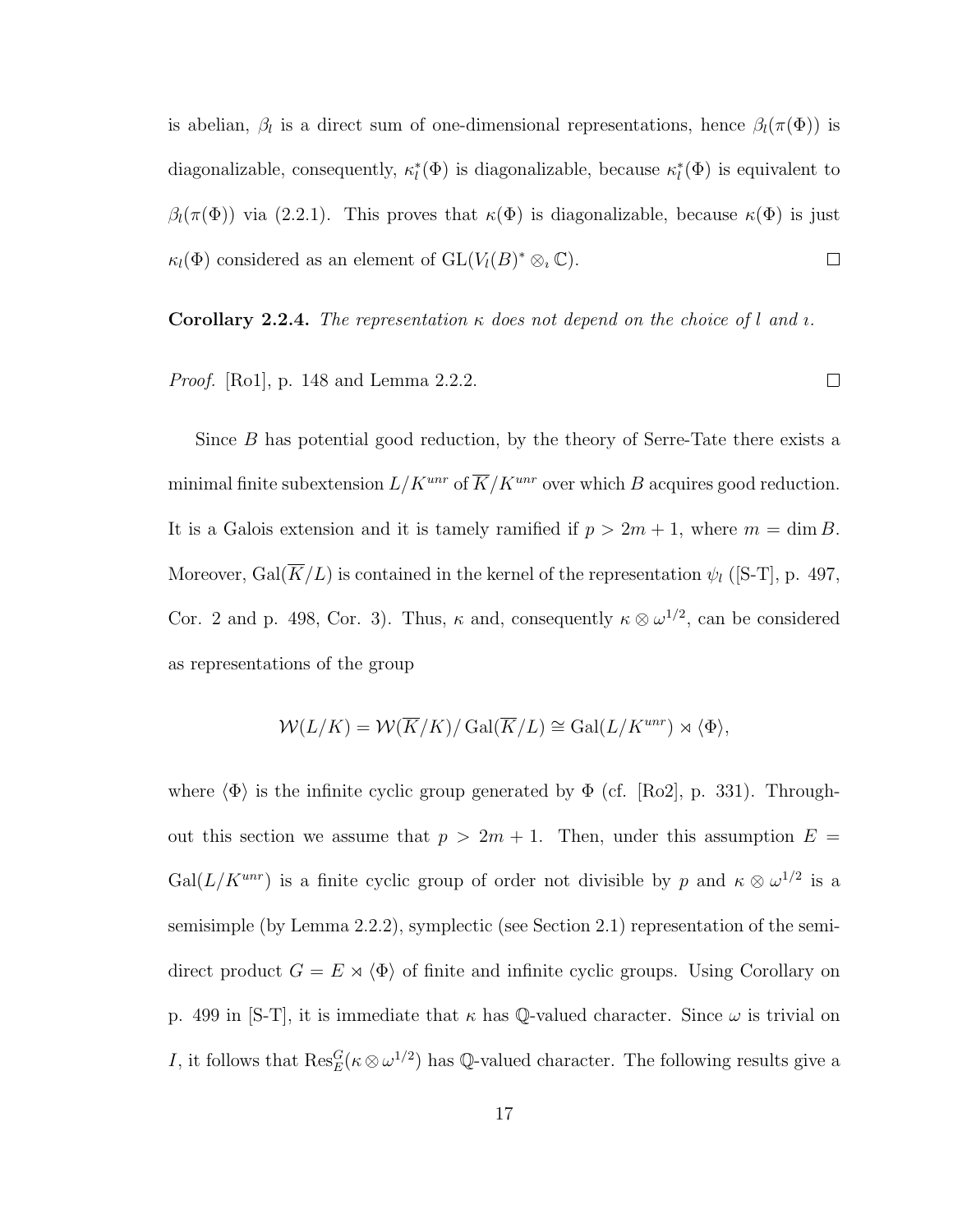description of such a representation, i.e., a semisimple symplectic representation  $\lambda$  of a semi-direct product of a finite cyclic group  $E$  and an infinite cyclic group such that the restriction of  $\lambda$  to E has Q-valued character. They will be used later to generalize a formula for the root number obtained by D. Rohrlich.

**Proposition 2.2.5.** Let  $C = \langle c \rangle$  be an infinite cyclic group generated by an element c and let  $E = \langle e \rangle$  be a finite cyclic group of order n generated by an element e. Let  $G = E \rtimes C$  be a semi-direct product, where C acts on E via  $c^{-1}ec = e^{k}$  for some  $k \in (\mathbb{Z}/n\mathbb{Z})^{\times}$ . Denote by s the order of k in  $(\mathbb{Z}/n\mathbb{Z})^{\times}$ . Then every irreducible symplectic representation  $\lambda$  of G factors through the group  $H = G/(c^{2s})$  and as a representation of H it has the following form

$$
\lambda = Ind_{E \rtimes \Gamma}^H \phi,
$$

where  $\Gamma$  is a subgroup of  $C/\langle c^{2s} \rangle$  generated by an element  $c^x$  and  $\phi$  is a one-dimensional representation of  $E \rtimes \Gamma$  satisfying the following conditions:

- $\phi(e) = \xi$  for an n-th root of unity  $\xi$  of order d  $(d \neq 1, 2)$
- x is the order of k in  $(\mathbb{Z}/d\mathbb{Z})^{\times}$
- $\bullet$  x is even
- $\bullet \ \phi(c^x) = -1$
- $1 + k^{\frac{x}{2}} \equiv 0 \pmod{d}$ .

Conversely, every representation of this form is symplectic and irreducible.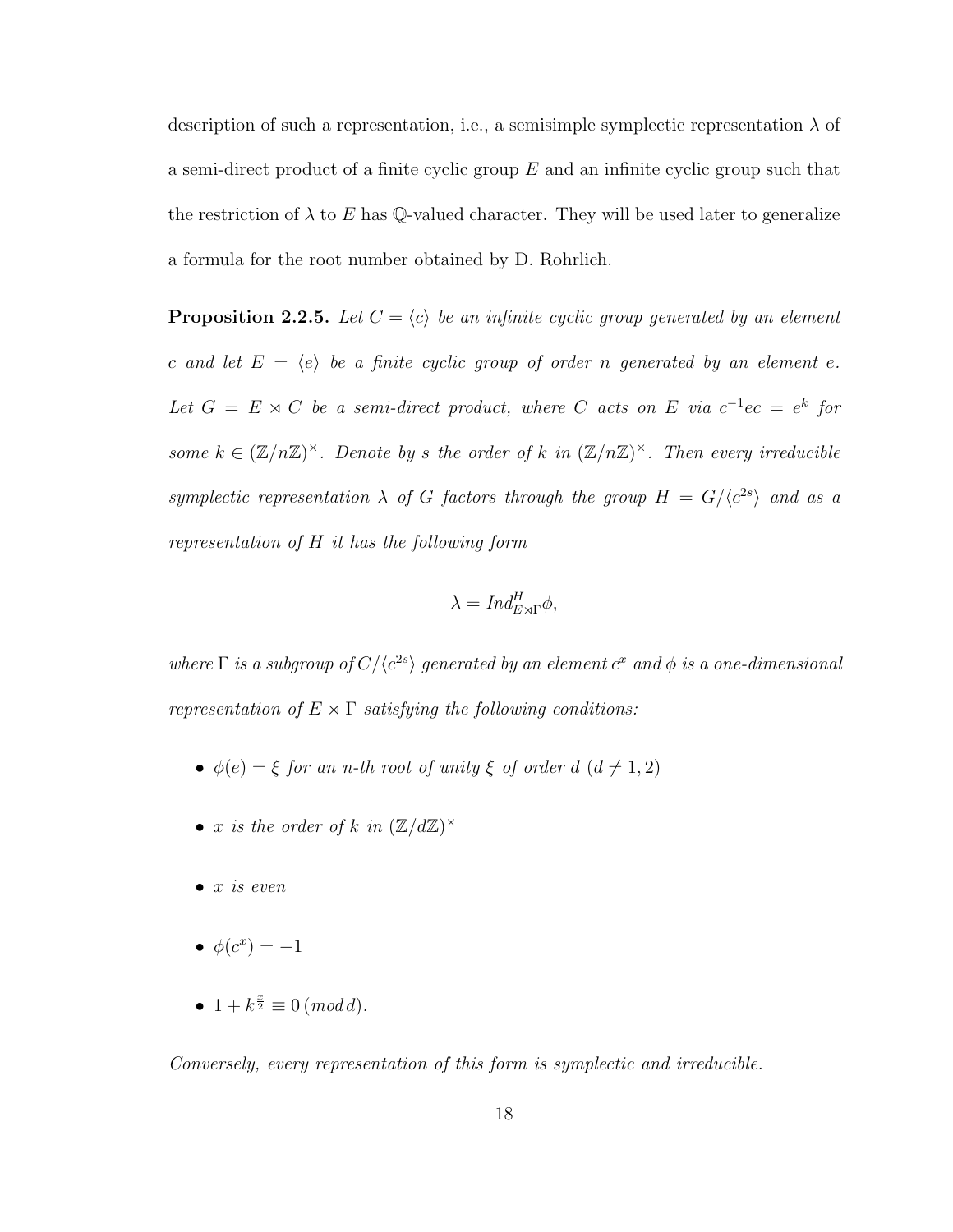In the notation of Proposition 2.2.5 let  $\lambda = \text{Inf}_{H}^{G} \text{Ind}_{E \rtimes \Gamma}^{H} \phi$  be a symplectic irreducible representation of G and  $\theta$  the one-dimensional representation of  $E \rtimes \Gamma$  such that  $\theta(c^x) = -1, \theta(e) = 1$ . Let

$$
\hat{\lambda} = \text{Inf}_{H}^{G} \text{Ind}_{E \rtimes \Gamma}^{H} (\phi \otimes \theta). \tag{2.2.2}
$$

Whereas  $\lambda$  is symplectic,  $\hat{\lambda}$  is realizable over  $\mathbb{R}$ , as can be checked using Proposition 39 ([S], p. 109).

For a group D let  $R(D)$  denote the Grothendieck group of the abelian category of finite-dimensional representations of D over  $\mathbb C$ . If  $\rho$  is such a representation we denote by  $[\rho]$  the corresponding element of  $R(D)$ .

**Proposition 2.2.6.** Let  $G = E \rtimes C$  be a semi-direct product as in Proposition 2.2.5 and  $\lambda$  a semisimple symplectic representation of G. If  $Res_{E}^{G} \lambda$  has Q-valued character, then in  $R(G)$  we have

$$
[\lambda] = [\mu] + [\mu^*] + 2 \cdot ([\mu_0] - [\mu'_0]) + [\mu_1] + \dots + [\mu_a], \tag{2.2.3}
$$

where  $\mu$  is a representation of G,  $\mu^*$  is the contragredient of  $\mu$ ,  $\mu_0$  and  $\mu'_0$  are symplectic representations of G with finite images,  $\mu_1, \ldots, \mu_a$  are irreducible symplectic subrepresentations of  $\lambda$  with finite images,  $\hat{\mu}_1, \ldots, \hat{\mu}_a$  are representations with finite images given by (2.2.2) such that  $\hat{\mu}_1 \oplus \cdots \oplus \hat{\mu}_a$  is realizable over  $\mathbb{Q}$ .

Proof. See Appendix A.

 $\Box$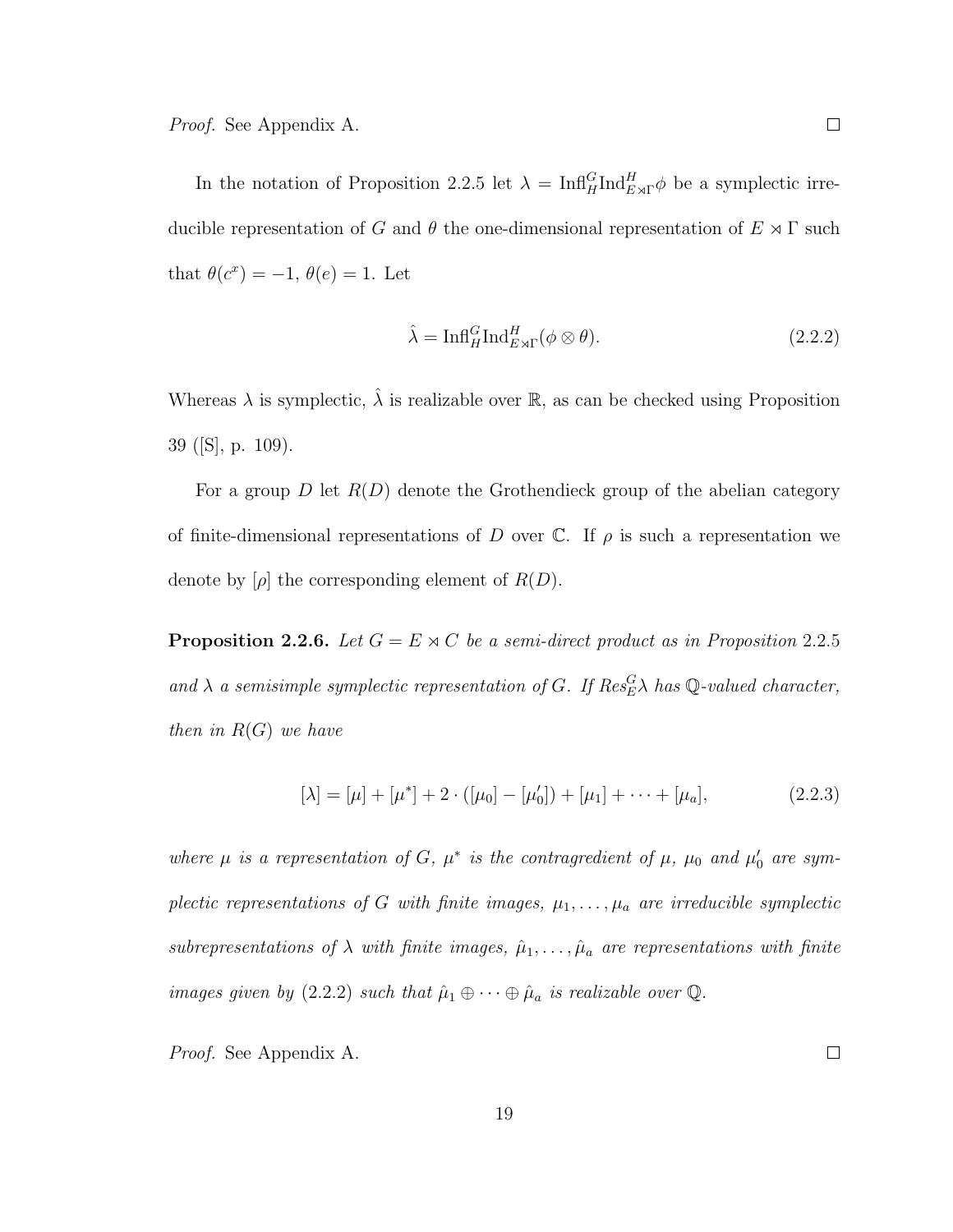**Corollary 2.2.7.** Let  $\kappa$  be the representation of  $\mathcal{W}(\overline{K}/K)$  corresponding to  $V_l(B)^*$ ,  $m = \dim B$ , and  $p > 2m + 1$ . Then in  $R(\mathcal{W}(\overline{K}/K))$  we have

$$
[\kappa \otimes \omega^{1/2}] = [\mu] + [\mu^*] + 2 \cdot ([\mu_0] - [\mu'_0]) + [\mu_1] + \cdots + [\mu_a], \tag{2.2.4}
$$

where  $\mu$  is a representation of  $\mathcal{W}(\overline{K}/K)$ ,  $\mu^*$  is the contragredient of  $\mu$ ,  $\mu_0$  and  $\mu'_0$  are symplectic representations of  $\mathcal{W}(\overline{K}/K)$  with finite images,  $\mu_1, \ldots, \mu_a$  are irreducible symplectic subrepresentations of  $\kappa \otimes \omega^{1/2}$  with finite images,  $\hat{\mu}_1, \ldots, \hat{\mu}_a$  are representations with finite images given by (2.2.2) such that  $\hat{\mu}_1 \oplus \cdots \oplus \hat{\mu}_a$  is realizable over  $\mathbb{Q}$ .

Let  $\tau$  be a representation of  $Gal(\overline{K}/K)$  with real-valued character. To compute the root number  $W(\kappa \otimes \tau)$  we generalize the following result by D. Rohrlich ([Ro2], p. 318, Thm. 1) :

**Theorem 2.2.8.** Let  $K$  be a local non-Archimedean field of characteristic zero. Let  $\tau$  be a representation of  $Gal(\overline{K}/K)$  with real-valued character. Then

$$
W(\lambda \otimes \tau) = \det \tau(-1) \cdot \varphi(u_{H_2/K})^{\dim \tau} \cdot (-1)^{\langle 1, \tau \rangle + \langle \eta, \tau \rangle + \langle \hat{\lambda}, \tau \rangle},
$$

were  $\lambda$  is a two-dimensional irreducible, symplectic representation of  $Gal(\overline{K}/K)$  of the form  $\lambda = Ind_K^{H_2} \phi$ ,  $H_2$  is the unramified quadratic extension of K,  $\phi$  is a tame character of  $H_2^{\times}$ ;  $\eta$  is the unramified quadratic character of  $K^{\times}$ ;  $\hat{\lambda} = Ind_K^{H_2}(\phi \otimes \theta)$ , where  $\theta$  is the unramified quadratic character of  $H_2^{\times}$ , and  $\varphi(u_{H_2/K}) = \pm 1$ .

We prove the following generalization of Theorem 2.2.8: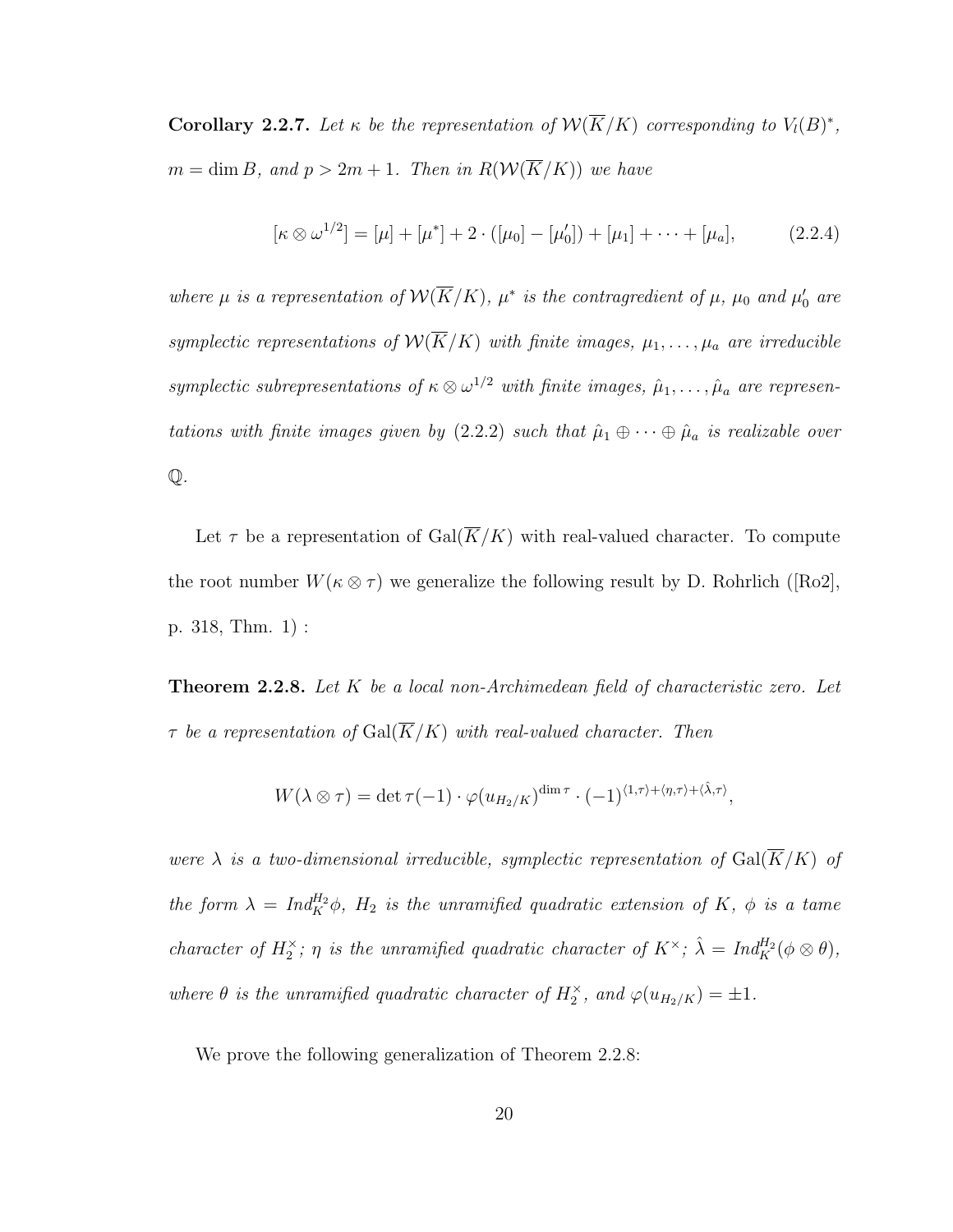**Proposition 2.2.9.** Let  $\kappa$  be the representation of  $\mathcal{W}(\overline{K}/K)$  corresponding to  $V_l(B)^*$ ,  $m = \dim B$ , and  $p > 2m + 1$ . Let  $\tau$  be a representation of  $Gal(\overline{K}/K)$  with real-valued character. In the notation of Corollary 2.2.7 we have

$$
W(\kappa \otimes \tau) = \det \mu(-1)^{\dim \tau} \cdot \det \tau(-1)^{l_1} \cdot \alpha^{\dim \tau} \cdot (-1)^{l_2},
$$

where  $l_1 = \dim \mu + \frac{1}{2}$  $\frac{1}{2}(\dim \mu_1 + \cdots + \dim \mu_a), \ \alpha = \pm 1, \ l_2 = a \cdot \langle 1, \tau \rangle + a \cdot \langle \eta, \tau \rangle + \langle \hat{\mu}_1 \oplus$  $\cdots \oplus \hat{\mu}_a, \tau$ , and  $\eta$  is the unramified quadratic character of  $K^{\times}$ .

Proof. See Appendix A.

### 2.3 General case

We keep the notation of Section 2.1. Let  $\sigma' = (\sigma, N)$  be the representation of  $W'(\overline{K}/K)$  associated to the natural *l*-adic representation of  $Gal(\overline{K}/K)$  on  $V_l(A)^*$ ,  $\kappa$  the representation of  $\mathcal{W}'(\overline{K}/K)$  associated to the natural *l*-adic representation of  $Gal(\overline{K}/K)$  on  $V_l(B)^*$ , and

$$
\chi: \mathrm{Gal}(\overline{K}/K) \longrightarrow \mathrm{GL}_r(\mathbb{Z})
$$

the representation corresponding to the  $Gal(\overline{K}/K)$ -module  $Y(\overline{K})$ . It is known that there is a finite Galois extension  $L \subset \overline{K}$  of K such that  $Gal(\overline{K}/L)$  acts trivially on  $Y(\overline{K})$ , hence  $\chi$  has finite image. Here  $\kappa$  is actually a representation of  $W(\overline{K}/K)$  (see Section 2.2) and we identify  $\kappa$  with the representation  $(\kappa, 0)$  of  $W'(\overline{K}/K)$ . Also, we identify  $\chi$  with the representation  $(Res_{\mathcal{W}(\overline{K}/K)}^{\text{Gal}(K/K)} \chi,0)$  of  $\mathcal{W}'(\overline{K}/K)$ .

The main result of this section is the following proposition:

 $\Box$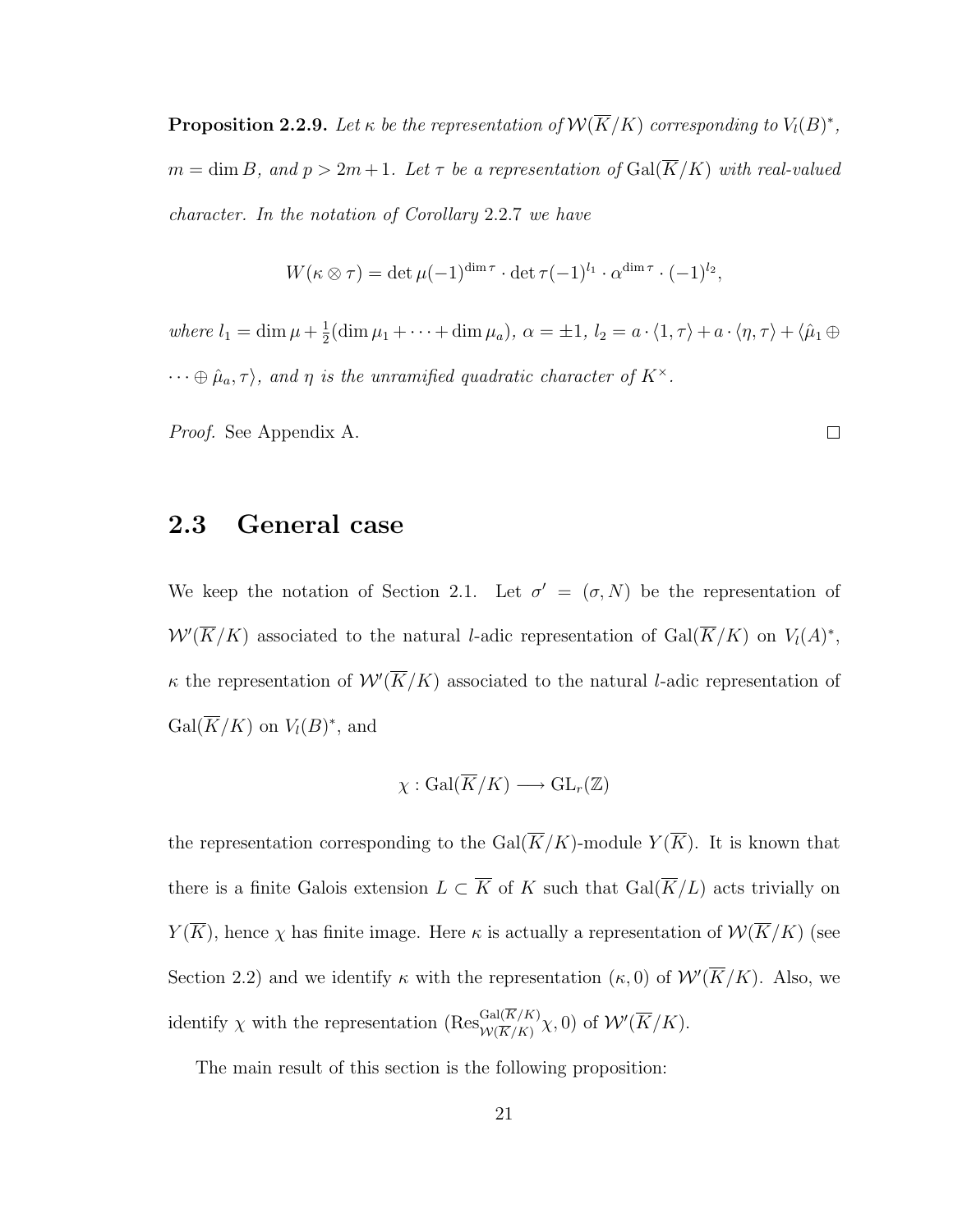Proposition 2.3.1.

$$
\sigma' \cong \kappa \oplus (\chi \otimes \omega^{-1} \otimes \mathrm{sp}(2)).
$$

To prove Proposition 2.3.1 we will need the following lemmas.

**Lemma 2.3.2.** Let  $\lambda' = (\lambda, R)$  be the representation of  $\mathcal{W}'(\overline{K}/K)$  associated to the natural l-adic representation of  $Gal(\overline{K}/K)$  on  $V_l(T)^*$ . Then  $R=0$  and

$$
\lambda \cong \chi \otimes \omega^{-1}.
$$

*Proof. i*, From the exact Gal( $\overline{K}/K$ )-equivariant sequence (2.1.2) we get the following exact sequence of  $Gal(\overline{K}/K)$ -modules:

$$
0 \longrightarrow T(\overline{K}) \longrightarrow G(\overline{K}) \longrightarrow B(\overline{K}) \longrightarrow 0.
$$

Since  $T(\overline{K})$  is a divisible group, the last sequence induces an exact  $Gal(\overline{K}/K)$ equivariant sequence of l-adic Tate modules:

$$
0 \longrightarrow T_l(T) \longrightarrow T_l(G) \longrightarrow T_l(B) \longrightarrow 0.
$$

By tensoring the above sequence with  $\mathbb{Q}_l$  over  $\mathbb{Z}_l$  and taking duals over  $\mathbb{Q}_l$  afterwards, we get the exact sequence of  $Gal(\overline{K}/K)$ -modules:

$$
0 \longrightarrow V_l(B)^* \longrightarrow V_l(G)^* \longrightarrow V_l(T)^* \longrightarrow 0. \tag{2.3.1}
$$

Let X be the character group of T. Then  $T(\overline{K}) \cong \text{Hom}_{\mathbb{Z}}(X(\overline{K}), \overline{K}^{\times})$  as  $\text{Gal}(\overline{K}/K)$ modules over  $\mathbb{Z}$ , hence we have the following sequence of isomorphisms of  $Gal(\overline{K}/K)$ modules:

$$
V_l(T) = T_l(T) \otimes_{\mathbb{Z}_l} \mathbb{Q}_l \cong \text{Hom}_{\mathbb{Z}}(X(\overline{K}), T_l(\overline{K}^{\times})) \otimes_{\mathbb{Z}_l} \mathbb{Q}_l
$$
(2.3.2)  

$$
\cong (X(\overline{K}) \otimes_{\mathbb{Z}} \mathbb{Q}_l)^* \otimes_{\mathbb{Q}_l} V_l(\overline{K}^{\times}).
$$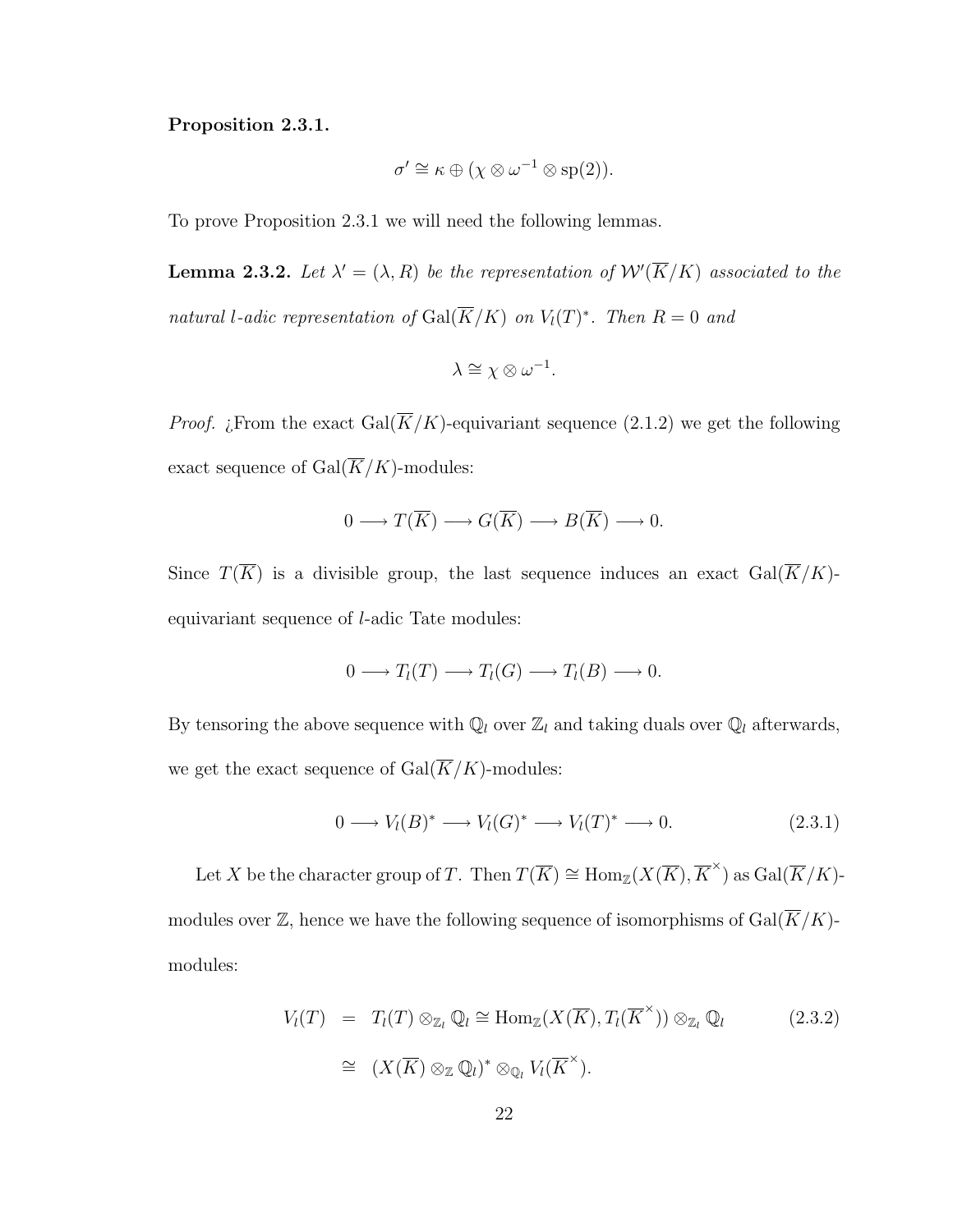It is known that there is an injective homomorphism  $\phi: Y \longrightarrow X$  with finite cokernel  $([F-C], p. 58)$ , consequently

$$
Y(\overline{K}) \otimes_{\mathbb{Z}} \mathbb{Q}_l \cong X(\overline{K}) \otimes_{\mathbb{Z}} \mathbb{Q}_l
$$

as  $Gal(\overline{K}/K)$ -modules over  $\mathbb{Q}_l$ . Thus, we get from  $(2.3.2)$ 

$$
V_l(T)^* \cong (Y(\overline{K}) \otimes_{\mathbb{Z}} \mathbb{Q}_l) \otimes_{\mathbb{Q}_l} V_l(\overline{K}^{\times})^*.
$$
 (2.3.3)

Let  $i: \mathbb{Q}_l \hookrightarrow \mathbb{C}$  be a field embedding and let  $F_{l,i}$  be the functor which associates to an *l*-adic representation of Gal( $\overline{K}/K$ ) a representation of  $W'(\overline{K}/K)$ . Clearly, the image of the representation of  $Gal(\overline{K}/K)$  on  $Y(\overline{K}) \otimes_{\mathbb{Z}} \mathbb{Q}_l$  under  $F_{l,i}$  is  $\chi$  and the image of the representation of Gal( $\overline{K}/K$ ) on  $V_l(\overline{K}^{\times})^*$  under  $F_{l,i}$  is  $\omega^{-1}$ . Since  $F_{l,i}$  respects tensor products, by (2.3.3) the image  $\lambda'$  of the representation of  $Gal(\overline{K}/K)$  on  $V_l(T)^*$ under  $F_{l,i}$  is isomorphic to  $\chi \otimes \omega^{-1}$ . Thus,  $\lambda'$  is a representation of  $\mathcal{W}(\overline{K}/K)$ , i.e.,  $R=0.$  $\Box$ 

**Lemma 2.3.3.** Let  $\rho' = (\rho, P)$  be the representation of  $\mathcal{W}'(\overline{K}/K)$  associated to the natural l-adic representation of  $Gal(\overline{K}/K)$  on  $V_l(G)^*$ . Then  $P=0$  and

$$
\rho \cong \kappa \oplus (\chi \otimes \omega^{-1}).
$$

Proof. Sequence (2.3.1) induces an exact sequence of corresponding representations of  $\mathcal{W}'(\overline{K}/K)$ , i.e.,

$$
0 \longrightarrow V_l(B)^* \otimes_i \mathbb{C} \stackrel{h}{\longrightarrow} V_l(G)^* \otimes_i \mathbb{C} \stackrel{g}{\longrightarrow} V_l(T)^* \otimes_i \mathbb{C} \longrightarrow 0 \tag{2.3.4}
$$

is an exact sequence of  $\mathcal{W}'(\overline{K}/K)$ -modules, where  $i : \mathbb{Q}_l \hookrightarrow \mathbb{C}$  is a field embedding,  $(\kappa, 0)$  is the representation of  $W'(\overline{K}/K)$  on  $V_l(B)^* \otimes_i \mathbb{C}$ ,  $\rho' = (\rho, P)$  is the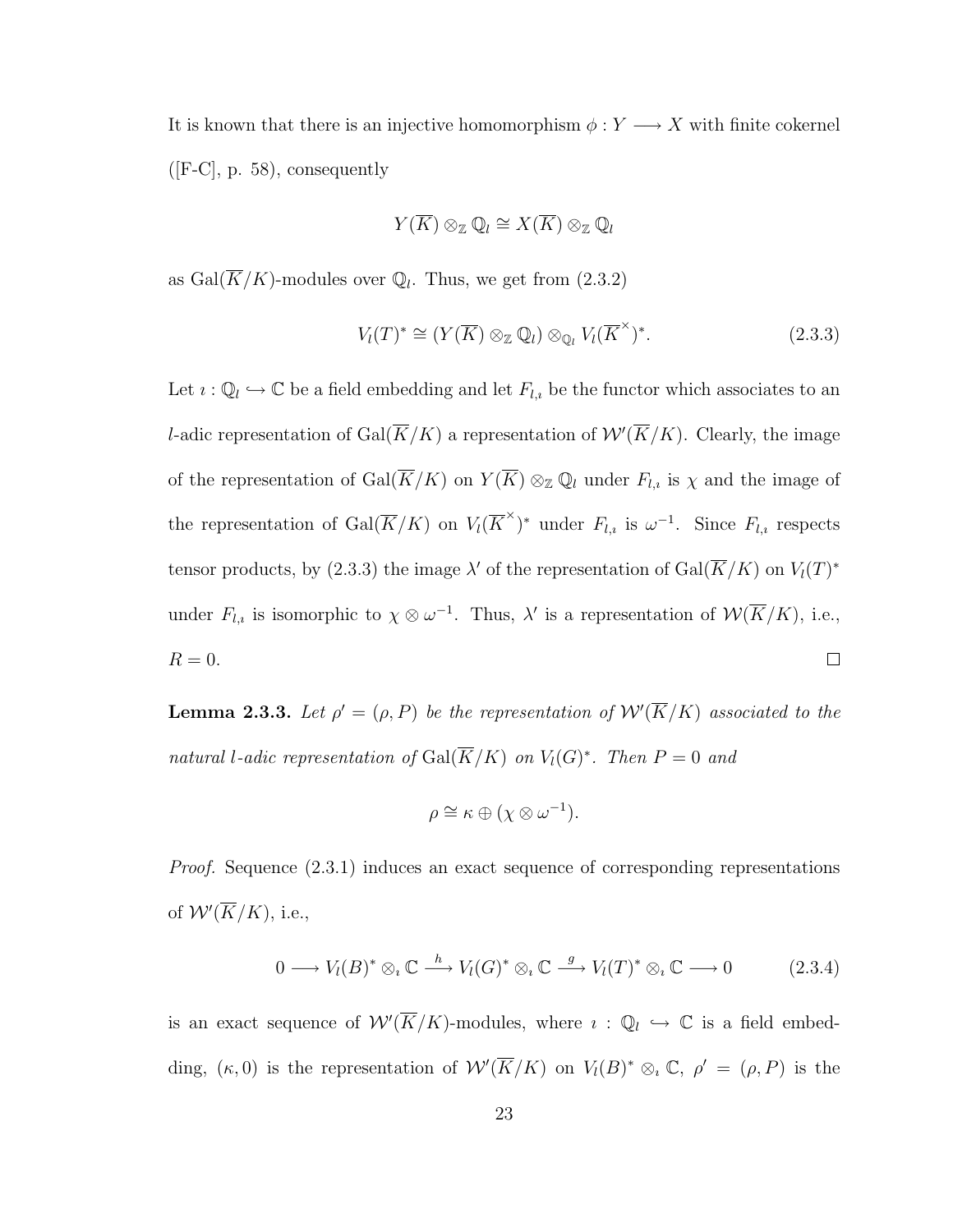representation of  $W'(\overline{K}/K)$  on  $V_l(G)^* \otimes_i \mathbb{C}$ , and by Lemma 2.3.2,  $(\chi \otimes \omega^{-1}, 0)$  is the representation of  $W(\overline{K}/K)$  on  $V_l(T)^* \otimes_i \mathbb{C}$ . In particular, (2.3.4) is an exact sequence of  $W(\overline{K}/K)$ -modules and it splits if  $\rho$  is semisimple, which implies that  $\rho \cong \kappa \oplus (\chi \otimes \omega^{-1})$ . Thus, it is enough to show that  $P = 0$  and  $\rho$  is semisimple.

Let  $L \subset \overline{K}$  be a finite Galois extension of  $K$  such that  $T \times_K L$  splits and  $B \times_K L$ has good reduction. Since  $\rho$  is semisimple if and only if its restriction to a subgroup of finite index is semisimple (Lemma 2.2.1) and  $\text{Res}_{W'(\overline{K}/L)} \rho' = (\text{Res}_{K}^{L} \rho, P)$  ([Ro1], p. 130), to prove that  $P = 0$  and  $\rho$  is semisimple we can assume that T splits over K and B has good reduction over K. Then it follows from Lemma 2.3.2 that  $\chi$  is trivial. Also, since the image of I under  $\rho$  is finite, by Lemma 2.2.1 to prove that  $\rho$ is semisimple it is enough to prove that  $\rho(\Phi)$  is diagonalizable.

Taking into account that  $\chi$  is trivial, from (2.3.4) we obtain that in a suitable basis  $\rho(\Phi)$  has the following form:

$$
\rho(\Phi) = \begin{pmatrix} \kappa(\Phi) & * \\ 0 & qE_r \end{pmatrix},\tag{2.3.5}
$$

where  $E_r$  is the  $r \times r$ -identity matrix. Let

$$
\kappa_l : \operatorname{Gal}(\overline{K}/K) \longrightarrow \operatorname{Aut}(T_l(B))
$$

be the *l*-adic representation corresponding to the Galois module  $T_l(B)$ . It is known that the absolute values of the eigenvalues of  $\kappa_l(\Phi)$  are equal to  $q^{1/2}$  ([S-T], Corollary on p. 499). Then the absolute values of the eigenvalues of  $\kappa(\Phi)$  are equal to  $q^{-1/2}$ , since the eigenvalues of  $\kappa(\Phi)$  are the inverses of the eigenvalues of  $\kappa_l(\Phi)$ . It follows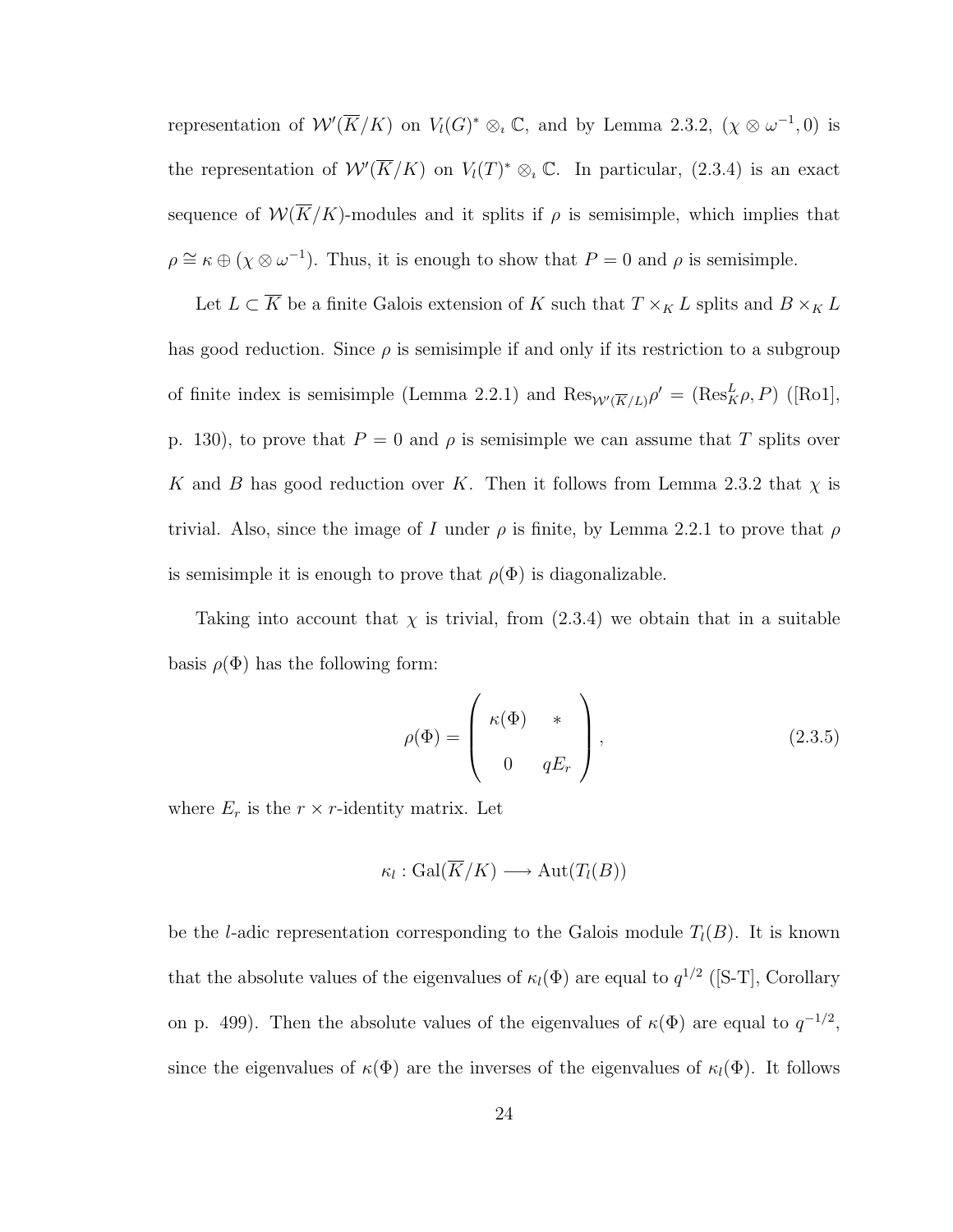that none of the eigenvalues of  $\kappa(\Phi)$  is equal to q. Since  $\kappa(\Phi)$  is diagonalizable by Lemma 2.2.2, formula (2.3.5) shows that  $\rho(\Phi)$  is diagonalizable, hence  $\rho$  is semisimple and  $\rho'$  is admissible.

Let us show now that  $P = 0$ . Since (2.3.4) is an exact sequence of  $W'(\overline{K}/K)$ modules, we have

$$
Ph(x) = 0, \quad \forall x \in V_l(B)^* \otimes_i \mathbb{C},
$$
  

$$
g(Py) = 0, \quad \forall y \in V_l(G)^* \otimes_i \mathbb{C},
$$

which implies that  $P^2 = 0$ . On the other hand, since  $\rho'$  is admissible, it has the following form:

$$
\rho' \cong \bigoplus_{i=1}^s \alpha_i \otimes \text{sp}(n_i),
$$

where each  $\alpha_i$  is a representation of  $\mathcal{W}(\overline{K}/K)$ , each  $n_i$  is a positive integer, and we can assume that  $n_i \neq n_j$  if  $i \neq j$  ([Ro1], p. 133, Cor. 2). Since  $P^2 = 0$ , it follows that each  $n_i$  is 1 or 2, i.e., without loss of generality we can assume that

$$
\rho' \cong \alpha_1 \oplus (\alpha_2 \otimes \text{sp}(2)).\tag{2.3.6}
$$

We will show that  $\alpha_2 = 0$ . Assume that  $\alpha_2 \neq 0$ . ¿From (2.3.6) we have

$$
\rho \cong \alpha_1 \oplus \alpha_2 \oplus (\alpha_2 \otimes \omega).
$$

On the other hand, since  $\rho$  is semisimple, the exact sequence (2.3.4) of  $W(\overline{K}/K)$ modules splits, i.e.,

$$
\rho \cong \kappa \oplus (\omega^{-1})^{\oplus r}.
$$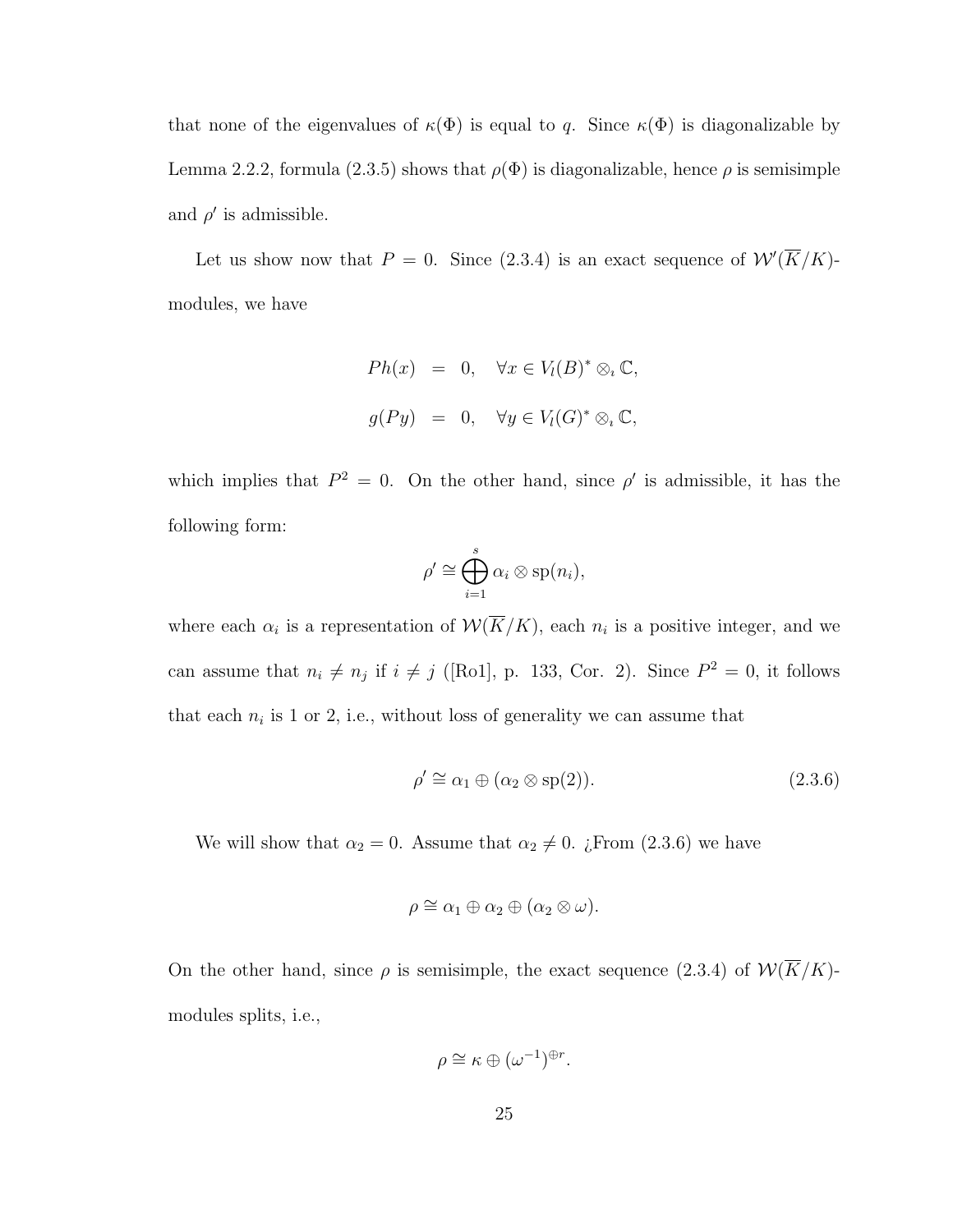Thus, combining the last two isomorphisms, we get

$$
\alpha_1 \oplus \alpha_2 \oplus (\alpha_2 \otimes \omega) \cong \kappa \oplus (\omega^{-1})^{\oplus r}.
$$
 (2.3.7)

By assumption, B has good reduction, hence by Néron-Ogg-Shafarevič criterion ([S-T], p. 493, Thm. 1) the inertia group I acts trivially on  $V_l(B)^*$ . Since by Lemma 2.2.2,  $\kappa$  is semisimple it implies that  $\kappa \cong \bigoplus_{i=1}^{2m} \kappa_i$ , where  $m = \dim B$  and  $\kappa_1, \ldots, \kappa_{2m}$  are one-dimensional representations of  $W(\overline{K}/K)$ . Thus, it follows from (2.3.7) that  $\alpha_2$  is a sum of one-dimensional representations. Let  $\alpha_0$  be one of them. Using the uniqueness of decomposition of a semisimple module into simple modules we have from  $(2.3.7)$ :

$$
\alpha_0 \cong \omega^{-1} \quad \text{or} \quad \alpha_0 \cong \kappa_i
$$

for some  $\kappa_i$ , hence

$$
\alpha_0 \otimes \omega \cong 1
$$
 or  $\alpha_0 \otimes \omega \cong \kappa_i \otimes \omega$ .

In particular, the absolute value of  $\alpha_0 \otimes \omega(\Phi)$  is 1 or  $q^{-3/2}$ , because the absolute value of  $\kappa_i(\Phi)$  is  $q^{-1/2}$  for each i (see above). This implies that  $\alpha_0 \otimes \omega$  is neither  $\omega^{-1}$  nor  $\kappa_j$  for any j which contradicts (2.3.7). Thus,  $\alpha_2 = 0$  and  $\rho'$  is a representation of  $W(\overline{K}/K)$ .  $\Box$ 

#### Lemma 2.3.4.  $\sigma'$  is admissible.

*Proof.* One has the following exact  $Gal(\overline{K}/K)$ -equivariant sequence ([Ra], p. 312):

$$
0 \longrightarrow G(\overline{K})_{l^{n}} \longrightarrow A(\overline{K})_{l^{n}} \longrightarrow Y(\overline{K})/l^{n}Y(\overline{K}) \longrightarrow 0,
$$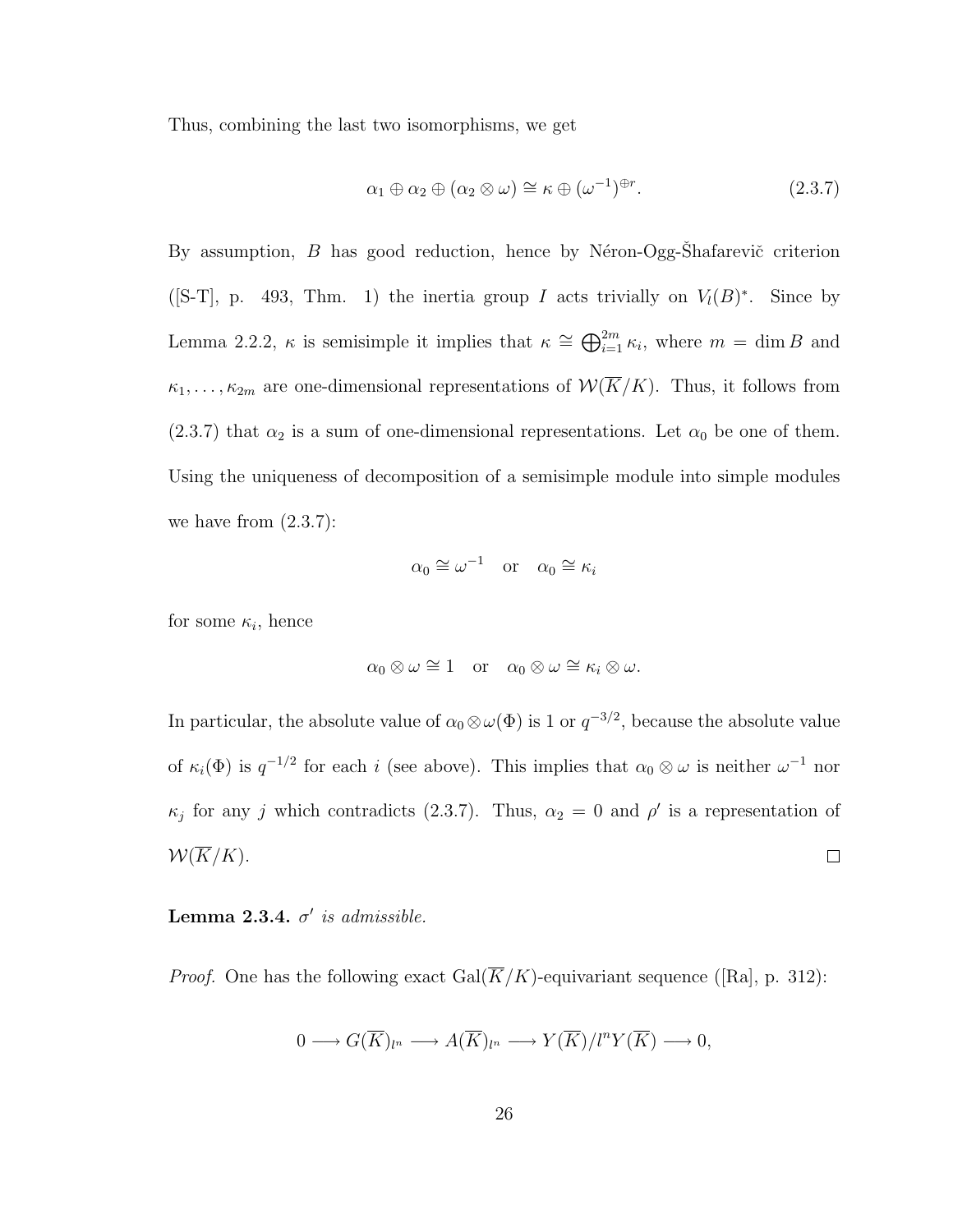where  $G(\overline{K})_{l^n}$  denotes  $\text{Hom}(\mathbb{Z}/l^n\mathbb{Z}, G(\overline{K}))$  and  $A(\overline{K})_{l^n}$  denotes  $\text{Hom}(\mathbb{Z}/l^n\mathbb{Z}, A(\overline{K}))$ . Clearly,  $G(K)$  is divisible. (It follows from the definition of a semi-abelian scheme together with the fact that the groups of points over  $\overline{K}$  of a torus or of an abelian variety are divisible.) Since  $Y(\overline{K})$  is a free group of rank r and  $G(\overline{K})$  is divisible, we have the following exact sequence of  $Gal(\overline{K}/K)$ -modules:

$$
0 \longrightarrow T_l(G) \longrightarrow T_l(A) \longrightarrow \chi \otimes \mathbb{Z}_l^r \longrightarrow 0.
$$

By tensoring the above sequence with  $\mathbb{Q}_l$  over  $\mathbb{Z}_l$  and taking duals over  $\mathbb{Q}_l$  afterwards, we get:

$$
0 \longrightarrow \chi \otimes \mathbb{Q}_l^r \longrightarrow V_l(A)^* \longrightarrow V_l(G)^* \longrightarrow 0,
$$
\n(2.3.8)

because  $\chi \cong \chi^*$  as a representation with finite image, realizable over  $\mathbb{Z}$ .

As in the proof of Lemma 2.3.3, by Lemma 2.2.1 we can assume that B has good reduction over K, T splits over K, and hence  $\chi$  is trivial. Also, by Lemma 2.2.1 to prove that  $\sigma'$  is admissible it is enough to prove that  $\sigma(\Phi)$  is diagonalizable.

Sequence (2.3.8) induces an exact sequence of corresponding representations of  $W'(\overline{K}/K)$ , i.e.,

$$
0 \longrightarrow (\chi \otimes \mathbb{Q}_l^r) \otimes_\iota \mathbb{C} \longrightarrow V_l(A)^* \otimes_\iota \mathbb{C} \longrightarrow V_l(G)^* \otimes_\iota \mathbb{C} \longrightarrow 0 \tag{2.3.9}
$$

is an exact sequence of  $\mathcal{W}'(\overline{K}/K)$ -modules. Moreover,  $\chi$  is the representation of  $W'(\overline{K}/K)$  on  $(\chi \otimes \mathbb{Q}_l^r) \otimes_{\iota} \mathbb{C}, \sigma' = (\sigma, N)$  is the representation of  $W'(\overline{K}/K)$  on  $V_l(A)^* \otimes_i \mathbb{C}$ , and by Lemma 2.3.3,  $\kappa \oplus (\chi \otimes \omega^{-1})$  is the representation of  $\mathcal{W}'(\overline{K}/K)$ on  $V_l(G)^* \otimes_i \mathbb{C}$ . Taking into account that  $\chi$  is trivial and  $(2.3.9)$  is an exact sequence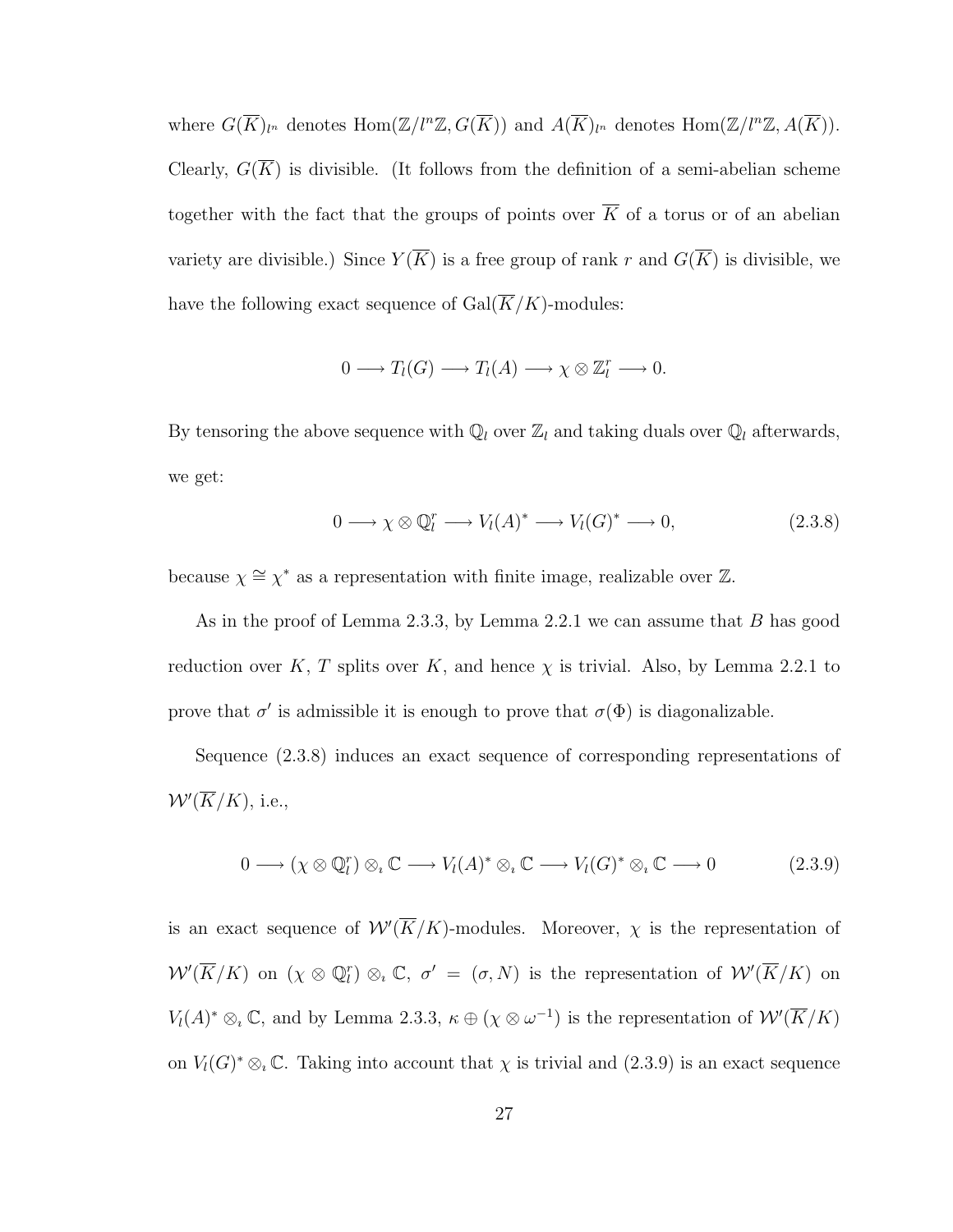of  $W(\overline{K}/K)$ -modules, we obtain that in a suitable basis  $\sigma(\Phi)$  has the following form:

$$
\sigma(\Phi) = \begin{pmatrix} E_r & * & * \\ 0 & qE_r & * \\ 0 & 0 & \kappa(\Phi) \end{pmatrix}.
$$
 (2.3.10)

Here  $\kappa(\Phi)$  is diagonalizable by Lemma 2.2.2. Since the absolute values of the eigenvalues of  $\kappa(\Phi)$  are equal to  $q^{-1/2}$  (see above), none of the eigenvalues of  $\kappa(\Phi)$  is equal to 1 or q. Thus, (2.3.10) shows that  $\sigma(\Phi)$  is diagonalizable, hence  $\sigma$  is semisimple, and  $\sigma'$  is admissible.  $\Box$ 

*Proof of Proposition 2.3.1.* Since  $\sigma'$  is admissible by Lemma 2.3.4 and the representations of the Weil-Deligne group  $W'(\overline{K}/K)$  on  $(\chi \otimes \mathbb{Q}_l^r) \otimes_i \mathbb{C}$  and  $V_l(G)^* \otimes_i \mathbb{C}$  are actually representations of the Weil group  $W(\overline{K}/K)$ , the same argument as in the proof of  $(2.3.6)$  in Lemma 2.3.3 applied to  $(2.3.9)$  gives that  $\sigma'$  has the following form:

$$
\sigma' \cong \gamma \oplus (\delta \otimes \text{sp}(2)),\tag{2.3.11}
$$

where  $\gamma$  and  $\delta$  are representations of  $\mathcal{W}(\overline{K}/K)$ . Hence

$$
\sigma \cong \gamma \oplus \delta \oplus (\delta \otimes \omega).
$$

On the other hand, since  $\sigma$  is semisimple by Lemma 2.3.4, the exact sequence (2.3.9) of  $W(\overline{K}/K)$ -modules splits, i.e.,

$$
\sigma \cong \chi \oplus \kappa \oplus (\chi \otimes \omega^{-1}).
$$

Thus, combining the last two isomorphisms, we get

$$
\gamma \oplus \delta \oplus (\delta \otimes \omega) \cong \chi \oplus \kappa \oplus (\chi \otimes \omega^{-1}). \tag{2.3.12}
$$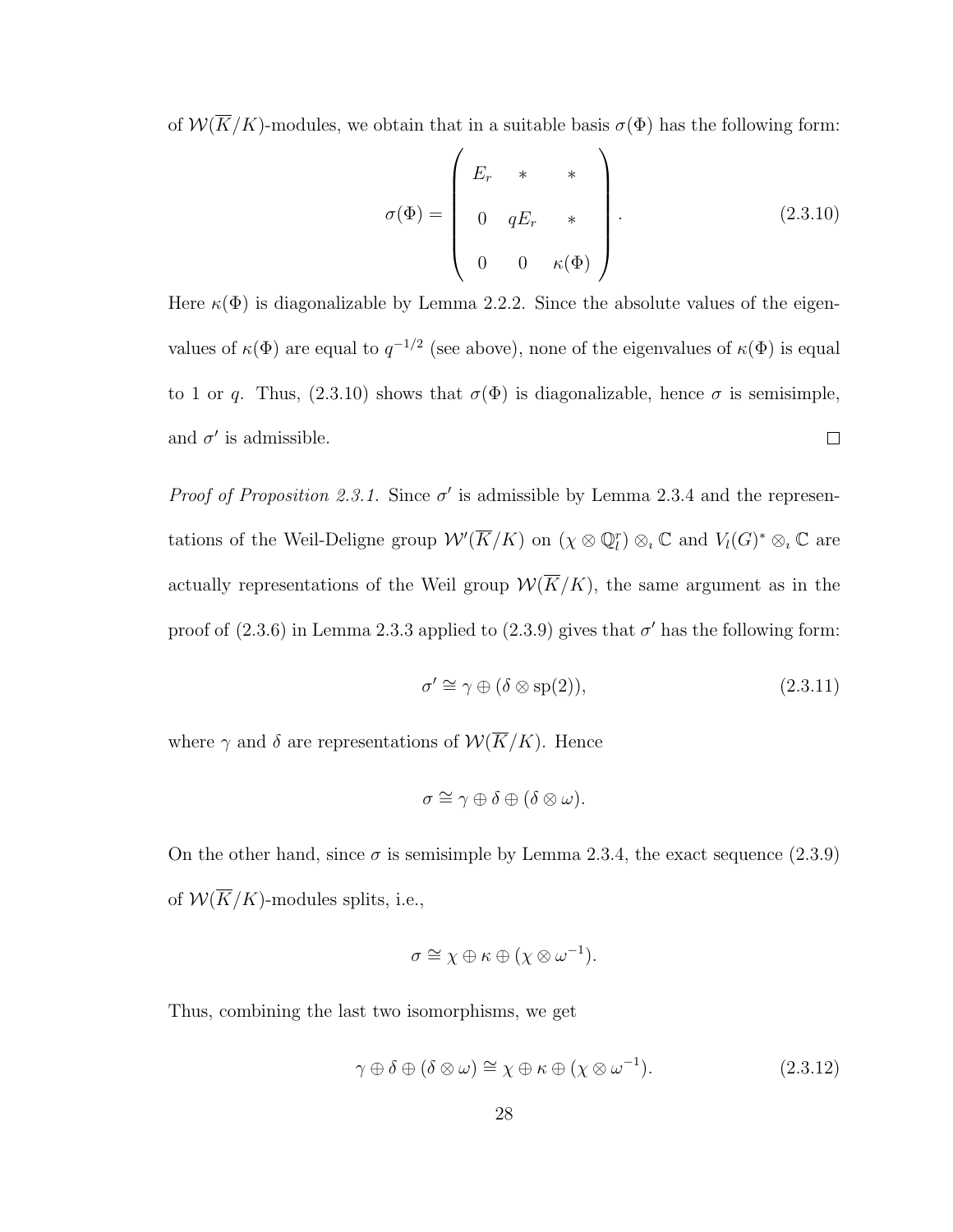Note that  $\chi$  is isomorphic to a subrepresentation of  $\gamma \oplus (\delta \otimes \omega)$ , because by  $(2.3.9)$ 

$$
\chi \hookrightarrow \ker N \cong \gamma \oplus (\delta \otimes \omega).
$$

Thus,  $\delta$  is isomorphic to a subrepresentation of  $\kappa \oplus (\chi \otimes \omega^{-1})$  by the uniqueness of decomposition of a semisimple module into simple modules. We claim that  $\delta$  is isomorphic to a subrepresentation of  $\chi \otimes \omega^{-1}$ . Indeed, suppose there is an irreducible subrepresentation  $\delta_0$  of  $\delta$  which is isomorphic to a subrepresentation of  $\kappa$ . Since the absolute values of the eigenvalues of  $\kappa(\Phi)$  are equal to  $q^{-1/2}$  (see above), the eigenvalues of  $\delta_0(\Phi)$  are of absolute value  $q^{-1/2}$ . Hence the eigenvalues of  $\delta_0 \otimes \omega(\Phi)$ are of absolute value  $q^{-3/2}$ . On the other hand, it follows from  $(2.3.12)$  that  $\delta_0 \otimes \omega$ is isomorphic to a subrepresentation of  $\chi$ ,  $\kappa$ , or  $\chi \otimes \omega^{-1}$ , which is a contradiction because the eigenvalues of  $\chi(\Phi)$ ,  $\kappa(\Phi)$ , and  $\chi \otimes \omega^{-1}(\Phi)$  are of absolute values 1,  $q^{-1/2}$ , and q respectively. Thus,  $\delta$  is isomorphic to a subrepresentation of  $\chi \otimes \omega^{-1}$ . Since dim  $\delta = r$  by Lemma B.0.8 (see Appendix B), we have  $\delta \cong \chi \otimes \omega^{-1}$ , hence  $\gamma \cong \kappa$  by  $(2.3.12)$  and  $\sigma' \cong \kappa \oplus (\chi \otimes \omega^{-1} \otimes \text{sp}(2))$  by  $(2.3.11)$ .  $\Box$ 

**Corollary 2.3.5.** The representation  $\sigma'$  does not depend on the choice of l and *i*.

Proof. The statement is a consequence of Corollary 2.2.4 and Proposition 2.3.1.  $\Box$ 

**Corollary 2.3.6.** Let  $\tau$  be a representation of  $Gal(\overline{K}/K)$  with real-valued character. Then

$$
W(\sigma' \otimes \tau) = W(\kappa \otimes \tau) \cdot \det \tau(-1)^r \cdot \det \chi(-1)^{\dim \tau} \cdot (-1)^{\langle \chi, \tau \rangle}.
$$
 (2.3.13)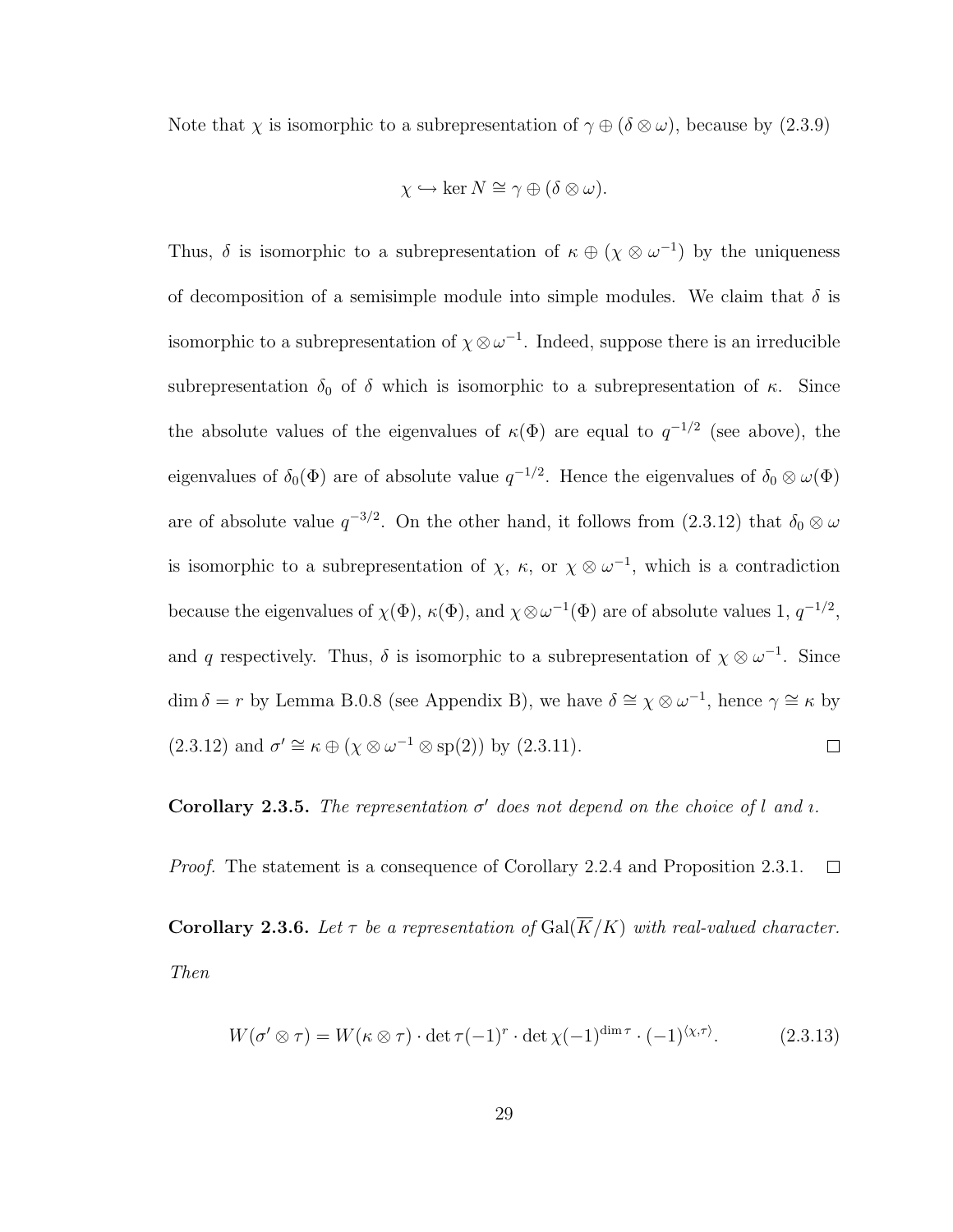Moreover, when  $p > 2g + 1$  we have

$$
W(\sigma' \otimes \tau) = \det \mu(-1)^{\dim \tau} \cdot \det \chi(-1)^{\dim \tau} \cdot \det \tau(-1)^{r+l_1} \cdot \alpha^{\dim \tau} \cdot (-1)^{\langle \chi, \tau \rangle + l_2}, (2.3.14)
$$

where  $\mu$ ,  $l_1$ ,  $\alpha$ , and  $l_2$  are as in Proposition 2.2.9.

*Proof.* Since the root number of a direct sum of representations of  $W(\overline{K}/K)$  equals the product of the root numbers of the summands, we get from Proposition 2.3.1

$$
W(\sigma' \otimes \tau) = W(\kappa \otimes \tau) \cdot W(\chi \otimes \omega^{-1} \otimes \text{sp}(2) \otimes \tau),
$$

where by Proposition 6 ([Ro2], p. 327)

$$
W(\chi \otimes \omega^{-1} \otimes \text{sp}(2) \otimes \tau) = \det \tau (-1)^r \cdot \det \chi (-1)^{\dim \tau} \cdot (-1)^{\langle \chi, \tau \rangle},
$$

which proves (2.3.13).

Formula (2.3.14) is a consequence of (2.3.13) together with Proposition 2.2.9.  $\Box$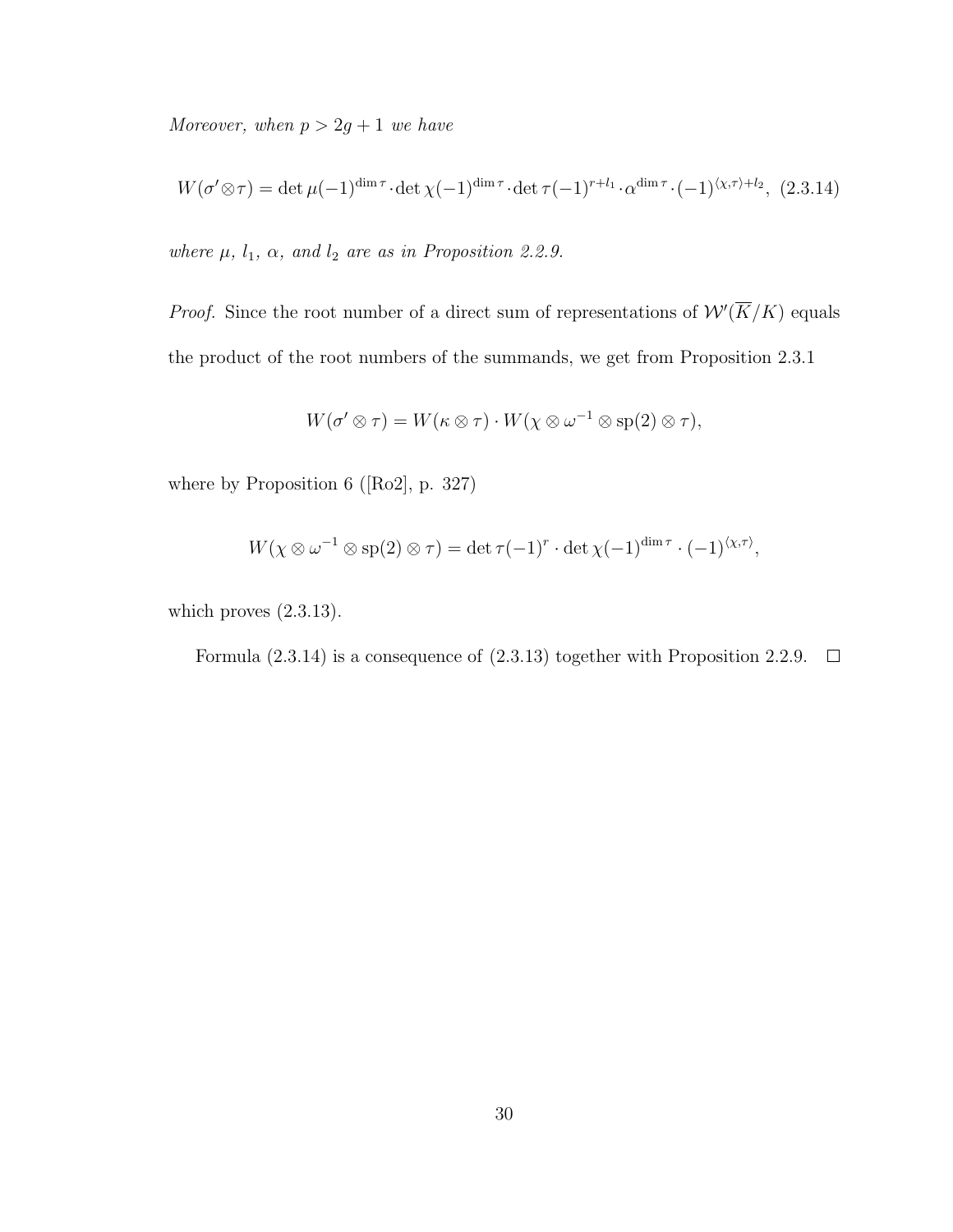### Chapter 3

# Root numbers of abelian varieties over number fields (Theorem A)

### 3.1 Proof of Theorem A

We keep the notation of the introduction.

**Lemma 3.1.1.** Let A be an abelian variety of dimension g over a number field  $F$ and  $\tau$  a representation of  $Gal(\overline{F}/F)$  with real-valued character. Then at every infinite place v of F we have

$$
W(A_v, \tau_v) = (-1)^{g \dim \tau}.
$$

*Proof.* To define  $W(A_v, \tau_v)$  let  $\sigma'_v$  denote the representation of the Weil-Deligne group  $W(\overline{F}_v/F_v)$  associated to the components of  $H^1(A_v(\mathbb{C}), \mathbb{C})$  in the Hodge decomposition, then  $W(A_v, \tau_v) = W(\sigma'_v \otimes \tau_v)$ , where  $\tau_v$  is viewed as a representation of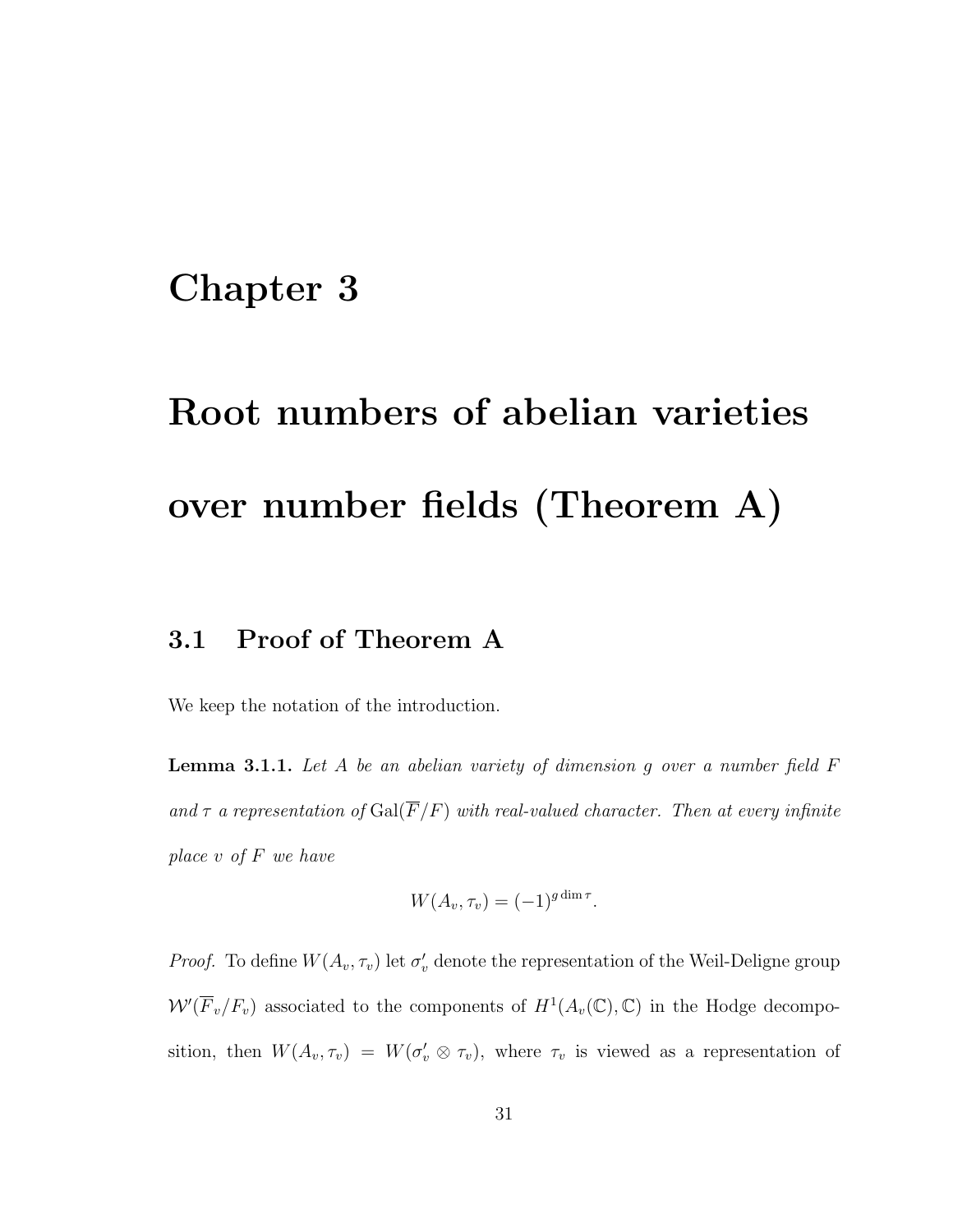$W'(\overline{F}_v/F_v)$ . If v is an infinite place such that  $F_v \cong \mathbb{C}$ , then the representation  $\sigma'_v = \sigma_v$  of  $W'(\mathbb{C}/\mathbb{C}) = W(\mathbb{C}/\mathbb{C}) = \mathbb{C}^\times$  has the following form:

$$
\sigma_v = (\varphi_{1,0}\otimes H^{1,0}) \oplus (\varphi_{0,1}\otimes H^{0,1}),
$$

where  $\varphi_{p,q}: \mathcal{W}(\mathbb{C}/\mathbb{C}) \longrightarrow \mathbb{C}^\times$   $(p,q \in \mathbb{Z})$  are given by

$$
\varphi_{p,q}(z) = z^{-p} \overline{z}^{-q},
$$

 $H^{1,0}$  and  $H^{0,1}$  are the components of  $H^1(A_v(\mathbb{C}), \mathbb{C})$  in the Hodge decomposition:

$$
H^1(A_v(\mathbb{C}), \mathbb{C}) = H^{1,0} \oplus H^{0,1}.
$$

Here  $H^{1,0}$  and  $H^{0,1}$  are endowed with the trivial action of  $W(\mathbb{C}/\mathbb{C})$ , hence

$$
\sigma_v = (\varphi_{1,0} \oplus \varphi_{0,1})^{\oplus g}.\tag{3.1.1}
$$

Let v be an infinite place such that  $F_v \cong \mathbb{R}$ . We have

$$
\mathcal{W}'(\mathbb{C}/\mathbb{R}) = \mathcal{W}(\mathbb{C}/\mathbb{R}) = \mathbb{C}^{\times} \cup J\mathbb{C}^{\times},
$$

where  $J^2 = -1$  and  $JzJ^{-1} = \overline{z}$  for  $z \in \mathbb{C}^\times$ . Here  $\mathcal{W}(\mathbb{C}/\mathbb{C})$  is identified with the subgroup  $\mathbb{C}^\times$  of  $\mathcal{W}(\mathbb{C}/\mathbb{R})$ . In this case the representation  $\sigma'_v = \sigma_v$  of  $\mathcal{W}(\mathbb{C}/\mathbb{R})$  has the following form:

$$
\sigma_v = \operatorname{Ind}_{\mathbb{R}}^{\mathbb{C}} \varphi_{0,1} \otimes H^{0,1},
$$

where  $\text{Ind}_{\mathbb{R}}^{\mathbb{C}} \varphi_{0,1}$  denotes the representation of  $\mathcal{W}(\mathbb{C}/\mathbb{R})$  induced from  $\varphi_{0,1}$ . As in the complex case,  $H^{0,1}$  is endowed with the trivial action of  $W(\mathbb{C}/\mathbb{R})$ , hence

$$
\sigma_v = (\text{Ind}_{\mathbb{R}}^{\mathbb{C}} \varphi_{0,1})^{\oplus g} \tag{3.1.2}
$$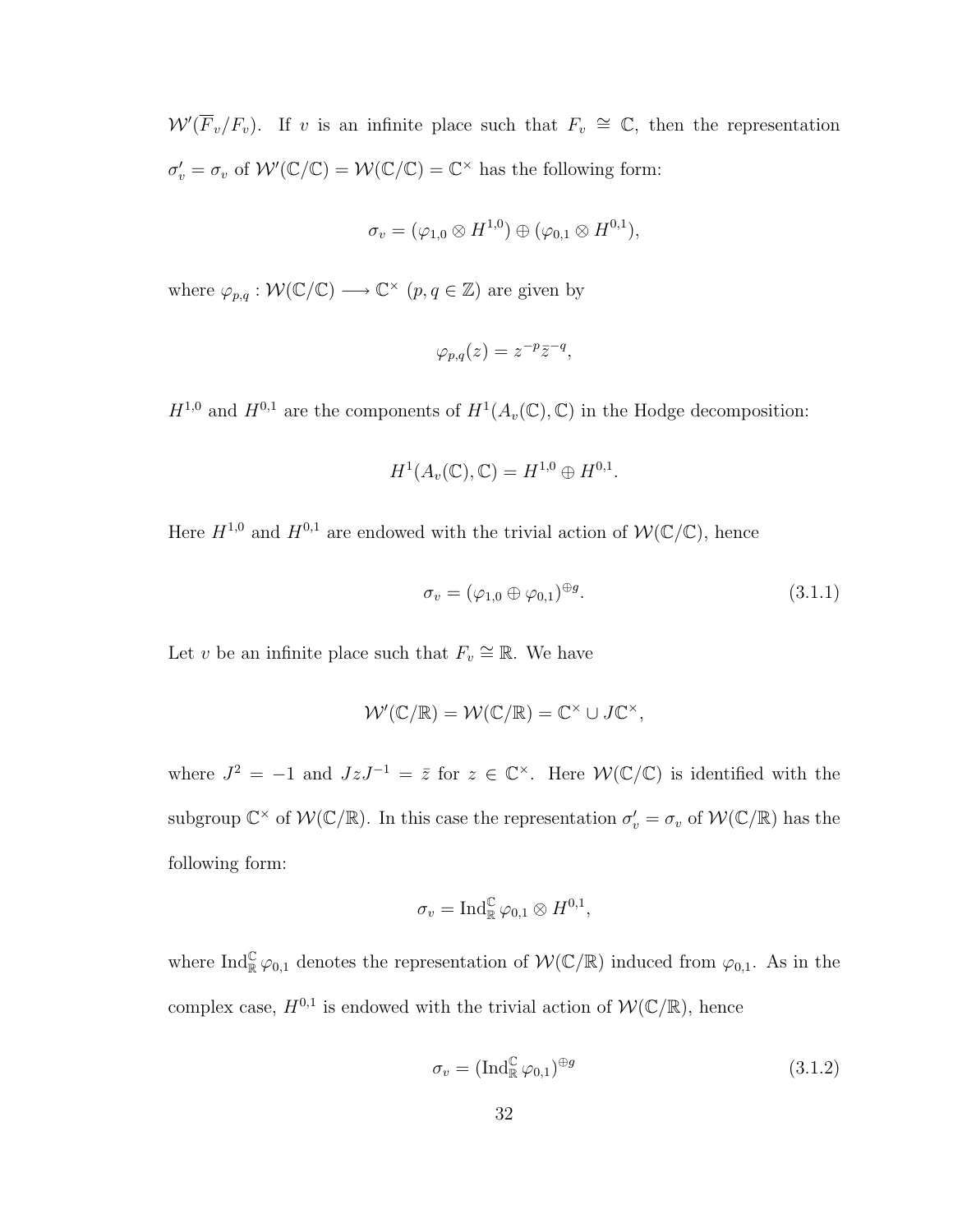$(|Ro1|, p. 155, §20).$ 

It follows from the proof of Theorem 2(i) ( $[Ro2]$ , p. 329) that

$$
W((\varphi_{1,0}\oplus\varphi_{0,1})\otimes\tau_v) = (-1)^{\dim\tau} \text{ if } F_v \cong \mathbb{C} \text{ and}
$$
  

$$
W((\text{Ind}_{\mathbb{R}}^{\mathbb{C}}\varphi_{0,1})\otimes\tau_v) = (-1)^{\dim\tau} \text{ if } F_v \cong \mathbb{R}.
$$

Now the statement follows from these formulas together with formulas (3.1.1) and (3.1.2).  $\Box$ 

Lemma 3.1.2 ([Ro2], Lemma on p. 347). Let G be a finite group,  $D \subseteq G$  and abelian subgroup, and  $\tau$  an irreducible representation of G with real-valued character. If  $m_{\mathbb{Q}}(\tau) = 2$  then  $Res_{D}^{G}\tau$  is symplectic.

**Lemma 3.1.3.** Let G be a finite group and  $\tau$  an irreducible representation of G with real-valued character. If  $m_{\mathbb{Q}}(\tau) = 2$  then  $\dim \tau$  is even and  $\det \tau$  is trivial.

*Proof.* By Lemma on p. 339 in  $[Ro2]$  if  $\tau$  has odd dimension or nontrivial determinant, then there is a cyclic subgroup D of G such that  $\text{Res}_{D}^{G} \tau$  is not symplectic, which  $\Box$ contradicts Lemma 3.1.2.

*Proof of Theorem A (Theorem 1.0.2).* By Lemmas 3.1.1 and 3.1.3,  $W(A_v, \tau_v) = 1$  at every infinite place  $v$  of  $F$ .

Let v be a finite place of F lying over a prime number p. Let  $\sigma'_v$  be the representation of  $\mathcal{W}'(\overline{F}_v/F_v)$  associated to the first cohomology of  $A_v$ . Since by Lemma 3.1.3 det  $\tau$  is trivial and dim  $\tau$  is even, (2.3.13) implies

$$
W(A_v, \tau_v) = W(\kappa_v \otimes \tau_v) \cdot (-1)^{\langle \chi_v, \tau_v \rangle}, \tag{3.1.3}
$$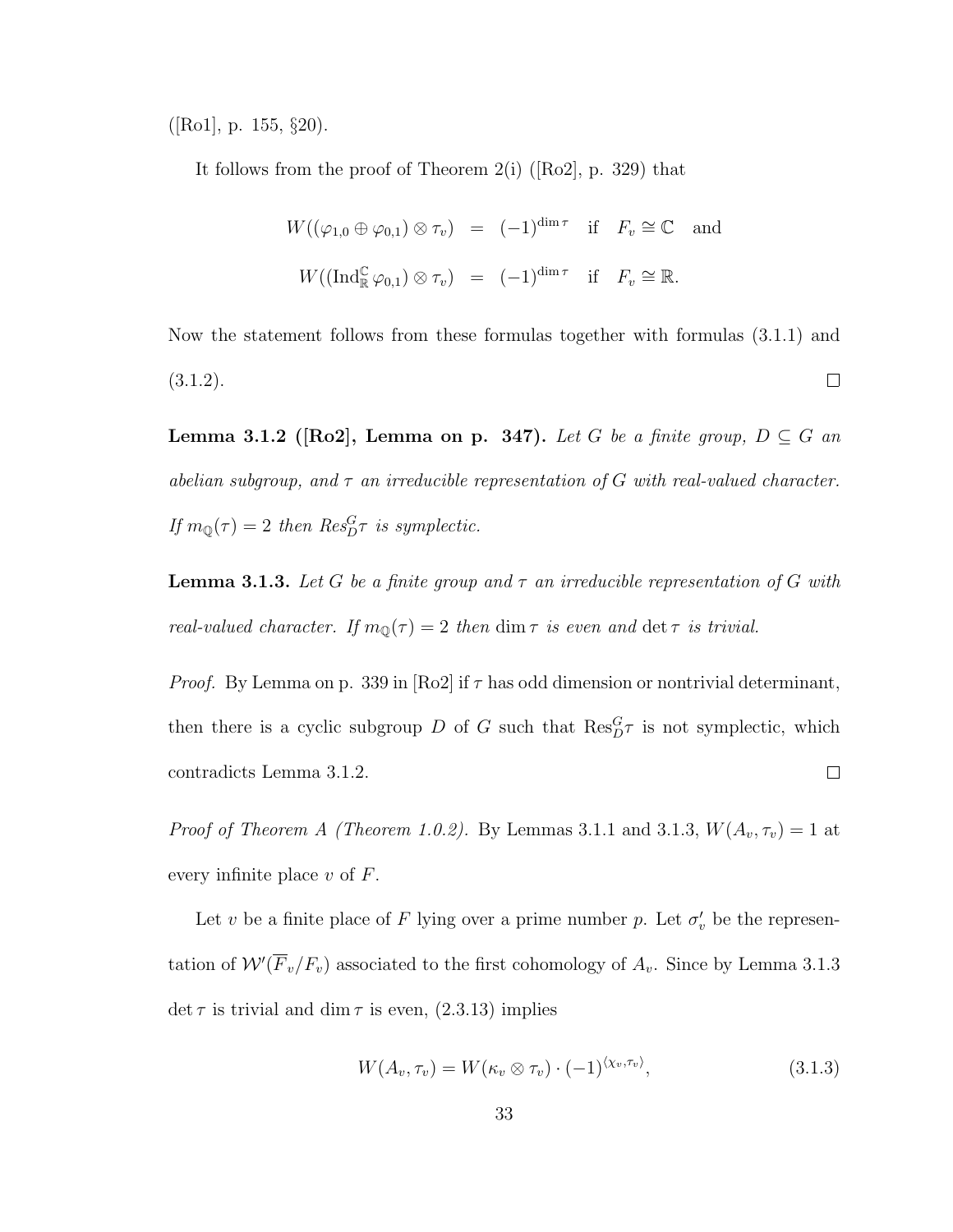where  $\chi_v$  is a representation of  $Gal(\overline{F}_v/F_v)$  realizable over  $\mathbb Z$  (see Section 2.3 for the definition of  $\chi_v$ ). Moreover, when  $p > 2g + 1$  from (2.3.14) we have

$$
W(A_v, \tau_v) = (-1)^{a\langle 1, \tau_v \rangle + a\langle \eta_v, \tau_v \rangle + \langle \lambda, \tau_v \rangle + \langle \chi_v, \tau_v \rangle}, \tag{3.1.4}
$$

where  $\eta_v$  is the unramified quadratic character of  $F_v^{\times}$ , and  $\lambda = \hat{\mu}_1 \oplus \cdots \oplus \hat{\mu}_a$  is a representation of Gal $(\overline{F}_v/F_v)$  realizable over Q.

The rest of the proof is analogous to the argument given by D. Rohrlich in [Ro2]. Let  $K \subset \overline{F}$  be a finite Galois extension of F such that  $\tau$  factors through the group  $G = \text{Gal}(K/F)$  and  $\chi_v$  factors through the decomposition subgroup H of G at v. Then

$$
\langle \chi_v, \tau_v \rangle = \langle \mathrm{Ind}_{H}^{G} \chi_v, \tau \rangle
$$

by Frobenius reciprocity. Since  $\chi_v$  is realizable over Q,  $\text{Ind}_{H}^{G} \chi_v$  is realizable over Q, hence  $\langle \text{Ind}_{H}^{G} \chi_{v}, \tau \rangle$  is divisible by  $m_{\mathbb{Q}}(\tau)$ . By assumption  $m_{\mathbb{Q}}(\tau) = 2$ , hence  $\langle \chi_{v}, \tau_{v} \rangle$  is even. Analogously,  $\langle 1, \tau_v \rangle$ ,  $\langle \eta_v, \tau_v \rangle$ , and  $\langle \lambda, \tau_v \rangle$  are even, hence  $W(A_v, \tau_v) = W(\kappa_v \otimes \tau_v)$ by (3.1.3) and when  $p > 2g + 1$  we have  $W(A_v, \tau_v) = 1$  by (3.1.4). When  $p \le 2g + 1$ the decomposition subgroup of Gal $(L/F)$  at v is abelian by assumption, hence  $\tau_v$  is symplectic by Lemma 3.1.2. Also,  $\kappa_v \otimes \omega_v^{1/2}$  is symplectic, because  $\kappa_v$  comes from an abelian variety (see Section 2.1). Since  $\kappa_v$  is a representation of  $\mathcal{W}(\overline{F}_v/F_v)$  (see Section 2.2) and real powers of  $\omega_v$  do not change the root number,

$$
W(\kappa_v \otimes \tau_v) = W(\kappa_v \otimes \omega_v^{-1/2} \otimes \tau_v) = 1
$$

by Proposition 2 and the remark after it on p. 319 in [Ro2].

 $\Box$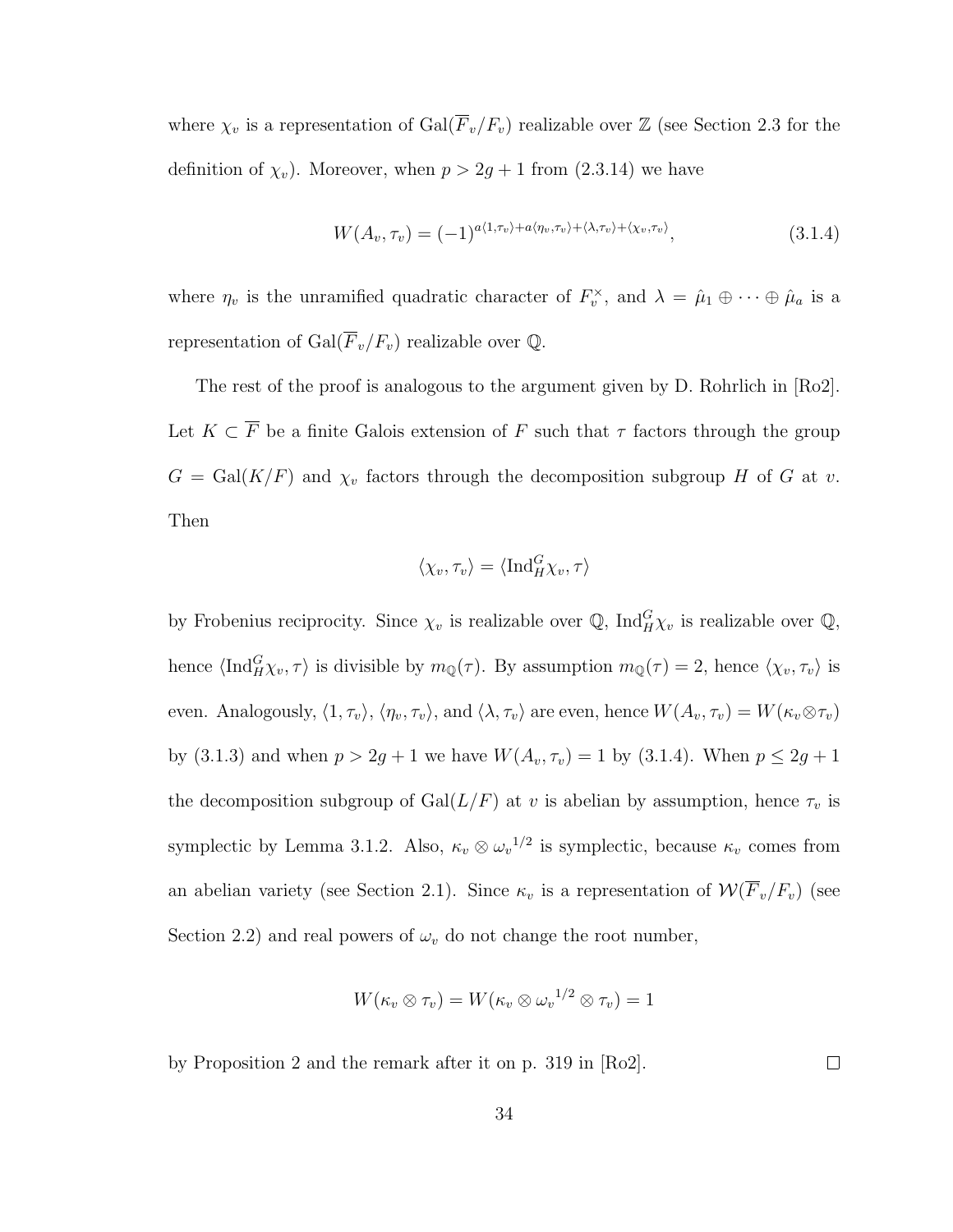#### 3.2 Special cases of Theorem A

We keep the notation of the introduction. In this section we discuss two special cases of Theorem A when the local calculations of the root number under consideration become especially easy. The first case is when the conductor of A is prime to the conductor of  $\tau$  (Proposition 3.2.1) and the second case is when  $\tau$  is symplectic (Proposition 3.2.3).

**Proposition 3.2.1.** Let A be an abelian variety over a number field F of dimension g and conductor N. Let  $\tau$  be a continuous complex finite-dimensional representation of  $Gal(\overline{F}/F)$  with real-valued character, of even dimension and conductor f. For each place v of F let  $\tau_v$  denote the restriction of  $\tau$  to the decomposition subgroup of  $Gal(\overline{F}/F)$  at v and let  $m_v(A)$  be the exponent of N at v. Assume that f is prime to N. Then for the local root number  $W(A_v, \tau_v)$  associated to  $A_v = A \times_F F_v$  and  $\tau_v$  one has the following formula:

$$
W(A_v, \tau_v) = \begin{cases} 1 & \text{if} \quad v \not| fN \text{ or } v = \infty \\ \det \tau_v(\varpi_v)^{m_v(A)} & \text{if} \quad v|N \\ \det \tau_v(-1)^g & \text{if} \quad v|f \end{cases}
$$

where  $\varpi_v$  is a uniformizer of  $F_v$ . (The statement of this proposition was suggested by B. Gross.)

*Proof.* If  $v = \infty$  then  $W(A_v, \tau_v) = 1$  by Lemma 3.1.1. Suppose  $v < \infty$ . If v does not divide N then  $A_v$  has good reduction over  $F_v$ , hence by the criterion of Néron-Ogg-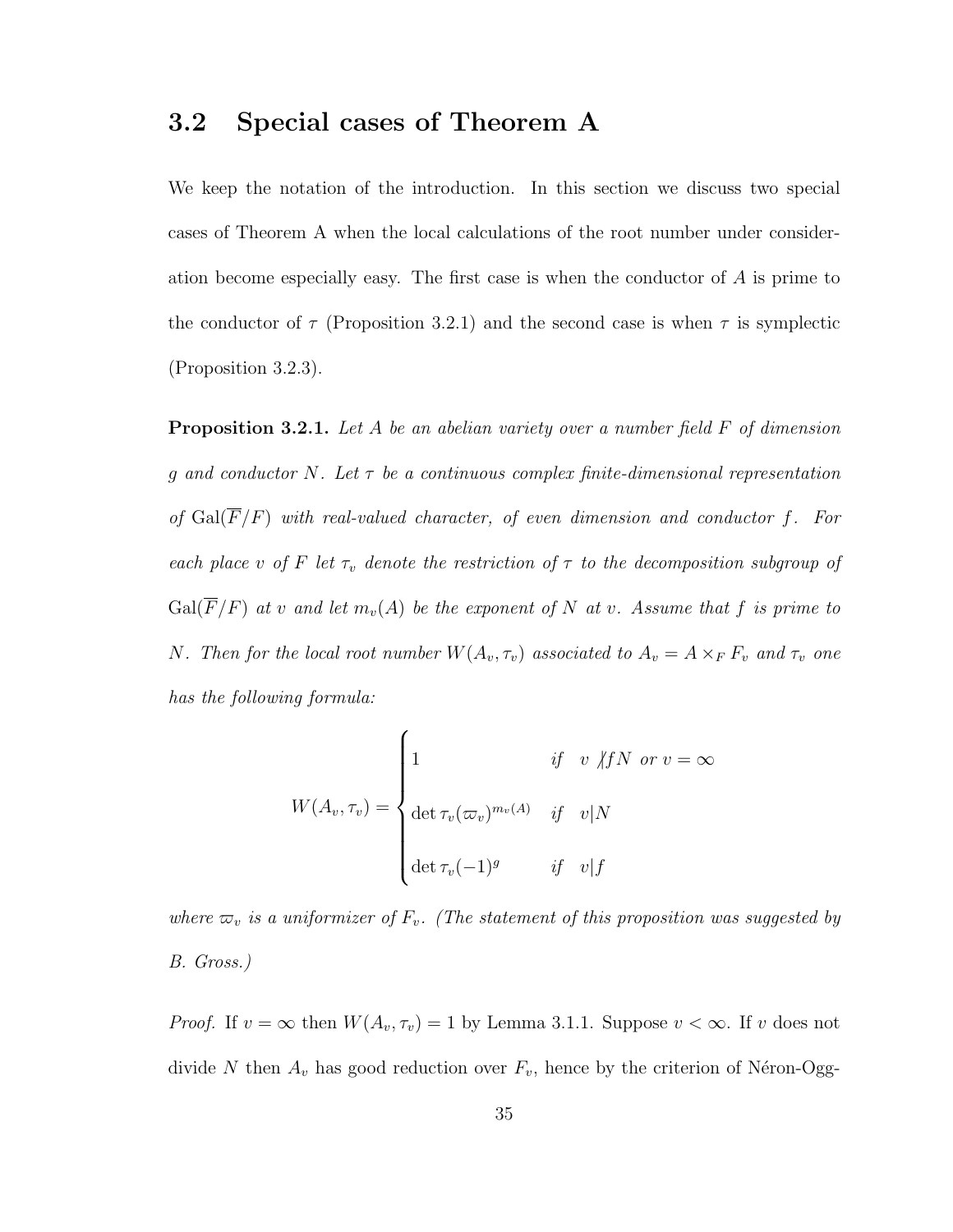Shafarevič  $\sigma'_v$  is actually a representation of  $W(\overline{F}_v/F_v)$  trivial on  $I_v$ . Since  $\sigma'_v \otimes \omega_v^{1/2}$ is symplectic (see Section 2.1), this implies that

$$
\sigma'_v\otimes\omega_v^{1/2}\cong\alpha\oplus\alpha^*
$$

for some representation  $\alpha$  of  $\mathcal{W}(\overline{F}_v/F_v)$ . Thus, taking into account that real powers of  $\omega_v$  do not change the root number,  $\tau_v$  has finite image and real-valued character, we have

$$
W(A_v, \tau_v) = W(\sigma_v' \otimes \omega_v^{1/2} \otimes \tau_v) = W(\alpha \otimes \tau_v)W((\alpha \otimes \tau_v)^*) =
$$
(3.2.1)  
= det( $\alpha \otimes \tau_v$ )(-1) = det  $\alpha$ (-1)<sup>dim</sup>  $\tau$  · det  $\tau_v$ (-1)<sup>dim</sup>  $\alpha$ .

Since dim  $\tau$  is even and dim  $\alpha = g$ , (3.2.1) gives

$$
W(A_v, \tau_v) = \det \tau_v (-1)^g.
$$

Let v do not divide f. Then  $\tau_v$  is unramified. Let V be a representation space of  $\tau_v$ , W a representation space of  $\sigma'_v$ , and  $\sigma'_v = (\sigma_v, M)$ , where  $\sigma_v$  is a representation of  $W(\overline{F}_v/F_v)$  and M is a nilpotent endomorphism on W. Denote  $U = W \otimes V$  and  $U_{M\otimes 1}^{I_v} = (\ker(M\otimes 1))^{I_v}$ . We have

$$
W(\sigma'_v \otimes \tau_v) = W(\sigma_v \otimes \tau_v) \cdot \frac{\delta(\sigma'_v \otimes \tau_v)}{|\delta(\sigma'_v \otimes \tau_v)|},
$$
\n(3.2.2)

where  $\delta(\sigma'_v \otimes \tau_v) = \det(-\Phi_v|_{U^{I_v}/U^{I_v}_{M \otimes 1}})$  (see [Ro1], §11). Since  $\tau_v$  is an unramified representation of  $\mathcal{W}(\overline{F}_v/F_v)$ , we have  $U^{I_v} \cong W^{I_v} \otimes V$  and  $U^{I_v}_{M \otimes 1} \cong W^{I_v}_M \otimes V$ , where  $W_M^{I_v} = (\ker M)^{I_v}$ . Hence

$$
\delta(\sigma'_v \otimes \tau_v) = \det(-\Phi_v|_{W^{I_v}/W_M^{I_v}})^{\dim \tau} \cdot \det(\Phi_v|_V)^{\dim W^{I_v} - \dim W_M^{I_v}} = (3.2.3)
$$
  
=  $\delta(\sigma'_v)^{\dim \tau} \cdot \det \tau_v(\varpi_v)^{\dim W^{I_v} - \dim W_M^{I_v}}.$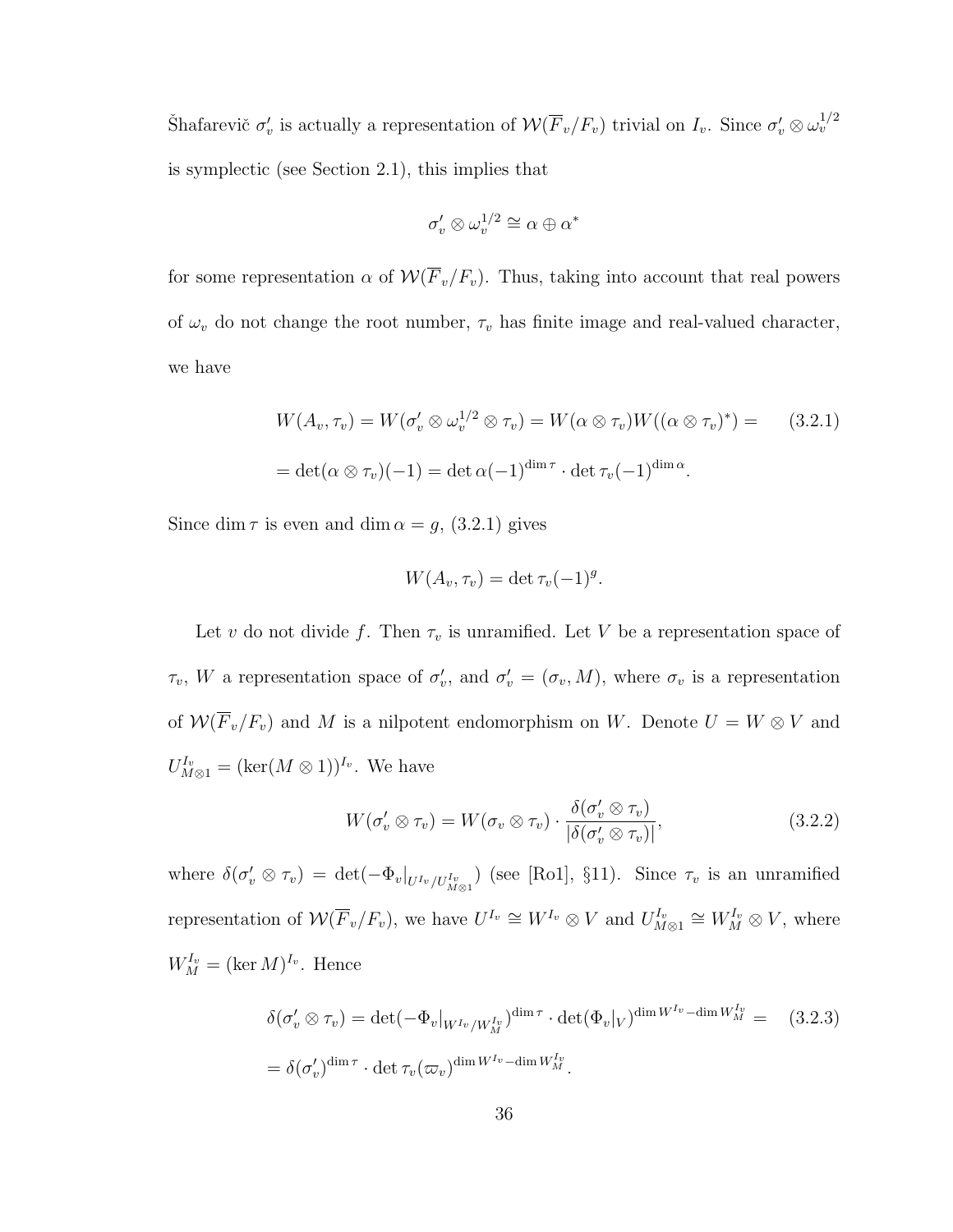Also, since  $\tau_v$  is unramified and of finite image, for a nontrivial additive character  $\psi_v$ of  $F_v$  by  $(3.4.6)$  ([T2], p. 15) we have

$$
W(\sigma_v \otimes \tau_v) = W(\sigma_v)^{\dim \tau} \cdot \det \tau_v(\varpi_v)^{a(\sigma_v) + 2gn(\psi_v)}.
$$
 (3.2.4)

Putting (3.2.2), (3.2.3), and (3.2.4) together and taking into account that the determinant of  $\tau_v$  is  $\pm 1$  (because  $\tau_v$  is of finite image and real-valued character) and

$$
a(\sigma'_v) = a(\sigma_v) + \dim W^{I_v} - \dim W^{I_v}_M,
$$

we get

$$
W(\sigma'_v \otimes \tau_v) = W(\sigma'_v)^{\dim \tau} \cdot \det \tau_v(\varpi_v)^{a(\sigma'_v)}.
$$

Since  $W(\sigma'_v) = W(\sigma'_v \otimes \omega_v^{1/2}) = \pm 1$  (as the root number of a symplectic representation), dim  $\tau$  is even, and  $a(\sigma'_v) = m_v(A)$ , this implies

$$
W(A_v,\tau_v)=W(\sigma'_v\otimes\tau_v)=\det\tau_v(\varpi_v)^{m_v(A)}
$$

 $\Box$ 

and the proposition follows.

Remark 3.2.2. It might happen that the conductor of A is not coprime to the conductor of  $\tau$ . Indeed, there exist elliptic curves and irreducible representations  $\tau$  of  $Gal(\overline{F}/F)$  with real-valued character, of even dimension and trivial determinant such that  $W(E, \tau) = -1$  (see e.g, [Ro2], p. 312, Prop. B). It follows from Proposition 3.2.1 that the conductors of such E and  $\tau$  are not coprime.

**Proposition 3.2.3.** Let K be a local non-Archimedean field and let  $\overline{K}$  be a fixed separable algebraic closure of K. If  $\sigma'$  and  $\tau'$  are admissible symplectic representations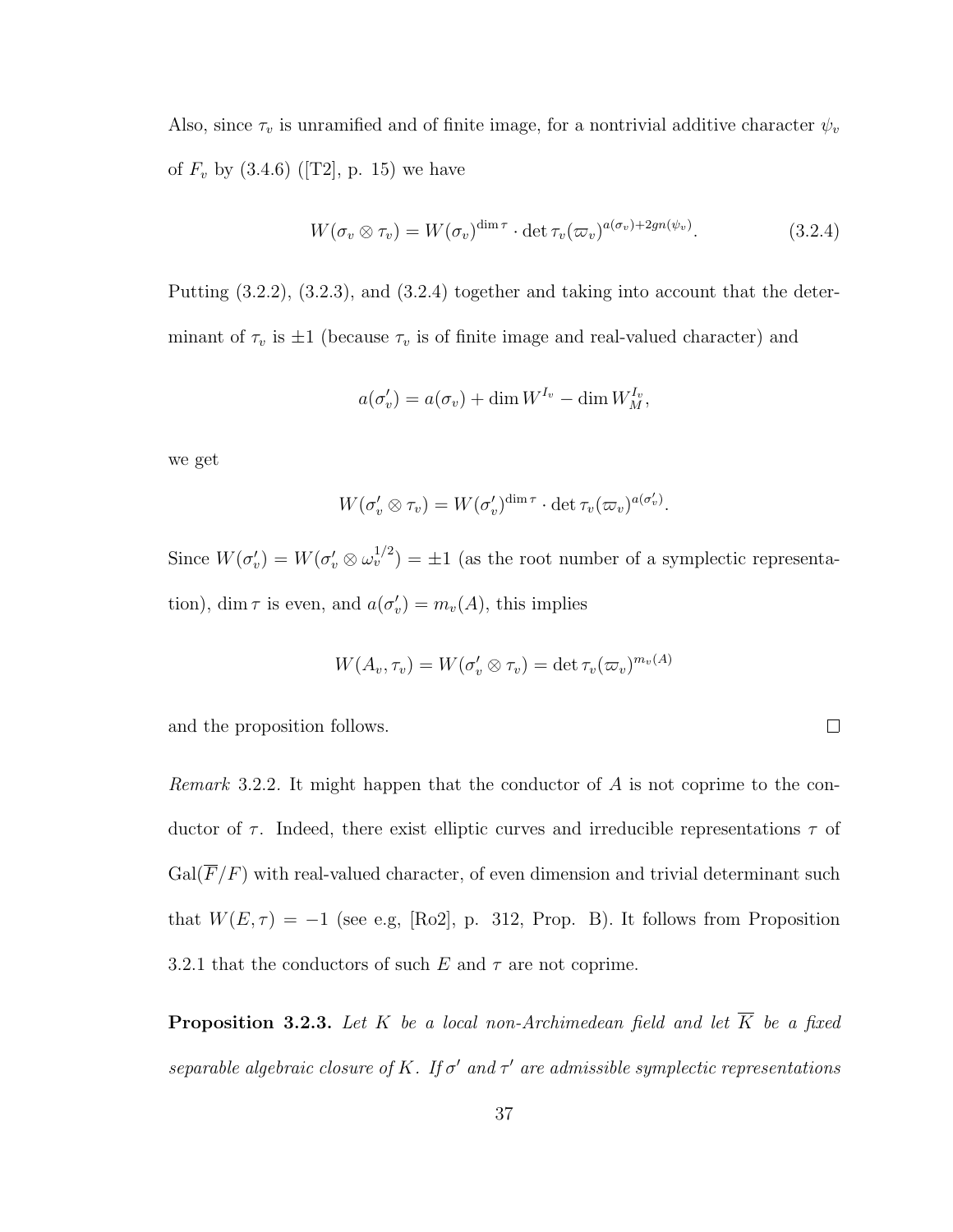of  $W'(\overline{K}/K)$  then

$$
W(\sigma' \otimes \tau') = 1.
$$

*Proof.* Let I be the inertia subgroup of  $Gal(\overline{K}/K)$ ,  $\Phi$  an inverse Frobenius element of Gal( $\overline{K}/K$ ), and let  $\omega$  be the unramified character of  $K^{\times}$  equal to the cardinality of the residue class field of  $K$  on a uniformizer. It follows from Theorem 1.0.3 (Theorem B) that

$$
\sigma' \cong \rho' \oplus (\rho')^* \oplus (\pi_1 \otimes \mathrm{sp}(n_1)) \oplus \cdots \oplus (\pi_k \otimes \mathrm{sp}(n_k)),
$$

where  $\rho'$  is a representation of  $\mathcal{W}'(\overline{K}/K)$ , each  $\pi_i$  is an irreducible representation of  $W(\overline{K}/K)$  and each  $n_i$  is a positive integer such that  $\pi_i \otimes sp(n_i)$  is symplectic. Then

$$
W((\rho' \oplus (\rho')^*) \otimes \tau') = \det(\rho' \otimes \tau')(-1) = 1,
$$

because  $\tau'$  is symplectic. Clearly, this argument is symmetric in  $\sigma'$  and  $\tau'$ , hence it is enough to prove Proposition 3.2.3 when  $\sigma'$  and  $\tau'$  have the following forms:

$$
\sigma' = \alpha \otimes \text{sp}(n),
$$
  

$$
\tau' = \beta \otimes \text{sp}(m),
$$

where  $n \geq m$  are positive integers and  $\alpha, \beta$  are irreducible representations of  $W(\overline{K}/K)$ such that  $\alpha \otimes sp(n)$  and  $\beta \otimes sp(m)$  are symplectic. Note that  $\alpha \otimes \omega^{\frac{n-1}{2}}$  is either orthogonal or symplectic. In fact, since  $\sigma'$  is symplectic, we have

$$
\alpha \otimes \mathrm{sp}(n) \cong (\alpha \otimes \mathrm{sp}(n))^{*} \cong \alpha^{*} \otimes \omega^{-(n-1)} \otimes \mathrm{sp}(n).
$$

By the uniqueness of decomposition of an admissible reperesentation of  $\mathcal{W}'(\overline{K}/K)$  into indecomposables ([Ro1], p. 133, Cor. 2) this implies  $\alpha \cong \alpha^* \otimes \omega^{-(n-1)}$  or equivalently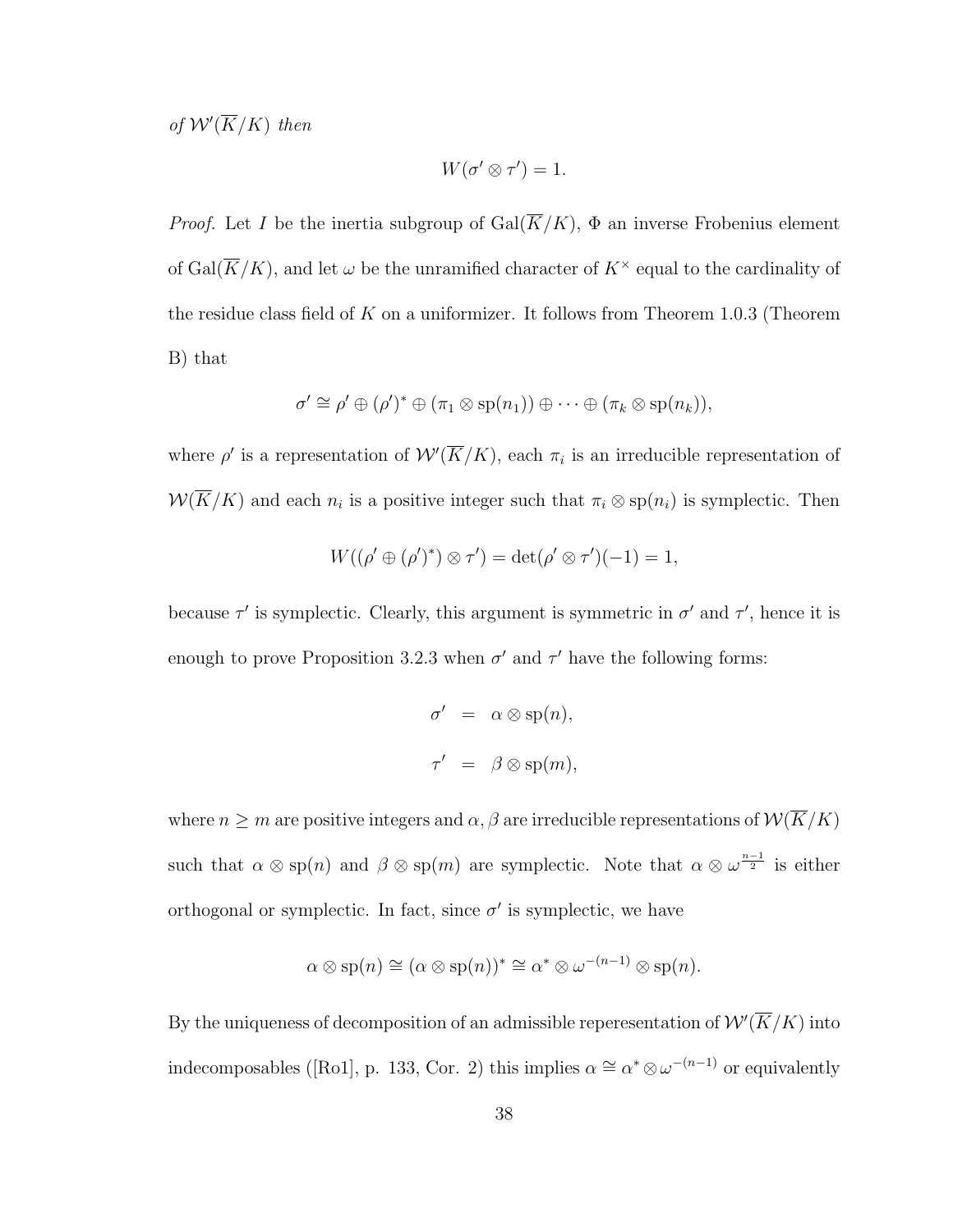$\alpha \otimes \omega^{\frac{n-1}{2}} \cong (\alpha \otimes \omega^{\frac{n-1}{2}})^*$ . Since  $\alpha \otimes \omega^{\frac{n-1}{2}}$  is an irreducible representation of  $\mathcal{W}(\overline{K}/K)$ ,  $\alpha \otimes \omega^{\frac{n-1}{2}} \cong \rho \otimes \omega^s$  for some irreducible representation  $\rho$  of  $\mathcal{W}(\overline{K}/K)$  with finite image and  $s \in \mathbb{C}$  ([Ro1], Prop. on p. 127). Thus,  $\rho \otimes \omega^s \cong \rho^* \otimes \omega^{-s}$  and hence  $\omega^s$  has finite image (it can been seen e.g., by taking the determinant). Consequently,  $\alpha \otimes \omega^{\frac{n-1}{2}}$  has finite image and since it is self-dual, it is either orthogonal or symplectic. Also, if  $n$ is a positive integer then

$$
\omega^{-(\frac{n-1}{2})} \otimes \text{sp}(n) = \begin{cases} \text{orthogonal}, & \text{if } n \text{ is odd}, \\ \text{symplectic}, & \text{if } n \text{ is even} \end{cases}
$$

([Ro1], p. 136).

Since the real powers of  $\omega$  do not change the root number, without loss of generality we can assume that  $\alpha$  (as well as  $\beta$ ) is either orthogonal or symplectic. Thus, we have the following four cases:

- 1) *n* and *m* are even,  $\alpha$  and  $\beta$  are orthogonal;
- 2) *n* and *m* are odd,  $\alpha$  and  $\beta$  are symplectic;
- 3) *n* is odd, *m* is even,  $\alpha$  is symplectic, and  $\beta$  is orthogonal;
- 4) *n* is even, *m* is odd,  $\alpha$  is orthogonal, and  $\beta$  is symplectic.

**Lemma 3.2.4.** For positive integers m and n such that  $m \leq n$  we have

$$
\text{sp}(m) \otimes \text{sp}(n) \cong \bigoplus_{i=0}^{m-1} (\omega^i \otimes \text{sp}(n+m-2i-1)). \tag{3.2.5}
$$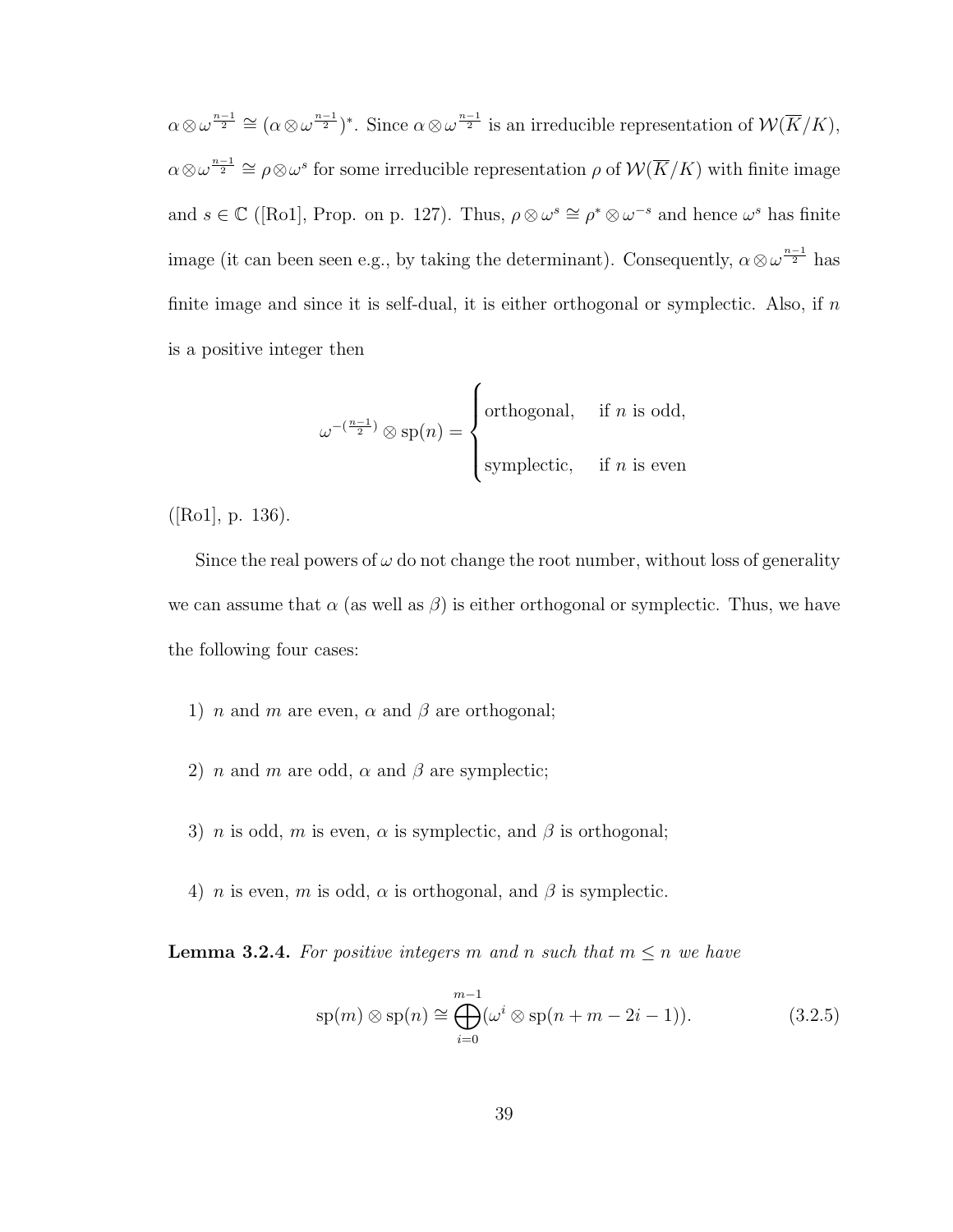Proof. Clearly, (3.2.5) is equivalent to

$$
\left(\omega^{-\left(\frac{m-1}{2}\right)}\otimes \text{sp}(m)\right)\otimes \left(\omega^{-\left(\frac{n-1}{2}\right)}\otimes \text{sp}(n)\right) \cong
$$
\n
$$
\bigoplus_{i=0}^{m-1} \left(\omega^{-\left(\frac{n+m-2i-2}{2}\right)}\otimes \text{sp}(n+m-2i-1)\right).
$$
\n(3.2.6)

In the Lie algebra  $\mathfrak{sl}(2,\mathbb{C})$  we choose the following basis over  $\mathbb{C}$ :

$$
X_0 = \left(\begin{array}{cc} 1 & 0 \\ 0 & -1 \end{array}\right), \quad X_+ = \left(\begin{array}{cc} 0 & 1 \\ 0 & 0 \end{array}\right), \quad X_- = \left(\begin{array}{cc} 0 & 0 \\ 1 & 0 \end{array}\right).
$$

For a positive integer k let  $\mathbb{C}^k$  be the representation space of  $\omega^{-\frac{k-1}{2}} \otimes sp(k) =$  $(\nu, M)$  with the standard basis  $e_0, e_1, \ldots, e_{k-1}$ . Define an action of  $\mathfrak{sl}(2, \mathbb{C})$  on  $\mathbb{C}^k$  as follows:

$$
X_{-} = N,
$$
\n
$$
X_{0}e_{j} = (k - 1 - 2j)e_{j}, \t 0 \le j \le k - 1,
$$
\n
$$
X_{+}e_{j} = j(k - j)e_{j-1}, \t 1 \le j \le k - 1,
$$
\n
$$
X_{+}e_{0} = 0.
$$
\n(3.2.7)

This yields the unique irreducible representation of  $\mathfrak{sl}(2,\mathbb{C})$  of dimension k ([K], §18). We claim that any  $\mathfrak{sl}(2,\mathbb{C})$ -submodule of  $(\omega^{-({m-1 \over 2})} \otimes \text{sp}(m)) \otimes (\omega^{-({n-1 \over 2})} \otimes \text{sp}(n))$  is also a  $\mathcal{W}'(\overline{K}/K)$ -submodule. Indeed, it follows from the fact that an element of this tensor product is an eigenvector for  $X_0$  with eigenvalue  $\rho$  if and only if it is an eigenvector for  $W(\overline{K}/K)$  with weight  $\omega^{-p/2}$ ; and N just acts as X\_. The lemma follows easily from the claim together with the decomposition of the tensor product of two irreducible representations of  $\mathfrak{sl}$  into irreducibles ([K], §18).  $\Box$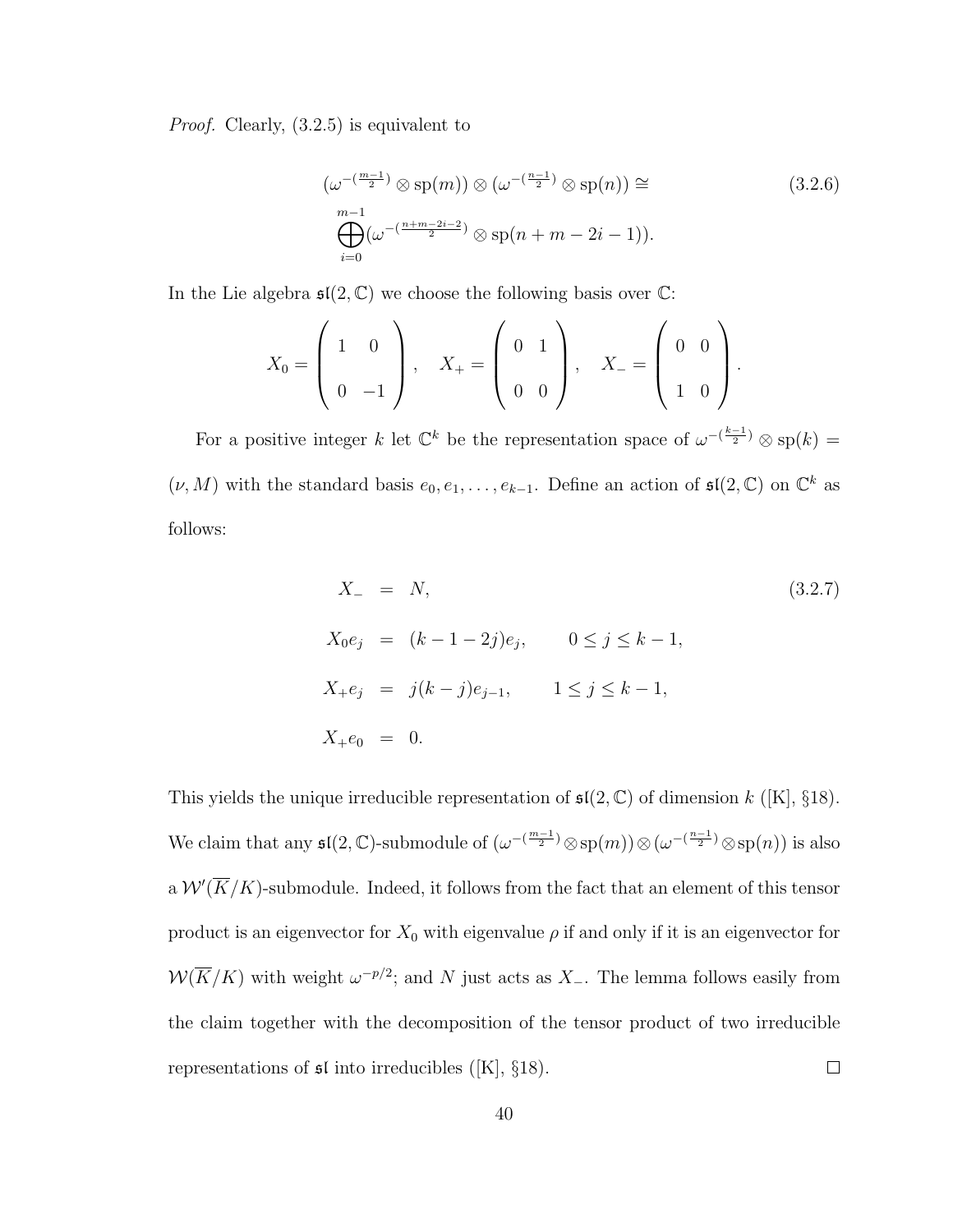By Lemma A.0.6 (see Appendix A)

$$
\alpha \otimes \beta \cong \pi \oplus \pi^* \oplus \mu_1 \oplus \cdots \oplus \mu_a, \tag{3.2.8}
$$

where  $\pi$  is a representation of  $\mathcal{W}(\overline{K}/K)$ ,  $\mu_1, \ldots, \mu_a$  are irreducible orthogonal representations of  $W(\overline{K}/K)$  in cases 1) and 2) and  $\mu_1, \ldots, \mu_a$  are irreducible symplectic representations of  $W(\overline{K}/K)$  in cases 3) and 4).

Let  $\sigma' \otimes \tau' = (\lambda, N)$ . Then

$$
W(\sigma' \otimes \tau') = W(\lambda) \cdot \Delta(\sigma' \otimes \tau'),
$$

where  $W(\lambda) = 1$  (by Prop. 2 and the remark after it in [Ro2], p. 319) and

$$
\Delta(\sigma'\otimes\tau')=\frac{\delta(\sigma'\otimes\tau')}{|\delta(\sigma'\otimes\tau')|}.
$$

Thus, it is enough to show that  $\Delta(\sigma' \otimes \tau') = 1$ . Note that  $\Delta((\pi \oplus \pi^*) \otimes \omega^r \otimes \text{sp}(k)) = 1$ for any positive integer k,  $r \in \mathbb{R}$ , and any representation  $\pi$  of  $\mathcal{W}(\overline{K}/K)$ . It follows from the fact the real powers of  $\omega$  do not change  $\Delta$  (see (3.2.3)) together with Lemma (ii) ([Ro1], p. 144). Lemma 3.2.4 together with  $(3.2.8)$  imply

$$
\Delta(\sigma' \otimes \tau') = \prod_{i=0}^{m-1} \prod_{j=1}^{a} \Delta(\mu_j \otimes \text{sp}(n+m-2i-1)).
$$
\n(3.2.9)

Let j be fixed and let  $V_j$  denote a representation space of  $\mu_j$ . It follows from the definition that for each  $i$  we have

$$
\Delta(\mu_j \otimes \text{sp}(n+m-2i-1)) = (-1)^{(n+m)\cdot \dim V_j^I} \cdot \frac{\det(\Phi|_{V_j^I})^{n+m-2i-2}}{|\det(\Phi|_{V_j^I})|^{n+m-2i-2}}.
$$
(3.2.10)

Since  $\mu_j$  is self-dual,  $\det \mu_j = \pm 1$ . Moreover,  $V_j^I$  is either  $\{0\}$  or  $V_j$ . Hence  $(3.2.10)$ gives

$$
\Delta(\mu_j \otimes \text{sp}(n+m-2i-1)) = (-1)^{(n+m)\cdot \dim V_j^I} \cdot \det(\Phi|_{V_j^I})^{n+m}.
$$
 (3.2.11)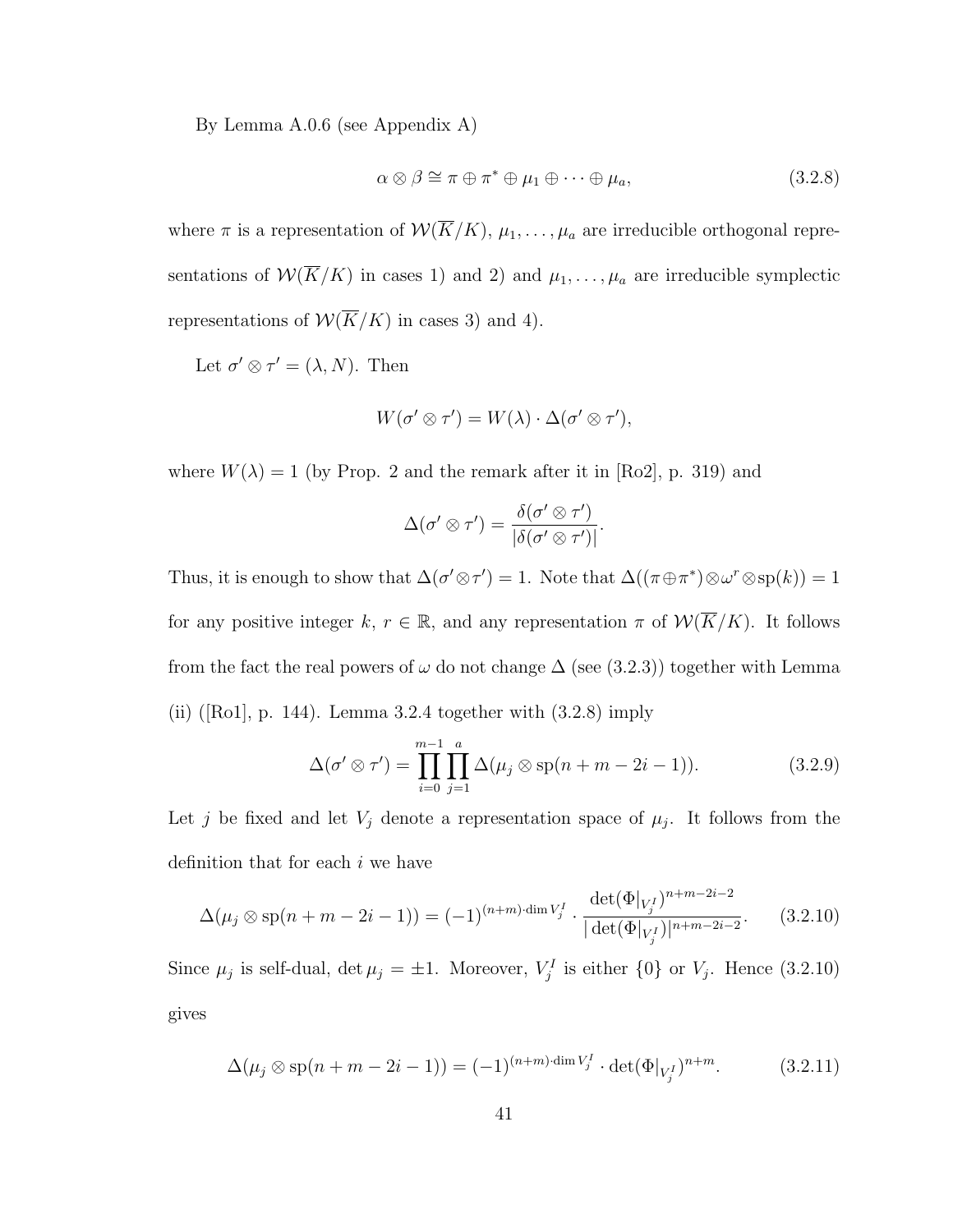In cases 1) and 2),  $n+m$  is even, hence (3.2.9) and (3.2.11) imply  $\Delta(\sigma' \otimes \tau') = 1$ . In cases 3) and 4),  $\det(\Phi|_{V_j^I}) = 1$  and  $\dim V_j^I$  is even (because  $\mu_j$  is symplectic), hence (3.2.9) and (3.2.11) imply  $\Delta(\sigma' \otimes \tau') = 1$ .  $\Box$ 

Remark 3.2.5. If  $\tau$  is symplectic then  $m_{\mathbb{Q}}(\tau) = 2$  but not vice versa: there are examples of irreducible orthogonal complex representations of finite groups with the Schur index over the rationals equal to 2 (see Appendix C).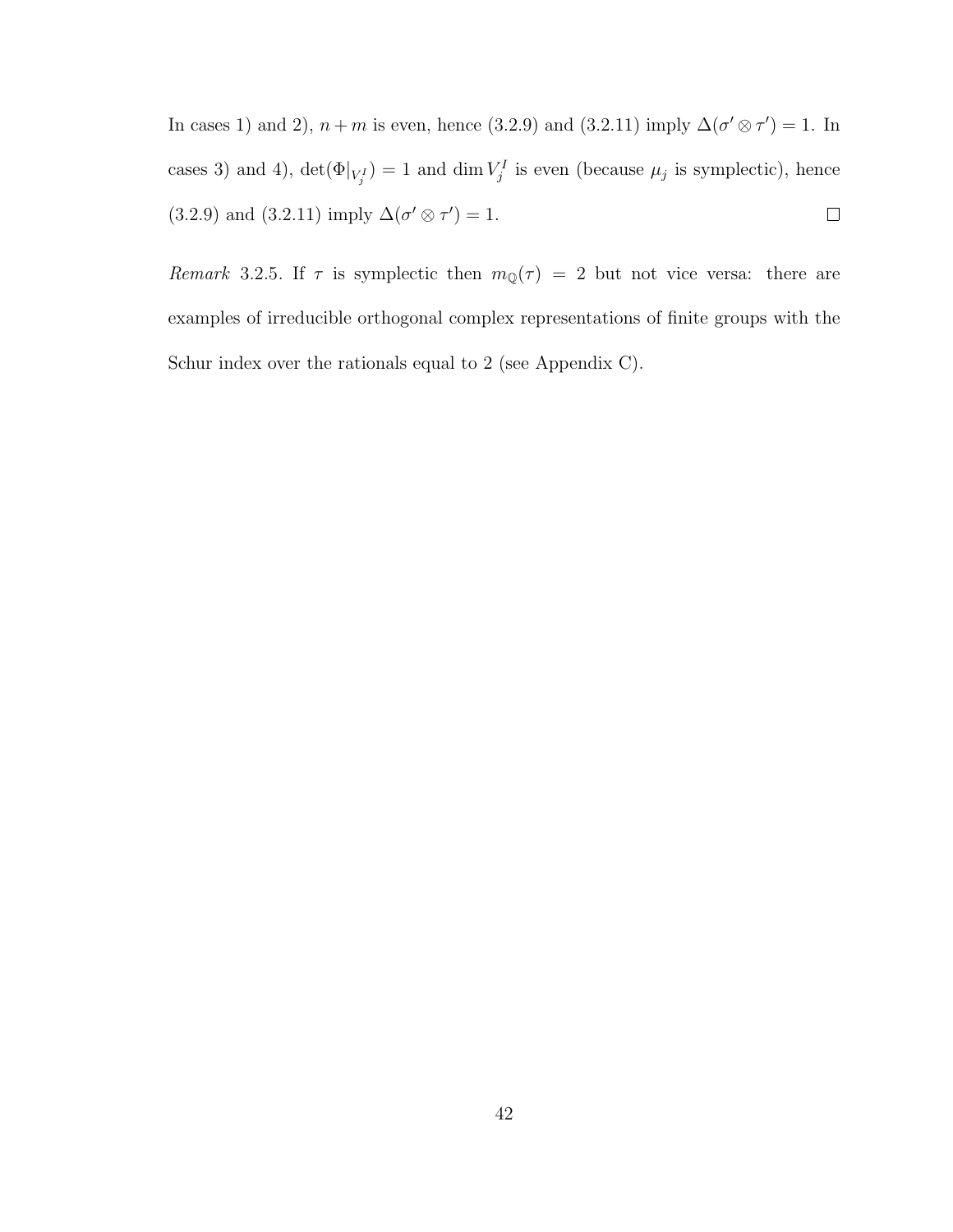### Chapter 4

# Representations of the

## Weil-Deligne group (Theorem B)

### 4.1 Theorem B

We keep the notation of Section 2.1 except that  $K$  does not have to be of characteristic zero and  $\overline{K}$  denotes a separable algebraic closure of K. If U is a complex finitedimensional vector space and  $\lambda : D \longrightarrow GL(U)$  is a representation of a group D on U, then by  $\check{\lambda}: D \longrightarrow GL(\check{U})$  we denote the representation of D on  $\check{U}$ , where  $\check{U}$  is a  $\mathbb{C}[D]$ -module with the underlying D-module  $U^*$  and multiplication by constants defined as follows:

$$
a \cdot \phi = \overline{a}\phi, \quad a \in \mathbb{C}, \, \phi \in U^*.
$$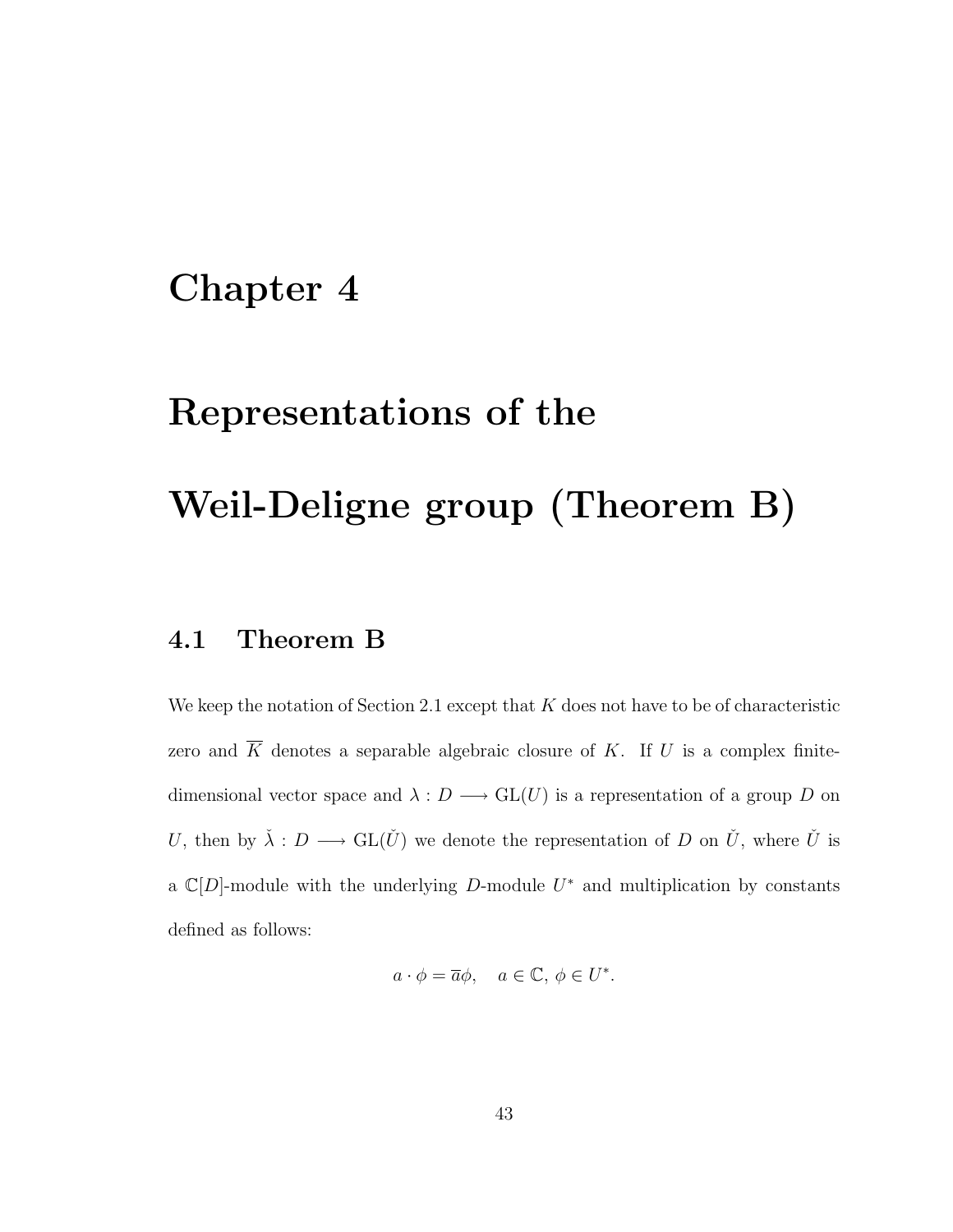We say that U is *unitary* if U admits a nondegenerate invariant hermitian form (not necessarily positive definite).

**Proposition 4.1.1.** Let  $\sigma'$  be an admissible representation of  $\mathcal{W}'(\overline{K}/K)$ . Then it can be written in the following form:

$$
\sigma' \cong \bigoplus_{i=1}^k \pi_i \otimes \text{sp}(n_i),
$$

where each  $\pi_i$  is a representation of  $\mathcal{W}(\overline{K}/K)$ ,  $n_i$  is a positive integer, and  $n_i \neq n_j$ whenever  $i \neq j$  ([Ro1], p. 133, Cor. 2). If  $\sigma'$  is unitary, orthogonal, or symplectic with respect to a corresponding invariant nondegenerate form  $\langle \cdot, \cdot \rangle$  then each  $\pi_i \otimes sp(n_i)$  is unitary, orthogonal, or symplectic respectively with respect to the restriction of  $\langle \cdot, \cdot \rangle$ .

*Proof.* Let U be a representation space of  $\sigma'$  and  $U_i$  a representation space of  $\pi_i \otimes$  $\text{sp}(n_i)$ ,  $1 \leq i \leq k$ , so that  $U \cong \bigoplus_{i=1}^k U_i$ . Let  $\langle \cdot, \cdot \rangle$  be a nondegenerate invariant form on U and let  $\tilde{U}$  be a  $W'(\overline{K}/K)$ -module over C such that  $\tilde{U} = U^*$  if  $\langle \cdot, \cdot \rangle$  is bilinear and  $\tilde{U} = \check{U}$  if  $\langle \cdot, \cdot \rangle$  is sesquilinear. Let  $\phi: U \longrightarrow \tilde{U}$  be the isomorphism of  $\mathcal{W}'(\overline{K}/K)$ modules induced by  $\langle \cdot , \cdot \rangle$ , and let  $\psi : \tilde{U} \cong (\bigoplus_{i=1}^k U_i)^\sim \longrightarrow \tilde{U}_1 \oplus \cdots \oplus \tilde{U}_k$  denote the usual isomorphism. It is easy to show that for any n we have  $\text{sp}(n)^\sim \cong \omega^{-(n-1)} \otimes \text{sp}(n)$ , hence  $\tilde{U}_i \cong V_i$ , where  $V_i$  denotes a representation space of  $\tilde{\pi}_i \otimes \omega^{-(n_i-1)} \otimes \text{sp}(n_i)$ . Denote by  $\lambda: \tilde{U}_1 \oplus \cdots \oplus \tilde{U}_k \longrightarrow V_1 \oplus \cdots \oplus V_k$  the corresponding isomorphism. For each i let  $\rho_i: U_i \longrightarrow V_i$  be defined by the following diagram:

$$
U \xrightarrow{\lambda \circ \psi \circ \phi} V_1 \oplus \cdots \oplus V_k
$$
  

$$
\downarrow \qquad \qquad \downarrow \pi_i
$$
  

$$
U_i \xrightarrow{\rho_i} V_i
$$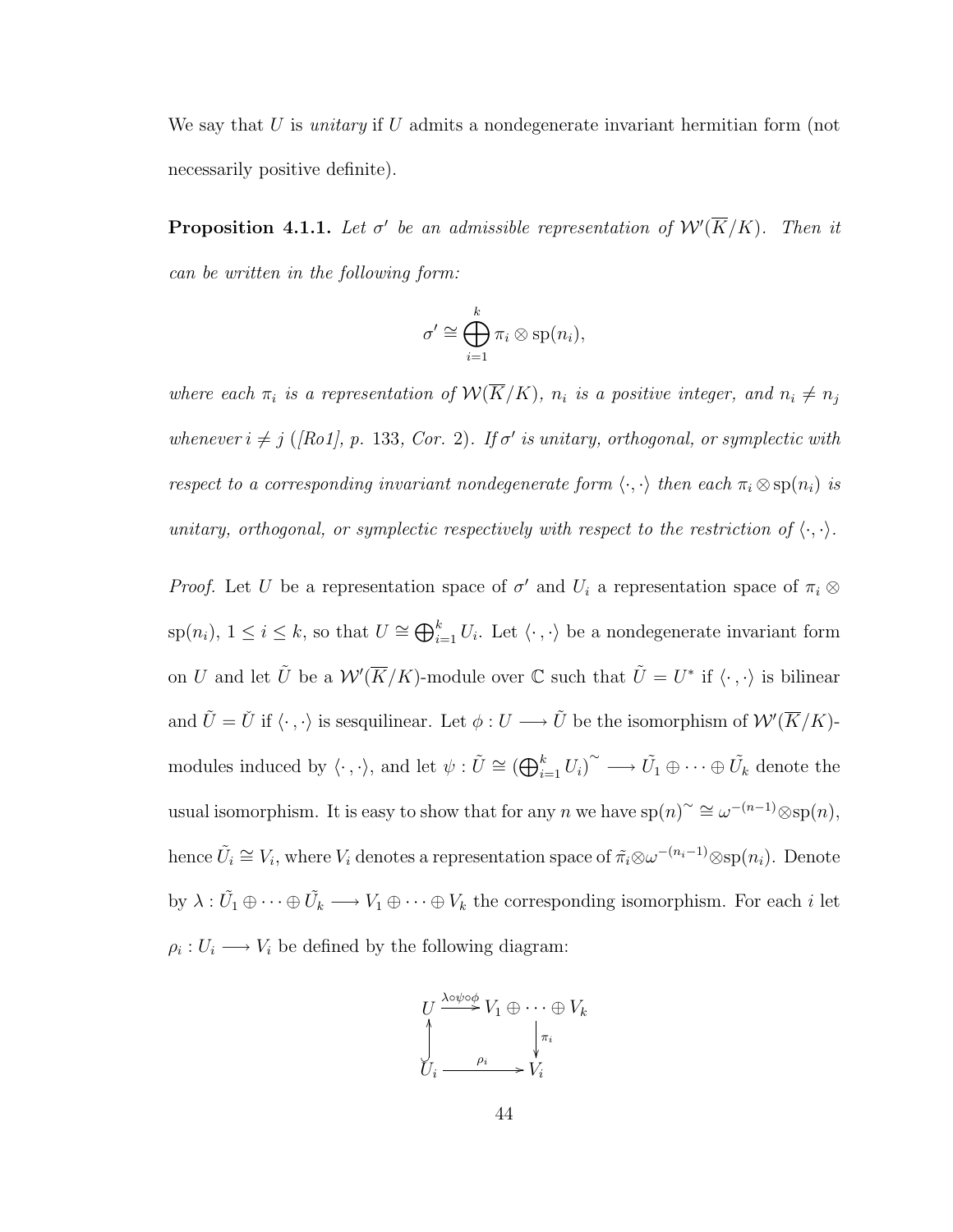where  $\pi_i$  is the projection onto *i*-th factor. To prove that  $\langle \cdot, \cdot \rangle |_{U_i}$  is nondegenerate for each *i* is equivalent to proving that  $\rho_i$  is an isomorphism for each *i*, which follows from Lemma 4.1.2 below.  $\Box$ 

**Lemma 4.1.2.** Let  $\alpha' = (\alpha, N)$  and  $\beta' = (\beta, M)$  be two isomorphic admissible representations of  $\mathcal{W}'(\overline{K}/K)$ . Then they can be written in the following forms:

$$
\alpha' \cong \bigoplus_{i=1}^k \alpha_i \otimes \mathrm{sp}(n_i) \quad \text{and} \quad \beta' \cong \bigoplus_{i=1}^k \beta_i \otimes \mathrm{sp}(n_i),
$$

where each  $\alpha_i$  and  $\beta_i$  is a representation of  $\mathcal{W}(\overline{K}/K)$ ,  $n_i \neq n_j$  whenever  $i \neq j$ . Let U (resp. V) be a representation space of  $\alpha'$  (resp.  $\beta'$ ) and for each i let  $U_i$  (resp. V<sub>i</sub>) be a representation space of  $\alpha_i \otimes sp(n_i)$  (resp.  $\beta_i \otimes sp(n_i)$ ). Let  $\phi: U \longrightarrow V$  be an isomorphism of  $\mathcal{W}'(\overline{K}/K)$ -modules and  $\psi_i: U_i \longrightarrow V_i$ ,  $1 \leq i \leq k$ , defined by the following diagram:



where  $\pi_i$  is the projection onto *i*-th factor. Then each  $\psi_i$  is an isomorphism of  $W'(\overline{K}/K)$ -modules.

*Proof.* We will prove the lemma by induction on k. Clearly, it holds when  $k = 1$ . Let k be arbitrary and let  $e_0, \ldots, e_{n_k-1}$  be the standard basis of  $\mathbb{C}^{n_k}$ . Without loss of generality we can assume that  $n_k > n_i$  for any i. Let  $U_k^{\circ}$  be a representation space of  $\alpha_k$ , so  $U_k = \bigoplus_{j=0}^{n_k-1} (U_k^{\circ} \otimes e_j)$ . Then

$$
U = \ker N^{n_k - 1} \oplus (U_k^{\circ} \otimes e_0) \text{ and}
$$
  

$$
N^{j}U = N^{j}(\ker N^{n_k - 1}) \oplus (U_k^{\circ} \otimes e_j), \quad 0 \le j \le n_k - 1.
$$
 (4.1.1)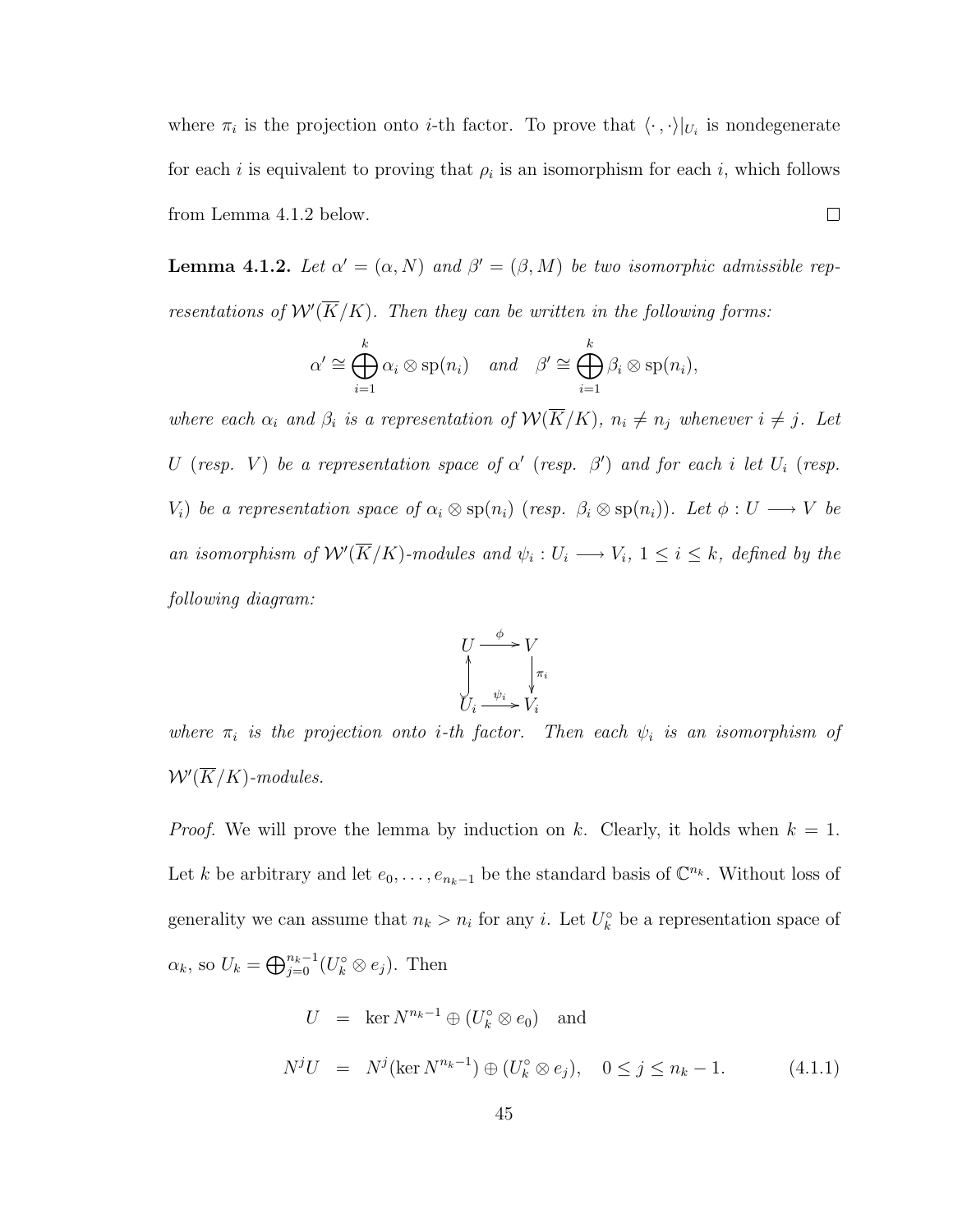Since  $\phi$  is an isomorphism of  $\mathcal{W}'(\overline{K}/K)$ -modules, we have from (4.1.1):

$$
M^{j}V = M^{j}(\ker M^{n_{k}-1}) \oplus \phi(U_{k}^{\circ} \otimes e_{j}), \quad 0 \le j \le n_{k}-1. \tag{4.1.2}
$$

On the other hand,  $(4.1.1)$  holds in  $V$ , i.e.,

$$
M^{j}V = M^{j}(\ker M^{n_{k}-1}) \oplus (V_{k}^{\circ} \otimes e_{j}), \quad 0 \le j \le n_{k}-1, \tag{4.1.3}
$$

where  $V_k^{\circ}$  denotes a representation space of  $\beta_k$ . We have the following filtration of V:

$$
V \supseteq \ker M^{n_k - 1} \supseteq MV \supseteq M(\ker M^{n_k - 1}) \supseteq \cdots
$$
  

$$
\cdots \supseteq M^{n_k - 1}V = \phi(U_k^{\circ} \otimes e_{n_k - 1}) = V_k^{\circ} \otimes e_{n_k - 1}.
$$
 (4.1.4)

Since V is a semisimple  $\mathcal{W}(\overline{K}/K)$ -module, taking into account (4.1.2), we get from  $(4.1.4):$ 

$$
V = \left(\bigoplus_{j=0}^{n_k - 2} A_j\right) \oplus \phi(U_k),\tag{4.1.5}
$$

where each  $A_j$  is a complement of  $M^{j+1}V$  in  $M^j(\ker M^{n_k-1})$ . Analogously, taking into account  $(4.1.3)$ , we get from  $(4.1.4)$ :

$$
V = \left(\bigoplus_{j=0}^{n_k - 2} A_j\right) \oplus V_k. \tag{4.1.6}
$$

Combining (4.1.5) and (4.1.6), we see that  $\pi_k \circ \phi(U_k) = V_k$ , hence  $\psi_k$  is an isomorphism. To be able to apply the inductive step, note that  $A_j$ 's can be chosen in such a way that

$$
\bigoplus_{j=0}^{n_k-2} A_j = \bigoplus_{i=0}^{k-1} V_i.
$$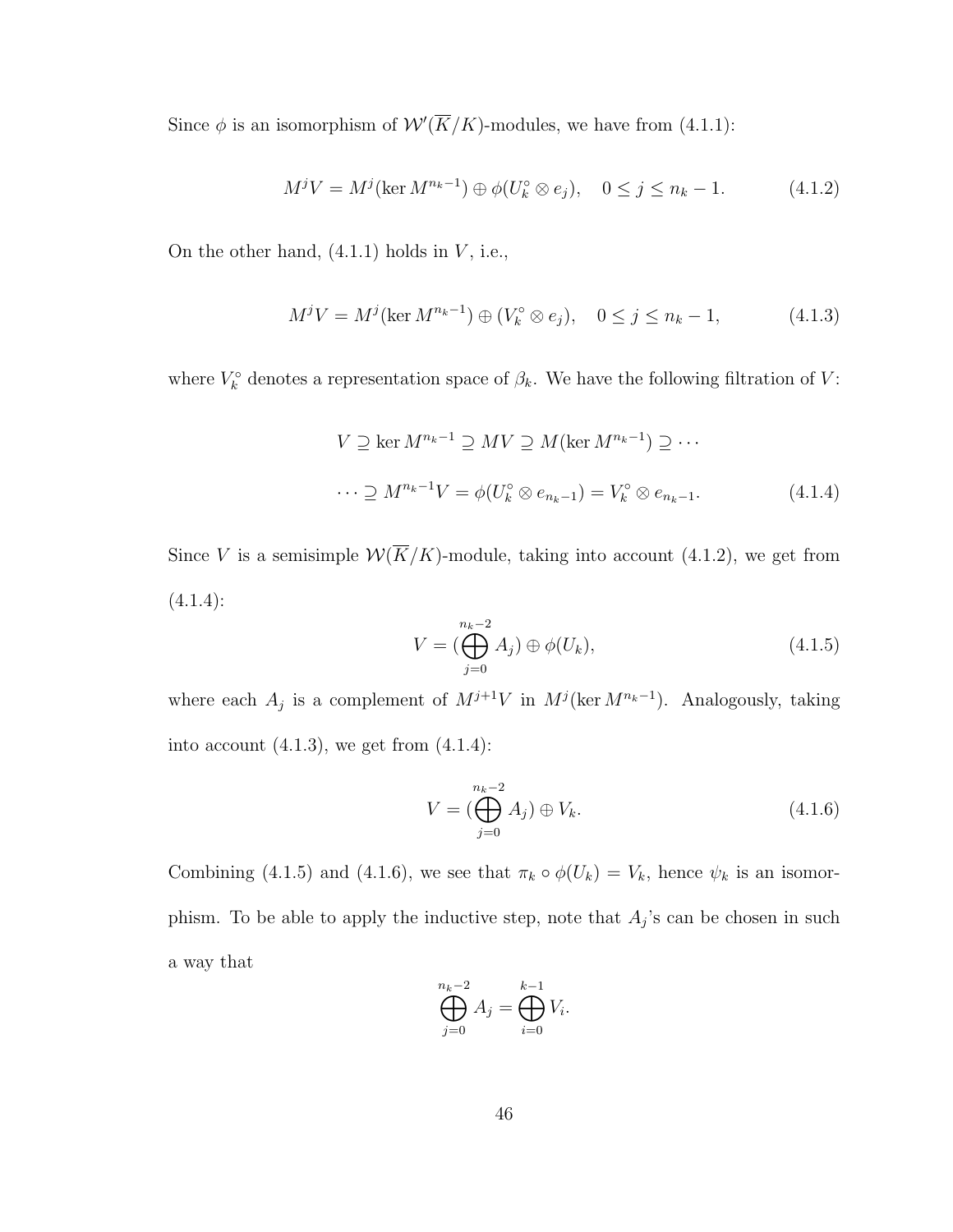Indeed, this follows from the following formulas:

$$
\ker M^{n_k-1} = MV \oplus \left(\bigoplus_{i=0}^{n_k-1} (V_i^{\circ} \otimes e_0)\right) \text{ and}
$$
  

$$
M^j(\ker M^{n_k-1}) = M^{j+1}V \oplus \left(\bigoplus_{i=0}^{n_k-1} (V_i^{\circ} \otimes e_j)\right), \quad 0 \le j \le n_k-1,
$$

where each  $V_i^{\circ}$  is a representation space of  $\beta_i$ . Thus, by (4.1.5)

$$
V = (\bigoplus_{i=0}^{k-1} V_i) \oplus \phi(U_k) = \phi(\bigoplus_{i=0}^{k-1} U_i) \oplus \phi(U_k),
$$

which implies that the projection of  $\phi(\bigoplus_{i=0}^{k-1} U_i)$  onto  $\bigoplus_{i=0}^{k-1} V_i$  is an isomorphism, hence by induction  $\psi_1, \ldots, \psi_{k-1}$  are isomorphisms.  $\Box$ 

Proof of Theorem B. Since  $\sigma'$  is minimal, it follows from Proposition 4.1.1, that  $\sigma' \cong$  $\alpha \otimes sp(n)$ , where  $\alpha$  is a representation of  $\mathcal{W}(\overline{K}/K)$ . Since  $\sigma'$  is admissible,  $\alpha$  is semisimple, hence  $\alpha = \bigoplus_{i=1}^k \alpha_i$ , where each  $\alpha_i$  is an irreducible subrepresentation of α. For each *i* let  $U_i$  be a representation space of  $\alpha_i \otimes sp(n)$ , so that  $U = U_1 \oplus \cdots \oplus U_k$ . Let  $\phi: U \longrightarrow \tilde{U}_1 \oplus \cdots \oplus \tilde{U}_k$  be the composition of the isomorphism induced by  $\langle \cdot, \cdot \rangle$ with the usual isomorphism of  $(U_1 \oplus \cdots \oplus U_k)^\sim$  onto  $\tilde{U}_1 \oplus \cdots \oplus \tilde{U}_k$ . For each i and j let  $\phi_{ij}: U_i \longrightarrow \tilde{U}_j$  be defined by the following diagram:

$$
U \xrightarrow{\phi} \tilde{U}_1 \oplus \cdots \oplus \tilde{U}_k
$$
  

$$
\downarrow_{i} \xrightarrow{\phi_{ij}} \downarrow_{\tilde{U}_j} \tilde{U}_j
$$

where  $\pi_j$  is the projection onto j-th factor. We claim that for any *i* there exists  $j = j(i)$ such that  $\phi_{ij}$  is an isomorphism. Indeed, let  $U_i^{\circ}$  be a representation space of  $\alpha_i$  so that  $U_i = U_i^{\circ} \otimes \mathbb{C}^n$ , where  $\mathbb{C}^n$  is the representation space of sp $(n)$ . Let  $W = \mathbb{C}$  be the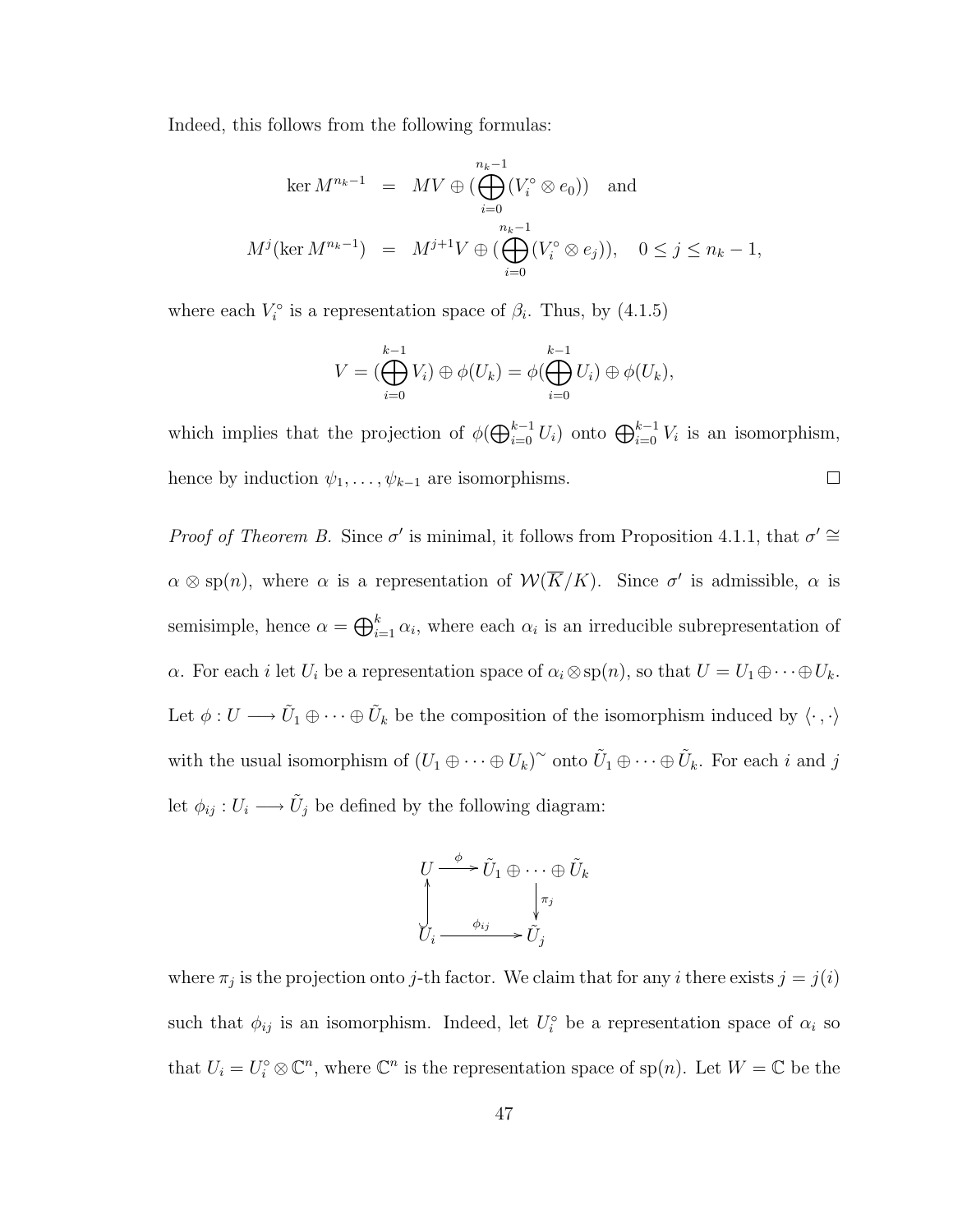representation space of  $\omega^{-(n-1)}$  and  $\psi: U \longrightarrow \bigoplus_{i=1}^k (\tilde{U}_i^{\circ} \otimes W \otimes \mathbb{C}^n)$  the composition of  $\phi$  with the usual isomorphism induced by  $\alpha_i \otimes sp(n)^\sim \cong \tilde{\alpha}_i \otimes \omega^{-(n-1)} \otimes sp(n)$ ,  $1 \leq i \leq k$ . For each i and j let  $\psi_{ij}: U_i^{\circ} \otimes \mathbb{C}^n \longrightarrow \tilde{U}_j^{\circ} \otimes W \otimes \mathbb{C}^n$  be defined by the following diagram:

$$
U \longrightarrow (\tilde{U}_1^{\circ} \otimes W \otimes \mathbb{C}^n) \oplus \cdots \oplus (\tilde{U}_k^{\circ} \otimes W \otimes \mathbb{C}^n)
$$
  

$$
\downarrow^{\tau_j}
$$
  

$$
U_i^{\circ} \otimes \mathbb{C}^n \longrightarrow \psi_{ij} \longrightarrow \tilde{U}_j^{\circ} \otimes W \otimes \mathbb{C}^n.
$$

Let  $e_0, \ldots, e_{n-1}$  be the standard basis of  $\mathbb{C}^n$ . If for each i there exists  $j = j(i)$  such that the projection of  $\psi(U_i^{\circ} \otimes e_0)$  onto  $\tilde{U}_j^{\circ} \otimes W \otimes e_0$  is nonzero, then  $U_i^{\circ} \cong \tilde{U}_j^{\circ} \otimes W$ (because each  $U_i^{\circ}$  is irreducible), hence  $U_i \cong \tilde{U}_j$  and  $\phi_{ij} \neq 0$ . Then it follows from Schur's lemma for indecomposable representations of  $W'(\overline{K}/K)$  ([Ro1], p. 133, Cor. 1) that  $\phi_{ij}$  is an isomorphism.

Assume now that there exists i such that the projection of  $\psi(U_i^{\circ} \otimes e_0)$  onto  $\tilde{U}_j^{\circ} \otimes$  $W \otimes e_0$  is zero for any j. Let N (resp. M) be the nilpotent endomorphism of U (resp. of  $(\tilde{U}_1^{\circ} \otimes W \otimes \mathbb{C}^n) \oplus \cdots \oplus (\tilde{U}_k^{\circ} \otimes W \otimes \mathbb{C}^n)$ ). Then  $\psi(U_i^{\circ} \otimes e_0) \subseteq X$ , where  $X = \bigoplus_{t \geq 1; s} (\tilde{U}_s^{\circ} \otimes W \otimes e_t)$  and  $X \subseteq \text{ker } M^{n-1}$ . Since  $U_i^{\circ} \otimes e_0 \nsubseteq \text{ker } N^{n-1}$ , we get a contradiction with  $\psi$  being an isomorphism.

Thus, in particular, there exists some j such that  $\phi_{1j}$  is an isomorphism. If  $j = 1$ then  $\langle \cdot , \cdot \rangle |_{U_1}$  is nondegenerate, hence  $U_1$  and its orthogonal complement are invariant subspaces of U. Since U is minimal, it implies that  $U = U_1$  and U is indecomposable. If  $j \neq 1$  then without loss of generality we can assume that  $j = 2, \langle \cdot, \cdot \rangle |_{U_1}$  and  $\langle \cdot , \cdot \rangle |_{U_2}$  are degenerate. Let us show that  $\langle \cdot , \cdot \rangle |_{U_1 \oplus U_2}$  is nondegenerate. Suppose it is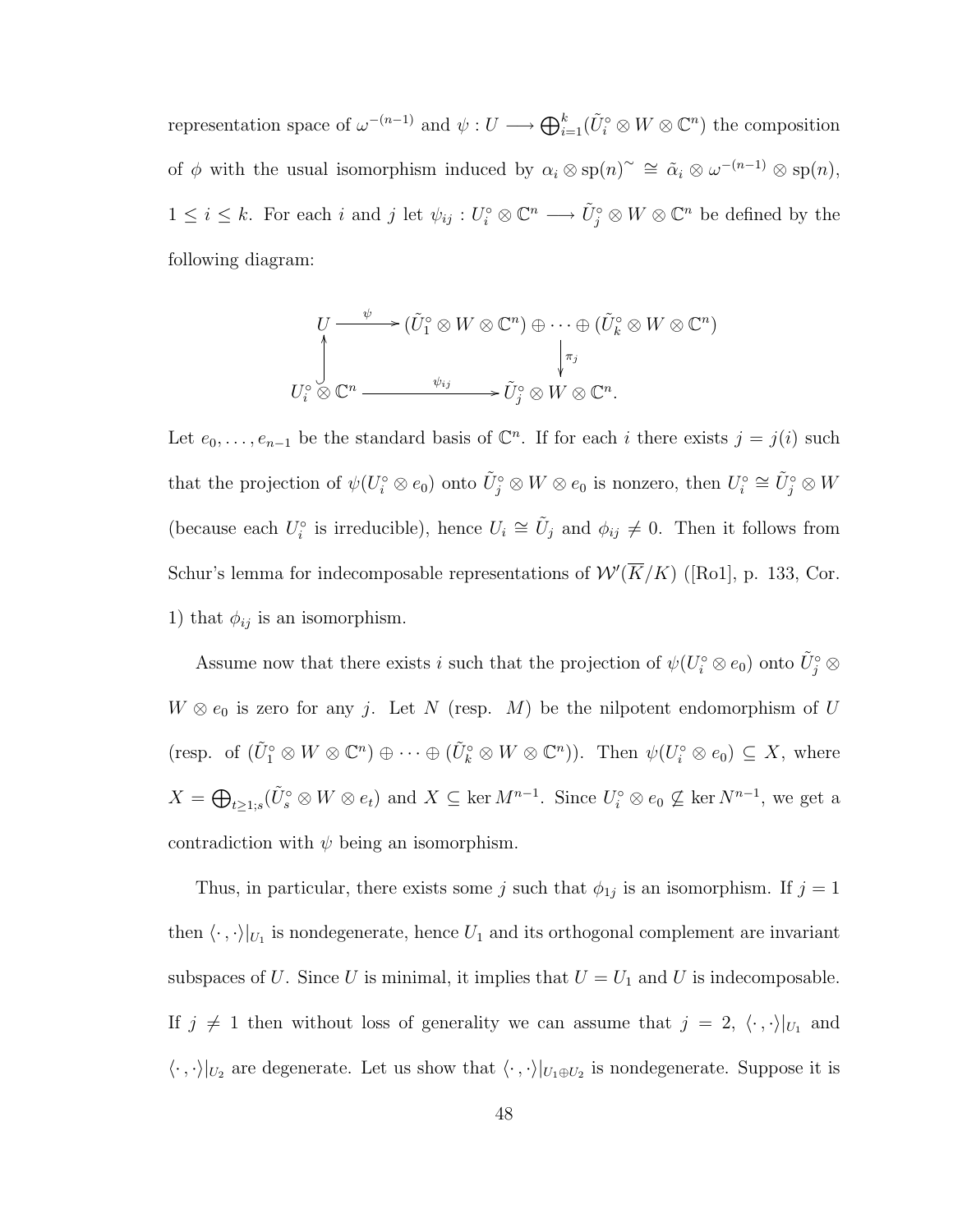degenerate, i.e.,  $K = \text{ker}(\langle \cdot , \cdot \rangle |_{U_1 \oplus U_2})$  is nonzero. Let  $R_1$  (resp.  $R_2$ ) be the nilpotent endomorphism of  $U_1$  (resp.  $U_2$ ). Then  $R = R_1 \oplus R_2$  is the nilpotent endomorphism of  $U_1 \oplus U_2$ . We claim that  $K \cap \ker R \neq 0$ . Indeed, let  $x \in K$  and  $x \neq 0$ . Then there exists  $i$  ( $0 \le i \le n - 1$ ) such that  $R^i x \in \text{ker } R$  and  $R^i x \ne 0$ . Also,

$$
\langle R^i x, y \rangle = (-1)^i \cdot \langle x, R^i y \rangle = 0 \quad \text{for any } y \in U_1 \oplus U_2,
$$

hence  $R^i x \in K$ . Let  $x \in K \cap \ker R$  and  $x \neq 0$ , i.e.,  $x = x_1 + x_2$ , where  $x_i \in \ker R_i$ ,  $i = 1, 2$ . Without loss of generality we can assume that  $x_1 \neq 0$ . Since  $\phi_{12}$  is an isomorphism, there exists  $y_2 \in U_2$  such that  $\langle x_1, y_2 \rangle \neq 0$ . By assumption,  $\langle \cdot, \cdot \rangle |_{U_2}$ is degenerate, hence  $K_2 = \text{ker}(\langle \cdot, \cdot \rangle |_{U_2})$  is nonzero. Then by the same argument as above  $K_2 \cap \ker R_2 \neq 0$ . Since  $\ker R_2 = U_2^{\circ} \otimes e_{n-1}$ , it is irreducible, consequently ker  $R_2 \subseteq K_2$ . In particular,  $\langle x_2, y_2 \rangle = 0$ . Hence

$$
\langle x_1 + x_2, y_2 \rangle = \langle x_1, y_2 \rangle.
$$

Since  $\langle x_1, y_2 \rangle \neq 0$  by the choice of  $y_2$ , we get a contradiction with  $x_1 + x_2 \in K$ . Thus,  $\langle \cdot , \cdot \rangle |_{U_1 \oplus U_2}$  is nondegenerate. Since U is minimal the same argument as above implies that  $U = U_1 \oplus U_2 \cong \tilde{U}_2 \oplus U_2$ .  $\Box$ 

#### 4.2 An application of Theorem B

We keep the notation of Section 2.3.

In this section we apply Theorem B to prove a special case of Proposition 2.3.1 when the image of  $Y \hookrightarrow G$  under f in (2.1.2) is finite (see Proposition 4.2.4 below).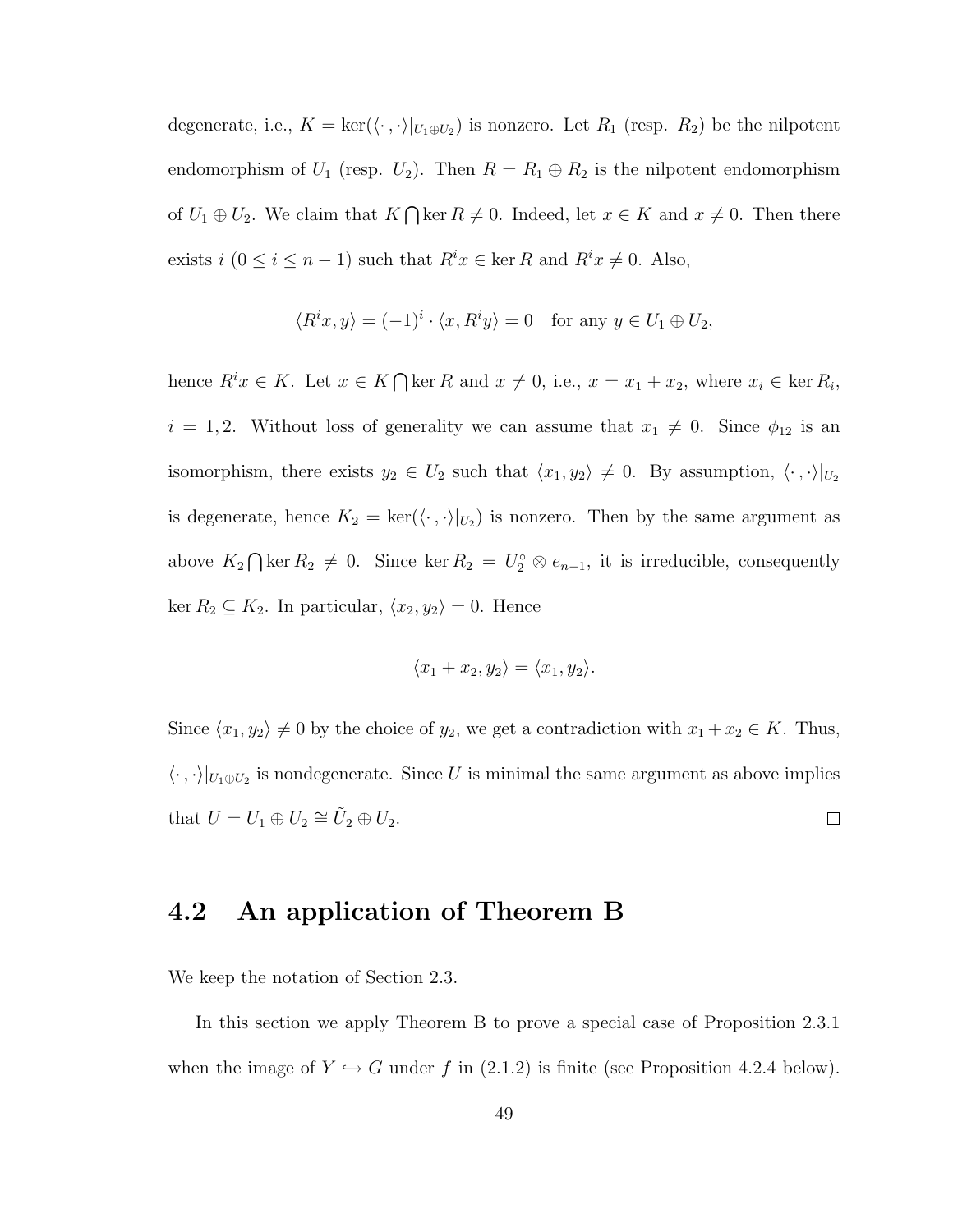We give an elementary proof of this case which, as far as the uniformization theory is concerned, uses only exact sequence (2.1.2), the fact that  $Y \hookrightarrow G$  is a free discrete subgroup, and that there is a  $\mathrm{Gal}(\overline{K}/K)$ -equivariant isomorphism  $T_l(G(\overline{K})/Y(\overline{K})) \cong$  $T_l(A)$ .

Let  $\rho' = (\rho, S)$  be the representation of  $\mathcal{W}'(\overline{K}/K)$  associated to the natural ladic representation of  $Gal(\overline{K}/K)$  on  $V_l(T(\overline{K})/\Lambda)^*$ , where  $\Lambda = T(\overline{K}) \bigcap Y(\overline{K})$  is a free discrete subgroup of  $T(\overline{K})$  of rank s (s ≤ r). Let  $L \subset \overline{K}$  be a finite Galois extension of K such that  $Gal(\overline{K}/L)$  acts trivially on  $Y(\overline{K})$ . Thus,  $Y(\overline{K})$  can be considered as a  $Gal(L/K)$ -module. Let

$$
\chi : \mathrm{Gal}(L/K) \longrightarrow \mathrm{GL}_r(\mathbb{Z})
$$

denote the corresponding representation. Thus, from (2.1.2) we have the following exact sequence of  $Gal(L/K)$ -modules:

$$
0 \longrightarrow \Lambda \otimes_{\mathbb{Z}} \mathbb{C} \longrightarrow Y(\overline{K}) \otimes_{\mathbb{Z}} \mathbb{C} \longrightarrow C \otimes_{\mathbb{Z}} \mathbb{C} \longrightarrow 0,
$$

where  $C = f(Y(\overline{K}))$ . Let  $\chi_1 : \text{Gal}(L/K) \longrightarrow \text{GL}_s(\mathbb{Z})$  denote the representation of  $Gal(L/K)$  on  $\Lambda$  and  $\chi_2$  :  $Gal(L/K) \longrightarrow GL_{r-s}(\mathbb{Z})$  denote the representation of  $Gal(L/K)$  on  $C \otimes_{\mathbb{Z}} \mathbb{C}$ . Then

$$
\chi \cong \chi_1 \oplus \chi_2.
$$

#### Proposition 4.2.1.

$$
\rho' \cong (\chi_2 \otimes \omega^{-1}) \oplus (\chi_1 \otimes \omega^{-1} \otimes \mathrm{sp}(2)).
$$

Proof. See Appendix D.

 $\Box$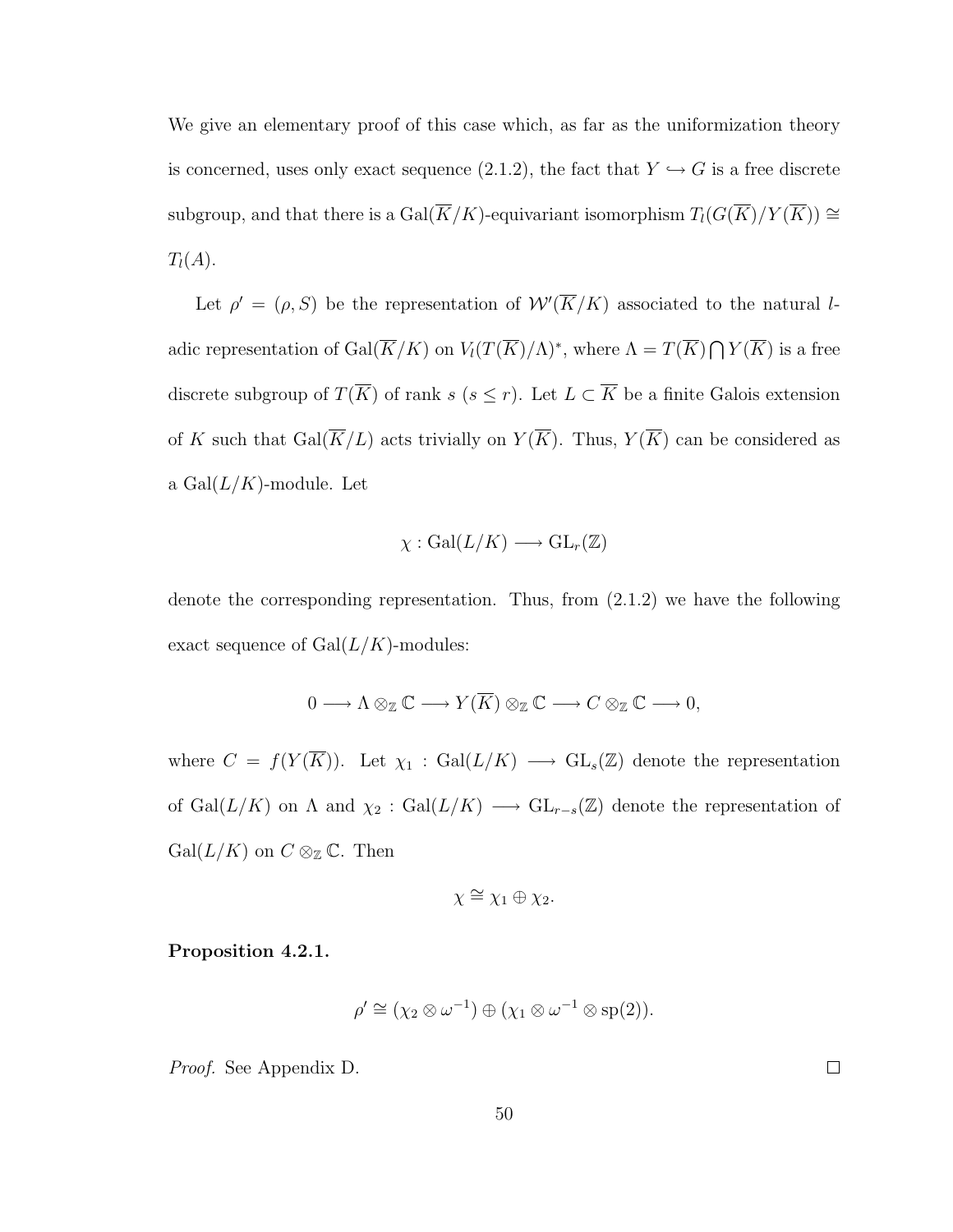**Corollary 4.2.2.** If the image F of  $Y \hookrightarrow G$  under  $f : G \rightarrow B$  in (2.1.2) is an étale sheaf of finite abelian groups over  $Spec(K)$ , then

$$
\rho' \cong \chi \otimes \omega^{-1} \otimes \mathrm{sp}(2).
$$

**Proposition 4.2.3.** If the image F of  $Y \hookrightarrow G$  under  $f : G \to B$  in (2.1.2) is an  $\acute{e}t$ de sheaf of finite abelian groups over  $Spec(K)$ , then one has an exact sequence of  $Gal(\overline{K}/K)$ -modules:

$$
0 \longrightarrow V_l(B)^* \longrightarrow V_l(A)^* \longrightarrow V_l(T(\overline{K})/\Lambda)^* \longrightarrow 0,
$$
\n(4.2.1)

where  $V_l(T(\overline{K})/\Lambda) = T_l(T(\overline{K})/\Lambda) \otimes_{\mathbb{Z}_l} \mathbb{Q}_l$ .

*Proof. i*. From the exact Gal( $\overline{K}/K$ )-equivariant sequence (2.1.2) we get the following exact sequence of  $Gal(\overline{K}/K)$ -modules:

$$
0 \longrightarrow T(\overline{K})/\Lambda \longrightarrow G(\overline{K})/Y(\overline{K}) \longrightarrow B(\overline{K})/F(\overline{K}) \longrightarrow 0.
$$

Since  $T(\overline{K})$  is a divisible group, the last sequence induces an exact  $Gal(\overline{K}/K)$ equivariant sequence of l-adic Tate modules:

$$
0 \longrightarrow T_l(T(\overline{K})/\Lambda) \longrightarrow T_l(G/Y) \longrightarrow T_l(B/F) \longrightarrow 0,
$$

where  $T_l(G/Y)$  denotes  $T_l(G(\overline{K})/Y(\overline{K}))$  and  $T_l(B/F)$  denotes  $T_l(B(\overline{K})/F(\overline{K}))$ . We claim that there is a  $Gal(\overline{K}/K)$ -equivariant isomorphism  $G(\overline{K})/Y(\overline{K}) \cong A(\overline{K})$ . Indeed, for any finite Galois extension  $L \subset \overline{K}$  of K such that the degeneration data for A splits over  $L$  we have a natural isomorphism

$$
A(L) \cong G(L)/Y(L) \tag{4.2.2}
$$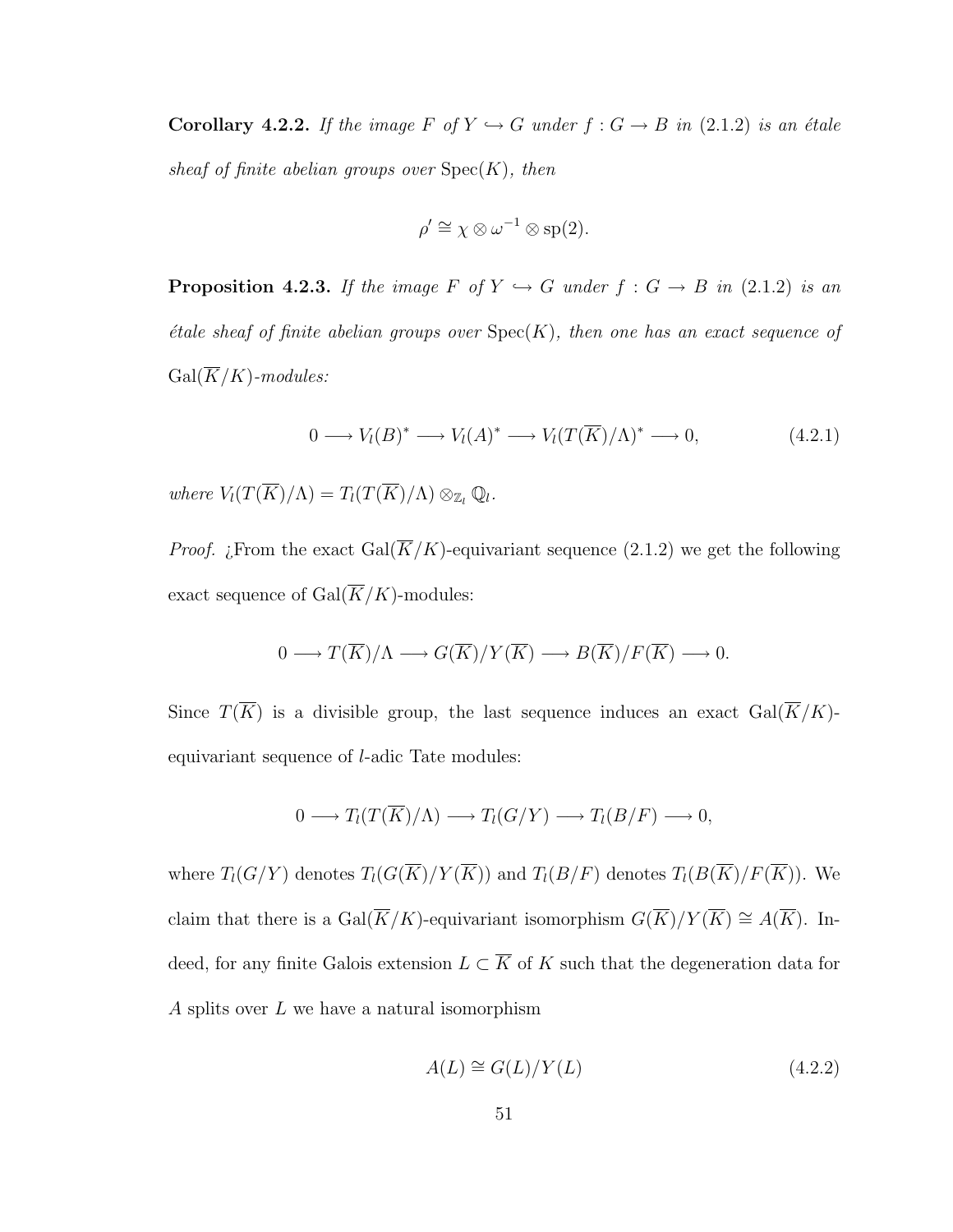([Cha], p. 720, Prop. 3.1). Since  $A(\overline{K})$  (resp.  $G(\overline{K})$ , resp.  $Y(\overline{K})$ ) is naturally isomorphic to the direct limit of  $A(L)$  (resp.  $G(L)$ , resp.  $Y(L)$ ) when L runs over finite extensions of K contained in  $\overline{K}$ , the claim follows from (4.2.2) together with the fact that the direct limit is an exact functor. Hence  $T_l(G/Y) \cong T_l(A)$  as  $Gal(\overline{K}/K)$ modules and we have

$$
0 \longrightarrow T_l(T(\overline{K})/\Lambda) \longrightarrow T_l(A) \longrightarrow T_l(B/F) \longrightarrow 0. \tag{4.2.3}
$$

By tensoring the above sequence with  $\mathbb{Q}_l$  over  $\mathbb{Z}_l$ , we get an exact sequence of  $Gal(\overline{K}/K)$ -modules:

$$
0 \longrightarrow V_l(T(\overline{K})/\Lambda) \longrightarrow V_l(A) \longrightarrow V_l(B/F) \longrightarrow 0,
$$
\n(4.2.4)

where  $V_l(B/F)$  denotes  $T_l(B/F) \otimes_{\mathbb{Z}_l} \mathbb{Q}_l$ . Thus, it suffices to show that  $V_l(B/F) \cong$  $V_l(B)$  as Gal( $\overline{K}/K$ )-modules. Applying Hom( $\mathbb{Z}/l^n\mathbb{Z}, -$ ) to the exact sequence 0  $\longrightarrow$  $F(\overline{K}) \longrightarrow B(\overline{K}) \longrightarrow B(\overline{K})/F(\overline{K}) \longrightarrow 0$  and taking into account that  $B(\overline{K})$  is a divisible group, we get an exact sequence

$$
0 \longrightarrow F_{l^n} \longrightarrow B_{l^n} \longrightarrow (B/F)_{l^n} \longrightarrow \text{Ext}^1(\mathbb{Z}/l^n\mathbb{Z}, F(\overline{K})) \longrightarrow 0,
$$

where  $(B/F)_{l^n}$  denotes  $(B(\overline{K})/F(\overline{K}))_{l^n}$ . Here  $\text{Ext}^1(\mathbb{Z}/l^n\mathbb{Z}, F(\overline{K})) \cong F(\overline{K})/l^nF(\overline{K}),$ as can be seen by applying the functor  $Hom(-, F(\overline{K}))$  to the standard projective resolution of  $\mathbb{Z}/l^n\mathbb{Z}$ . Thus, we get

$$
0 \longrightarrow F_{l^n} \longrightarrow B_{l^n} \longrightarrow (B/F)_{l^n} \stackrel{\alpha_n}{\longrightarrow} F(\overline{K})/l^n F(\overline{K}) \longrightarrow 0.
$$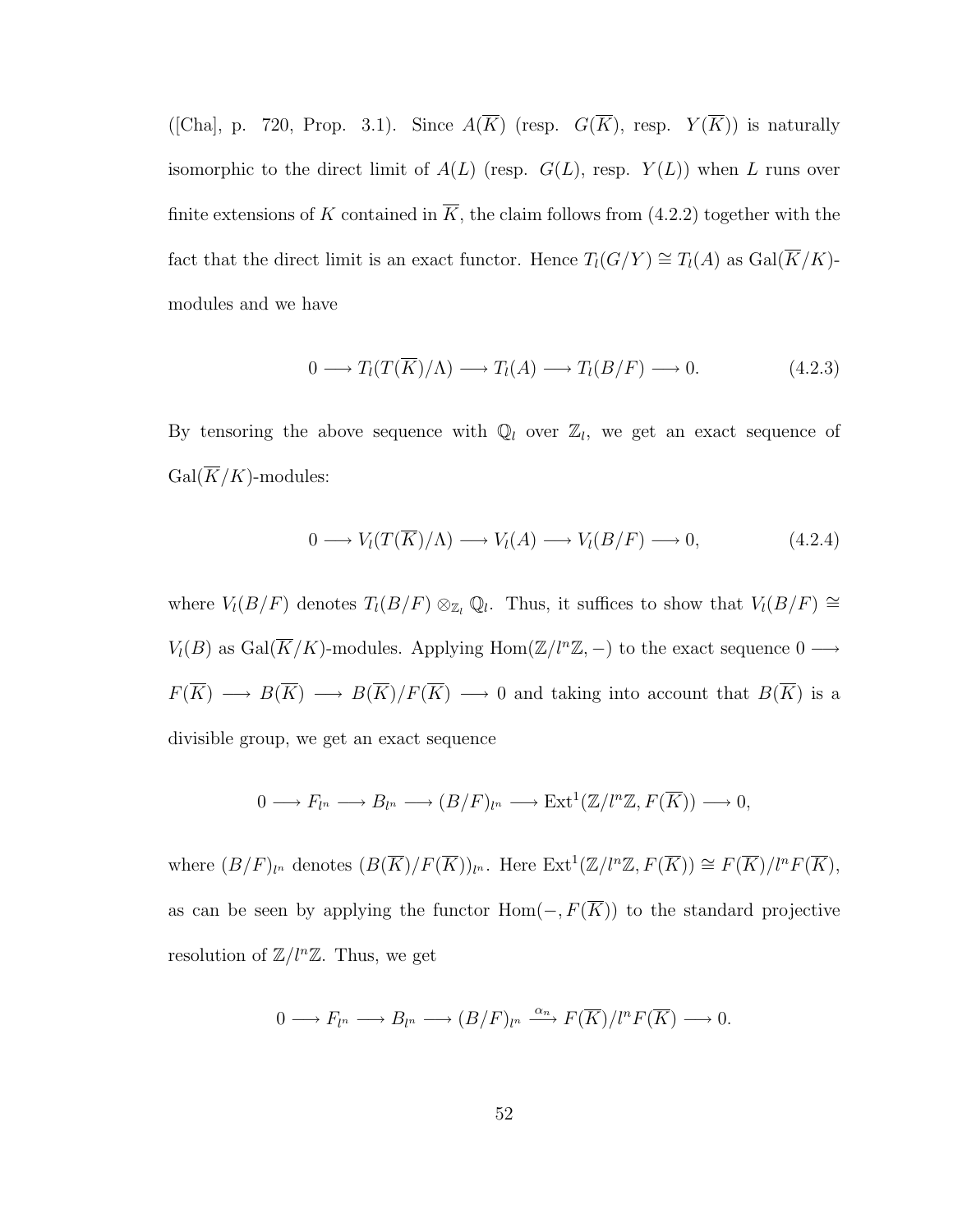This sequence is equivalent to the following two short exact sequences

$$
0 \longrightarrow F_{l^n} \longrightarrow B_{l^n} \longrightarrow \ker \alpha_n \longrightarrow 0 \text{ and}
$$
  

$$
0 \longrightarrow \ker \alpha_n \longrightarrow (B/F)_{l^n} \longrightarrow F(\overline{K})/l^n F(\overline{K}) \longrightarrow 0.
$$

Applying the left exact functor  $\lim_{\longleftarrow}(-)$  to these sequences and denoting  $\lim_{\longleftarrow}(\ker \alpha_n)$ by X and  $\lim_{\longleftarrow} (F(\overline{K})/l^n F(\overline{K}))$  by Z, we get

$$
0 \longrightarrow T_l(F) \longrightarrow T_l(B) \longrightarrow X \text{ and}
$$
  

$$
0 \longrightarrow X \longrightarrow T_l(B/F) \longrightarrow Z.
$$

Since  $F(\overline{K})$  is finite,  $T_l(F)$  and Z are torsion groups, hence  $T_l(F) \otimes_{\mathbb{Z}_l} \mathbb{Q}_l = Z \otimes_{\mathbb{Z}_l} \mathbb{Q}_l =$ 0. Thus, it follows that the sequences

$$
0 \longrightarrow V_l(B) \longrightarrow X \otimes_{\mathbb{Z}_l} \mathbb{Q}_l \text{ and}
$$
  

$$
0 \longrightarrow X \otimes_{\mathbb{Z}_l} \mathbb{Q}_l \longrightarrow V_l(B/F) \longrightarrow 0
$$

are exact, consequently,  $V_l(B) \hookrightarrow V_l(B/F)$ . On the other hand, from (4.2.4)

$$
\dim_{\mathbb{Q}_l} V_l(B/F) = \dim_{\mathbb{Q}_l} V_l(A) - \dim_{\mathbb{Q}_l} V_l(T(\overline{K})/\Lambda),
$$

where  $\dim_{\mathbb{Q}_l} V_l(A) = 2 \cdot \dim A$  and  $\dim_{\mathbb{Q}_l} V_l(T(\overline{K})/\Lambda) = 2 \cdot \dim T$ . (The last assertion follows from  $(D.0.6)$ , since  $s = r$ .) Hence

$$
\dim_{\mathbb{Q}_l} V_l(B/F) = 2 \cdot (\dim A - \dim T) = 2 \cdot \dim B.
$$

Since  $\dim_{\mathbb{Q}_l} V_l(B) = 2 \cdot \dim B$ , we have  $\dim_{\mathbb{Q}_l} V_l(B/F) = \dim_{\mathbb{Q}_l} V_l(B)$ . Thus,  $V_l(B/F) \cong$  $V_l(B)$ . Clearly, they are isomorphic as  $Gal(\overline{K}/K)$ -modules and the proposition follows.  $\Box$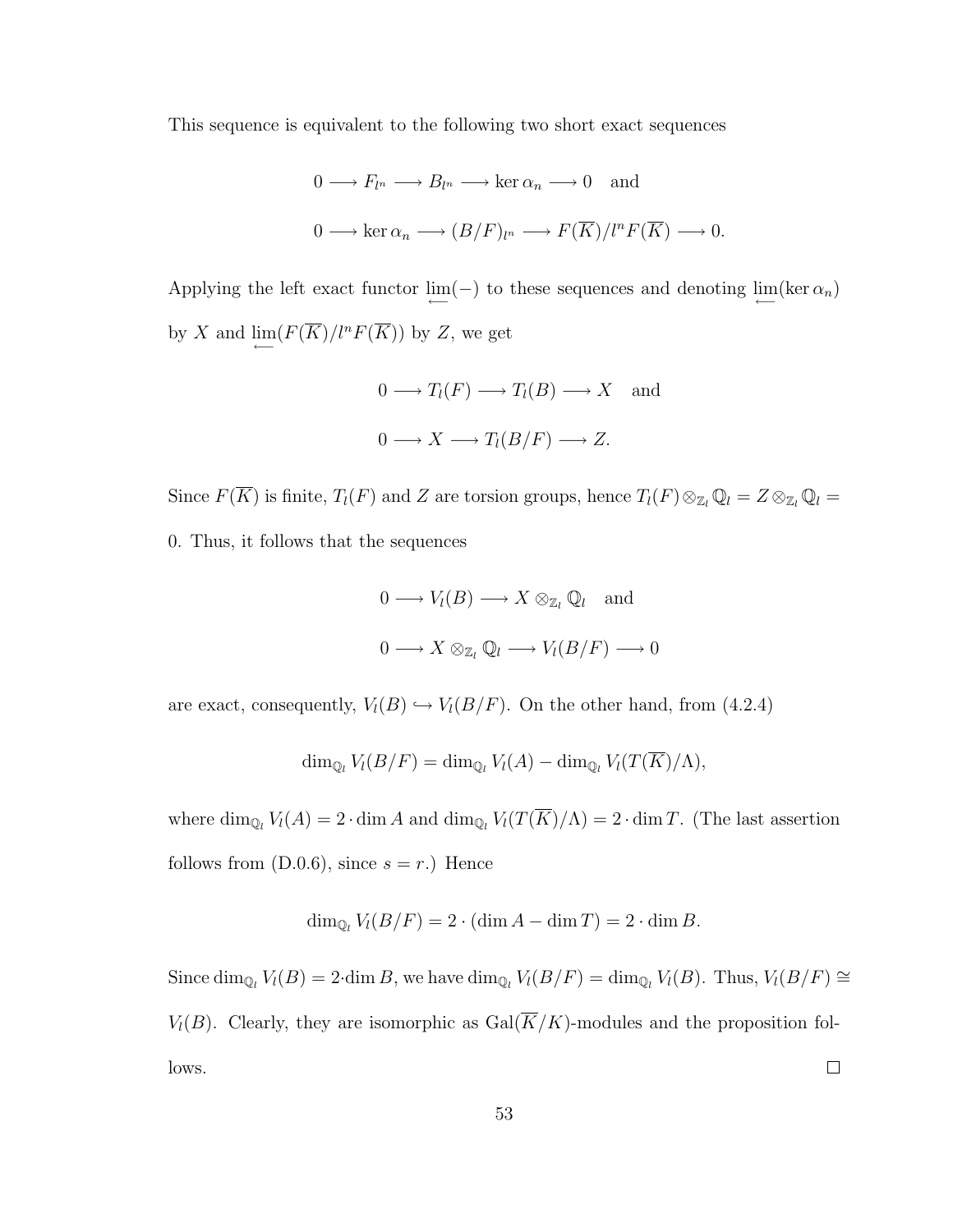**Proposition 4.2.4.** If the image F of  $Y \hookrightarrow G$  under  $f : G \to B$  in (2.1.2) is an  $\acute{e}t$ ale sheaf of finite abelian groups over  $Spec(K)$ , then

$$
\sigma' \cong \kappa \oplus (\chi \otimes \omega^{-1} \otimes \text{sp}(2)). \tag{4.2.5}
$$

*Proof.* Except for the slight variations we proceed as in the proof of Lemma 2.3.3. Sequence (4.2.1) induces an exact sequence of corresponding representations of  $\mathcal{W}'(\overline{K}/K)$ , i.e.,

$$
0 \longrightarrow V_l(B)^* \otimes_{\iota} \mathbb{C} \longrightarrow V_l(A)^* \otimes_{\iota} \mathbb{C} \longrightarrow V_l(T(\overline{K})/\Lambda)^* \otimes_{\iota} \mathbb{C} \longrightarrow 0 \tag{4.2.6}
$$

is an exact sequence of  $\mathcal{W}'(\overline{K}/K)$ -modules, where  $i: \mathbb{Q}_l \hookrightarrow \mathbb{C}$  is a field embedding,  $(\kappa, 0)$  is the representation of  $W'(\overline{K}/K)$  on  $V_l(B)^* \otimes_i \mathbb{C}, \sigma' = (\sigma, N)$  is the representation of  $W'(\overline{K}/K)$  on  $V_l(A)^* \otimes_i \mathbb{C}$ , and by Corollary 4.2.2,  $\chi \otimes \omega^{-1} \otimes sp(2)$  is the representation of  $W'(\overline{K}/K)$  on  $V_l(T(\overline{K})/\Lambda)^* \otimes_i \mathbb{C}$ .

The same argument as in the proof of  $(2.3.6)$  in Lemma 2.3.3 applied to  $(4.2.6)$ proves that  $\sigma'$  has the following form:

$$
\sigma' \cong \alpha \oplus (\beta \otimes \text{sp}(2)) \oplus (\gamma \otimes \text{sp}(3)),\tag{4.2.7}
$$

where  $\alpha$ ,  $\beta$ , and  $\gamma$  are some representations of  $\mathcal{W}(\overline{K}/K)$ . First, we will prove that  $\gamma = 0$ . Assume  $\gamma \neq 0$ . ¿From (4.2.7) we have

$$
\sigma \cong \alpha \oplus \beta \oplus (\beta \otimes \omega) \oplus \gamma \oplus (\gamma \otimes \omega) \oplus (\gamma \otimes \omega^2).
$$

On the other hand, since  $\sigma$  is semisimple, the exact sequence (4.2.6) of  $W(\overline{K}/K)$ modules splits, i.e.,

$$
\sigma \cong \kappa \oplus (\chi \otimes \omega^{-1}) \oplus \chi.
$$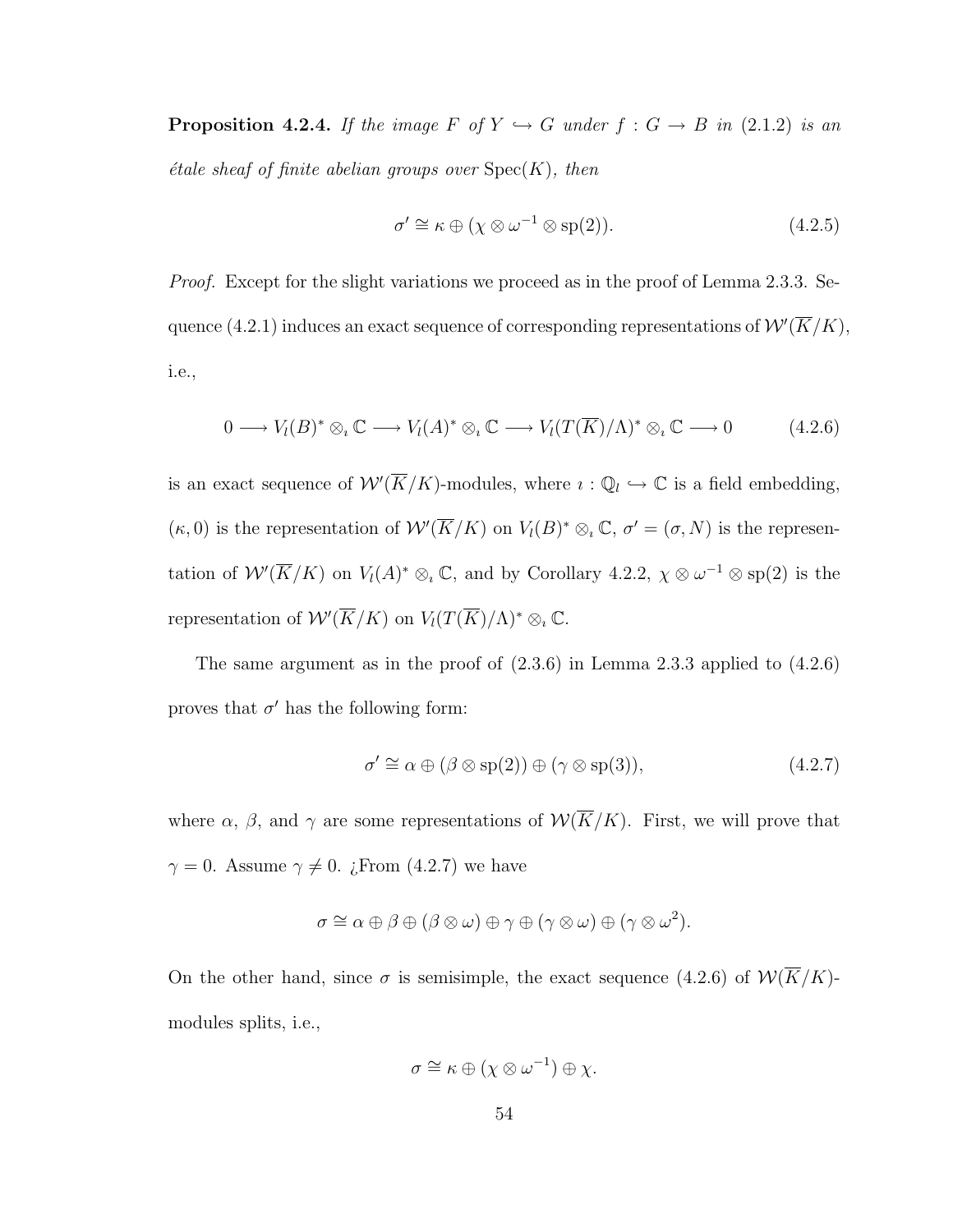Thus, combining the last two isomorphisms, we get

$$
\kappa \oplus (\chi \otimes \omega^{-1}) \oplus \chi \cong \alpha \oplus \beta \oplus (\beta \otimes \omega) \oplus \gamma \oplus (\gamma \otimes \omega) \oplus (\gamma \otimes \omega^{2}).
$$
 (4.2.8)

Moreover, since  $\kappa$  is isomorphic to a subrepresentation of ker N and ker  $N \cong \alpha \oplus (\beta \otimes$  $\omega$ ) $\oplus$ ( $\gamma \otimes \omega^2$ ),  $\kappa$  is isomorphic to a subrepresentation of  $\alpha \oplus (\beta \otimes \omega) \oplus (\gamma \otimes \omega^2)$ . Thus, by the uniqueness of decomposition of a semisimple module into simple modules we get from (4.2.8) that  $\gamma$  is isomorphic to a subrepresentation of  $(\chi \otimes \omega^{-1}) \oplus \chi$ . Since  $\chi$  has finite image, this implies that for any irreducible component  $\gamma_0$  of  $\gamma$  either  $\gamma_0$  or  $\gamma_0 \otimes \omega$ has finite image. In particular, the absolute value of each eigenvalue of  $\gamma_0(\Phi)$  equals either 1 or q. Since  $\sigma' \otimes \omega^{1/2}$  is symplectic, Theorem B together with the uniqueness of decomposition of an admissible representation of  $\mathcal{W}'(\overline{K}/K)$  into indecomposable representations imply that for any irreducible component  $\gamma_0$  of  $\gamma$  the representation  $(\gamma_0 \otimes \omega^{1/2} \otimes \text{sp}(3))^*$  is an irreducible component of  $\gamma \otimes \omega^{1/2} \otimes \text{sp}(3)$ . In particular, this implies that  $\gamma_0^* \otimes \omega^{-3}$  is an irreducible component of  $\gamma$ . Thus, either  $\gamma_0^* \otimes \omega^{-3}$  or  $\gamma_0^* \otimes \omega^{-2}$  has finite image, hence the absolute value of each eigenvalue of  $\gamma_0^*(\Phi)$  equals either  $q^{-3}$  or  $q^{-2}$  and we get a contradiction with the previous statement about the absolute values of eigenvalues of  $\gamma_0(\Phi)$ . Thus,  $\gamma = 0$  and  $\sigma' \cong \alpha \oplus (\beta \otimes \text{sp}(2))$ .

The same argument can be used to show that  $\beta \cong \chi \otimes \omega^{-1}$ . Namely, taking into account that  $\kappa$  is isomorphic to a subrepresentation of  $\alpha \oplus (\beta \otimes \omega)$ , it follows from (4.2.8) that  $\beta$  is isomorphic to a subrepresentation of  $\chi \oplus (\chi \otimes \omega^{-1})$ . Hence

$$
\beta \cong \beta_1 \oplus (\beta_2 \otimes \omega^{-1}) \tag{4.2.9}
$$

for some subrepresentations  $\beta_1$ ,  $\beta_2$  of  $\chi$ . Since  $\sigma' \otimes \omega^{1/2}$  is symplectic, Theorem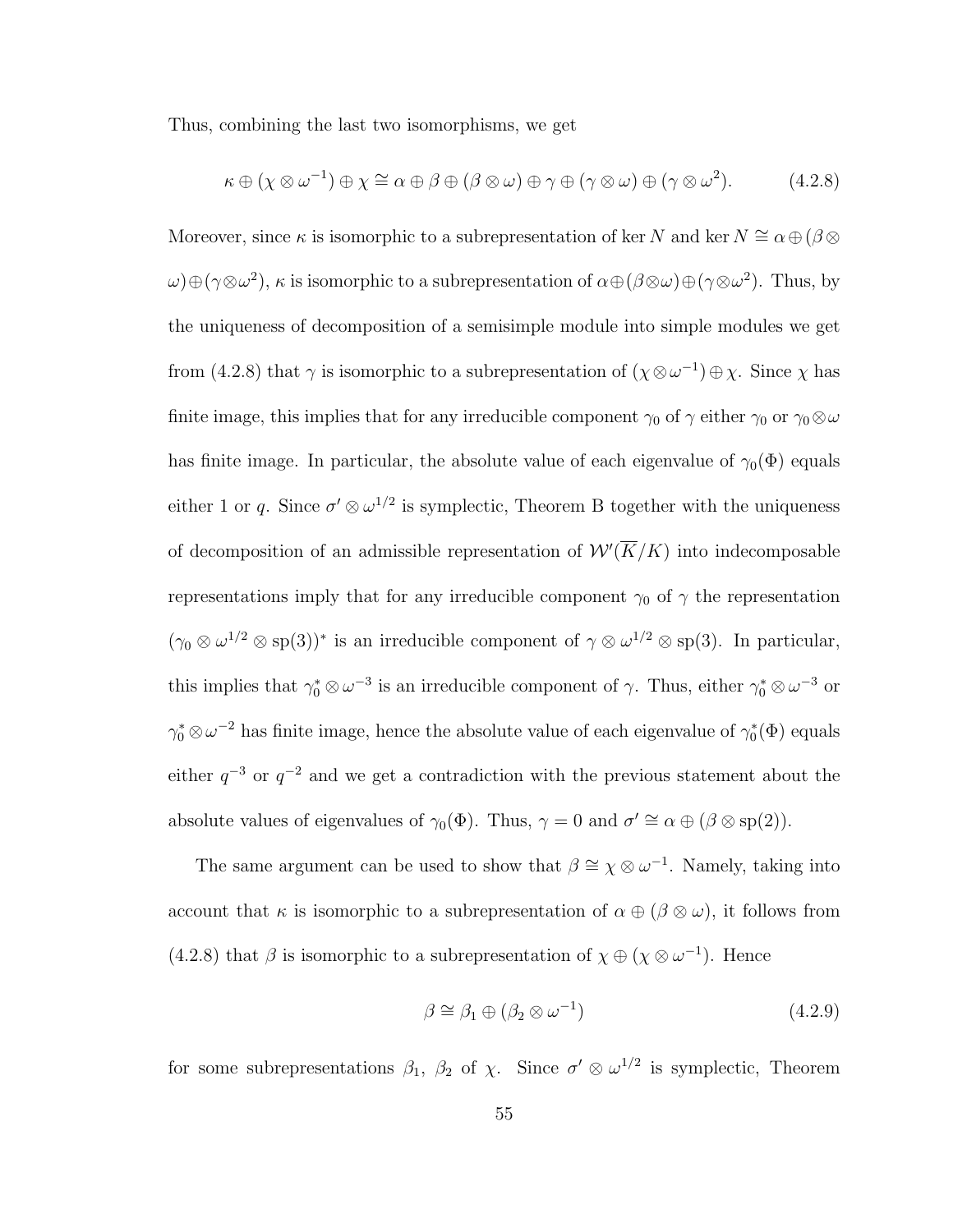B together with the uniqueness of decomposition of an admissible representation of  $W'(\overline{K}/K)$  into indecomposable representations imply that  $\beta \otimes \omega^{1/2} \otimes sp(2)$  is symplectic. In particular,  $\beta \cong \beta^* \otimes \omega^{-2}$  which together with (4.2.9) gives

$$
\beta_1 \oplus (\beta_2 \otimes \omega^{-1}) \cong (\beta_1^* \otimes \omega^{-2}) \oplus (\beta_2^* \otimes \omega^{-1}).
$$

By taking the determinant of both sides of this congruence, we get

$$
\det \beta_1 \cdot \det \beta_2 \cdot \omega^{-n_2} = \det \beta_1^* \cdot \det \beta_2^* \cdot \omega^{-2n_1 - n_2},\tag{4.2.10}
$$

where  $n_1 = \dim \beta_1$  and  $n_2 = \dim \beta_2$ . Since  $\beta_1$  and  $\beta_2$  have finite images as subrepresentations of  $\chi$  and  $\omega$  does not have a finite image, (4.2.10) gives  $n_1 = 0$ . Thus,  $\beta$  is isomorphic to a subrepresentation of  $\chi \otimes \omega^{-1}$ . It follows from (4.2.6) that dim  $\beta \ge \dim \chi$ , because dim  $\beta = \text{rank } N$  and dim  $\chi = \text{rank } S$ , hence  $\beta \cong \chi \otimes \omega^{-1}$ . Then  $\kappa \cong \alpha$  by (4.2.8) with  $\gamma = 0$  and the uniqueness of decomposition of a semisimple representation into simple subrepresentations.  $\Box$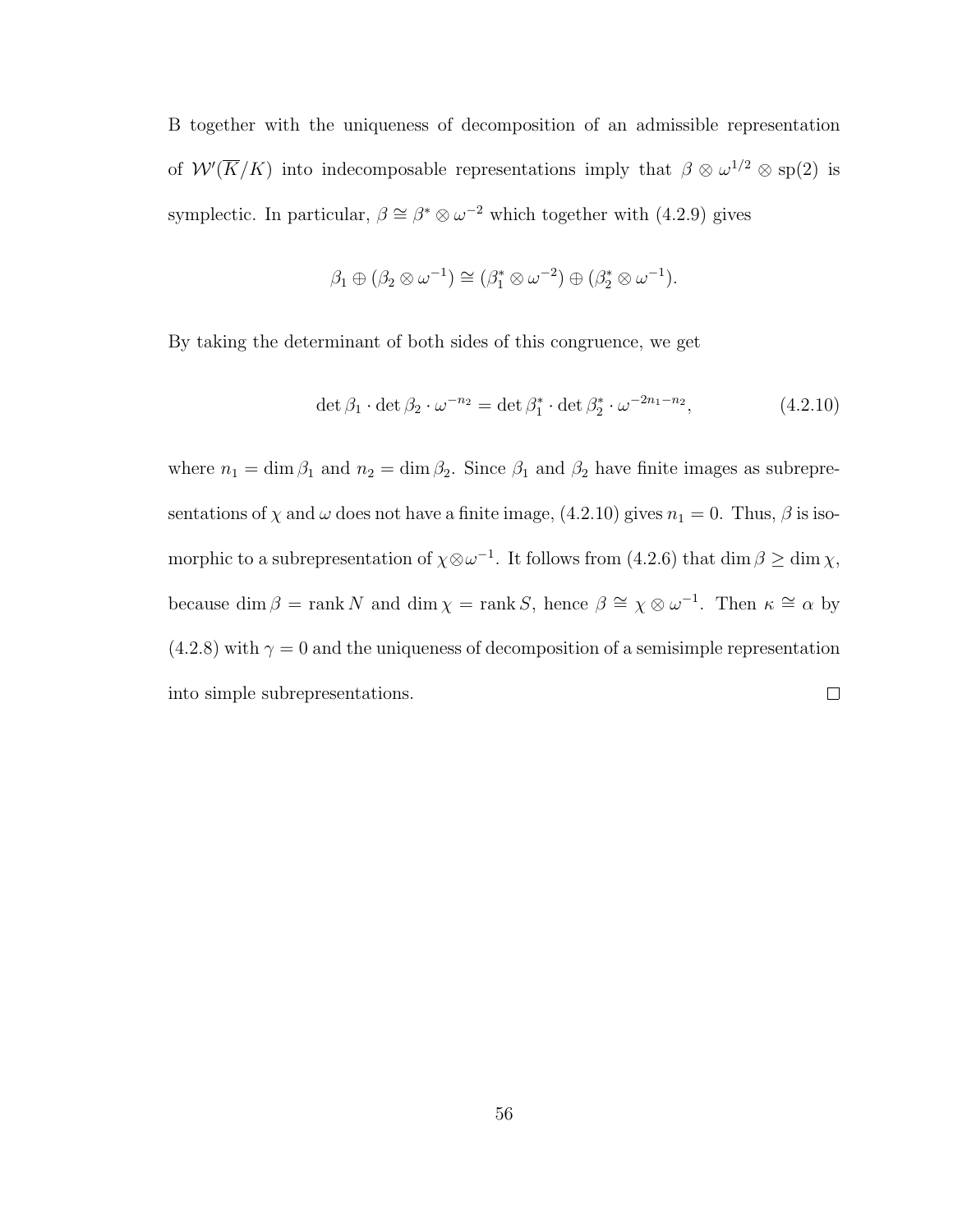### Appendix A

**Lemma A.0.5.** Let  $C = \langle c \rangle$  be an infinite cyclic group generated by an element c and let  $E = \langle e \rangle$  be a finite cyclic group of order n generated by an element e. Let  $G = E \rtimes C$  be a semi-direct product, where C acts on E via  $c^{-1}ec = e^k$  for some  $k \in (\mathbb{Z}/n\mathbb{Z})^{\times}$ . Denote by s the order of k in  $(\mathbb{Z}/n\mathbb{Z})^{\times}$ . Then every irreducible representation  $\lambda$  of G has the following form:

$$
\lambda = \lambda_0 \otimes \phi,
$$

where  $\lambda_0$  is an irreducible representation of G trivial on the subgroup of C generated by  $c^s$  and  $\phi$  is a one-dimensional representation of G.

*Proof.* Since  $c^s$  is contained in the center of G and  $\lambda$  is an irreducible complex representation, by Schur's lemma  $\lambda(c^s)$  is equal to a scalar  $a \in \mathbb{C}^\times$ . Define a onedimensional representation  $\phi$  of G as follows:  $\phi(e) = 1$  and  $\phi(c)$  equals an s-th root of a. Then  $\lambda_0 = \lambda \otimes \phi^{-1}$  is trivial on  $\langle c^s \rangle$  and  $\lambda = \lambda_0 \otimes \phi$ .  $\Box$ 

*Proof of Proposition 2.2.5.* Let  $\lambda$  be an irreducible symplectic representation of G. Then by Lemma A.0.5,  $\lambda = \lambda_0 \otimes \phi$ , where  $\lambda_0$  is an irreducible representation of G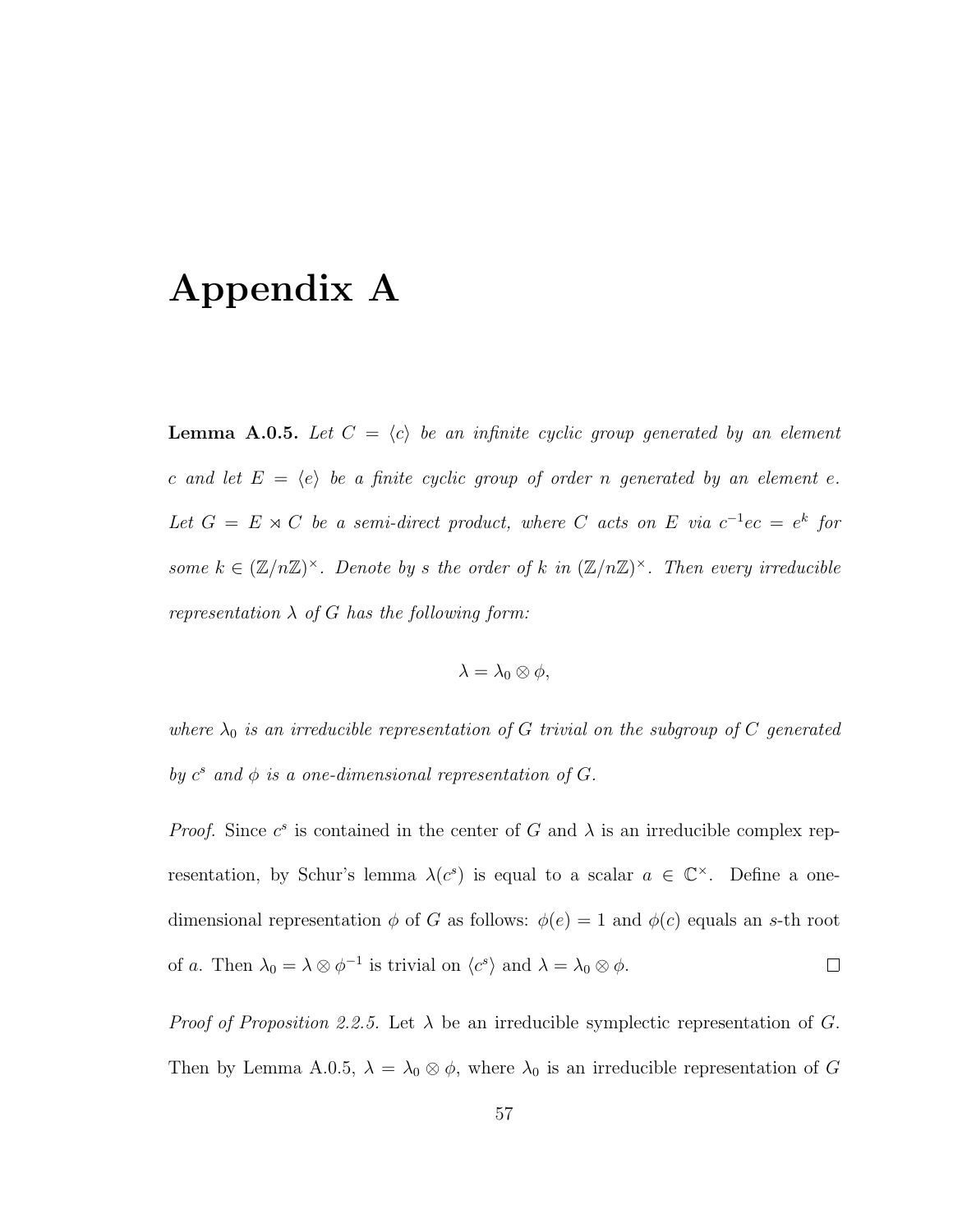trivial on the subgroup of C generated by  $c^s$  and  $\phi$  is a one-dimensional representation of G. Since  $\lambda$  is symplectic,  $\lambda$  and its contragredient representation have the same character, which implies that for any  $g \in G$  we have

$$
\phi(g) \cdot \operatorname{tr} \lambda_0(g) = \phi(g)^{-1} \cdot \operatorname{tr} \lambda_0(g^{-1}).
$$

Taking into account that  $\lambda_0$  is trivial on  $\langle c^s \rangle$ , the above equation for  $g = c^s$  gives  $\phi(c^{2s}) = 1$ , i.e.,  $\lambda$  can be considered as an irreducible symplectic representation of the finite group  $H = G/\langle c^{2s} \rangle \cong E \rtimes C/\langle c^{2s} \rangle$ . By abuse of notation we will denote the image of c in  $C/\langle c^{2s} \rangle$  also by c, then  $c^{2s} = 1$  and  $c^{-1}ec = e^k$  in H. As an irreducible representation of the semi-direct product  $H$ ,  $\lambda$  can be constructed from a one-dimensional representation  $\psi_1$  of E in the following way. Let  $\psi_1(e) = \xi$  for some *n*-th root of unity  $\xi$  of order d in  $\mathbb{C}^{\times}$ . Let  $\Gamma = \langle c^x \rangle$ , where  $x = |k|$  in  $(\mathbb{Z}/d\mathbb{Z})^{\times}$ , and  $\psi_2$  be a one-dimensional representation of Γ. Then  $\psi_1$  and  $\psi_2$  can be extended to representations of  $E \rtimes \Gamma$  via

$$
\psi_1(c^{xv}e^t) = \psi_1(e^t),
$$
  

$$
\psi_2(c^{xv}e^t) = \psi_2(c^{xv}).
$$

Then  $\lambda = \text{Ind}_{E \rtimes \Gamma}^H(\psi_1 \otimes \psi_2)$  ([S], p. 62, Prop. 25). Let W be a representation space of H corresponding to  $\lambda$ ,  $V = \mathbb{C}b \subseteq W$  be a one-dimensional subrepresentation of  $\text{Res}_{E\rtimes\Gamma}^H\lambda$  isomorphic to  $\psi_1\otimes\psi_2$  and spanned by a nonzero vector  $b\in V$  over  $\mathbb C$ . Then  $W = V \oplus cV \oplus c^2V \oplus \cdots \oplus c^{x-1}V$  and  $\lambda$  has the following form in the basis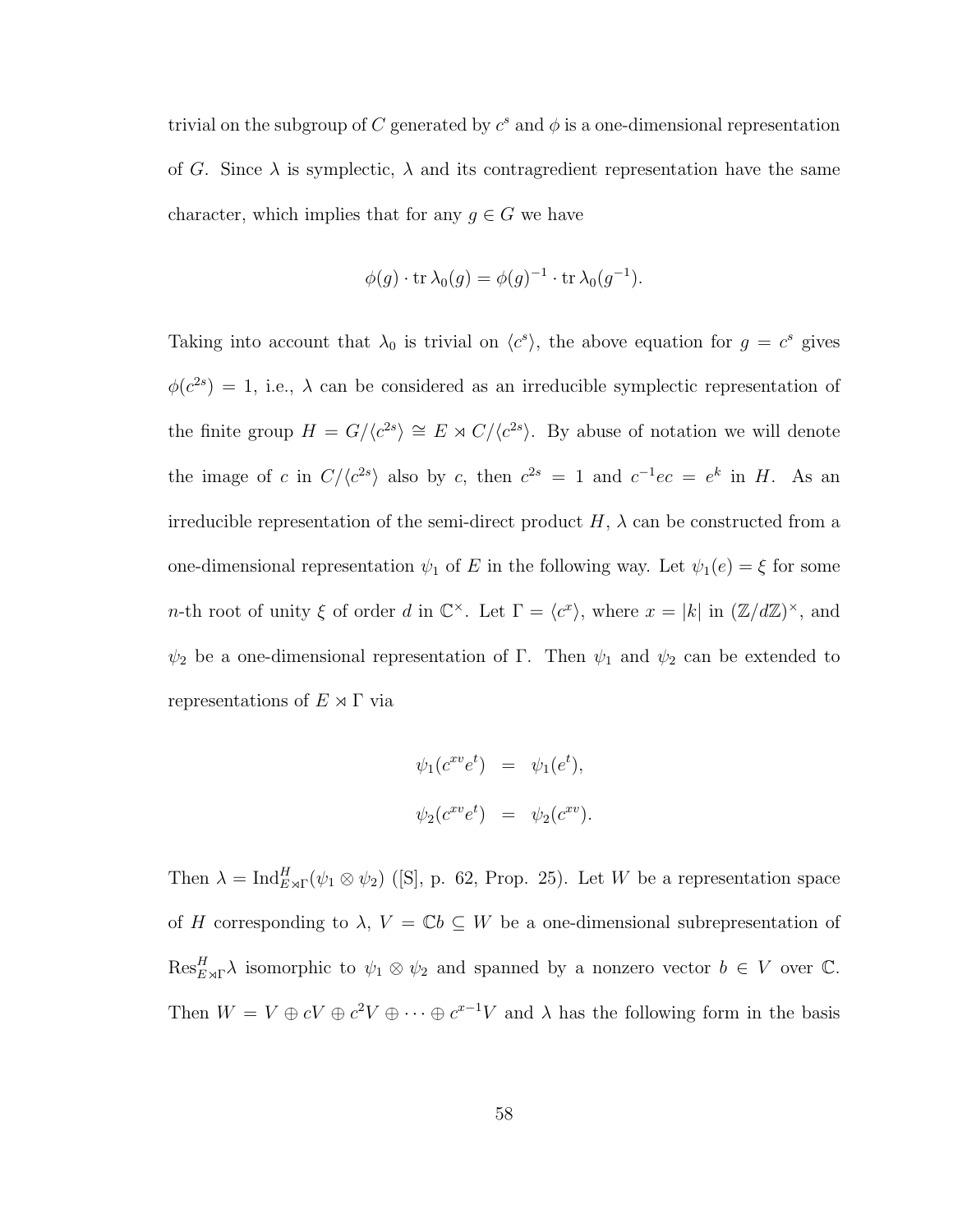$$
\lambda(e) = \begin{pmatrix} \xi & 0 & 0 & \dots & 0 \\ \xi & 0 & 0 & \dots & 0 \\ 0 & \xi^k & 0 & \dots & 0 \\ 0 & 0 & \xi^{k^2} & \dots & 0 \\ \vdots & \vdots & \vdots & \ddots & \vdots \\ 0 & 0 & 0 & \dots & \xi^{k^{x-1}} \end{pmatrix}, \quad \lambda(c) = \begin{pmatrix} 0 & 0 & 0 & \dots & \psi_2(c^x) \\ 1 & 0 & 0 & \dots & 0 \\ 0 & 1 & 0 & \dots & 0 \\ \vdots & \vdots & \vdots & \ddots & \vdots \\ 0 & 0 & 0 & \dots & 0 \end{pmatrix}.
$$

Since  $\lambda$  is symplectic,  $x = \dim \lambda$  is even and  $\det \lambda = 1$ , hence  $\det \lambda(c) = -\psi_2(c^x) = 1$ , which implies that  $\psi_2(c^x) = -1$ . Denote by  $\chi$  the character of  $\lambda$ . By Proposition 39 ([S], p. 109),  $\lambda$  is symplectic if and only if

$$
-1 = \frac{1}{|H|} \cdot \sum_{y \in H} \chi(y^2).
$$
 (A.0.1)

Let  $y = c^v e^t$ , consequently,  $y^2 = c^{2v} e^{t(1+k^v)}$ . Clearly,  $\chi(y^2) = 0$  if  $y^2 \notin E \rtimes \Gamma$  and  $y^2 \in E \rtimes \Gamma$  if and only if x divides 2v and, since x is even, if and only if  $\frac{x}{2}$  divides v. Let  $v = \frac{x}{2}m$ , then we have

$$
\sum_{y \in H} \chi(y^2) = \sum_{\substack{y \in H \\ y^2 \in E \rtimes \Gamma}} \chi(y^2) = \sum_{t,m} \chi(c^{mx} e^{t(1+k^v)})
$$
\n
$$
= \sum_{\substack{m,t \\ m \text{ even}}} \chi(e^{t(1+k^v)}) - \sum_{\substack{m,t \\ m \text{ odd}}} \chi(e^{t(1+k^v)}).
$$
\n(A.0.2)

Let  $S_1 = \sum$  $m$  even  $\sum$ t  $\chi(e^{t(1+k^v)})$  and  $S_2 = \sum$  $m$  odd  $\sum$ t  $\chi(e^{t(1+k^v)})$ .

If m is even, then  $v = x(\frac{m}{2})$  $\binom{m}{2}$  and, since  $x = |k|$  in  $(\mathbb{Z}/d\mathbb{Z})^{\times}$ ,  $1 + k^v \equiv 2 \pmod{d}$ . Since  $\chi(e^t) = \xi^t + \xi^{kt} + \cdots + \xi^{k^{x-1}t}$  and  $\xi^d = 1$ , we have  $\chi(e^{t(1+k^v)}) = \chi(e^{2t})$  and  $S_1 = \sum$  $m$  even  $\sum$ t  $\chi(e^{2t})$ . We will show that  $\Sigma$ t  $\chi(e^{2t}) = 0$ . First, note that if  $d = 1, 2$ ,

then  $\lambda$  is one-dimensional, hence cannot be symplectic.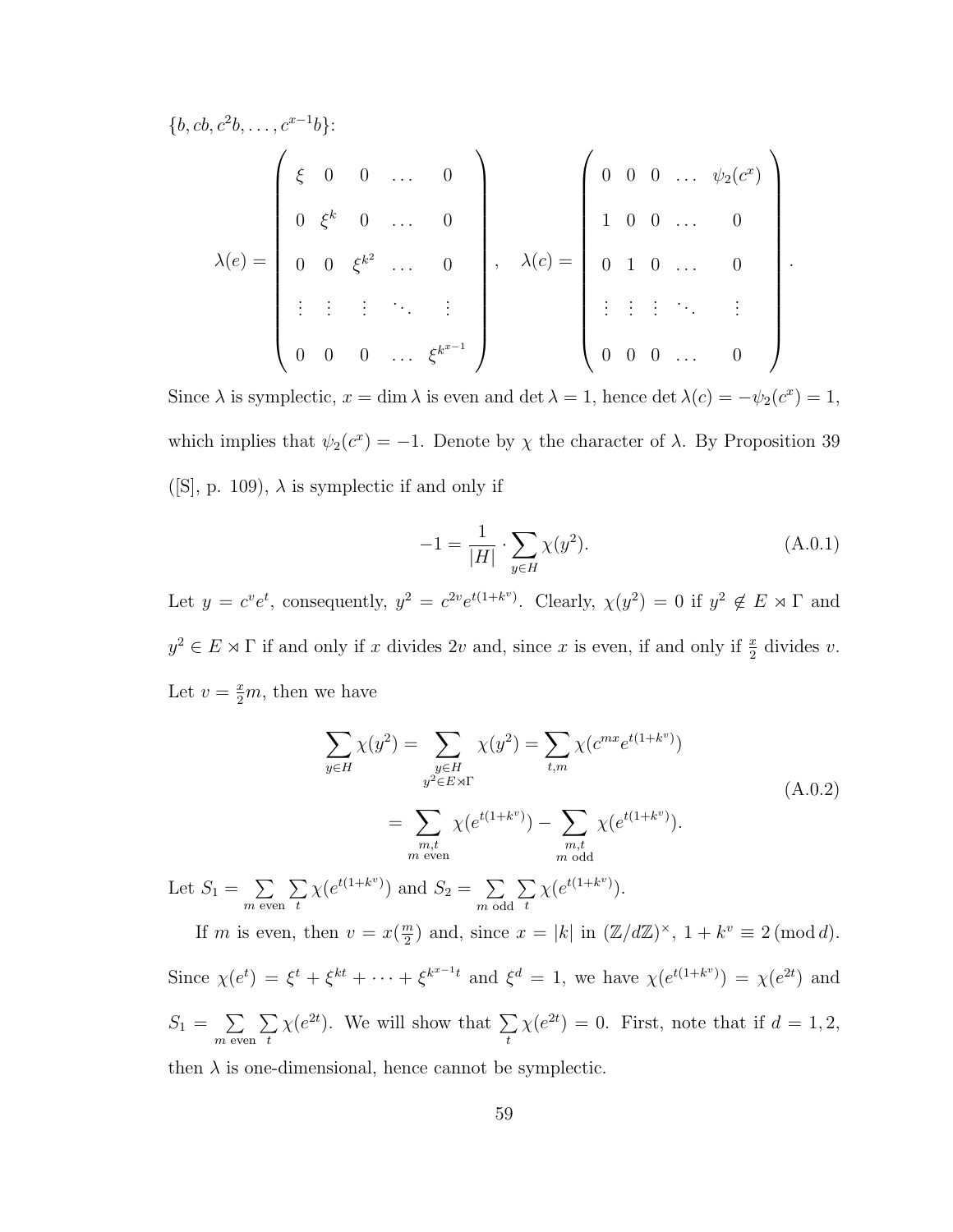If  $r \in \mathbb{Z}$  and  $r \equiv 0 \pmod{d}$  then

$$
\sum_{t=0}^{n-1} \chi(e^{rt}) = \sum_{t=0}^{n-1} \sum_{j=0}^{x-1} \xi^{rtk^j} = nx.
$$

If  $r \in \mathbb{Z}$  and  $r \not\equiv 0 \pmod{d}$  then

$$
\sum_{t=0}^{n-1} \chi(e^{rt}) = \sum_{t=0}^{n-1} \sum_{j=0}^{x-1} \xi^{rtk^j} = \sum_{j=0}^{x-1} \frac{1 - \xi^{rnk^j}}{1 - \xi^{rk^j}} = 0.
$$

Thus

$$
\sum_{t=0}^{n-1} \chi(e^{rt}) = \begin{cases} nx, & r \equiv 0 \, (\text{mod } d); \\ 0, & r \not\equiv 0 \, (\text{mod } d). \end{cases}
$$
 (A.0.3)

Since  $d \neq 1, 2$ , formula (A.0.3) implies that  $S_1 = 0$ .

If m is odd, then  $k^v \equiv k^{\frac{x}{2}} \pmod{d}$ , hence  $\chi(e^{t(1+k^v)}) = \chi(e^{t(1+k^{\frac{x}{2}})})$ . Thus

$$
S_2 = \sum_{m \text{ odd}} \sum_{t=0}^{n-1} \chi(e^{t(1+k^v)}) = \frac{2s}{x} \cdot \sum_{t=0}^{n-1} \chi(e^{t(1+k^{\frac{x}{2}})})
$$

and by (A.0.3) we have

$$
S_2 = \begin{cases} 2sn, & 1 + k^{\frac{x}{2}} \equiv 0 \pmod{d}; \\ 0, & 1 + k^{\frac{x}{2}} \not\equiv 0 \pmod{d}. \end{cases}
$$
 (A.0.4)

 $\hfill \square$ 

Hence by (A.0.2)

$$
\frac{1}{|H|} \cdot \sum_{y \in H} \chi(y^2) = \frac{1}{2sn} \cdot (S_1 - S_2) = -\frac{S_2}{2sn},
$$

which together with  $(A.0.1)$  and  $(A.0.4)$  proves the proposition.

Let D be a group, U a finite-dimensional  $\mathbb{C}[D]$ -module, and  $U^*$  the contragredient of U. Let  $\check{U}$  denote the vector space over  $\mathbb C$  with the underlying abelian group  $U^*$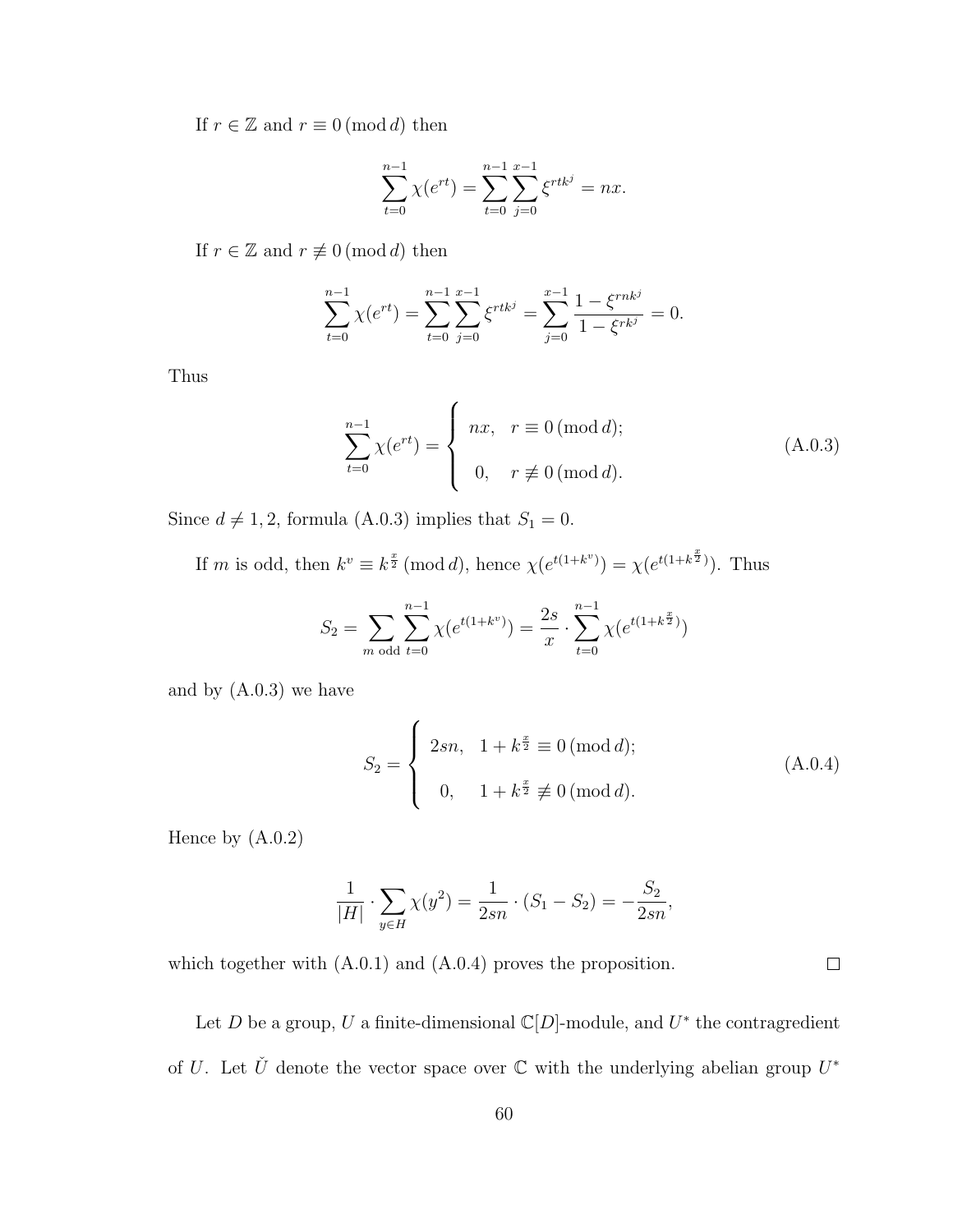and multiplication by constants defined as follows:

$$
a \cdot \phi = \overline{a}\phi, \quad a \in \mathbb{C}, \, \phi \in U^*,
$$

where  $\bar{a}$  is the complex conjugate of a. Clearly, the C[D]-module structure on  $U^*$ makes  $\check{U}$  into a  $\mathbb{C}[D]$ -module. In what follows by  $\check{U}$  we mean a  $\mathbb{C}[D]$ -module with this structure. We say that U is *unitary* if U admits a nondegenerate invariant hermitian form (not necessarily positive definite).

Lemma A.0.6. Every semisimple unitary, orthogonal, or symplectic representation  $\lambda$  of a group D has the following form

$$
\lambda \cong \nu \oplus \tilde{\nu} \oplus \lambda_1^{z_1} \oplus \cdots \oplus \lambda_t^{z_t},
$$

where  $\nu$  is a representation of D,  $\tilde{\nu} = \nu^*$  if  $\lambda$  is orthogonal or symplectic and  $\tilde{\nu} = \nu^*$ if  $\lambda$  is unitary,  $\lambda_1, \ldots, \lambda_t$  are pairwise nonisomorphic irreducible unitary, orthogonal, or symplectic representations of D respectively.

Proof of Lemma A.0.6. We say that a unitary, orthogonal, or symplectic representation is *minimal* if it cannot be written as an orthogonal sum of nonzero invariant subspaces. Clearly, every unitary, orthogonal, or symplectic representation is an orthogonal sum of minimal unitary, orthogonal, or symplectic representations respectively. Thus, it is enough to prove that if  $\lambda$  is a semisimple minimal unitary, orthogonal, or symplectic representation of D, then either  $\lambda$  is irreducible or  $\lambda \cong \nu \oplus \tilde{\nu}$  for some irreducible representation  $\nu$  of D. Let U be a representation space of D corresponding to  $\lambda, \tilde{U} = U^*$  if  $\lambda$  is orthogonal or symplectic and  $\tilde{U} = \check{U}$  if  $\lambda$  is unitary. Since  $\lambda$  is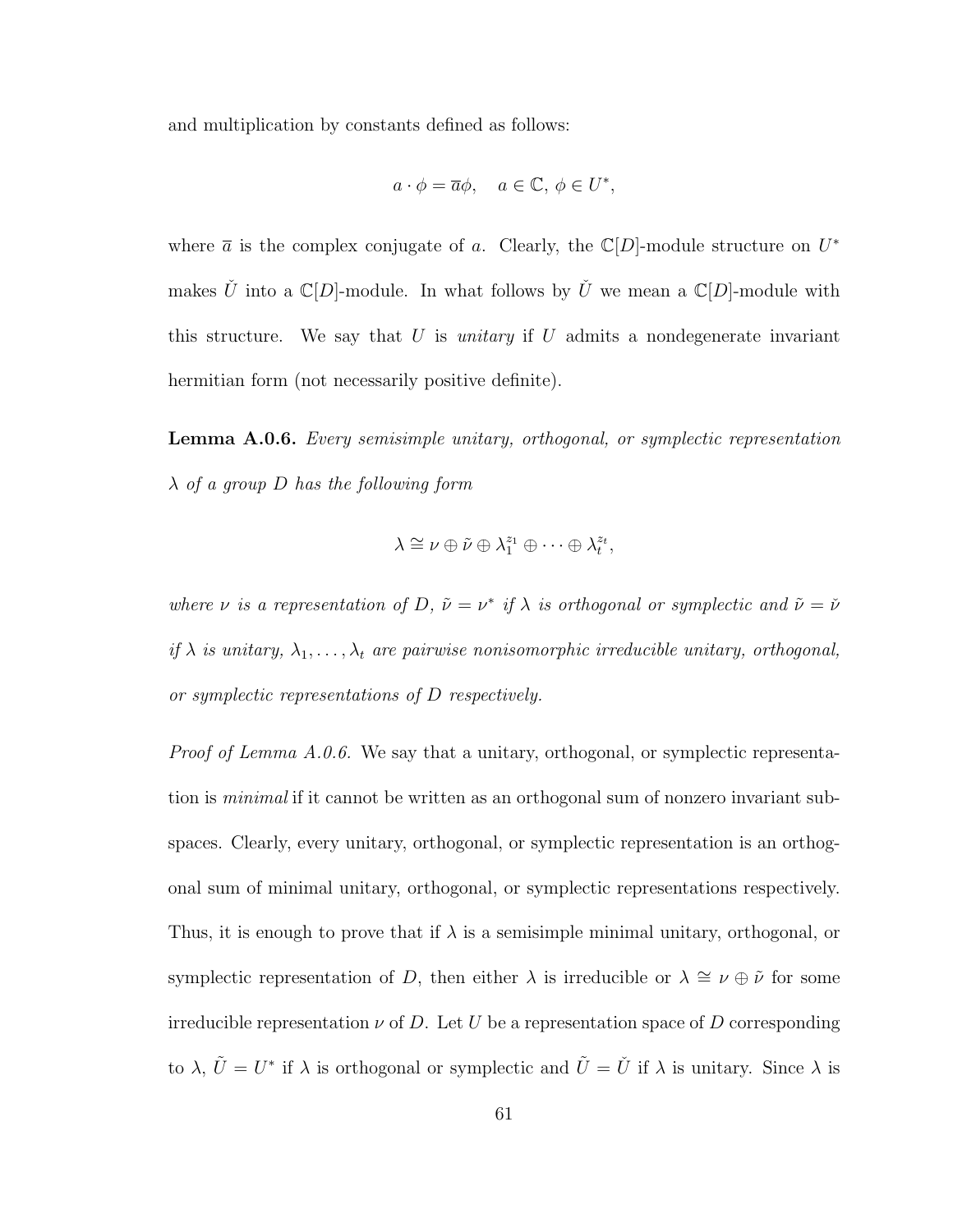semisimple,  $U = V_1 \oplus \cdots \oplus V_n$ , where  $V_1, \ldots, V_n$  are nonzero simple  $\mathbb{C}[D]$ -submodules of U. Let  $\langle \cdot , \cdot \rangle$  be a nondegenerate invariant form on U. It defines a  $\mathbb{C}[D]$ -module isomorphism  $\phi$  between U and  $\tilde{U}$  via  $\phi(u) = \langle u, \cdot \rangle, u \in U$ . Let  $\psi : \tilde{U} \longrightarrow \tilde{V}_1 \oplus \cdots \oplus \tilde{V}_n$ denote the usual isomorphism between  $\tilde{U} = (V_1 \oplus \cdots \oplus V_n)^{\sim}$  and  $\tilde{V_1} \oplus \cdots \oplus \tilde{V_n}$ . For each *i* and *j* let  $\alpha_{ij} : V_i \longrightarrow \tilde{V}_j$  be a  $\mathbb{C}[D]$ -module homomorphism defined by the following diagram:

$$
U \xrightarrow{\psi \circ \phi} \tilde{V}_1 \oplus \cdots \oplus \tilde{V}_n
$$
  

$$
\downarrow_{\tilde{V}_i} \xrightarrow{\alpha_{ij}} \tilde{V}_j
$$

where  $\pi_j$  is the projection onto j-th factor. Since  $\psi \circ \phi$  is an isomorphism, there exists some  $\tilde{V}_i$  such that  $\alpha_{1i} \neq 0$ , which implies that  $\alpha_{1i}$  is an isomorphism, since  $V_1, \ldots, V_n$  are simple. If  $i = 1$ , then it follows that  $\langle \cdot, \cdot \rangle|_{V_1}$  is nondegenerate, hence  $V_1$  and its orthogonal complement are invariant subspaces of U. Since U is minimal, it implies that  $U = V_1$  and U is irreducible. Thus, we can assume that for each j we have  $\alpha_{jj} = 0$ , which is equivalent to  $\langle V_j, V_j \rangle = 0$ . Without loss of generality we can assume that  $\alpha_{12} \neq 0$ . Then  $\alpha_{21} \neq 0$ . Indeed, if  $\alpha_{12} \neq 0$ , then there is some  $u \in V_1$  such that  $\langle u, \cdot \rangle|_{V_2} \neq 0$ , i.e., there is some  $v \in V_2$  such that  $\langle u, v \rangle \neq 0$ , hence  $\langle v, u \rangle \neq 0$ , which is equivalent to  $\alpha_{21} \neq 0$ . Let us prove now that  $\langle \cdot, \cdot \rangle|_{V_1 \oplus V_2}$  is nondegenerate. Let  $u+v \in V_1 \oplus V_2$  and  $\langle u+v, x+y \rangle = 0$  for any  $x+y \in V_1 \oplus V_2$ . We have  $\langle u+v, x+y\rangle = \langle u, y\rangle + \langle v, x\rangle = 0$ , because  $\langle V_1, V_1\rangle = \langle V_2, V_2\rangle = 0$ . Take  $x = 0$ in this equation, then  $\langle u , y \rangle = 0$  for any  $y \in V_2$ , hence  $u = 0$ , because  $\alpha_{12}(V_1) = \tilde{V}_2$ . Analogously,  $v = 0$ . Since U is minimal, the same argument as above implies that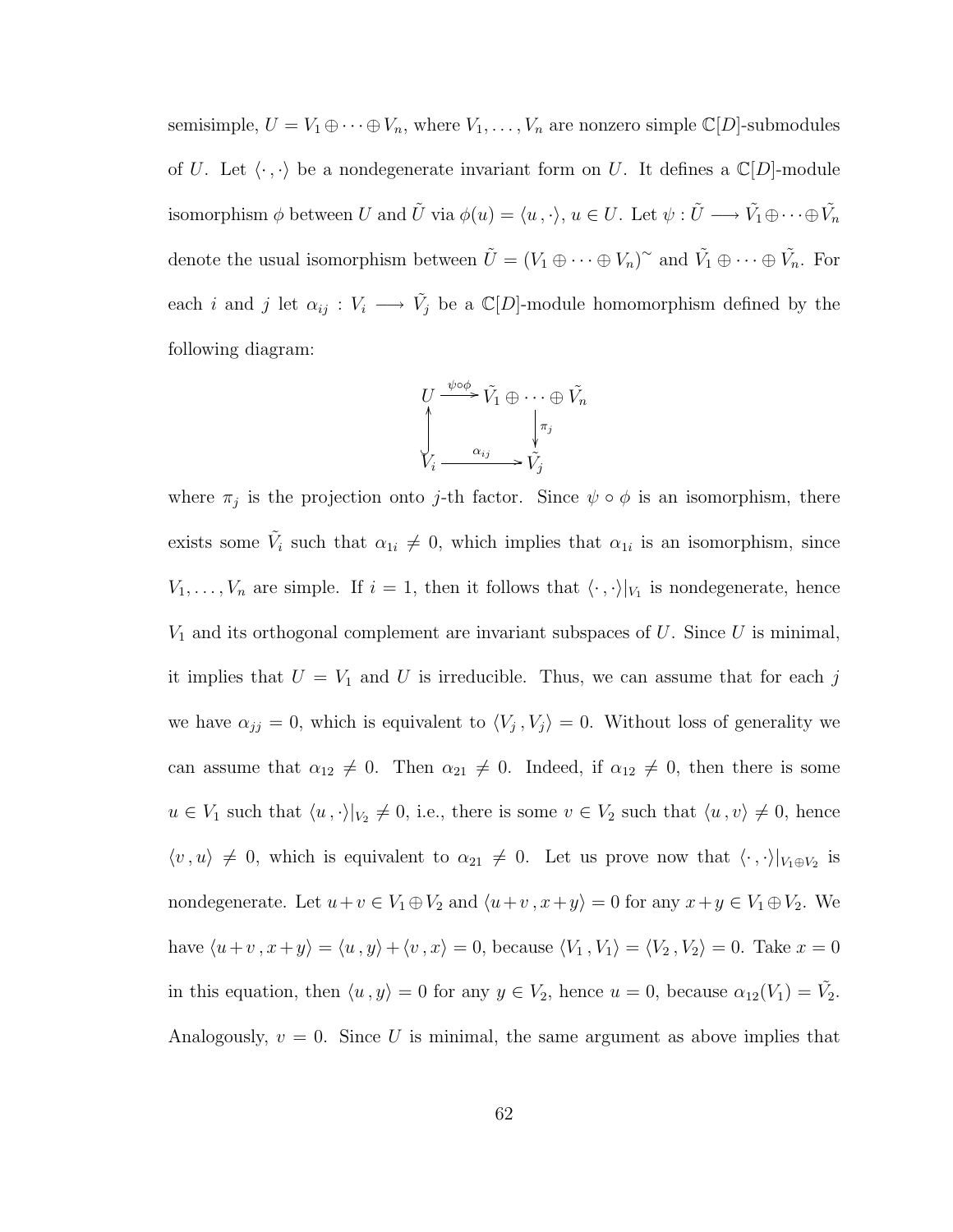$U = V_1 \oplus V_2 \cong V_1 \oplus \tilde{V_1}.$ 

Proof of Proposition 2.2.6. By Lemma A.0.6

$$
\lambda \cong \nu \oplus \nu^* \oplus \lambda_1^{z_1} \oplus \cdots \oplus \lambda_t^{z_t},\tag{A.0.5}
$$

where  $\nu$  is a representation of G and  $\lambda_1, \ldots, \lambda_t$  are pairwise nonisomorphic irreducible symplectic representations of G. Let  $\nu = \nu_1^{l_1} \oplus \cdots \oplus \nu_r^{l_r}$ , where  $\nu_1, \ldots, \nu_r$  are pairwise nonisomorphic irreducible representations of  $G$ . By Lemma A.0.5 for each i we have  $\nu_i = \nu_i^0 \otimes \phi_i$ , where  $\phi_i$  is a one-dimensional representation of G and  $\nu_i^0$  is an irreducible representation of G trivial on  $\langle c^s \rangle$ . It follows that  $\nu_i^0$  can be considered as a representation of  $H = G/\langle c^{2s} \rangle$  and as a representation of H it can be written in the following form  $\nu_i^0 = \text{Ind}_{E \rtimes \Gamma_i}^H \psi_i$ , where  $\psi_i$  is a one-dimensional representation of  $E \rtimes \Gamma_i$ ,  $\psi_i(e) = \xi_i$  for an *n*-th root of unity  $\xi_i$  of order  $d_i$ ,  $x_i = |k|$  in  $(\mathbb{Z}/d_i\mathbb{Z})^{\times}$ , and  $\Gamma_i = \langle c^{x_i} \rangle$  (see the proof of Proposition 2.2.5 and [S], p. 62, Prop. 25). Thus

$$
\nu_i^0(e) = \begin{pmatrix} \xi_i & 0 & \dots & 0 \\ 0 & \xi_i^k & \dots & 0 \\ \vdots & \vdots & \ddots & \vdots \\ 0 & 0 & \dots & \xi_i^{k^{x_i-1}} \end{pmatrix},
$$
  

$$
\nu_i(e) = \nu_i^0 \otimes \phi_i(e) = \begin{pmatrix} \xi_i \phi_i(e) & 0 & \dots & 0 \\ 0 & (\xi_i \phi_i(e))^k & \dots & 0 \\ \vdots & \vdots & \ddots & \vdots \\ 0 & 0 & \dots & (\xi_i \phi_i(e))^{k^{x_i-1}} \end{pmatrix}.
$$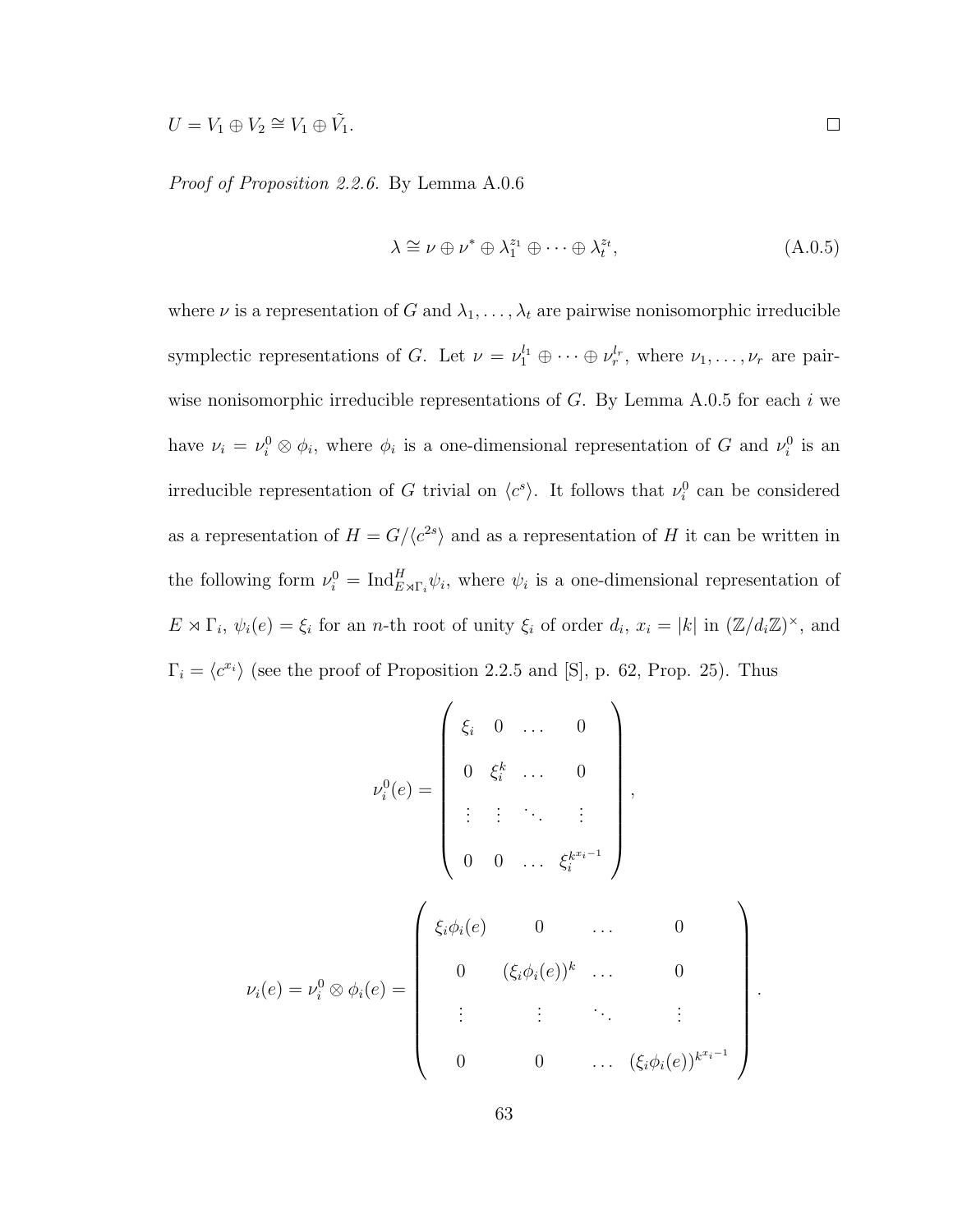In the second matrix we used the relation  $\phi_i(e)^{k-1} = 1$ , which follows from the fact that  $\phi_i$  is a one-dimensional representation of G and  $c^{-1}ec = e^k$ . By Proposition 2.2.5 each  $\lambda_i = \text{Ind}_{E \rtimes L_i}^H \rho_i$ , where  $\rho_i$  is a one-dimensional representation of  $E \rtimes L_i$ ,  $\rho_i(e) = \eta_i$  for an *n*-th root of unity  $\eta_i$  of order  $u_i, y_i = |k|$  in  $(\mathbb{Z}/u_i\mathbb{Z})^{\times}$ ,  $L_i = (c^{y_i})$ , and  $\rho_i(c^{y_i}) = -1$ .

We will need the following lemma:

**Lemma A.0.7.** Let  $d_1, \ldots, d_m$  be pairwise distinct natural numbers. For each  $d_i$  let  $p_i(X) \in \mathbb{C}[X]$  be a monic polynomial, all the roots of which are some primitive  $d_i$ -th roots of unity and let  $p(X) = p_1(X) \cdots p_m(X)$ . If  $p(X) \in \mathbb{Q}[X]$ , then each  $p_i(X)$  is a power of the  $d_i$ -th cyclotomic polynomial  $\Phi_{d_i}(X)$ .

*Proof.* The statement follows from considering the factorization of  $p(X)$  into irreducibles in  $\mathbb{Q}[X]$ .  $\Box$ 

Since the characteristic polynomial p of  $\lambda(e)$  has coefficients in Q, by Lemma A.0.7 we can assume that  $\xi_1\phi_1(e), \ldots, \xi_r\phi_r(e), \eta_1, \ldots, \eta_t$  are primitive roots of unity of the same order d and that  $p = \Phi_d^v$  for some v, where  $\Phi_d$  is the d-th cyclotomic polynomial. Indeed,  $\lambda$  can be written as a sum of semisimple symplectic representations of G which have this property and it is enough to show that for each of them  $(2.2.3)$  holds.

Let  $x = |k|$  in  $(\mathbb{Z}/d\mathbb{Z})^{\times}$  and  $\Gamma = \langle c^x \rangle$ . If  $\lambda \cong \nu \oplus \nu^*$  then there is nothing to prove. Thus, we assume that there is  $\lambda_1$  in (A.0.5). Since  $\lambda_1$  is symplectic, x is even,  $d \neq 1, 2$ , and  $k^{\frac{x}{2}} \equiv -1 \pmod{d}$  by Proposition 2.2.5. Note, that x divides each  $x_i$ . Indeed,  $(\xi_i \phi_i(e))^{k^{x_i}} = \xi_i \phi_i(e)$ , hence  $k^{x_i} \equiv 1 \pmod{d}$ , because  $\xi_i \phi_i(e)$  is a primitive d-th root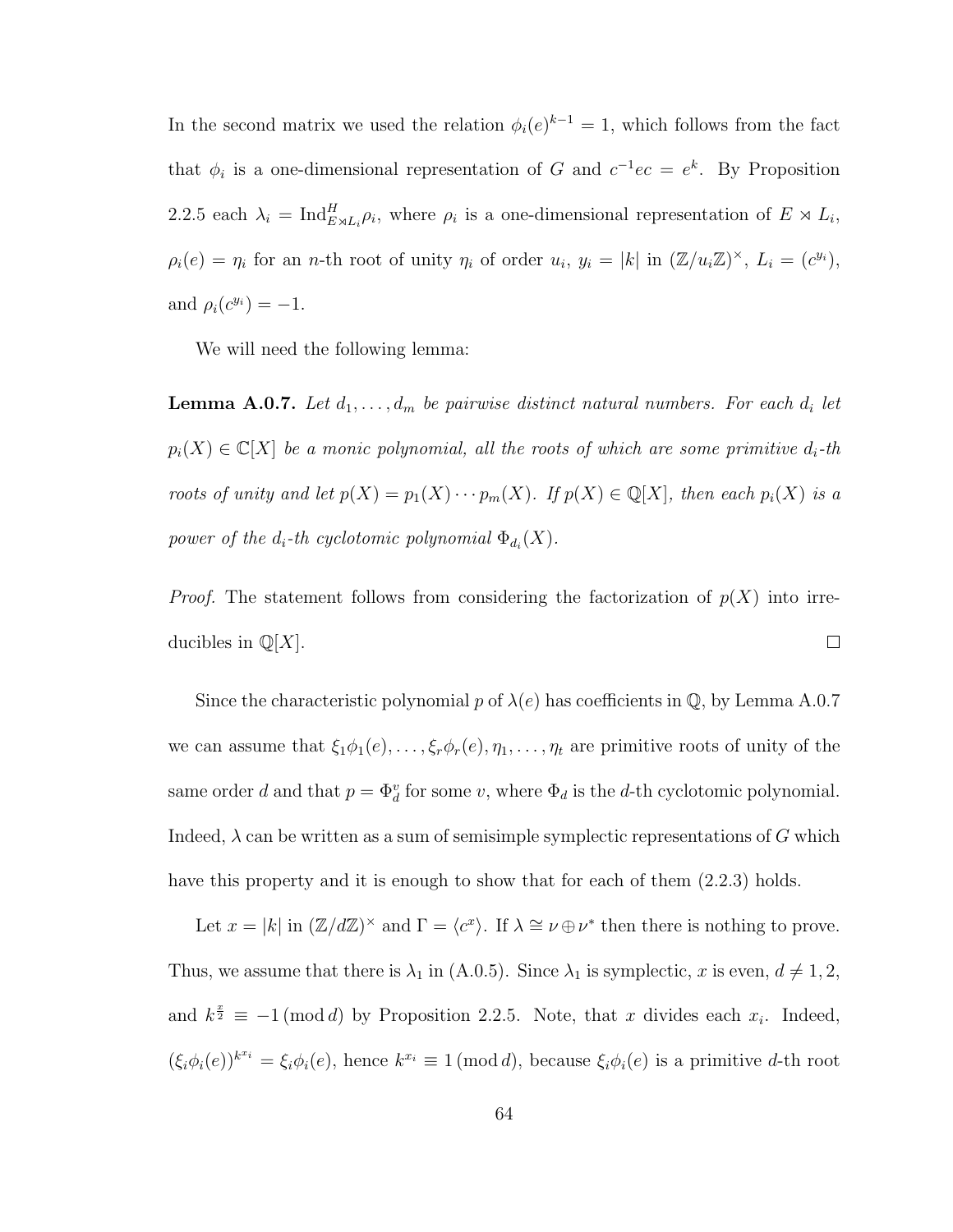of unity by assumption. For each i denote by  $p_{\nu_i}$  the characteristic polynomial of  $\nu_i(e)$  and by  $p_{\nu_i^*}$  the characteristic polynomial of  $\nu_i^*(e)$ . Then  $p_{\nu_i} = p_{\nu_i^*}$ . This is true because x divides  $x_i$ , x is even,  $k^{\frac{x_i}{2}} \not\equiv 1 \pmod{d}$ , and  $k^{\frac{x}{2}} \equiv -1 \pmod{d}$ , hence each root of  $p_{\nu_i}$  appears in  $p_{\nu_i}$  with its complex conjugate. Thus

$$
p = p_{\nu_1}^{2l_1} \cdots p_{\nu_r}^{2l_r} p_{\lambda_1}^{z_1} \cdots p_{\lambda_t}^{z_t},
$$

where for each *i* we denote by  $p_{\lambda_i}$  the characteristic polynomial of  $\lambda_i(e)$ .

For each primitive d-th root of unity  $\xi$  write  $q(\xi) = (X - \xi)(X - \xi^k) \cdots (X - \xi^{k^{x-1}})$ , where  $x = |k|$  in  $(\mathbb{Z}/d\mathbb{Z})^{\times}$ . Clearly, all  $\xi, \xi^k, \ldots, \xi^{k^{x-1}}$  are distinct and for two primitive d-th roots of unity  $\xi$  and  $\xi'$  either  $q(\xi) = q(\xi')$  or  $q(\xi)$  and  $q(\xi')$  have no common roots. In this notation  $p_{\lambda_i} = q(\eta_i)$  and  $p_{\nu_i} = q(\xi_i \phi_i(e))^{\alpha_i}$ , where  $\alpha_i = \frac{x_i}{x_i}$  $\frac{x_i}{x}$ . Since  $\lambda_1, \ldots, \lambda_t$ are irreducible, symplectic, and pairwise nonisomorphic, it follows from Proposition 2.2.5 that  $q(\eta_i) \neq q(\eta_j)$  for  $i \neq j$ . Without loss of generality we can assume that p has the following form:

$$
p = q(\xi_1 \phi_1(e))^{2m_1} \cdots q(\xi_f \phi_f(e))^{2m_f} q(\eta_1)^{z_1} \cdots q(\eta_t)^{z_t},
$$
 (A.0.6)

where  $f \le r, m_1, \ldots, m_f$  are positive integers, and  $q(\xi_1\phi_1(e)), \ldots, q(\xi_f\phi_f(e))$  have no common roots. There are two possibilities:

- 1. there exists some  $q(\xi_i\phi_i(e))$  which is not equal to any of  $q(\eta_1), \ldots, q(\eta_t)$ . Without loss of generality we can assume that  $i = 1$ ;
- 2. each  $q(\xi_i\phi_i(e))$  equals some  $q(\eta_j)$ .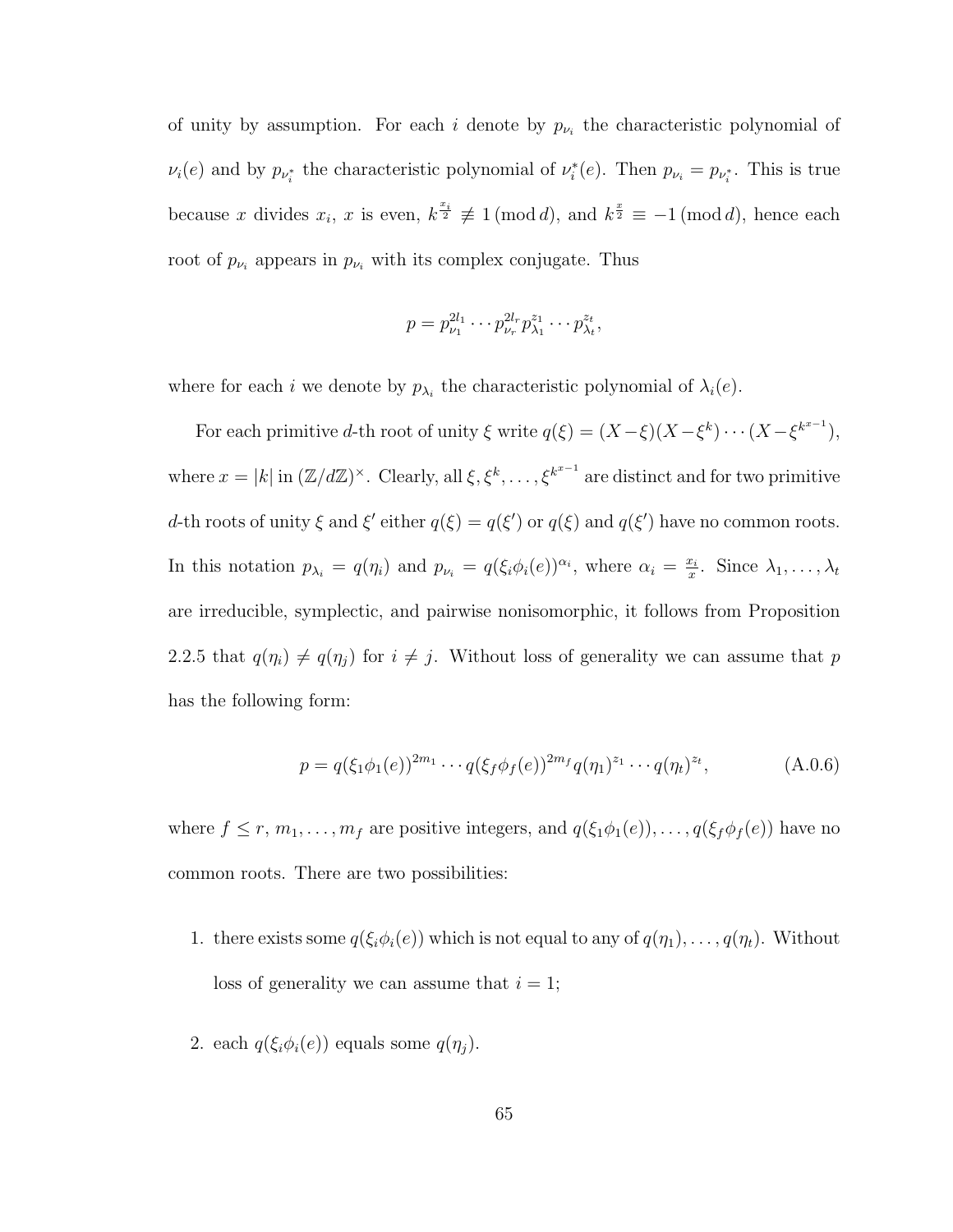(1) In this case, since  $p = \Phi_d^v$ , it follows from (A.0.6) that for each j we have  $z_j$  +  $2 \cdot \alpha(j) = 2m_1$ , where  $\alpha(j) = m_\beta$  if  $q(\eta_j)$  equals some  $q(\xi_\beta \phi_\beta(e))$  and  $\alpha(j) = 0$ otherwise. Thus, in this case all  $z_1, \ldots, z_t$  are even and  $[\lambda] = [\nu] + [\nu^*] + 2 \cdot [\mu_0]$ , where  $\mu_0 = \lambda_1^{\frac{z_1}{2}} \oplus \cdots \oplus \lambda_t^{\frac{z_t}{2}}$  is symplectic of finite image because all  $\lambda_1, \ldots, \lambda_t$  are symplectic of finite images. (2) In this case, since  $p = \Phi_d^v$ , it follows from (A.0.6) that for each j we have  $z_j + 2 \cdot \alpha(j) = v$ , where  $\alpha(j) = m_\beta$  if  $q(\eta_j)$  equals some  $q(\xi_\beta \phi_\beta(e))$  and  $\alpha(j) = 0$  otherwise. Moreover, it follows that  $q(\eta_1) \cdots q(\eta_t) = \Phi_d$ . Thus

$$
[\lambda] = [\nu] + [\nu^*] - 2 \cdot [\mu'_0] + v \cdot [\lambda_1] + \cdots + v \cdot [\lambda_t],
$$

where  $\mu_0' = \lambda_1^{\alpha(1)} \oplus \cdots \oplus \lambda_t^{\alpha(t)}$  $t_t^{\alpha(t)}$  is symplectic of finite image and it is enough to show that  $\hat{\lambda}_1 \oplus \cdots \oplus \hat{\lambda}_t$  is realizable over Q. Recall that for each  $i$ ,  $\hat{\lambda}_i = \text{Ind}_{E \rtimes \Gamma}^H \varphi_i$ , where  $\varphi_i(e) = \xi_i$  for some primitive d-th root of unity  $\xi_i$ ,  $x = |k|$  in  $(\mathbb{Z}/d\mathbb{Z})^{\times}$ ,  $\Gamma = \langle c^x \rangle$ , and  $\varphi_i(c^x) = 1$  (see Proposition 2.2.5 and (2.2.2)). Since the representations of this form are completely defined by a root of unity  $\xi$ , we will denote them by  $\Theta(\xi)$ . For any r dividing d the cyclic group  $\langle k \rangle$  acts on the set of all primitive r-th roots of unity via  $\xi \longmapsto \xi^k$ . Let  $\{\xi_r^1, \dots, \xi_r^{w_r}\}\$ be the set of representatives for this action and let

$$
\Theta(r) = \bigoplus_{i=1}^{w_r} \Theta(\xi_r^i).
$$

Then the characteristic polynomial of  $\Theta(r)(e)$  is just  $\Phi_r$ . Since the characteristic polynomial of  $(\hat{\lambda}_1 \oplus \cdots \oplus \hat{\lambda}_t)(e)$  is  $q(\eta_1) \cdots q(\eta_t) = \Phi_d$ , it follows that  $\hat{\lambda}_1 \oplus \cdots \oplus \hat{\lambda}_t =$  $\Theta(d)$ . By induction on d we will prove that each  $\Theta(d)$  is realizable over Q.

Clearly,  $\Theta(d)$  is realizable over Q when  $d = 1$ , because in this case  $\Theta(d) = 1$ . Let  $L = \langle e^d \rangle \rtimes C$  and  $\pi = \text{Ind}_L^H$ 1. Then the characteristic polynomial of  $\pi(e)$  is  $x^d - 1$ ,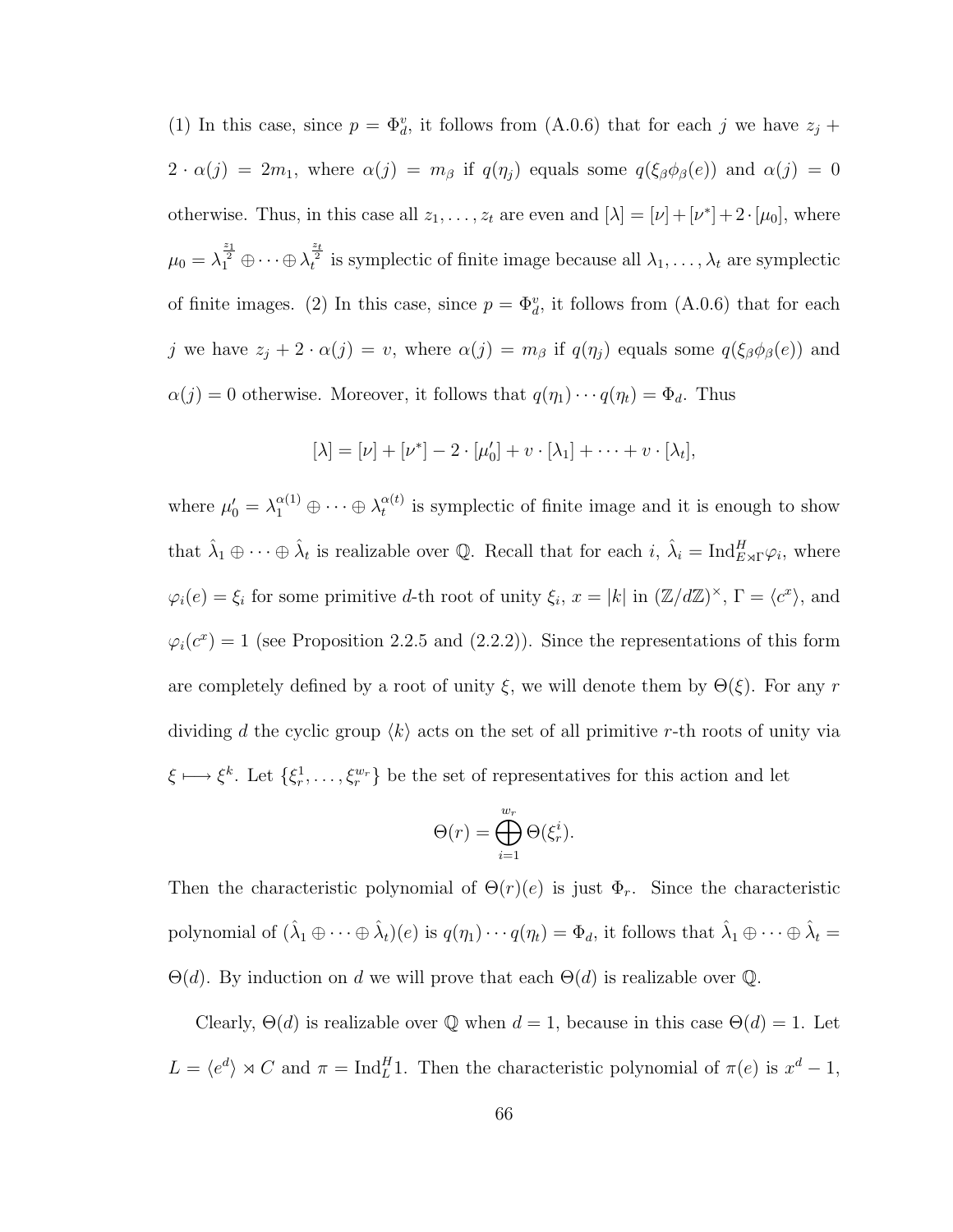consequently,

$$
\pi \cong \bigoplus_{r|d} \Theta(r) \quad \text{on} \quad E.
$$

We will prove that this is true on the whole group  $H$ . Observe, that for any  $r$  all  $\Theta(\xi_r^1), \ldots, \Theta(\xi_r^{w_r})$  are irreducible over  $\mathbb C$  and  $\Theta(\xi_r^i) \cong \Theta(\xi_{r'}^{i'})$  $i'_{r'}$  only if  $i = i'$  and  $r = r'$ . Let  $\chi_r^i$  be the character of  $\Theta(\xi_r^i)$ . Then, using Frobenius reciprocity, we have

$$
\langle \pi, \Theta(\xi_r^i) \rangle = \langle \text{Ind}_L^H 1, \Theta(\xi_r^i) \rangle = \langle 1, \text{Res}_L^H \Theta(\xi_r^i) \rangle =
$$

$$
\frac{d}{2ns} \sum_{u,v} \chi_r^i(e^{du} c^v) = \frac{d}{2ns} \sum_{u,v} \chi_r^i(c^v) = 1,
$$

hence  $\pi \cong \bigoplus_{r|d} \Theta(r)$  on H. Since  $\pi$  is realizable over Q and  $\Theta(r)$  is realizable over  $\mathbb Q$  for any  $r < d$  by induction,  $\Theta(d) = \pi - \bigoplus_{r \mid d, r \neq d} \Theta(r)$  is realizable over  $\mathbb Q$ .  $\Box$ 

Proof of Proposition 2.2.9. Let  $\lambda = \kappa \otimes \omega^{1/2}$ . Then  $W(\kappa \otimes \tau) = W(\lambda \otimes \tau)$ , because real powers of  $\omega$  do not change the root number. Since the root number of representations of  $\mathcal{W}(\overline{K}/K)$  is multiplicative in short exact sequences, there is a unique homomorphism

$$
\alpha: R(\mathcal{W}(\overline{K}/K)) \longrightarrow \mathbb{C}^{\times}
$$

such that  $\alpha([\lambda]) = W(\lambda)$  for any representation  $\lambda$  of  $W(\overline{K}/K)$ . Thus, it follows from Corollary 2.2.7 that

$$
W(\lambda \otimes \tau) = W(\mu \otimes \tau) \cdot W(\mu^* \otimes \tau) \cdot \frac{W(\mu_0 \otimes \tau)^2}{W(\mu_0' \otimes \tau)^2} \cdot W(\mu_1 \otimes \tau) \cdots W(\mu_a \otimes \tau). \tag{A.0.7}
$$

Since  $\tau$  has finite image and real-valued character, we have

$$
W(\mu \otimes \tau) \cdot W(\mu^* \otimes \tau) = W(\mu \otimes \tau) \cdot W((\mu \otimes \tau)^*)
$$
  
= 
$$
\det(\mu \otimes \tau)(-1) = \det \mu(-1)^{\dim \tau} \cdot \det \tau(-1)^{\dim \mu}.
$$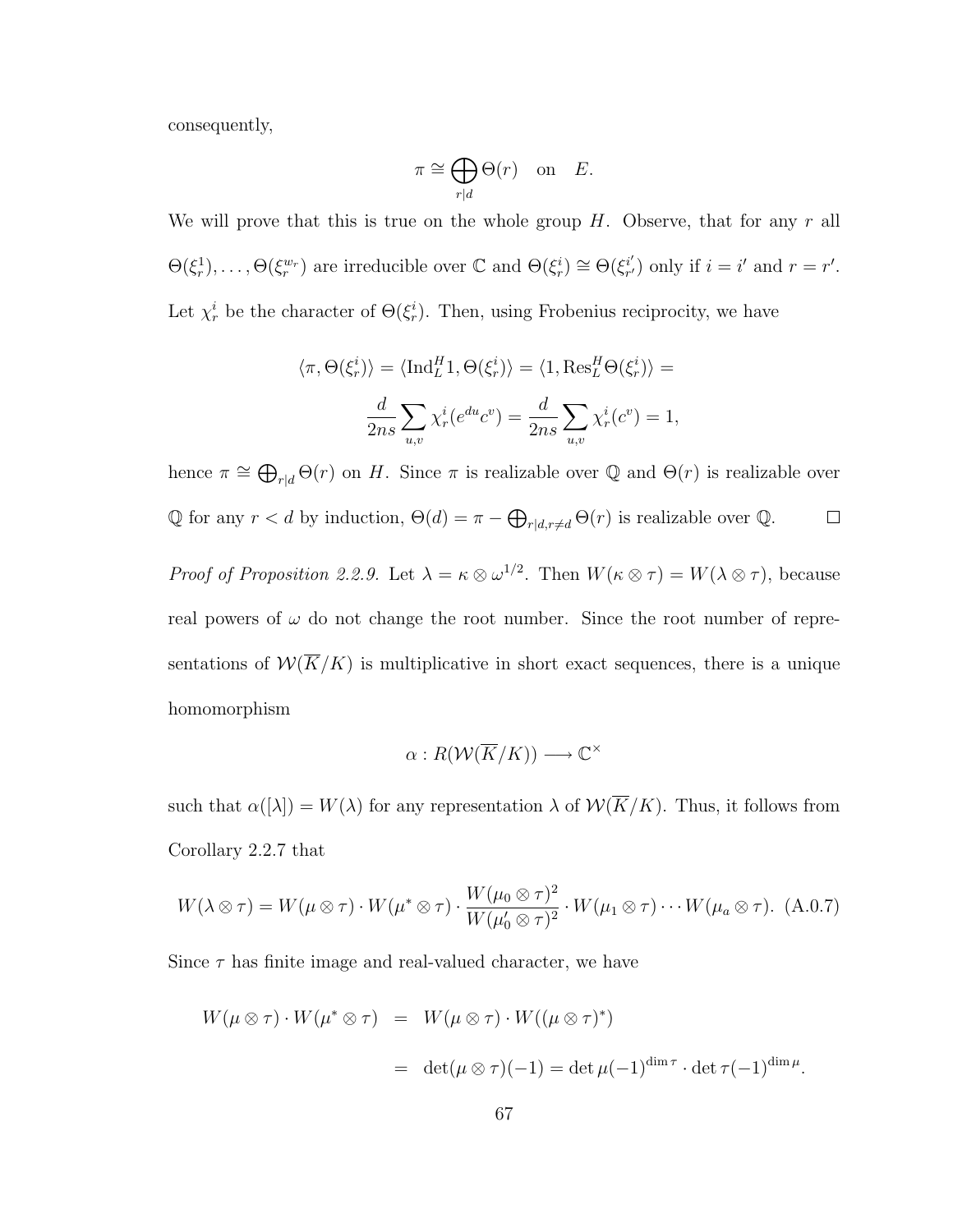Also, since  $\mu_0$  and  $\mu'_0$  are symplectic and of finite images,

$$
W(\mu_0 \otimes \tau) = \pm 1, \quad W(\mu'_0 \otimes \tau) = \pm 1
$$

 $([Ro2], p. 315)$ , hence from  $(A.0.7)$  we get

$$
W(\lambda \otimes \tau) = \det \mu(-1)^{\dim \tau} \cdot \det \tau(-1)^{\dim \mu} \cdot W(\mu_1 \otimes \tau) \cdots W(\mu_a \otimes \tau).
$$
 (A.0.8)

Thus, we need to compute  $W(\mu_1 \otimes \tau), \ldots, W(\mu_a \otimes \tau)$ . Let  $\gamma$  be an irreducible symplectic subrepresentation of  $\lambda$ . Let  $L/K^{unr}$  be a minimal subextension of  $\overline{K}/K^{unr}$ over which B acquires good reduction. Then, as was discussed in Section 2.2,  $\lambda$ and, consequently,  $\gamma$  can be considered as representations of  $G = E \rtimes \langle \Phi \rangle$ , where  $E = \text{Gal}(L/K^{unr})$  is a finite cyclic group (because  $p > 2m + 1$ ) and  $\langle \Phi \rangle$  is an infinite cyclic group. Let  $x = \dim \gamma$ . Then by Proposition 2.2.5, as a representation of G,  $\gamma$  is induced from a one-dimensional representation of  $E \rtimes \langle \Phi^x \rangle$ . Hence, as a representation of  $W(\overline{K}/K)$ ,  $\gamma$  is induced from a one-dimensional representation  $\phi$  of  $W(\overline{K}/H_x)$ , where  $H_x$  is the unramified extension of K of degree x, i.e.,  $\gamma = \text{Ind}_{K}^{H_x}\phi$ . Since  $\gamma$  is symplectic, x is even. Let  $x = 2y$  and let  $H_y$  be the unramified extension of K of degree y, hence  $K \subseteq H_y \subseteq H_x$ . Let  $\gamma' = \text{Ind}_{H_y}^{H_x} \phi$ ,  $\tau' = \text{Res}_{K}^{H_y} \tau$ , then  $\gamma = \text{Ind}_{K}^{H_y} \gamma'$ and by Formula  $(1.4)$  ([Ro2], p. 316) we have

$$
W(\gamma \otimes \tau) = W(\mathrm{Ind}_{K}^{H_y}(\gamma' \otimes \tau')) = W(\gamma' \otimes \tau')W(\mathrm{Ind}_{K}^{H_y}1_{H_y})^{2\dim \tau}.
$$
 (A.0.9)

Let us prove first that  $W(\text{Ind}_{K}^{H_y}1_{H_y})^{2\dim \tau} = 1$ . Let  $\varpi$  be a uniformizer of K. It is easy to check that  $\text{Ind}_{K}^{H_y}1_{H_y} = \bigoplus_{i=0}^{y-1} \chi_i$ , where  $\chi_0, \ldots, \chi_{y-1}$  are all the distinct unramified characters of  $K^{\times}$ , satisfying  $\chi_i(\varpi)^y = 1$ . Hence  $W(\text{Ind}_{K}^{H_y}1_{H_y}) = \prod_{i=0}^{y-1} W(\chi_i)$ . By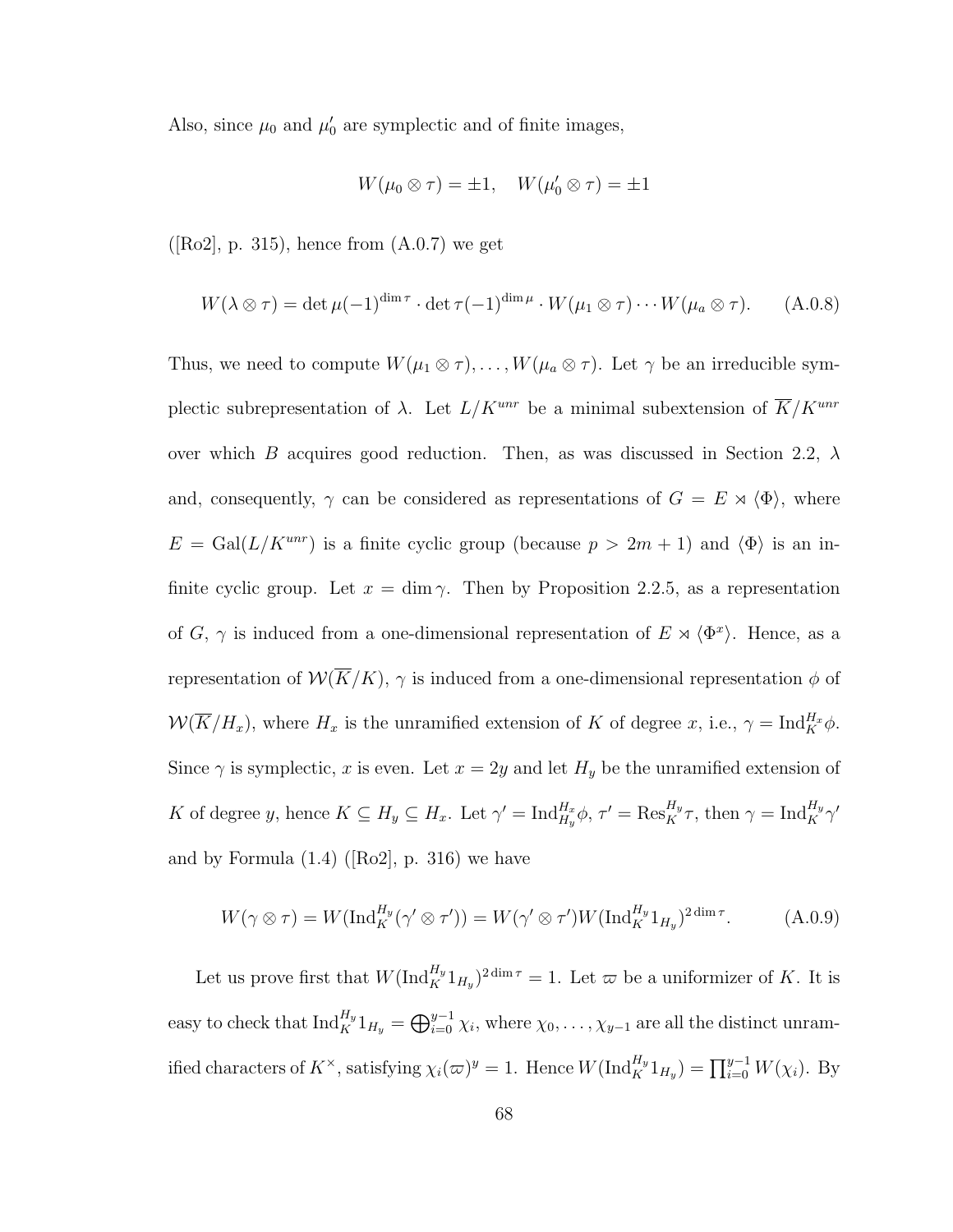Formula ( $\epsilon 3$ ) ([Ro1], p. 142) for each *i* we have  $W(\chi_i) = \xi_i^{n(\psi)}$  $i^{n(\psi)}$ , where  $n(\psi) \in \mathbb{Z}$ , each  $\xi_i$  is a y-th root of unity, and  $\xi_i \neq \xi_j$  if  $i \neq j$ . Hence  $\prod_{i=0}^{y-1} W(\chi_i) = \prod_{i=0}^{y-1} \xi_i^{n(\psi)} = \pm 1$ and

$$
W(\mathrm{Ind}_{K}^{H_{y}} 1_{H_{y}})^{2\dim \tau} = 1.
$$
\n(A.0.10)

To compute  $W(\gamma' \otimes \tau')$  we will show that Theorem 2.2.8 can be applied to  $H_y$ ,  $\gamma'$ , and  $\tau'$ . Indeed,  $\tau'$  is a representation of  $Gal(\overline{K}/H_y)$  with real-valued character and  $\gamma' = \text{Ind}_{H_y}^{H_x} \phi$  is a two-dimensional representation of  $\mathcal{W}(\overline{K}/H_y)$  induced from a character  $\phi$  of finite image (by Proposition 2.2.5), hence  $\gamma'$  is a representation of  $Gal(\overline{K}/H_y)$ . Since  $Ind_K^{H_y} \gamma' = \gamma$  is irreducible,  $\gamma'$  is irreducible too. Since  $\dim \gamma' = 2$ ,  $\gamma'$  is symplectic if and only if det  $\gamma'$  is trivial, because  $Sp(2,\mathbb{C}) = SL(2,\mathbb{C})$  ([Ro2], p. 317). From Proposition 2.2.5 we find that as a representation of  $E \rtimes (\Phi^y)$ ,  $\gamma'$  has the following form

$$
\gamma'(e) = \begin{pmatrix} \xi & 0 \\ 0 & \xi^{-1} \end{pmatrix}, \quad \gamma'(\Phi^y) = \begin{pmatrix} 0 & -1 \\ 1 & 0 \end{pmatrix},
$$

where e is a generator of E,  $\xi$  is a root of unity. It follows immediately that det  $\gamma' = 1$ . Thus to be able to apply Theorem 2.2.8, we need only to check that  $\phi$  is a tame character of  $H_x^{\times}$ . It follows from the fact that  $\phi$  is trivial on  $Gal(\overline{K}/L)$  and  $L/K^{unr}$ is tamely ramified, because  $p > 2m + 1$ . By Theorem 2.2.8

$$
W(\gamma' \otimes \tau') = \det \tau'(-1) \cdot \varphi^{\dim \tau} \cdot (-1)^{\langle 1, \tau' \rangle + \langle \eta', \tau' \rangle + \langle \hat{\gamma}', \tau' \rangle}, \tag{A.0.11}
$$

where  $\eta'$  is the unramified quadratic character of  $H_y^{\times}$ ,  $\hat{\gamma'} = \text{Ind}_{H_y}^{H_x}(\phi \otimes \theta)$ ,  $\theta$  is the unramified quadratic character of  $H_x^{\times}$ , and  $\varphi = \pm 1$ .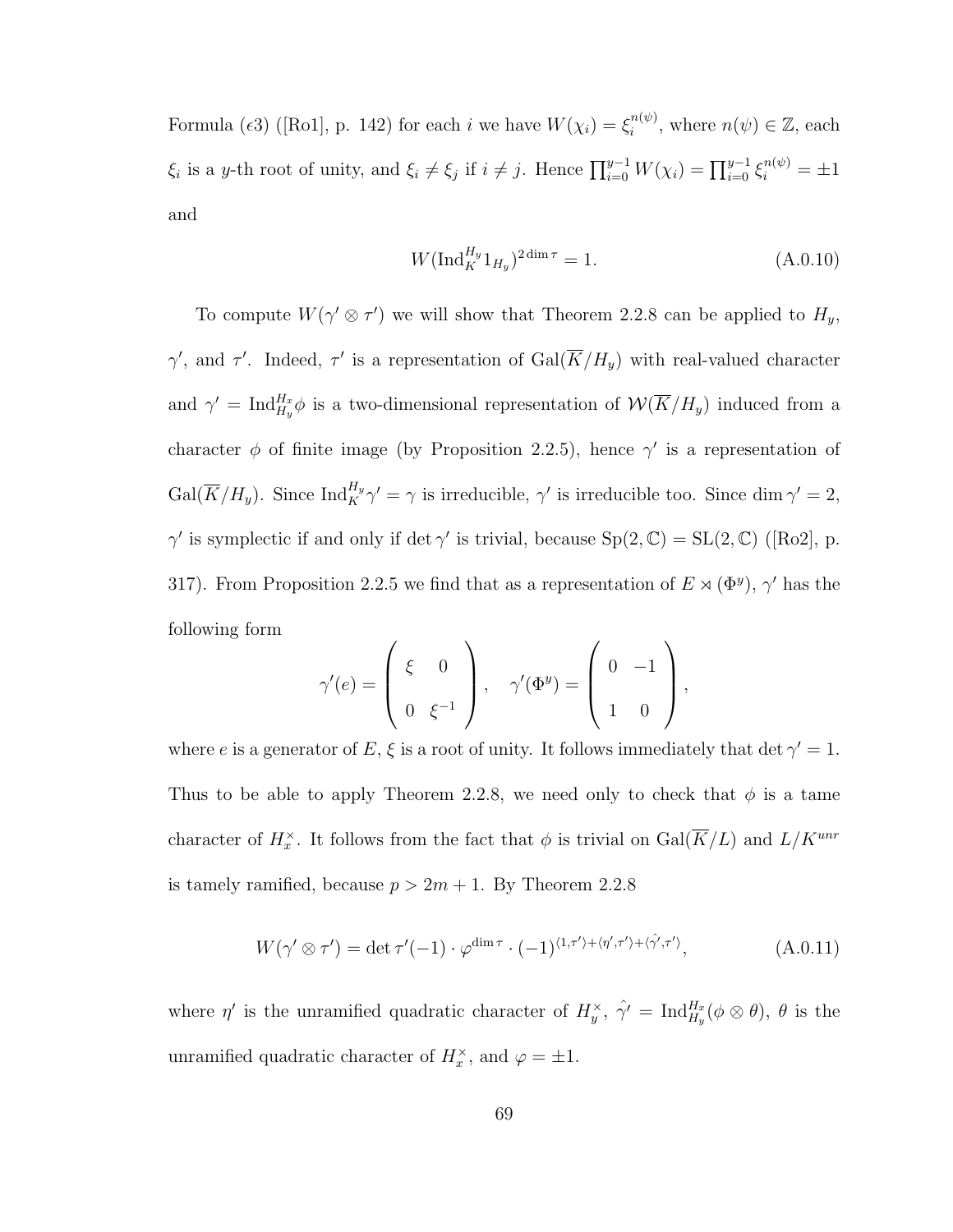Since  $\tau' = \text{Res}_{K}^{H_y} \tau$ , we have det  $\tau' = \det \tau \circ N_{H_y/K}$ , hence

$$
\det \tau'(-1) = \det \tau(-1)^{[H_y:K]} = \det \tau(-1)^y.
$$
\n(A.0.12)

By Frobenius reciprocity

$$
\langle 1, \tau' \rangle + \langle \eta', \tau' \rangle = \langle 1_{H_y} \oplus \eta', \tau' \rangle = \langle 1_{H_y} \oplus \eta', \text{Res}_K^{H_y} \tau \rangle = \langle \text{Ind}_K^{H_y} (1_{H_y} \oplus \eta'), \tau \rangle.
$$

As was mentioned above,  $\text{Ind}_{K}^{H_y}1_{H_y} = \bigoplus_{i=0}^{y-1} \chi_{i}$ , where  $\chi_0, \ldots, \chi_{y-1}$  are all the distinct unramified characters of  $K^{\times}$ , satisfying  $\chi_i(\varpi)^y = 1$ . Analogously,  $\text{Ind}_K^{H_y} \eta' =$  $\bigoplus_{i=y}^{2y-1} \chi_i$ , where  $\chi_y, \ldots, \chi_{2y-1}$  are all the distinct unramified characters of  $K^\times$  satisfying  $\chi_i^y$  $j_i^y(\omega) = -1 \ (y \le i \le 2y - 1).$  Thus

$$
\operatorname{Ind}_{K}^{H_y}(1_{H_y} \oplus \eta') = \bigoplus_{i=0}^{2y-1} \chi_i,
$$

where  $\chi_0, \ldots, \chi_{2y-1}$  are all the distinct unramified characters of  $K^\times$  satisfying  $\chi_i(\varpi)^{2y} =$ 1, and

$$
\langle 1, \tau' \rangle + \langle \eta', \tau' \rangle = \sum_{i=0}^{2y-1} \langle \chi_i, \tau \rangle.
$$

Since  $\tau$  has a real-valued character, for each  $\chi_i$  of order greater than 2,  $\langle \chi_i, \tau \rangle$  will appear in this sum twice, i.e.,

$$
\langle 1, \tau' \rangle + \langle \eta', \tau' \rangle \equiv \langle 1, \tau \rangle + \langle \eta, \tau \rangle \quad (\text{mod } 2). \tag{A.0.13}
$$

Finally, by Frobenius reciprocity,

$$
\langle \hat{\gamma'}, \tau' \rangle = \langle \mathrm{Ind}_{H_y}^{H_x}(\phi \otimes \theta), \mathrm{Res}_{K}^{H_y} \tau \rangle = \langle \mathrm{Ind}_{K}^{H_x}(\phi \otimes \theta), \tau \rangle = \langle \hat{\gamma}, \tau \rangle. \tag{A.0.14}
$$

Now formulas  $(A.0.9) - (A.0.14)$  imply

$$
W(\gamma \otimes \tau) = \det \tau (-1)^y \cdot \varphi^{\dim \tau} \cdot (-1)^{\langle 1, \tau \rangle + \langle \eta, \tau \rangle + \langle \hat{\gamma}, \tau \rangle}.
$$
 (A.0.15)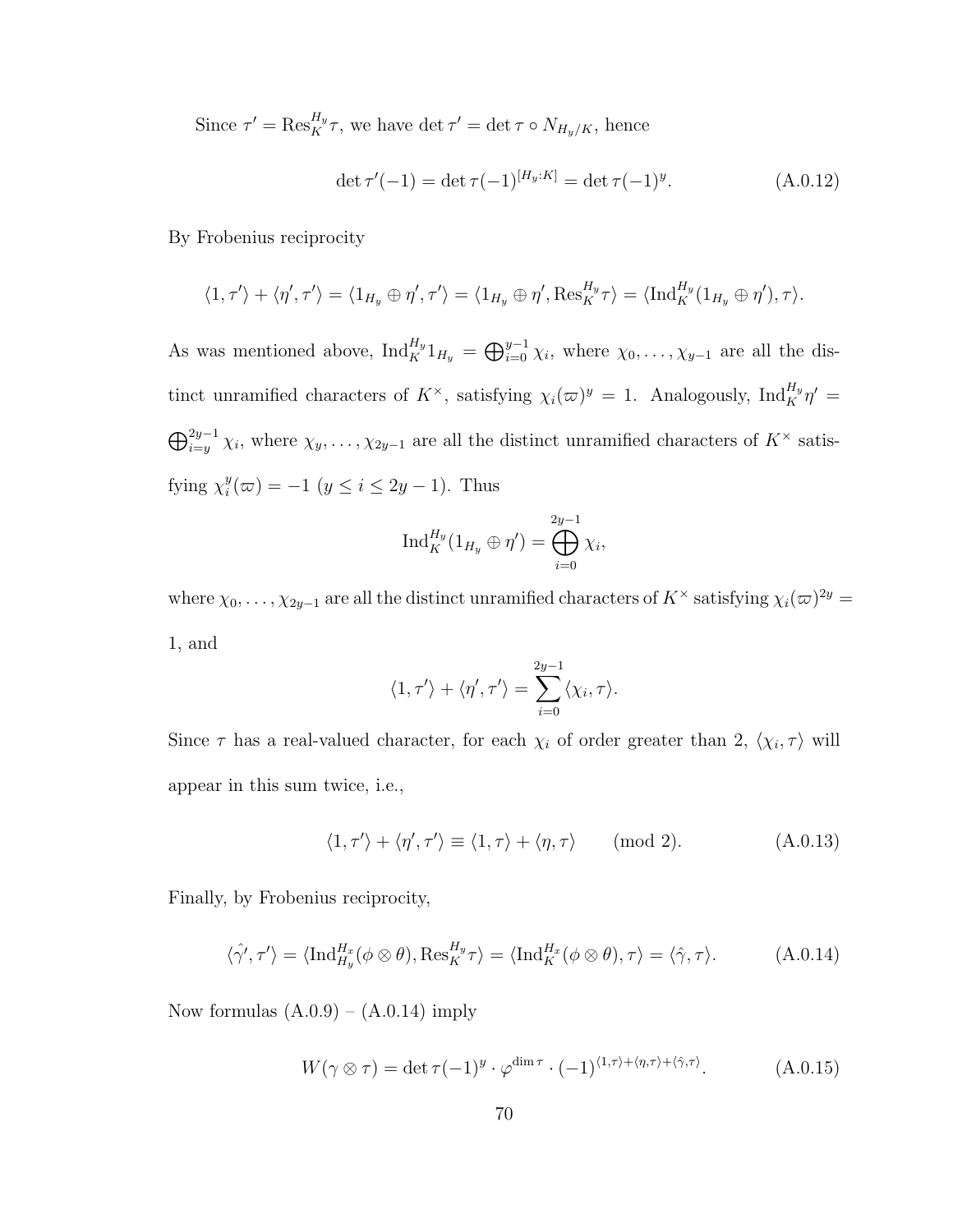Applying (A.0.15) to  $\mu_1, \ldots, \mu_a$  and substituting the result into (A.0.8) we get the  $\Box$ statement of the proposition.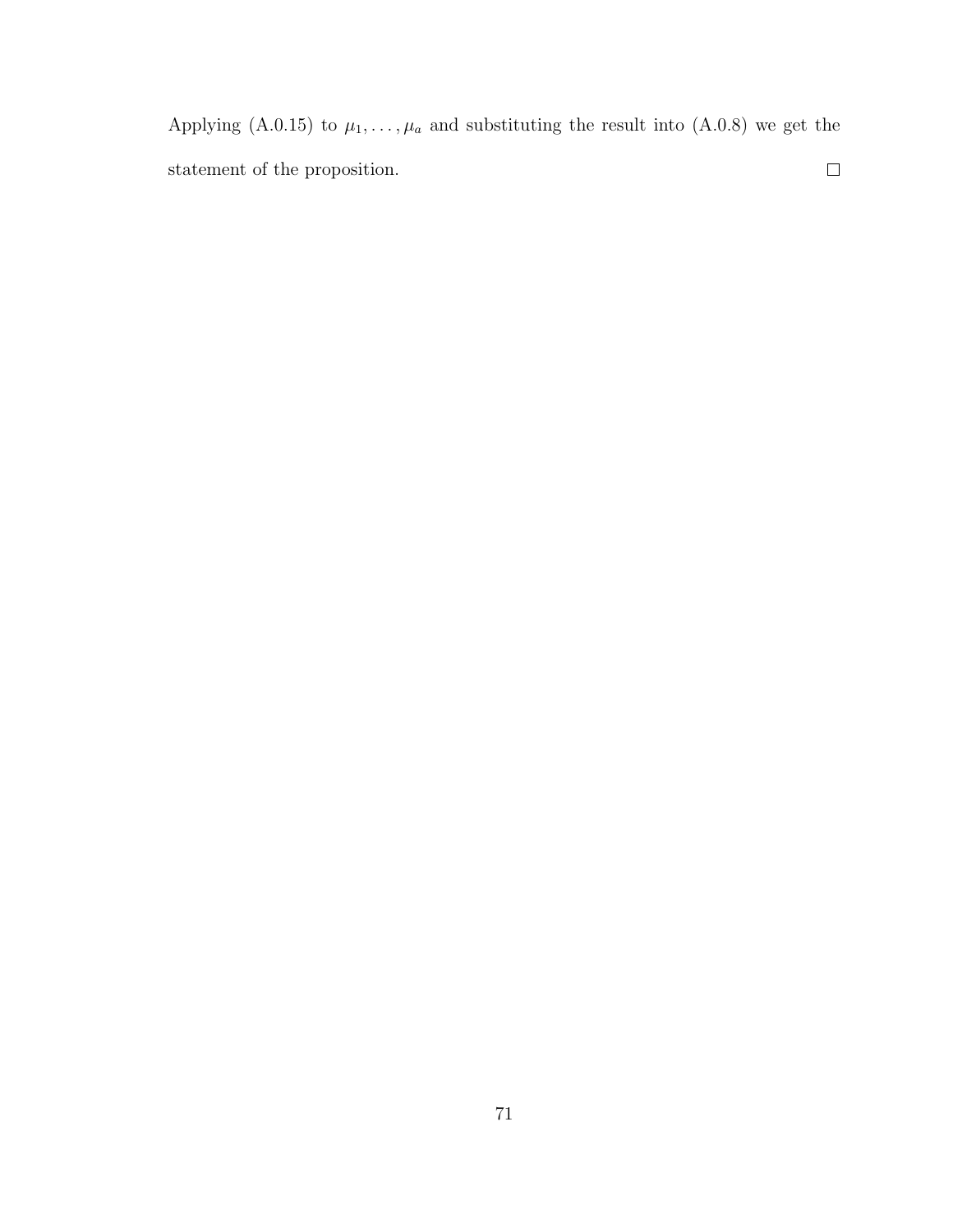## Appendix B

We keep the notation of Section 2.1.

**Lemma B.0.8.** Let  $\sigma' = (\sigma, N)$  be the representation of  $\mathcal{W}'(\overline{K}/K)$  associated to the natural l-adic representation of  $Gal(\overline{K}/K)$  on  $V_l(A)^*$  and let  $\sigma' \cong \gamma \oplus (\delta \otimes sp(2))$  for some representations  $\gamma$  and  $\delta$  of  $\mathcal{W}(\overline{K}/K)$ . Then  $\dim \delta = r$ .

*Proof.* Since dim  $\delta$  = rank N and for any finite extension  $L \subset \overline{K}$  of K we have  $\text{Res}_{W'(\overline{K}/L)}\sigma' = (\text{Res}_{K}^{L}\sigma, N)$  ([Ro1], p. 130), we can assume that T splits over K and  $B$  has good reduction over  $K$ .

We have the following exact sequence of  $\operatorname{Gal}(\overline{K}/K)$ -modules ([Ra], p. 312):

$$
0 \longrightarrow G(\overline{K})_{l^{n}} \longrightarrow A(\overline{K})_{l^{n}} \xrightarrow{\phi_{l^{n}}} Y(\overline{K})/l^{n} Y(\overline{K}) \longrightarrow 0. \tag{B.0.1}
$$

Since  $G(\overline{K})$  is divisible, sequence (B.0.1) induces an exact  $Gal(\overline{K}/K)$ -equivariant sequence of l-adic Tate modules:

$$
0 \longrightarrow T_l(G) \longrightarrow T_l(A) \longrightarrow Z \longrightarrow 0,
$$

where  $Z = \lim_{\longleftarrow} (Y(\overline{K})/l^n Y(\overline{K}))$  with the maps being the natural quotient maps. By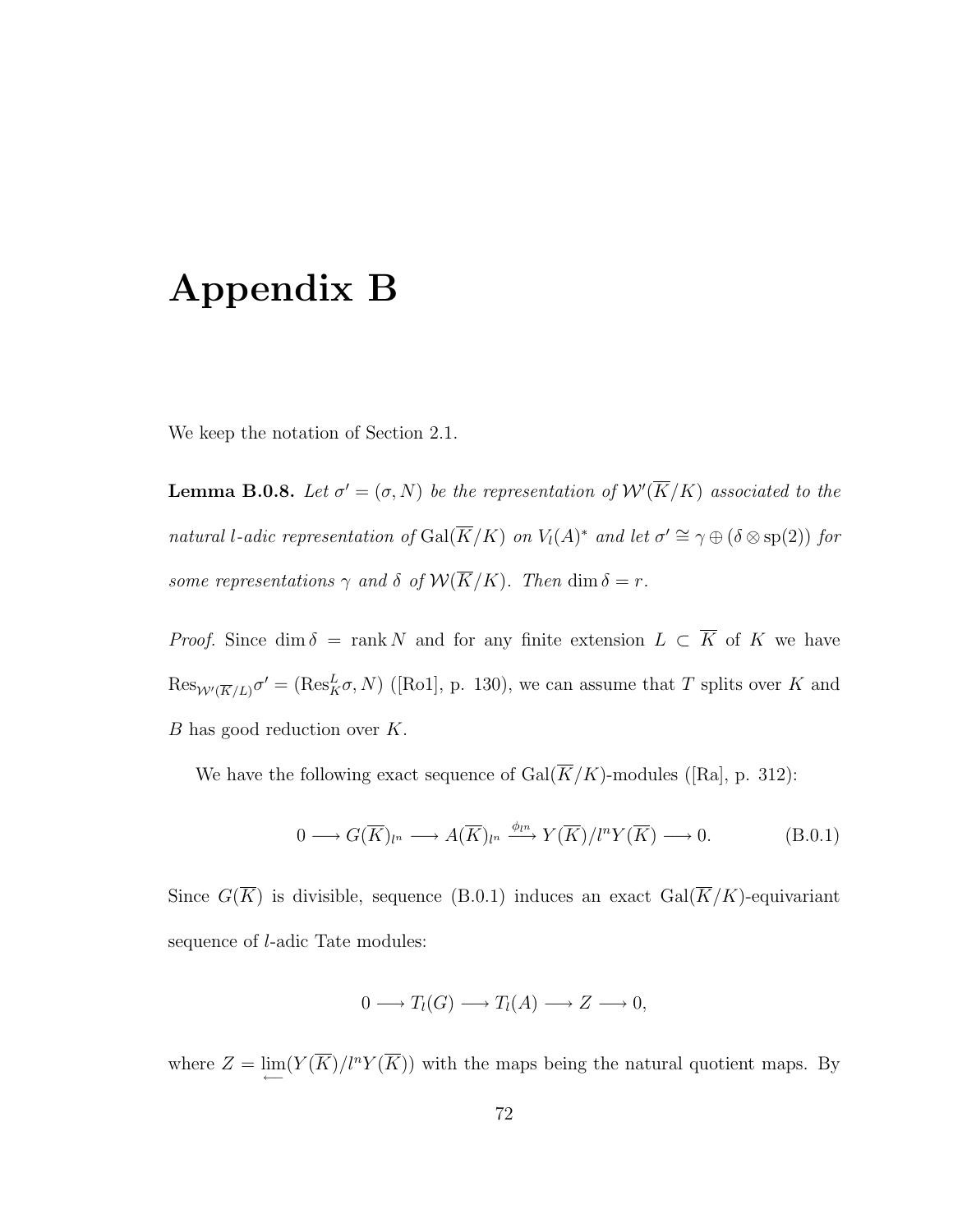tensoring the above sequence with  $\mathbb{Q}_l$  over  $\mathbb{Z}_l$  we get the following exact  $Gal(\overline{K}/K)$ equivariant sequence:

$$
0 \longrightarrow V_l(G) \longrightarrow V_l(A) \stackrel{\phi}{\longrightarrow} Z \otimes_{\mathbb{Z}_l} \mathbb{Q}_l \longrightarrow 0. \tag{B.0.2}
$$

For a positive integer n let  $\mu_n$  denote the group of n-th roots of unity in  $\overline{K}$ ,  $T_l(\mu) = \lim_{\longleftarrow} \mu_{l^n}$  with the l-th power maps. Let  $K_{l^n}$  be the tamely ramified extension of  $K^{unr}$  of degree  $l^n$  and let  $t_{l^n}: I \longrightarrow \mu_{l^n}$  be the composition of the restriction map onto Gal(K<sub>ln</sub>/K<sup>unr</sup>) with the isomorphism Gal(K<sub>ln</sub>/K<sup>unr</sup>) ≅  $\mu_{l^n}$ .

Let  $x_{l^n} \in A(\overline{K})_{l^n}$ ,  $i \in I$ , and  $\phi_{l^n}(x_{l^n}) = [y]$  for some  $y \in Y(\overline{K})$  and  $\phi_{l^n}$  given by (B.0.1). Then a formula on p. 314 in [Ra] yields:

$$
i(x_{l^n}) = x_{l^n} + \nu_{l^n}(y \otimes t_{l^n}(i)),
$$
\n(B.0.3)

where  $\nu_{l^n}$  :  $Y(\overline{K}) \otimes_{\mathbb{Z}} \mu_{l^n} \longrightarrow T(\overline{K})_{l^n}$  is the following composition of  $Gal(\overline{K}/K)$ module homomorphisms:

$$
Y(\overline{K}) \otimes_{\mathbb{Z}} \mu_{l^n} \longrightarrow \text{Hom}_{\mathbb{Z}}(X(\overline{K}), \mathbb{Z}) \otimes_{\mathbb{Z}} \mu_{l^n} \stackrel{\sim}{\longrightarrow} T(\overline{K})_{l^n},
$$

where  $X$  is the character group of  $T$  and the first map is induced by the geometric monodromy

$$
\mu_0: Y \times X \longrightarrow \mathbb{Z};
$$

finally,  $\nu_{l^n}(y\otimes t_{l^n}(i))\in T(\overline{K})_{l^n}$  is considered as an element of  $A(\overline{K})_{l^n}$  via the inclusions

$$
T(\overline{K})_{l^n} \hookrightarrow G(\overline{K})_{l^n} \hookrightarrow A(\overline{K})_{l^n}.
$$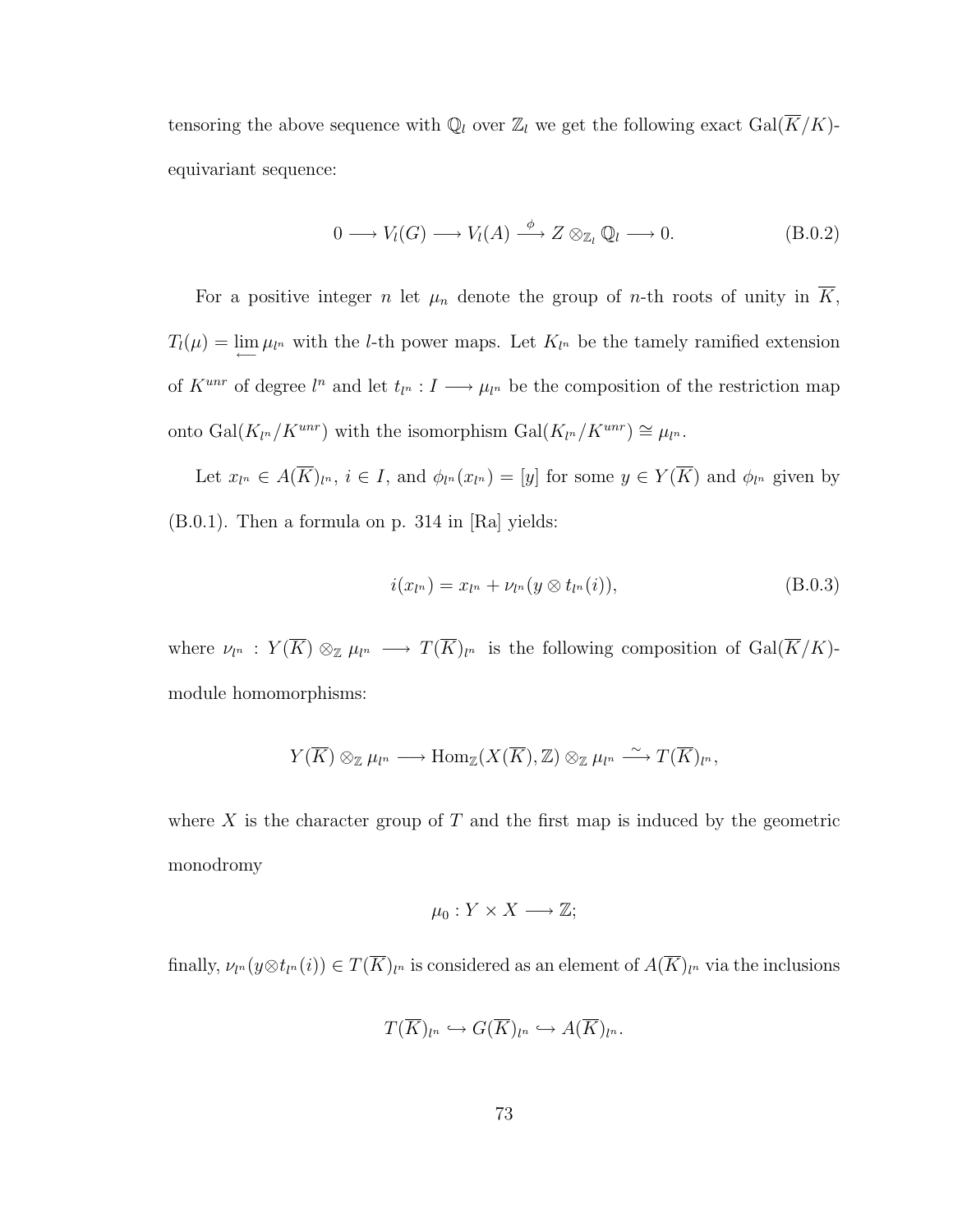For each  $i \in I$  we have the following maps  $\alpha_n(i) : Y(\overline{K})/l^n Y(\overline{K}) \longrightarrow T(\overline{K})_{l^n}$ given by the following composition:

$$
Y(\overline{K})/l^{n}Y(\overline{K}) \stackrel{\psi_{n}(i)}{\longrightarrow} Y(\overline{K}) \otimes_{\mathbb{Z}} \mu_{l^{n}} \stackrel{\nu_{l^{n}}}{\longrightarrow} T(\overline{K})_{l^{n}},
$$

where  $\psi_n(i)([y]) = y \otimes t_{l^n}(i)$ ,  $y \in Y(\overline{K})$ . It is easy to show that  $\{\alpha_n(i)\}\$ induce the homomorphism

$$
\alpha(i) = (\alpha_n(i)) : Z \longrightarrow T_l(T),
$$

where  $Z = \lim_{\longleftarrow} (Y(\overline{K})/l^n Y(\overline{K}))$ . By extending scalars to  $\mathbb{Q}_l$  we get

$$
\alpha'(i): Z \otimes_{\mathbb{Z}_l} \mathbb{Q}_l \longrightarrow V_l(T). \tag{B.0.4}
$$

Let  $\beta_l: \mathrm{Gal}(\overline{K}/K) \longrightarrow \mathrm{GL}(V_l(A))$  be the natural *l*-adic representation of  $\mathrm{Gal}(\overline{K}/K)$ on  $V_l(A)$ . Then (B.0.3) and (B.0.4) imply:

$$
\beta_l(i) = \mathrm{id} + \alpha'(i) \circ \phi, \quad i \in I,
$$

where id :  $V_l(A) \longrightarrow V_l(A)$  is the identity map and  $\phi$  is given by (B.0.2). On the other hand,

$$
\beta_l(i) = \exp(a_l(i)R_l),
$$

where i is in some open subgroup J of I,  $a_l: I \longrightarrow \mathbb{Q}_l$  is a nontrivial continuous homomorphism, and  $R_l$  is a nilpotent endomorphism on  $V_l(A)$  ([Ro1], Prop. on p. 131). Since  $\sigma' = (\sigma, N)$  is the representation of  $W'(\overline{K}/K)$  associated to  $\beta_l^*$ :  $Gal(\overline{K}/K) \longrightarrow GL(V_l(A)^*)$ , it follows that N is obtained from  $-R_l^t$  by extending scalars via a field embedding  $\iota : \mathbb{Q}_l \hookrightarrow \mathbb{C}$ . Thus, rank  $R_l = \text{rank } N = \dim \delta$  and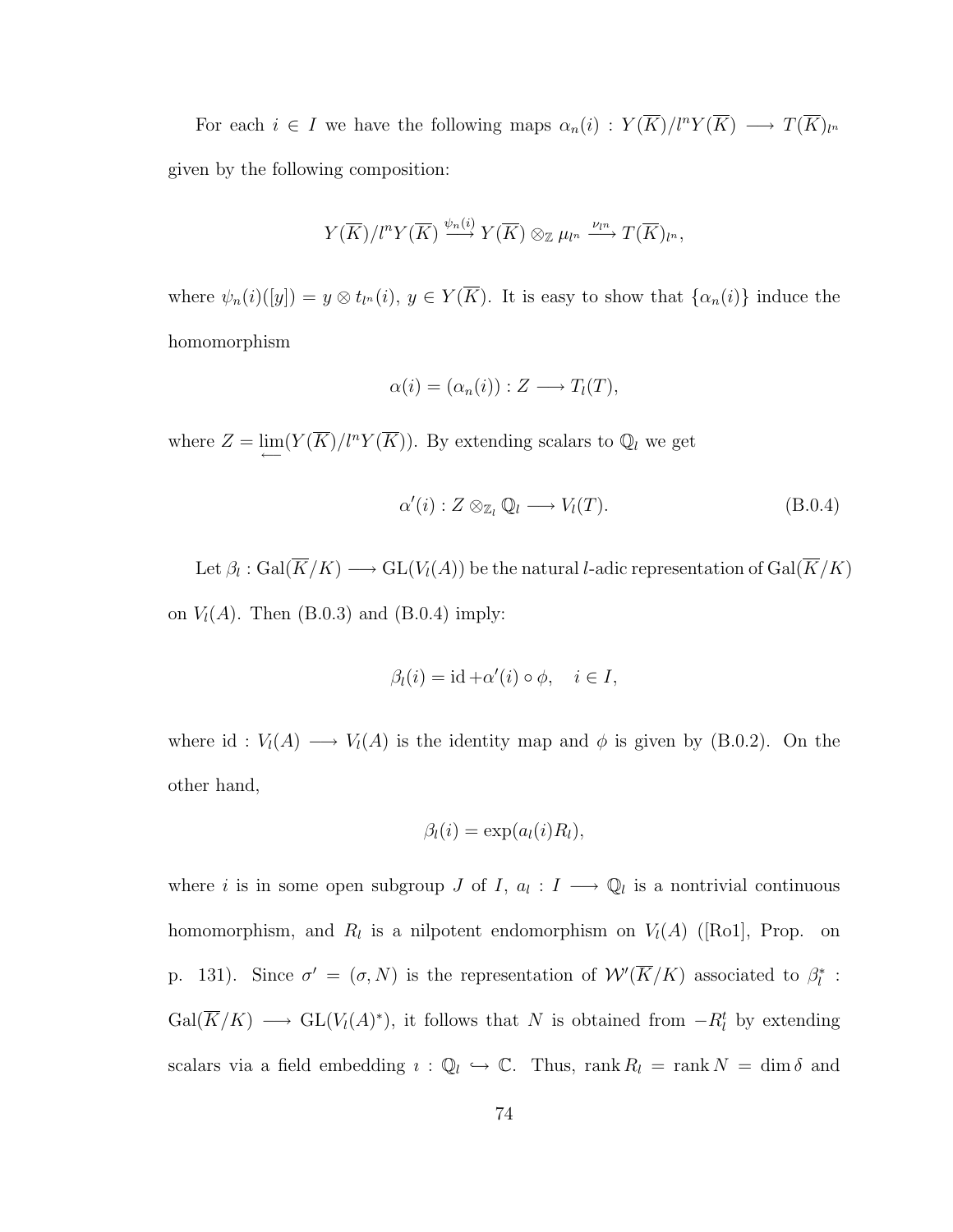$R_l^2 = N^2 = 0$  by assumption. Thus,

$$
\alpha'(i) \circ \phi = a_l(i)R_l, \quad i \in J,
$$

and, since  $\phi$  is surjective, it is enough to show that there exists  $i_0 \in I$  such that  $\alpha'(i_0)$ is surjective.

There exists  $i_0 \in I$  such that  $t_{l^n}(i_0)$  is a generator of  $\mu_{l^n}$  for each n. It implies that  $\psi_n(i_0)$  is an isomorphism for each n, hence it is enough to show that the map

$$
\nu':\lim\limits_{\longleftarrow}(Y(\overline{K})\otimes_{\mathbb{Z}}\mu_{l^n})\otimes_{\mathbb{Z}_l}\mathbb{Q}_l\longrightarrow V_l(T)
$$

induced by  $(\nu_{l^n})$  is surjective. Since  $\mu_0$  is nondegenerate ([F-C], p. 52, Remark 6.3), we have the following exact sequence:

$$
0 \longrightarrow Y(\overline{K}) \stackrel{g}{\longrightarrow} \text{Hom}_{\mathbb{Z}}(X(\overline{K}), \mathbb{Z}) \longrightarrow M \longrightarrow 0,
$$

where  $g(y) = \mu_0(y, \cdot)$  and M is finite, since  $Y(\overline{K})$  and  $\text{Hom}_{\mathbb{Z}}(X(\overline{K}), \mathbb{Z})$  are free abelian groups of the same rank r. Applying the functor  $(-) \otimes_{\mathbb{Z}} \mu_{l^n}$  to the above sequence, we get:

$$
Y(\overline{K}) \otimes_{\mathbb{Z}} \mu_{l^n} \xrightarrow{\nu_{l^n}} T(\overline{K})_{l^n} \longrightarrow M \otimes_{\mathbb{Z}} \mu_{l^n} \longrightarrow 0,
$$

hence the exact sequence

$$
0 \longrightarrow \operatorname{im}\nu_{l^n} \longrightarrow T(\overline{K})_{l^n} \longrightarrow M/l^n M \longrightarrow 0.
$$

Since  $Y(\overline{K}) \otimes_{\mathbb{Z}} \mu_{l^n}$  is a finite group, im  $\nu_{l^n}$  is a finite group, hence  $\{\text{im } \nu_{l^n}\}$  satisfies the Mittag-Leffler condition and we have the following exact sequence:

$$
0 \longrightarrow \lim_{\longleftarrow} (\text{im } \nu_{l^n}) \longrightarrow T_l(T) \longrightarrow \lim_{\longleftarrow} (M/l^n M) \longrightarrow 0. \tag{B.0.5}
$$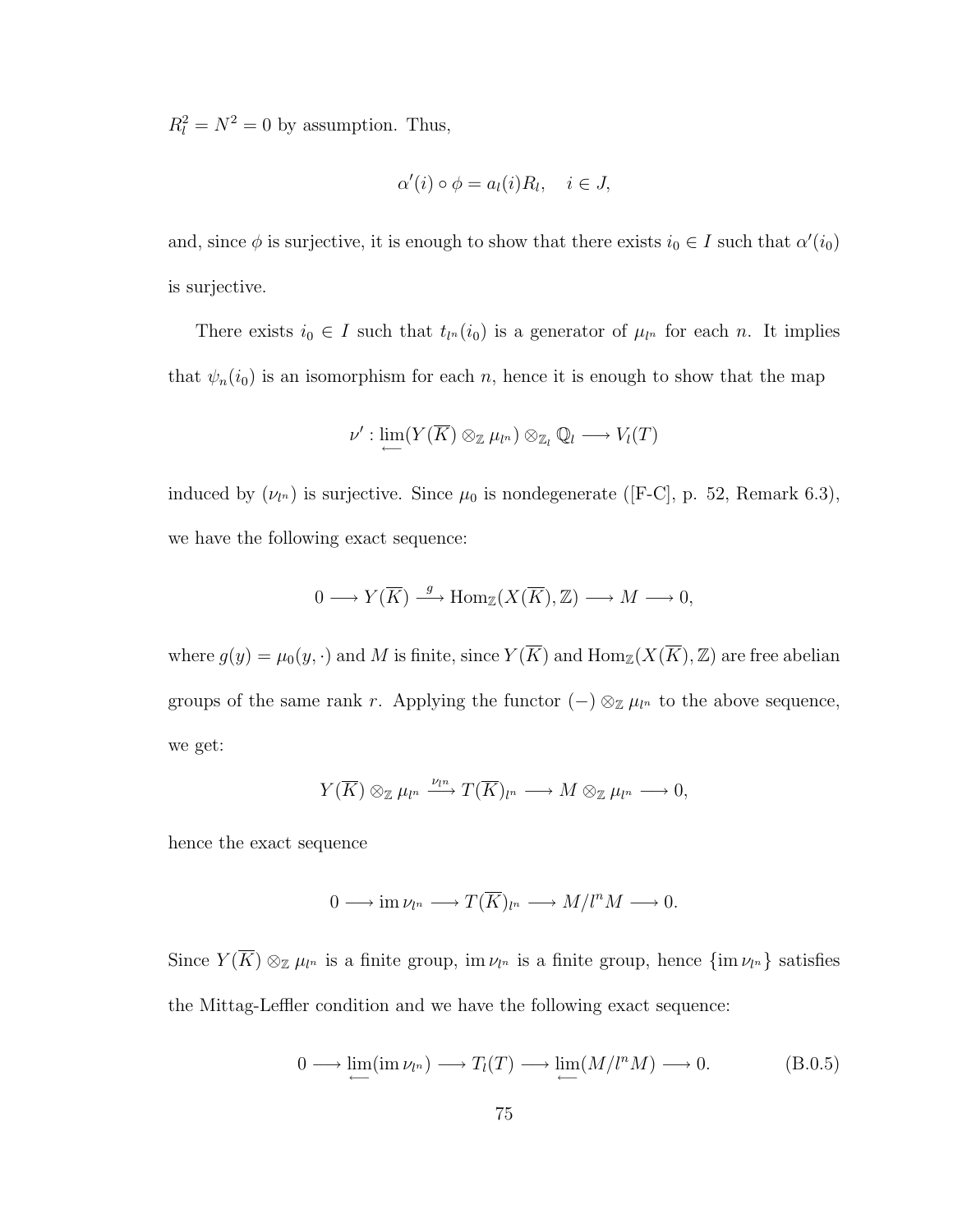Here  $\lim_{\longleftarrow} (\text{im } \nu_{l^n}) \cong \text{im } \nu$ , where

$$
\nu = (\nu_{l^n}) : \lim_{\longleftarrow} (Y(\overline{K}) \otimes_{\mathbb{Z}} \mu_{l^n}) \longrightarrow T_l(T).
$$

Indeed, let  $S_n = Y(\overline{K}) \otimes_{\mathbb{Z}} \mu_{l^n}$ , then we have an exact sequence

$$
0 \longrightarrow \ker \nu_{l^n} \longrightarrow S_n \longrightarrow \mathrm{im}\,\nu_{l^n} \longrightarrow 0,
$$

where the maps from  $S_n$  to im  $\nu_{l^n}$  are induced by  $\nu_{l^n}$ . Since ker  $\nu_{l^n}$  is finite for each  $n, \{ \text{ker } \nu_{l^n} \}$  satisfies the Mittag-Leffler condition, hence one has the following exact sequence

$$
0 \longrightarrow \lim_{\longleftarrow} (\ker \nu_{l^n}) \longrightarrow \lim_{\longleftarrow} S_n \longrightarrow \lim_{\longleftarrow} (\text{im } \nu_{l^n}) \longrightarrow 0, \tag{B.0.6}
$$

 $\Box$ 

which together with (B.0.5) implies  $\lim_{\longleftarrow}$  (im  $\nu_{l^n}$ ) ≅ im  $\nu$ .

Thus, applying the exact functor  $(-) \otimes_{\mathbb{Z}_l} \mathbb{Q}_l$  to  $(B.0.5)$  and taking into account that  $M$  is finite, we get:

$$
0 \longrightarrow (\operatorname{im} \nu) \otimes_{\mathbb{Z}_l} \mathbb{Q}_l \longrightarrow V_l(T) \longrightarrow 0,
$$

which implies

$$
\operatorname{im}\nu'\cong(\operatorname{im}\nu)\otimes_{\mathbb{Z}_l}\mathbb{Q}_l\cong V_l(T),
$$

hence  $\nu'$  is surjective.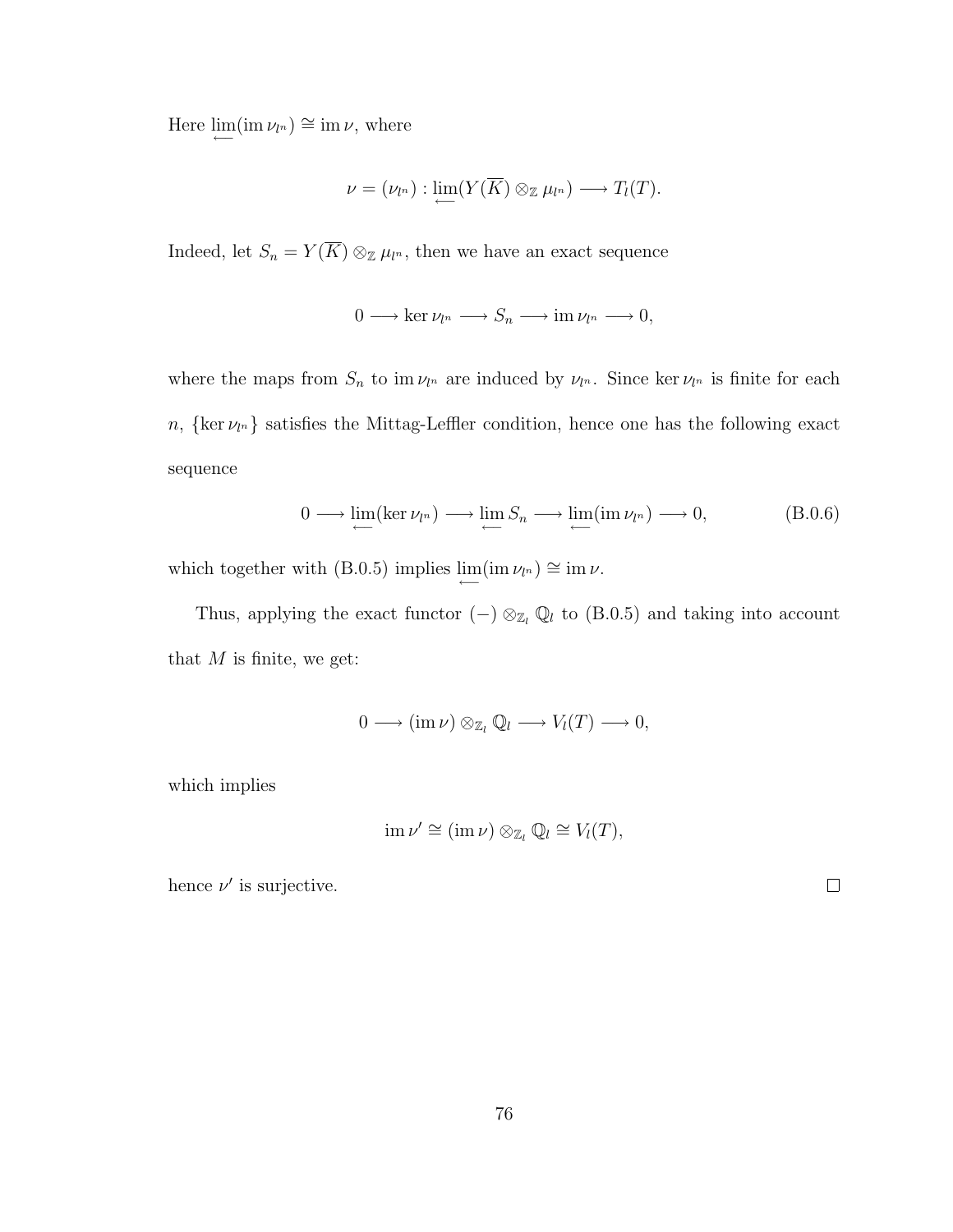## Appendix C

The following example was suggested by R. Gow. Let Q be the quaternion group and let  $A = X \times Y$  be the semidirect product of a cyclic group  $X = \langle x \rangle$  of order 3 generated by an element x and a cyclic group  $Y = \langle y \rangle$  of order 4 generated by an element y, with X normal. Let  $G = Q \times A$ .

Proposition C.0.9. G has an irreducible complex finite-dimensional orthogonal representation with Schur index 2 over the rationals.

*Proof.* Let  $\phi: Q \longrightarrow GL_2(\mathbb{C})$  be a representation of Q given by the following formulas on the generators  $i$  and  $j$  of  $Q$ :

$$
\phi(i) = \left( \begin{array}{cc} \sqrt{-1} & 0 \\ 0 & -\sqrt{-1} \end{array} \right), \quad \phi(j) = \left( \begin{array}{cc} 0 & -1 \\ 1 & 0 \end{array} \right).
$$

It is easy to check that  $\phi$  is irreducible and has  $\mathbb Q$ -valued character. Let

$$
\psi: A \longrightarrow \mathrm{GL}_2(\mathbb{C})
$$

be a representation of A given by the following formulas on the generators  $x$  and  $y$  of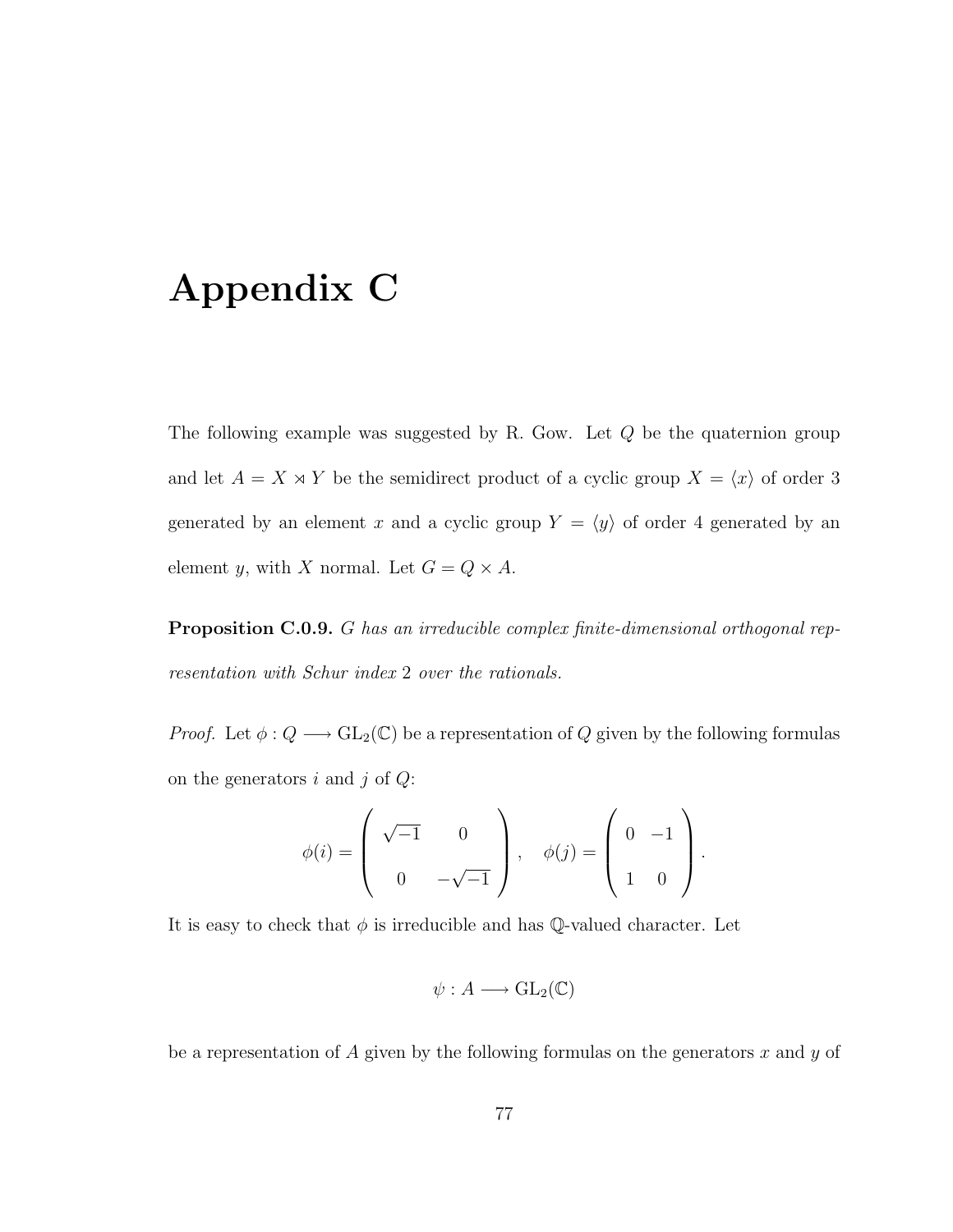A:

$$
\psi(x) = \begin{pmatrix} \xi & 0 \\ 0 & \bar{\xi} \end{pmatrix}, \quad \psi(y) = \begin{pmatrix} 0 & -1 \\ 1 & 0 \end{pmatrix},
$$

where  $\xi = \exp(\frac{2\pi i}{3})$  and  $\bar{\xi}$  denotes the complex conjugate of  $\xi$ . In fact,  $\psi = \text{Ind}_{X \rtimes \langle y^2 \rangle}^A \alpha$ , where  $\alpha$  is a 1-dimensional representation of  $X \rtimes \langle y^2 \rangle$  given by  $\alpha(x) = \xi$  and  $\alpha(y^2) =$ −1. It is easy to check that  $\psi$  is irreducible and has Q-valued character. Thus,  $\sigma = \phi \otimes \psi : G \longrightarrow GL_4(\mathbb{C})$  is irreducible and has Q-valued character. It is easy to check by Frobenius-Schur method that  $\sigma$  is orthogonal, i.e., has Schur index 1 over the reals. We claim that  $\sigma$  has Schur index 2 over the rationals. Since  $\sigma$  has Q-valued character, by Brauer-Speiser theorem it is enough to show that  $\sigma$  is not realizable over  $\mathbb Q$ . To do so, we first find the decomposition of the group algebra  $\mathbb Q[G]$  into simple factors and then show that neither of them corresponds to  $\sigma$ .

It is known that there is the following isomorphism of algebras over Q:

$$
\mathbb{Q}[G] \cong \mathbb{Q}[Q] \otimes_{\mathbb{Q}} \mathbb{Q}[A].
$$

Thus, we need to find the decompositions of  $\mathbb{Q}[Q]$  and  $\mathbb{Q}[A]$ .

Since  $\{\pm 1\}$  is a normal subgroup of Q and  $Q/\{\pm 1\} \cong \mathbb{Z}/2\mathbb{Z} \times \mathbb{Z}/2\mathbb{Z}$ , Q has 4 distinct 1-dimensional representations realizable over  $\mathbb Q$ , which together with  $\phi$  are all the irreducible complex representations of  $Q$  (up to isomorphism). On the other hand, the natural embedding of  $Q$  into the quaternion ring  $\mathbb{H}_{\mathbb{Q}}$  over  $\mathbb Q$  defines a surjective homomorphism  $\mathbb{Q}[Q] \longrightarrow \mathbb{H}_{\mathbb{Q}}$ , hence

$$
\mathbb{Q}[Q] \cong \mathbb{Q} \times \mathbb{Q} \times \mathbb{Q} \times \mathbb{Q} \times \mathbb{H}_{\mathbb{Q}}.\tag{C.0.1}
$$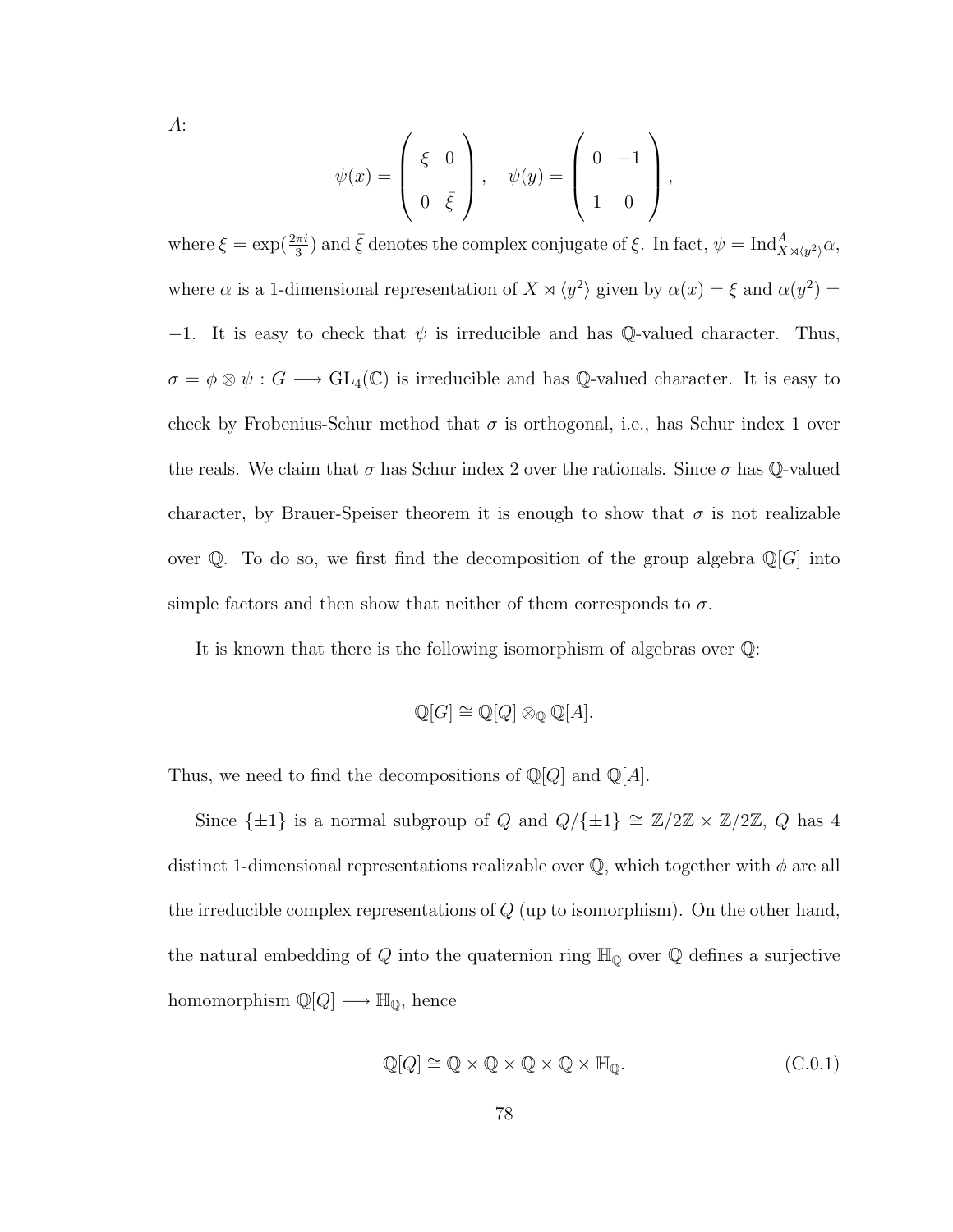Thus,  $Q$  has a unique irreducible representation over  $Q$  of degree 4 which must be  $\phi \oplus \phi$ .

It is easy to check that A has 5 conjugacy classes of cyclic subgroups, hence A has 5 irreducible representations over  $\mathbb Q$  (up to isomorphism). Since  $A/X \cong \mathbb Z/4\mathbb Z$ , A has 2 distinct 1-dimensional representations realizable over Q and one 2-dimensional representation  $\lambda$  over  $\mathbb Q$  given by

$$
\lambda(x) = \left(\begin{array}{cc} 1 & 0 \\ 0 & 1 \end{array}\right), \quad \lambda(y) = \left(\begin{array}{cc} 0 & -1 \\ 1 & 0 \end{array}\right).
$$

It is easy to check that  $\lambda$  is irreducible over Q. Also, A has the following irreducible (over C) representation  $\mu = \text{Ind}_{X \rtimes \langle y^2 \rangle}^A \beta$ , where  $\beta(x) = \xi$ ,  $\beta(y^2) = 1$ . It is easy to check that  $\mu \cong \nu$ , where  $\nu$  is given by

$$
\nu(x) = \begin{pmatrix} 0 & -1 \\ 1 & -1 \end{pmatrix}, \quad \nu(y) = \begin{pmatrix} 1 & 0 \\ 1 & -1 \end{pmatrix},
$$

which implies that  $\mu$  is realizable over Q. Since the simple factors of Q[A] corresponding to  $\lambda$  and  $\mu$  are  $\mathbb{Q}(i)$  and  $M_2(\mathbb{Q})$  respectively, we get

$$
\mathbb{Q}[A] = \mathbb{Q} \times \mathbb{Q} \times \mathbb{Q}(i) \times M_2(\mathbb{Q}) \times U,
$$

where  $U$  is a simple algebra corresponding to the last 5-th irreducible representation  $\eta$  of A over Q. It follows that dim  $\eta = 4$  and  $\eta \approx \psi \oplus \psi$ . We have

$$
\eta \cong \psi \oplus \psi \cong \text{Ind}_{H}^{G} \alpha \oplus \text{Ind}_{H}^{G} \alpha^{*} \cong \text{Ind}_{H}^{G} (\alpha \oplus \alpha^{*}),
$$

where  $H = A \rtimes \langle y^2 \rangle$ ,  $\alpha^*$  is the contragredient of  $\alpha$ , and  $\alpha \oplus \alpha^*$  is isomorphic to the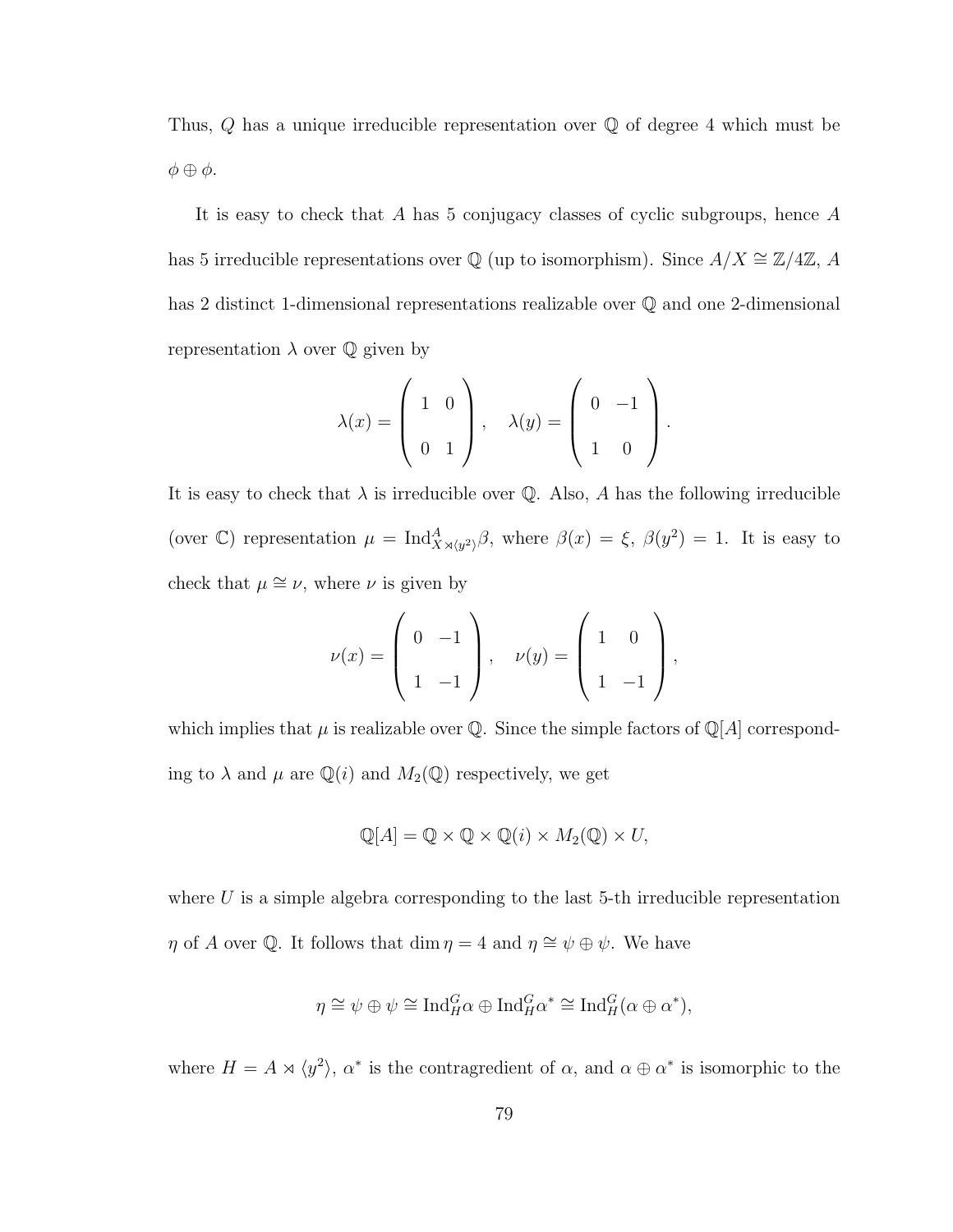representation  $\gamma$  of H given by

$$
\gamma(x) = \begin{pmatrix} 0 & -1 \\ 1 & -1 \end{pmatrix}, \quad \gamma(y^2) = \begin{pmatrix} -1 & 0 \\ 0 & -1 \end{pmatrix}.
$$

Since all the simple algebras in the decomposition  $(C.0.1)$  of  $\mathbb{Q}[Q]$  are central and simple, the simple algebras in the decomposition of  $\mathbb{Q}[G]$  will be isomorphic to the tensor products of the simple algebras appearing in the decomposition of  $\mathbb{Q}[Q]$  with the simple algebras appearing in the decomposition of  $\mathbb{Q}[A]$ . This implies that the irreducible representations of  $G$  over  $\mathbb Q$  are isomorphic to the tensor products of the irreducible representations of  $Q$  over  $\mathbb Q$  with the irreducible representations of  $A$  over Q. Thus, G has the following list of irreducible representations over  $\mathbb{Q}$ :

- 8 1-dimensional representations;
- 8 2-dimensional representations;
- 6 4-dimensional representations, namely  $(\phi \oplus \phi) \otimes \pi_i$ , where  $\pi_1$ ,  $\pi_2$  are 1dimensional representations of A realizable over  $\mathbb Q$  and  $\omega_i \otimes (\psi \oplus \psi)$ , where  $\omega_1, \ldots, \omega_4$  are 1-dimensional representations of Q realizable over  $\mathbb{Q}$ ;
- 2 8-dimensional representations;
- 1 16-dimensional representation.

Since  $\sigma$  is a 4-dimensional representation of G irreducible over  $\mathbb{C}$ , it follows that  $\sigma$  is not from this list, hence  $\sigma$  is not realizable over  $\mathbb Q$ .  $\Box$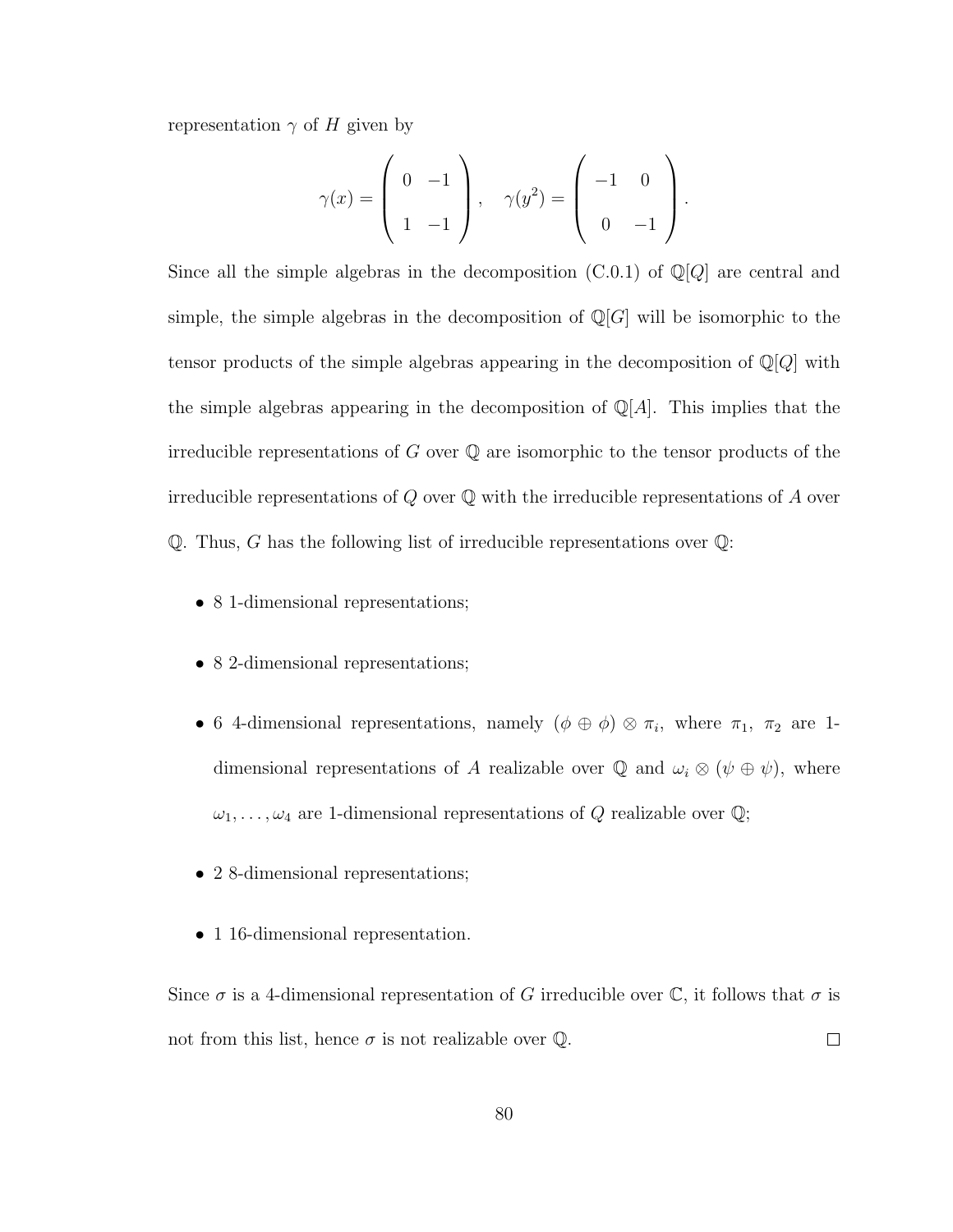## Appendix D

*Proof of Proposition 4.2.1.* Let  $\Gamma = T(\overline{K})/\Lambda$ . We have the following exact sequence of Gal $(\overline{K}/K)$ -modules:

$$
0 \longrightarrow \Lambda \longrightarrow T(\overline{K}) \longrightarrow \Gamma \longrightarrow 0. \tag{D.0.1}
$$

Since  $\Lambda \cong \mathbb{Z}^s$  and  $T(\overline{K})$  is a divisible group, this sequence induces the following exact  $Gal(\overline{K}/K)$ -equivariant sequence of *l*-adic Tate modules:

$$
0 \longrightarrow T_l(T) \longrightarrow T_l(\Gamma) \longrightarrow \chi_1 \otimes \mathbb{Z}_l^s \longrightarrow 0,
$$
\n(D.0.2)

where  $T_l(T)$  denotes  $T_l(T(\overline{K}))$ . Let  $L \subset \overline{K}$  be a finite Galois extension of K over which T splits. Since  $T_l(T)$  is a free  $\mathbb{Z}_l$ -module of rank r it follows from (D.0.2) that  $T_l(\Gamma)$  is a free  $\mathbb{Z}_l$ -module of rank  $s + r$ , hence by Proposition D.0.10 below we have

$$
\operatorname{Res}_{K}^{L} \rho' \cong (\omega_L^{-1})^{\oplus (r-s)} \oplus (\omega_L^{-1} \otimes \operatorname{sp}(2))^{\oplus s}, \tag{D.0.3}
$$

where  $\omega_L = \text{Res}_{K}^{L} \omega$ . The rest of the proof is similar to the proof of Proposition 2.3.1. Since  $\text{Res}_{W'(\overline{K}/L)}\rho' = (\text{Res}_{K}^{L}\rho, S)$  and  $\text{Res}_{K}^{L}\rho$  is semisimple by (D.0.3),  $\rho'$  is admissible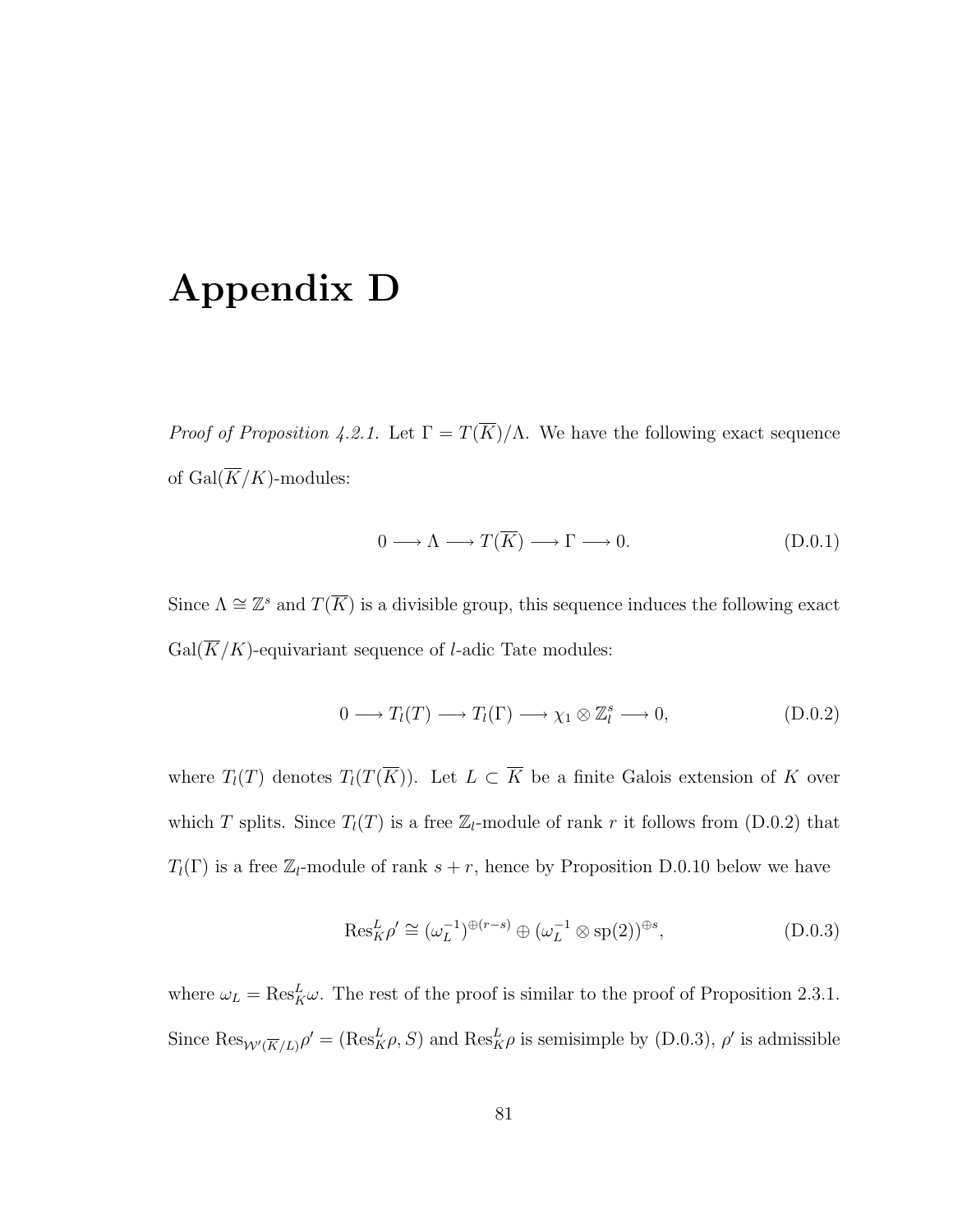by Lemma 2.2.1. Hence it has the following form:

$$
\rho' \cong \bigoplus_{i=1}^{t} \alpha_{t} \otimes \text{sp}(n_{t}), \qquad (D.0.4)
$$

where each  $\alpha_i$  is a representation of  $\mathcal{W}(K/K)$  and each  $n_i$  is a positive integer ([Ro1], p. 133, Cor. 2). Also, it follows from  $(D.0.3)$  that  $S^2 = 0$  and rank  $S = s$ . Thus, each  $n_i$  in (D.0.4) is 1 or 2 and

$$
\rho' \cong \alpha \oplus (\beta \otimes \text{sp}(2)),\tag{D.0.5}
$$

where  $\alpha$  is a representation of  $\mathcal{W}(\overline{K}/K)$  of dimension  $r - s$  and  $\beta$  is a representation of  $W(\overline{K}/K)$  of dimension s.

Applying the exact functor  $(-) \otimes_{\mathbb{Z}_l} \mathbb{Q}_l$  to  $(D.0.2)$  and taking duals afterwards, we get

$$
0 \longrightarrow \chi_1 \otimes \mathbb{Q}_l^s \longrightarrow V_l(\Gamma)^* \longrightarrow V_l(T)^* \longrightarrow 0,
$$
\n(D.0.6)

where  $V_l(T) = V_l(T(\overline{K}))$  and  $\chi_1 \cong (\chi_1)^*$ , since  $\chi_1$  is a representation of finite image, realizable over  $\mathbb{Z}$ . Sequence  $(D.0.6)$  induces an exact sequence of corresponding representations of  $W'(\overline{K}/K)$ , i.e.,

$$
0 \longrightarrow (\chi_1 \otimes \mathbb{Q}_l^s) \otimes_{\iota} \mathbb{C} \longrightarrow V_l(\Gamma)^* \otimes_{\iota} \mathbb{C} \longrightarrow V_l(T)^* \otimes_{\iota} \mathbb{C} \longrightarrow 0 \tag{D.0.7}
$$

is an exact sequence of  $W(\overline{K}/K)$ -modules. Moreover,  $\chi_1$  is the representation of  $W'(\overline{K}/K)$  on  $(\chi_1 \otimes \mathbb{Q}_l^s) \otimes_{\iota} \mathbb{C}, \rho' = (\rho, S)$  is the representation of  $W'(\overline{K}/K)$  on  $V_l(\Gamma)^* \otimes_i \mathbb{C}$ , and by Lemma 2.3.2,  $\chi \otimes \omega^{-1}$  is the representation of  $\mathcal{W}'(\overline{K}/K)$  on  $V_l(T)^* \otimes_i \mathbb{C}$ . Since  $\rho$  is semisimple, the exact sequence (D.0.7) of  $\mathcal{W}(\overline{K}/K)$ -modules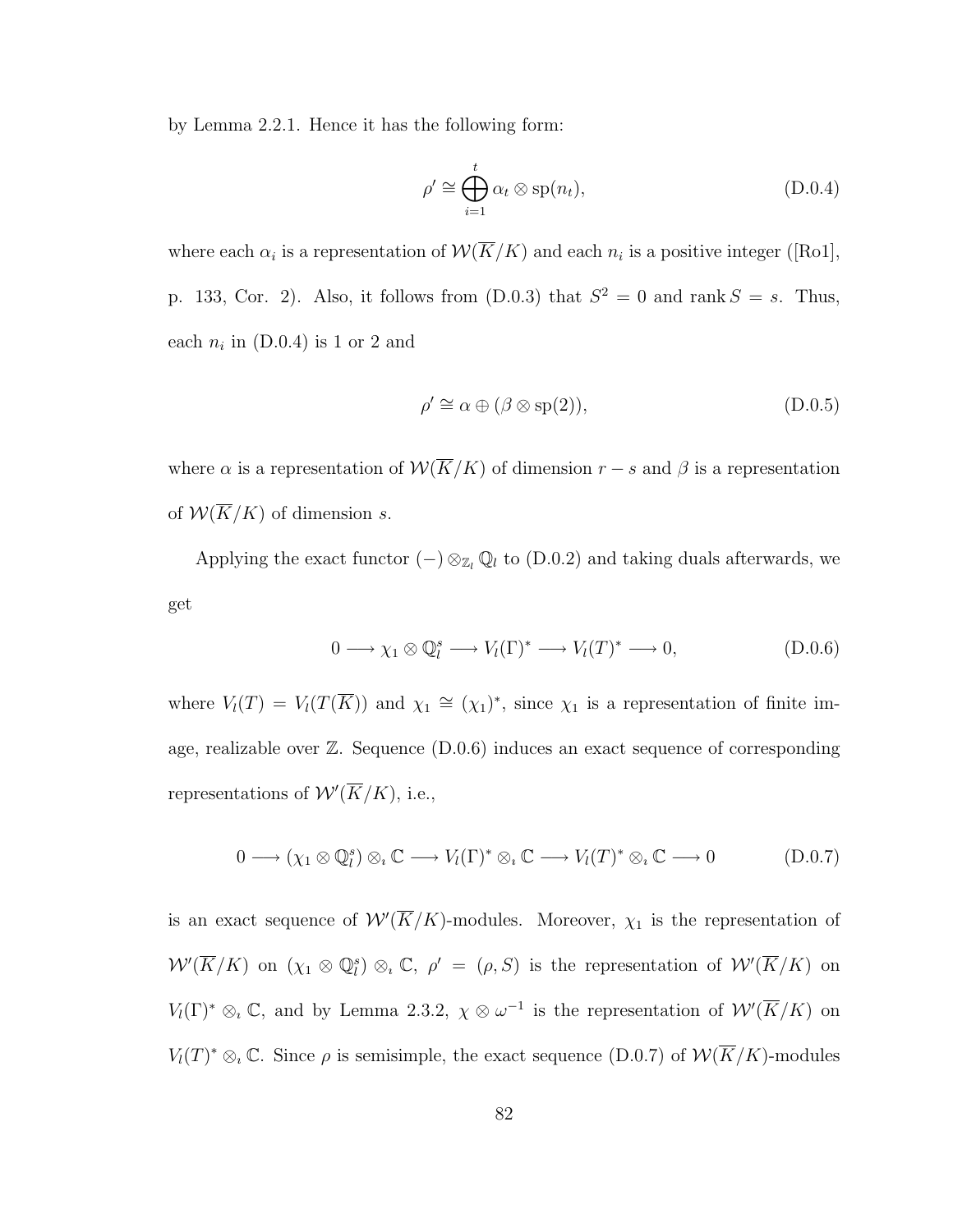splits, i.e.,

$$
\rho \cong \chi_1 \oplus (\chi \otimes \omega^{-1}).
$$

On the other hand, from (D.0.5) we have:

$$
\rho \cong \alpha \oplus \beta \oplus (\beta \otimes \omega).
$$

Thus, combining the last two congruences, we get

$$
\alpha \oplus \beta \oplus (\beta \otimes \omega) \cong \chi_1 \oplus (\chi \otimes \omega^{-1}).
$$
 (D.0.8)

We claim that  $\beta \otimes \omega$  is isomorphic to a subrepresentation of  $\chi_1$ . Suppose there is an irreducible component  $\beta_0$  of  $\beta$  such that  $\beta_0 \otimes \omega$  is isomorphic to a subrepresentation of  $\chi \otimes \omega^{-1}$ , i.e.,

$$
\beta_0 \otimes \omega \cong x \otimes \omega^{-1} \tag{D.0.9}
$$

for some irreducible component x of  $\chi$ . It follows from (D.0.8) that  $\beta_0$  is isomorphic to a subrepresentation of  $\chi \otimes \omega^{-1}$  or  $\chi_1$ , which is impossible, because x,  $\chi$ , and  $\chi_1$ have finite images, whereas  $\omega$  does not. Indeed, suppose  $\beta_0 \cong y \otimes \omega^{-1}$  or  $\beta_0 \cong z$ , where y is an irreducible component of  $\chi$  and z is an irreducible component of  $\chi_1$ . From (D.0.9) we get

$$
\beta_0 \cong x \otimes \omega^{-2},
$$

hence

$$
x \otimes \omega^{-2} \cong y \otimes \omega^{-1}
$$
 or  $x \otimes \omega^{-2} \cong z$ .

By taking determinants of both sides in each case, we get

$$
\frac{\det x}{\det y} = \omega^{-m+2k} \quad \text{or} \quad \frac{\det x}{\det z} = \omega^{2k},\tag{D.0.10}
$$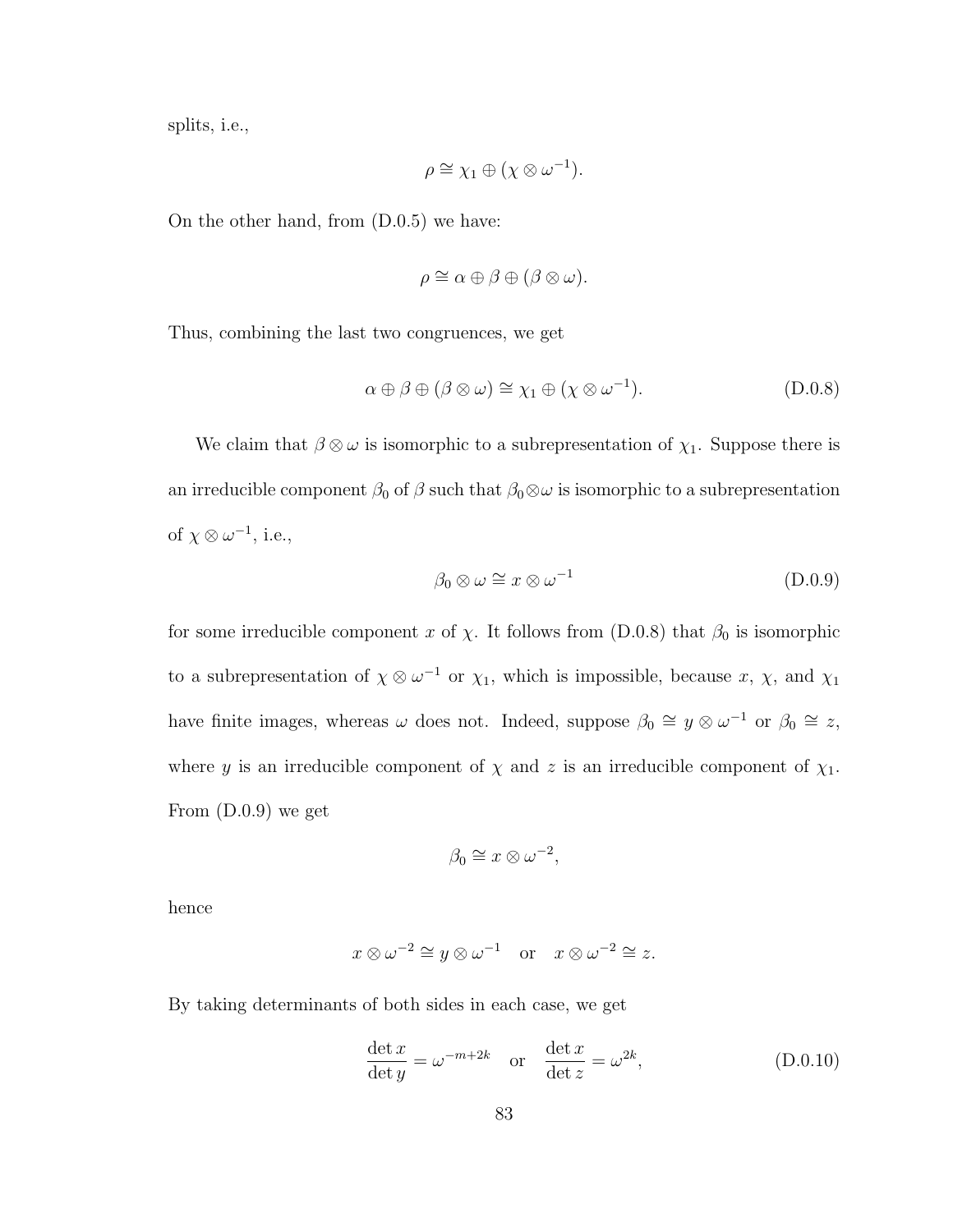where  $m = \dim y$ ,  $k = \dim x$ . Since x, y, and z have finite images (as being subrepresentations of  $\chi$  or  $\chi_1$ ) and  $\omega$  has infinite image, (D.0.10) gives a contradiction.

Thus,  $\beta \otimes \omega$  is isomorphic to a subrepresentation of  $\chi_1$ . Since  $\beta \otimes \omega$  and  $\chi_1$  have the same dimension s, we have  $\beta \otimes \omega \cong \chi_1$ , hence  $\beta \cong \chi_1 \otimes \omega^{-1}$ . By the uniqueness of decomposition of a semisimple module into simple modules, we conclude from (D.0.8) that  $\alpha \cong \chi_2 \otimes \omega^{-1}$ .  $\Box$ 

**Proposition D.0.10.** Let  $\Lambda \subset (K^{\times})^r$  be a free discrete subgroup of rank s ( $s \leq r$ ) and denote  $(\overline{K}^{\times})^r/\Lambda$  by  $\Gamma$ . Let  $\rho' = (\rho, S)$  be the representation of  $\mathcal{W}'(\overline{K}/K)$  associated to the l-adic representation of  $Gal(\overline{K}/K)$  on  $V_l(\Gamma)^*$ . Let  $T_l(\Gamma)$  be a free  $\mathbb{Z}_l$ -module of rank  $s + r$ . Then

$$
\rho' \cong (\omega^{-1})^{\oplus (r-s)} \oplus (\omega^{-1} \otimes \text{sp}(2))^{\oplus s}.
$$

*Proof.* Let  $p_1, \ldots, p_s \in \Lambda$  be a basis of  $\Lambda$ , satisfying the assertion of Lemma D.0.12 below. First, let us choose a  $\mathbb{Q}_l$ -basis for  $V_l = V_l(\Gamma)$ . Let  $f_1 = (f_1(n)), \ldots, f_s =$  $(f_s(n)) \in T_l(\Gamma)$ , where  $f_1(n), \ldots, f_s(n)$  as elements of  $(\overline{K}^{\times})^r$  have the following form:

$$
f_1(n)^{l^n} = p_1, \dots, f_s(n)^{l^n} = p_s
$$
 and  
 $f_1(n+1)^l = f_1(n), \dots, f_s(n+1)^l = f_s(n).$ 

Let  $\xi = (\xi(n))$ , where each  $\xi(n) \in \overline{K}^{\times}$  is a primitive  $l^{n}$ -th root of unity and  $\xi(n+1)^{l}$  $\xi(n)$ . Let  $f_{s+1} = (f_{s+1}(n)), \ldots, f_{s+r} = (f_{s+r}(n)) \in T_l(\Gamma)$ , where  $f_{s+1}(n), \ldots, f_{s+r}(n)$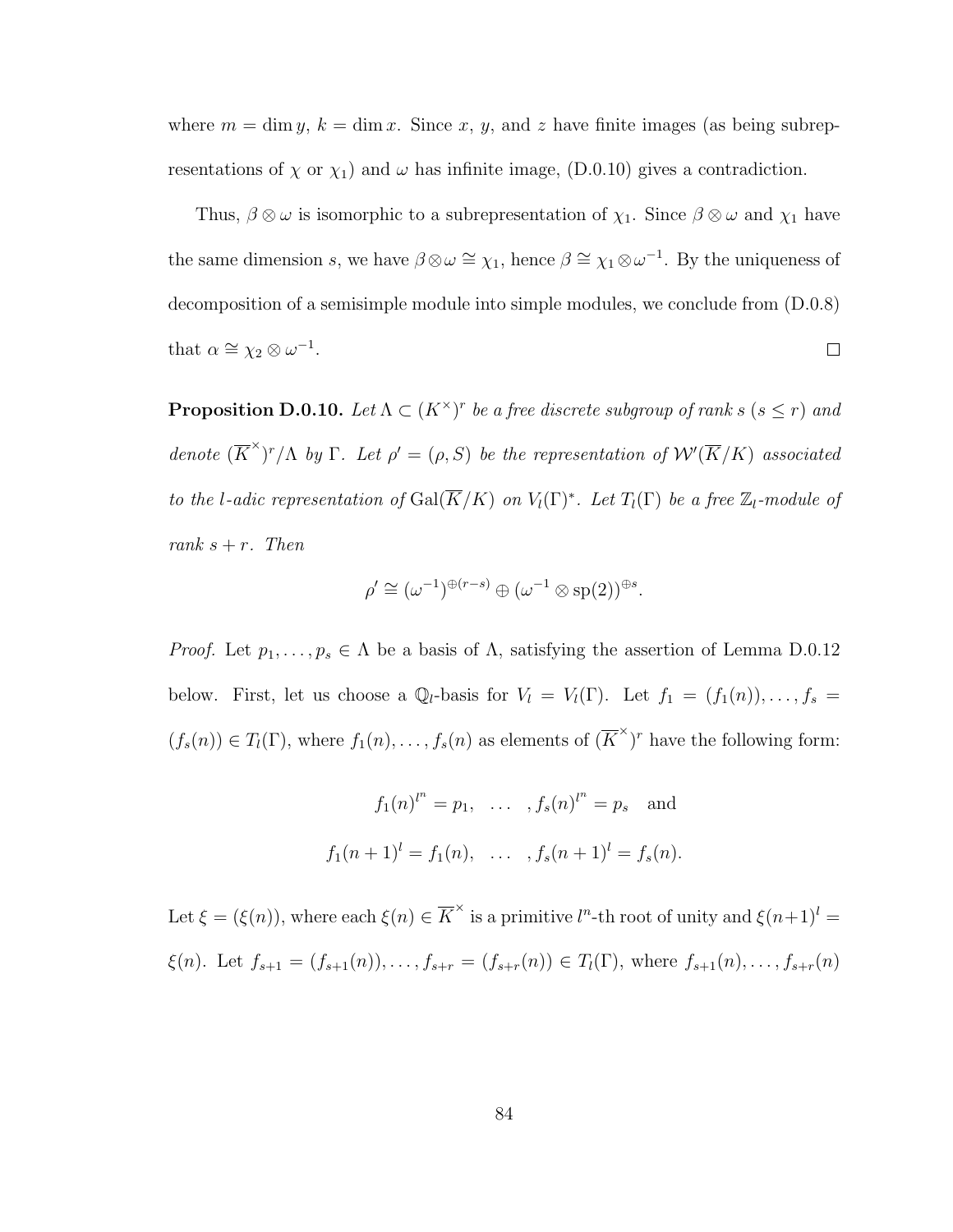as elements of  $(\overline{K}^{\times})^r$  satisfy the following properties:

$$
f_{s+1}(n) = (\xi(n), 1, ..., 1),
$$
  
\n
$$
f_{s+2}(n) = (1, \xi(n), ..., 1),
$$
  
\n...  
\n
$$
f_{s+r}(n) = (1, 1, ..., \xi(n)).
$$

Then  $f_1, \ldots, f_{s+r}$  is a basis of  $V_l$ . Indeed, it is easy to check that  $f_1, \ldots, f_{s+r}$  are linearly independent over  $\mathbb{Z}_l$ . Since  $T_l(\Gamma)$  is a free  $\mathbb{Z}_l$ -module of rank  $s+r$ , it follows that  $f_1, \ldots, f_{s+r}$  is a basis of  $V_l$ .

Let  $\rho_l$ : Gal $(K/K) \longrightarrow GL(V_l)$  be the *l*-adic representation associated to the  $Gal(K/K)$ -module  $V_l$ . Then the matrix representation of  $\rho_l$  with respect to the basis  $f_1, \ldots, f_{s+r}$  has the following form:

$$
\rho_l(\Phi) = \begin{pmatrix} E_s & 0 \\ * & q^{-1} \cdot E_r \end{pmatrix}, \quad \rho_l(i) = \begin{pmatrix} E_s & 0 \\ B(i) & E_r \end{pmatrix}, \quad (D.0.11)
$$

where  $E_r$  and  $E_s$  are the identity matrices,  $i \in I$ , and  $B(i) \in Mat_{r \times s}(\mathbb{Q}_l)$ . It is known that there exists a nilpotent endomorphism  $S_l$  of  $V_l^*$  such that S is obtained from  $S_l$ by extending of scalars via a field embedding  $i: \mathbb{Q}_l \hookrightarrow \mathbb{C}$ ; moreover,  $S_l$  is a unique nilpotent endomorphism such that

$$
\rho_l^*(i) = \exp(t_l(i)S_l),\tag{D.0.12}
$$

where  $t_l: I \longrightarrow \mathbb{Q}_l$  is a nontrivial continuous homomorphism and i belongs to an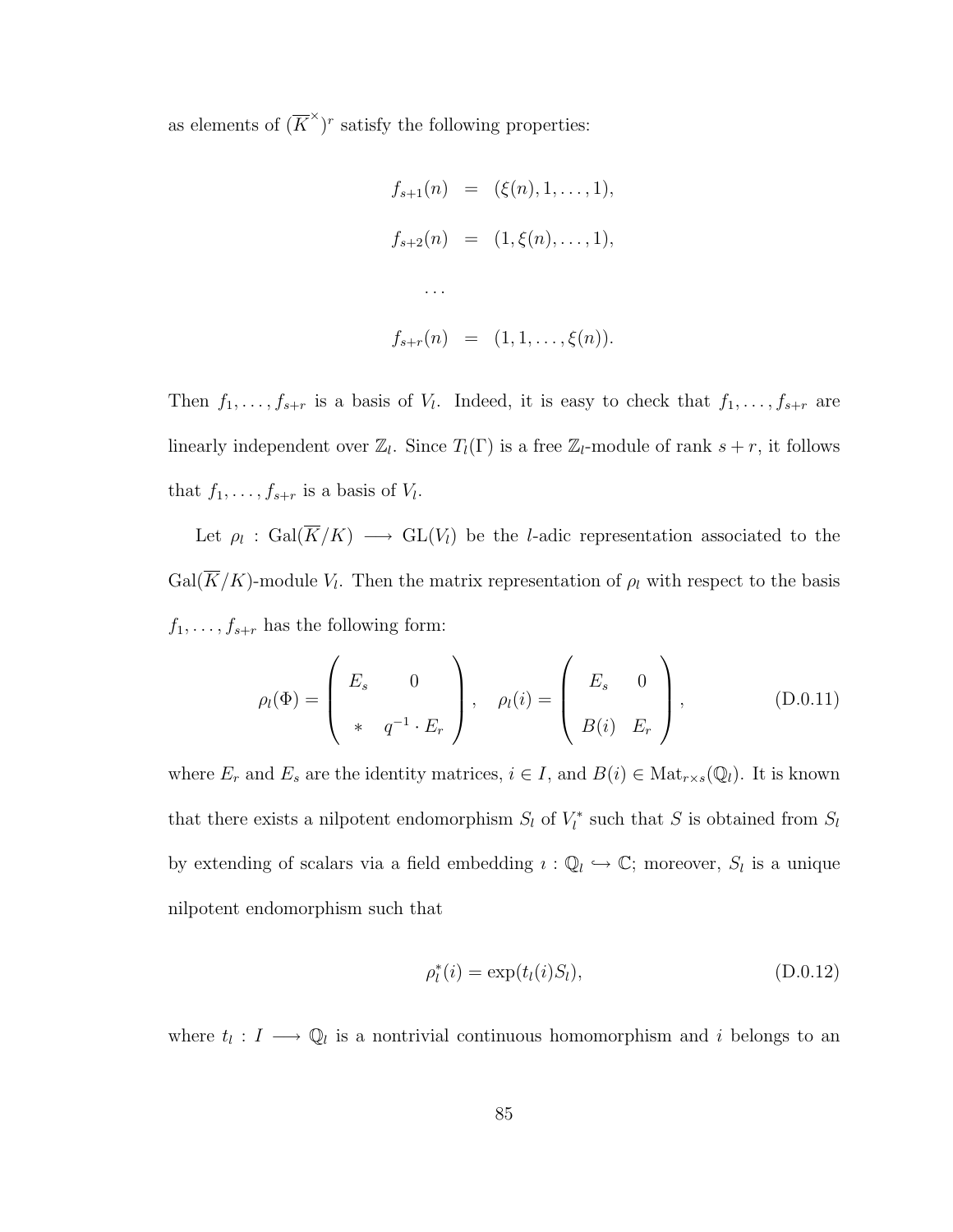open subgroup of *I*. Furthermore, for any  $g \in \mathcal{W}(\overline{K}/K)$  we have

$$
\rho(g) = \rho_l^*(g) \exp(-t_l(i)S_l), \qquad (D.0.13)
$$

where  $\rho_l^*(g) \exp(-t_l(i)S_l)$  is considered as an element of  $GL(V_l^* \otimes_i \mathbb{C})$  via  $\imath$  ([Ro1], p. 131, Prop.(i), (ii)). Formula (D.0.11) for  $\rho_l(\Phi)$  implies that, considered as a matrix over C via *i*, it is diagonalizable. It follows from Formula (D.0.13) that  $\rho(\Phi)$  is diagonalizable, hence  $\rho$  is semisimple and  $\rho'$  is admissible by Lemma 2.2.1.

Let  $\varpi$  be a uniformizer of K and let  $\Pi = (\varpi(n))$ , where each  $\varpi(n) \in \overline{K}^{\times}$  has the following property:

$$
\varpi(n)^{l^n} = \varpi
$$
 and  $\varpi(n+1)^l = \varpi(n)$ .

There exists  $i_0 \in I$  such that

$$
i_0(\Pi) = (i_0(\varpi(n))) = (\varpi(n)\xi(n)^{\alpha(n)}) = \xi^{\alpha}\Pi,
$$

where  $\alpha = (\alpha(n)) \in \mathbb{Z}_l$ . By Lemma D.0.11 below  $\alpha \neq 0$ .

**Lemma D.0.11.** Let  $g \in \mathcal{O}$  and let  $g_n \in \overline{K}$  denote a root of  $x^{l^n} - g = 0$ . Then  $i(g_n) = g_n$  for any  $i \in I$  and  $n \in \mathbb{N}$  if and only if  $g \in \mathcal{O}^{\times}$ .

*Proof.* Clearly,  $i(g_n) = g_n$  for any  $i \in I$  and  $n \in \mathbb{N}$  if and only if  $K(g_n)$  is unramified over  $K$  for any  $n$ .

Let  $g \in \mathcal{O}^{\times}$ . Then the assertion follows from the fact that  $x^{l^n} - g$ , considered as a polynomial in  $k[x]$ , has no multiple root ([L], p. 48, Prop. 7).

Conversely, since  $g_n^{\mu} = g$ , the valuation of g in  $K(g_n)$  is divisible by  $l^n$ . Since  $K(g_n)$  is unramified over K for any n, the valuation  $v_g$  of g in K coincides with the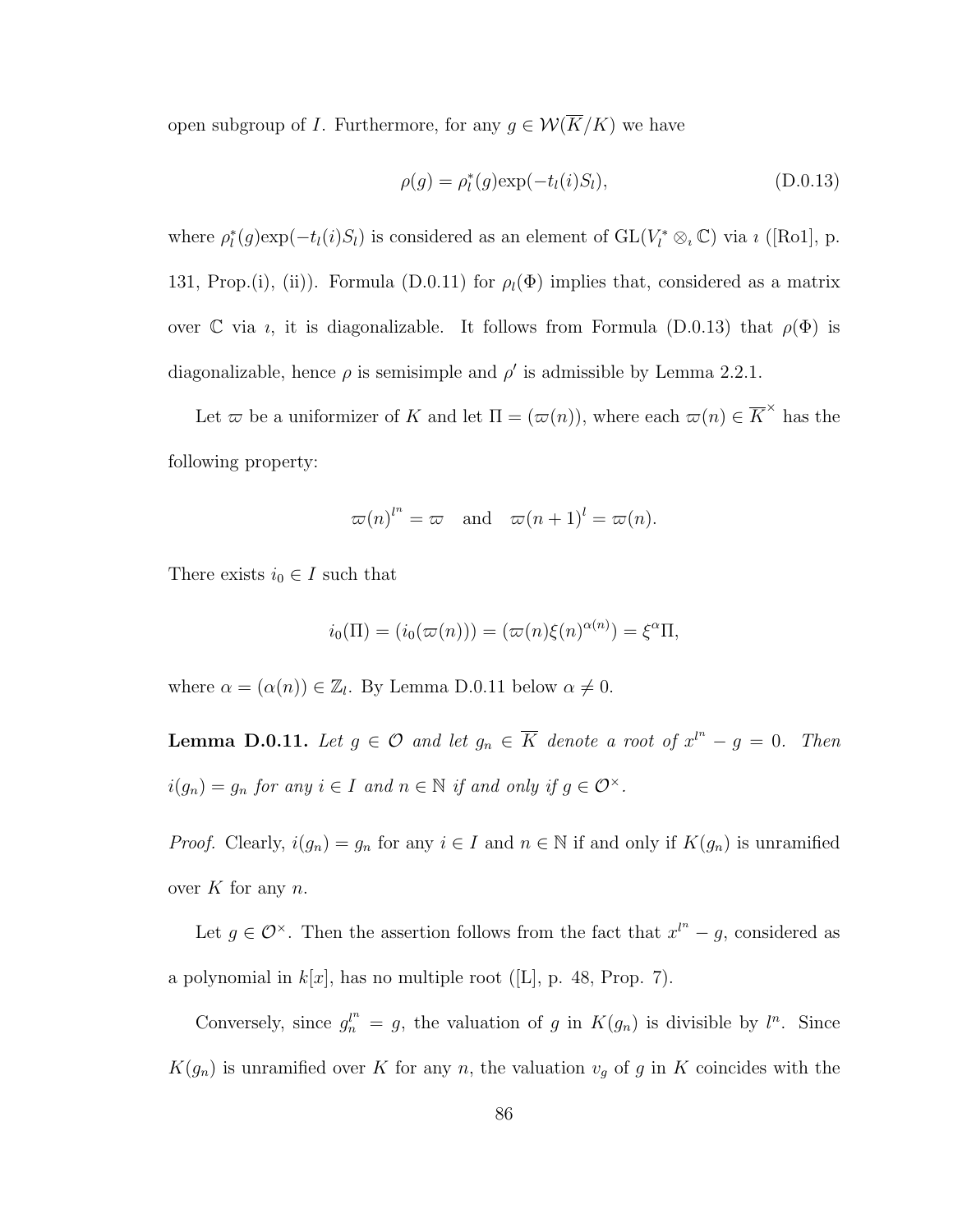valuation of g in  $K(g_n)$ , hence  $v_g$  is divisible by  $l^n$  for any n, which implies that  $v_g$ must be zero and  $g \in \mathcal{O}^{\times}$ .  $\Box$ 

Let  $p_k = (p_{kj}), p_{kj} \in K^{\times}, 1 \le k \le s, 1 \le j \le r$ . It follows from Lemma D.0.12 below that without loss of generality we can assume that  $p_{kk} \notin \mathcal{O}^\times$  for any k and that  $p_{kj} \in \mathcal{O}^\times$  whenever  $k > j$ ,  $1 \leq j \leq r$ . Thus there exist  $u_k \in \mathcal{O}^\times$  and  $m_k \in \mathbb{Z}^\times$ such that  $p_{kk} = u_k \cdot \varpi^{m_k}$ . Let  $(u_k(n))$  be a sequence in  $\overline{K}^{\times}$  such that

$$
u_k(n)^{l^n} = u_k
$$
 and  $u_k(n+1)^l = u_k(n)$ .

For  $f_k(n) \in (\overline{K}^{\times})^r$  write  $f_k(n) = (f_{kj}(n))$ , where  $f_{kj}(n) \in \overline{K}^{\times}$ ,  $1 \leq k \leq s$ , and  $1 \leq j \leq r$ . Then as  $f_{kk}(n)$  we can take  $u_k(n) \cdot \varpi(n)^{m_k}$ . For  $i_0$  we have

$$
i_0(f_1) = (i_0(f_1(n))) = (i_0(f_{11}(n)), i_0(f_{12}(n)), \ldots, i_0(f_{1r}(n))),
$$

where by Lemma D.0.11 we have:

$$
i_0(f_{11}(n)) = u_1(n) \cdot \varpi(n)^{m_1} \cdot \xi(n)^{\alpha(n)m_1} = f_{11}(n) \cdot \xi(n)^{\alpha(n)m_1}.
$$

Analogously, using Lemma D.0.11, we get the following formulas:

$$
i_0(f_1) = f_1 \cdot f_{s+1}^{am_1} \cdot f_{s+2}^{a_2} \cdots f_{s+r}^{a_r},
$$
  
\n
$$
i_0(f_2) = f_2 \cdot f_{s+2}^{am_2} \cdot f_{s+3}^{b_3} \cdots f_{s+r}^{b_r},
$$
  
\n...  
\n
$$
i_0(f_s) = f_s \cdot f_{2s}^{am_s} \cdot f_{2s+1}^{c_{s+1}} \cdots f_{s+r}^{c_r}
$$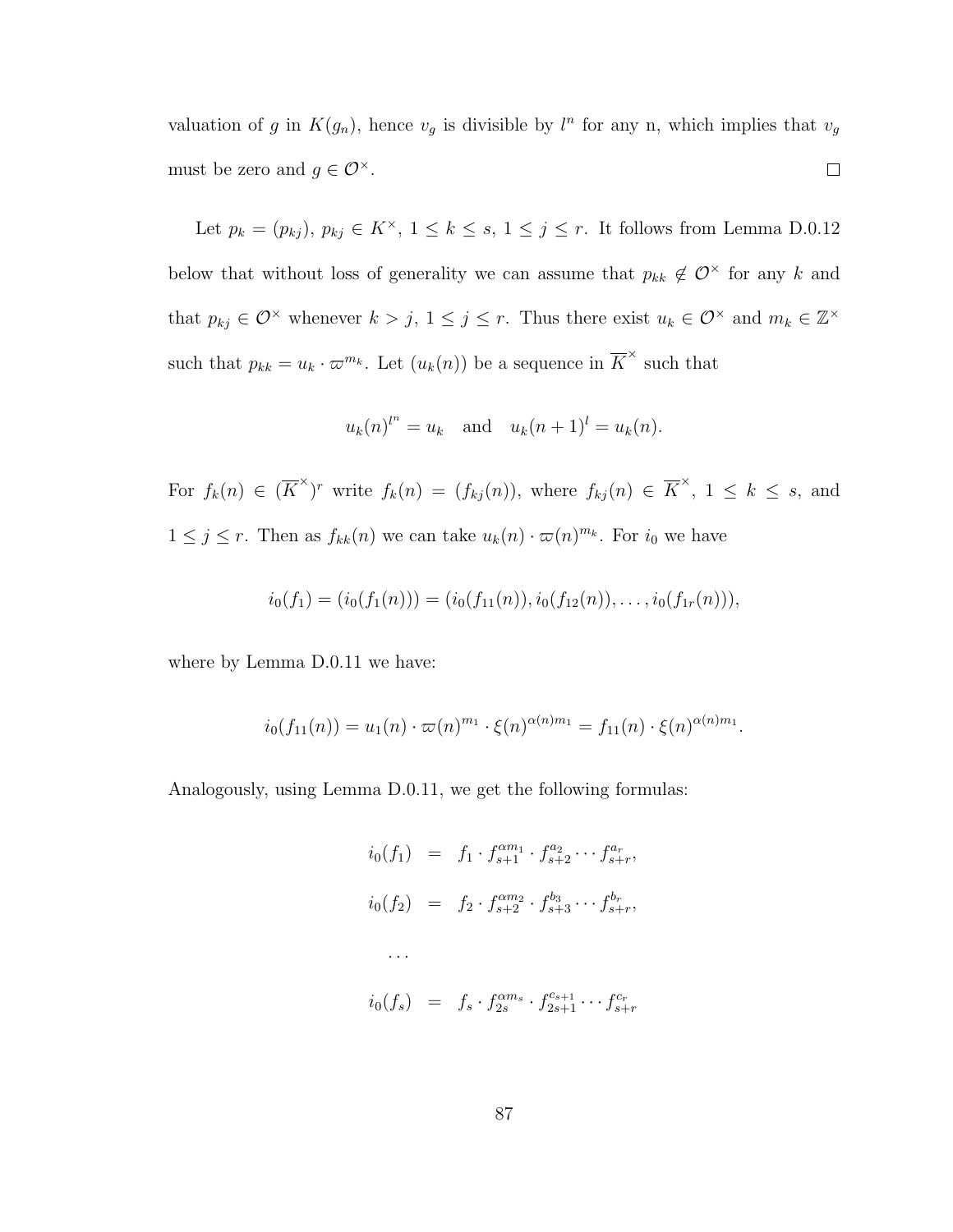for some  $a_i, b_j, \ldots, c_k \in \mathbb{Z}_l$ . This implies that  $B(i_0)$  has the following form:

$$
B(i_0) = \left(\begin{array}{cccc} \alpha m_1 & 0 & \dots & 0 \\ & * & \alpha m_2 & \dots & 0 \\ & \vdots & \vdots & \ddots & \vdots \\ & * & * & \dots & \alpha m_s \\ & \vdots & \vdots & \ddots & \vdots \end{array}\right),
$$

where  $\alpha, m_1, \ldots, m_s \in \mathbb{Z}_l^\times$  $\sum_{l}^{x}$ , hence rank  $B(i_0) = s$ .

Since  $\rho'$  is admissible,

$$
\rho' \cong \bigoplus_{j=1}^{k} \pi_j \otimes \text{sp}(n_j),\tag{D.0.14}
$$

where  $\pi_1, \ldots, \pi_k$  are representations of  $W(\overline{K}/K)$  ([Ro1], p. 133, Cor. 2). Since  $\rho_l^*(i) = \exp(t_l(i)S_l)$  by (D.0.12) and  $(\rho_l(i) - E_{s+r})^2 = 0$  from (D.0.11), it follows that  $(S_l)^2 = 0$ , i.e., each  $n_j$  in (D.0.14) is 1 or 2, hence

$$
\rho' \cong \alpha \oplus (\beta \otimes \mathrm{sp}(2)),
$$

where  $\alpha$  and  $\beta$  are representations of  $\mathcal{W}(\overline{K}/K)$ . Since rank  $B(i_0) = s$ , the equation (D.0.12) implies that rank  $S = \text{rank } S_l = s$ , hence  $\dim \beta = s$  and  $\dim \alpha = r - s$ .

Let us prove now that  $\alpha \cong \bigoplus_{r=s} \omega^{-1}$  and  $\beta \cong \bigoplus_s \omega^{-1}$ . It can be easily verified that  $(D.0.11) - (D.0.13)$  imply

$$
\rho(g) = \begin{pmatrix} E_s & * \\ 0 & (\omega^{-1})^{\oplus r} \end{pmatrix}, \quad g \in \mathcal{W}(\overline{K}/K), \tag{D.0.15}
$$

hence there is a complete flag of subrepresentations

$$
(0) \neq W_1 \subset \cdots \subset W_{s+r} = V_l^* \otimes_i \mathbb{C}
$$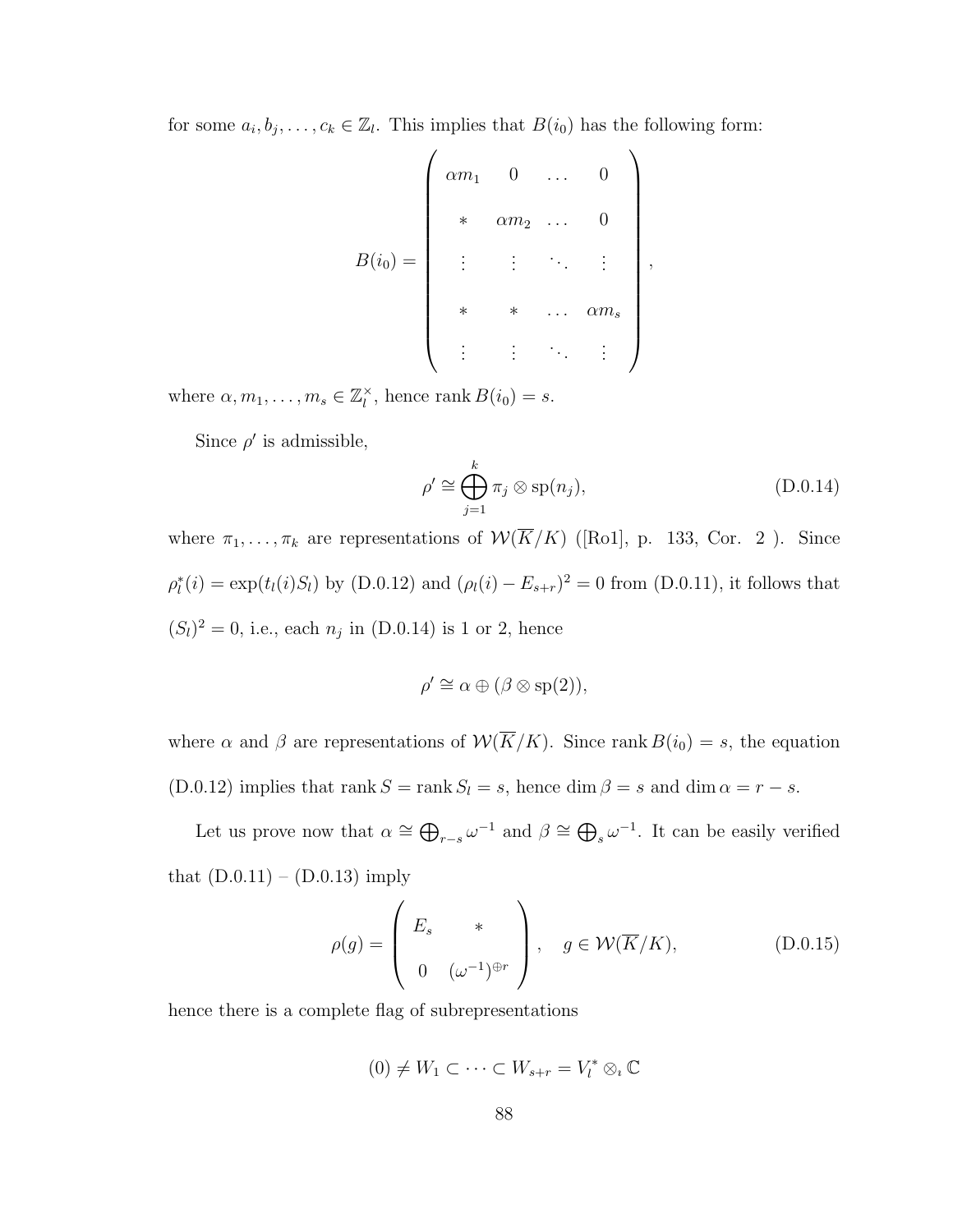of  $\rho$ . Since  $\rho$  is semisimple, it implies that  $\rho$  is a direct sum of one-dimensional subrepresentations, hence from (D.0.15)

$$
\alpha \cong \bigoplus_{r-s} \omega^{-1}
$$
 and  $\beta \cong \bigoplus_s \omega^{-1}$ .

**Lemma D.0.12.** Let K be a non-Archimedean local field with ring of integers  $\mathcal{O}$ . Let  $\Lambda \subset (K^{\times})^r$  be a free discrete subgroup of rank s  $(s \leq r)$ . There exist a basis  $p_1, \ldots, p_s$ of  $\Lambda$  and natural numbers  $n_1, \ldots, n_s$   $(1 \leq n_1 < n_2 < \cdots < n_s \leq r)$  with the following property: if  $p_k = (p_{kj})$ ,  $1 \leq k \leq s$ ,  $1 \leq j \leq r$ , and  $p_{kj} \in K^{\times}$ , then  $p_{in_i} \notin \mathcal{O}^{\times}$  for any i and  $p_{ln_i} \in \mathcal{O}^{\times}$  whenever  $l > i$ .

*Proof.* First, note that  $(\mathcal{O}^{\times})^r \cap \Lambda = \{1\}$ . Indeed, if  $x \in (\mathcal{O}^{\times})^r \cap \Lambda$  and  $x \neq 1$ , then  $(x^n)$  is an infinite sequence in  $(\mathcal{O}^\times)^r \cap \Lambda$ , hence it has a limit point, because  $(\mathcal{O}^\times)^r$  is compact, which contradicts the assumption that  $\Lambda$  is discrete.

Let  $\varpi$  be a uniformizer of K. The map  $\mathcal{O}^\times \times \mathbb{Z} \longrightarrow K^\times$  given by

$$
(u, n) \mapsto u\varpi^n
$$

is an isomorphism of topological groups. For every positive integer  $r$  it induces an isomorphism  $(K^{\times})^r \cong (\mathcal{O}^{\times})^r \times \mathbb{Z}^r$ . Let  $\pi : (K^{\times})^r \longrightarrow \mathbb{Z}^r$  be the projection onto  $\mathbb{Z}^r$ and  $t_1, \ldots, t_s$  be a basis of  $\Lambda$ . Since  $(\mathcal{O}^{\times})^r \cap \Lambda = \{1\}, \pi(t_1), \ldots, \pi(t_s)$  form a basis of  $\pi(\Lambda)$ . Indeed, otherwise, there exist  $m_1, \ldots, m_s \in \mathbb{Z}$ , not all of which are zeros, such that

$$
m_1\pi(t_1)+\cdots+m_s\pi(t_s)=0.
$$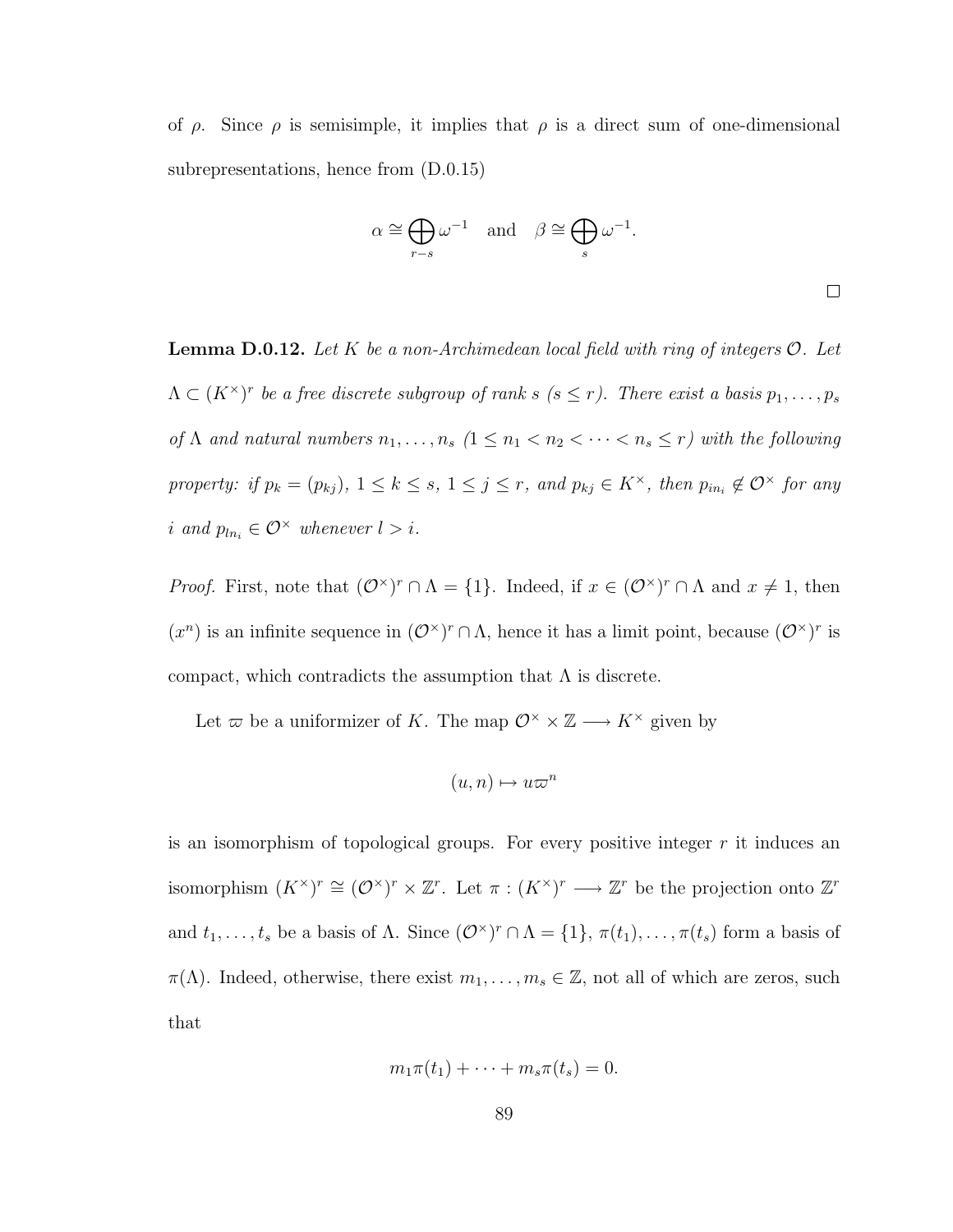Then  $1 \neq t_1^{m_1} \cdots t_s^{m_s} \in (\mathcal{O}^\times)^r \cap \Lambda$ . Thus,  $\pi(\Lambda) \subseteq \mathbb{Z}^r$  is a subgroup of rank s and it is enough to prove the following sublemma:

**Sublemma D.0.13.** Let  $G \subseteq \mathbb{Z}^r$  be a subgroup of rank s  $(s \leq r)$ . There exist a basis  $g_1, \ldots, g_s$  of G and natural numbers  $n_1, \ldots, n_s$   $(1 \leq n_1 < n_2 < \cdots < n_s \leq r)$  with the following property: if  $g_k = (g_{kj})$ ,  $1 \leq k \leq s$ ,  $1 \leq j \leq r$ , and  $g_{kj} \in \mathbb{Z}$ , then  $g_{in_i} \neq 0$ for any i and  $g_{ln_i} = 0$  whenever  $l > i$ .

Indeed, if we assume Sublemma D.0.13, then there is a basis  $g_1, \ldots, g_s$  of  $\pi(\Lambda)$ with the property described in Sublemma D.0.13. Since  $\pi(t_1), \ldots, \pi(t_s)$  is a basis of  $\pi(\Lambda)$ , there is a matrix  $D = (d_{ij}) \in GL_s(\mathbb{Z})$  such that

$$
g_i = \sum_j d_{ij} \pi(t_j), \quad 1 \le i \le s.
$$

Then  $p_i = \prod_j t_j^{d_{ij}}$  $j_j^{a_{ij}}$ ,  $1 \leq i \leq s$ , will be a basis of  $\Lambda$  with the required property.  $\Box$ 

*Proof of Sublemma D.0.13.* Suppose  $r = s$ . We will prove the sublemma in this case by induction on r. Clearly, it holds when  $r = 1$ . Let r be arbitrary and  $e_1, \ldots, e_r$  be the standard basis of  $\mathbb{Z}^r$ . There exists  $k \in \mathbb{Z}^\times$  such that  $G \cap (e_r) = (ke_r)$ , because  $me_r \in G$ , where  $m = |B|$  and  $B = \mathbb{Z}^r/G$ . Then  $G/(ke_r) \subseteq \mathbb{Z}^{r-1}$  is a subgroup of rank r − 1. By induction, there exist  $g_1, \ldots, g_{r-1} \in G$  such that in  $G/(ke_r)$  we have:

$$
\bar{g}_i = \sum_{j=1}^{r-1} a_{ij} e_j, \quad 1 \le i \le r-1,
$$

for some  $a_{ij} \in \mathbb{Z}$  such that  $a_{ii} \neq 0$  for any i and  $a_{ij} = 0$  whenever  $i > j$ . Then  $g_1, \ldots, g_{r-1}, g_r = k e_r$  will be a basis of G with the required property.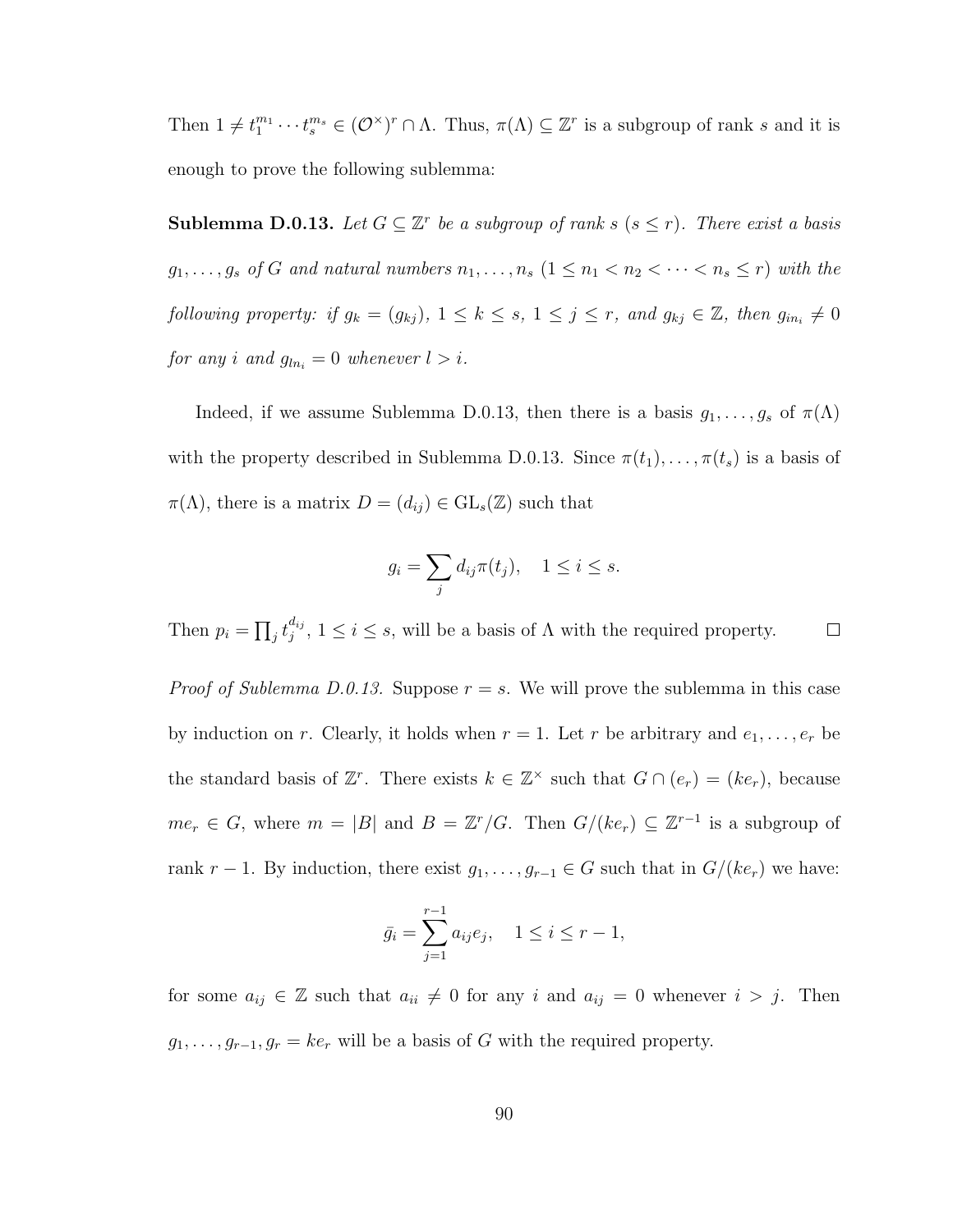Suppose now that  $s \neq r$ . Let  $q_1, \ldots, q_s$  be a basis of G. Then  $q_i = \sum_j b_{ij} e_j$ , where  $B = (b_{ij}) \in Mat_{s \times r}(\mathbb{Z})$ . Since  $q_1, \ldots, q_s$  is a basis, rank  $B = s$ , i.e., there exists an  $s \times s$ -submatrix  $B_0$  of B such that  $\det B_0 \neq 0$ . Let  $B_0$  have the following form:

$$
B_0 = \begin{pmatrix} b_{1n_1} & b_{1n_2} & \dots & b_{1n_s} \\ b_{2n_1} & b_{2n_2} & \dots & b_{2n_s} \\ \vdots & \vdots & \ddots & \vdots \\ b_{sn_1} & b_{sn_2} & \dots & b_{sn_s} \end{pmatrix}
$$

.

Then  $p_i = \sum_j b_{in_j} e_{n_j}$ ,  $1 \leq i \leq s$ , are linearly independent, hence generate a free subgroup H of rank s in  $\mathbb{Z}e_{n_1} \oplus \cdots \oplus \mathbb{Z}e_{n_s}$ . By the case  $r = s$  above there is a matrix  $C \in GL_s(\mathbb{Z})$  such that

$$
\sum_i c_{ki} p_i = \sum_j h_{kn_j} e_{n_j},
$$

where  $h_{kn_j} \in \mathbb{Z}$ ,  $h_{in_i} \neq 0$  for any i and  $h_{ln_i} = 0$  whenever  $l > i$ . Then  $g_k = \sum_i c_{ki} q_i$ ,  $1 \leq k \leq s$ , will be a basis of G with the required property.  $\Box$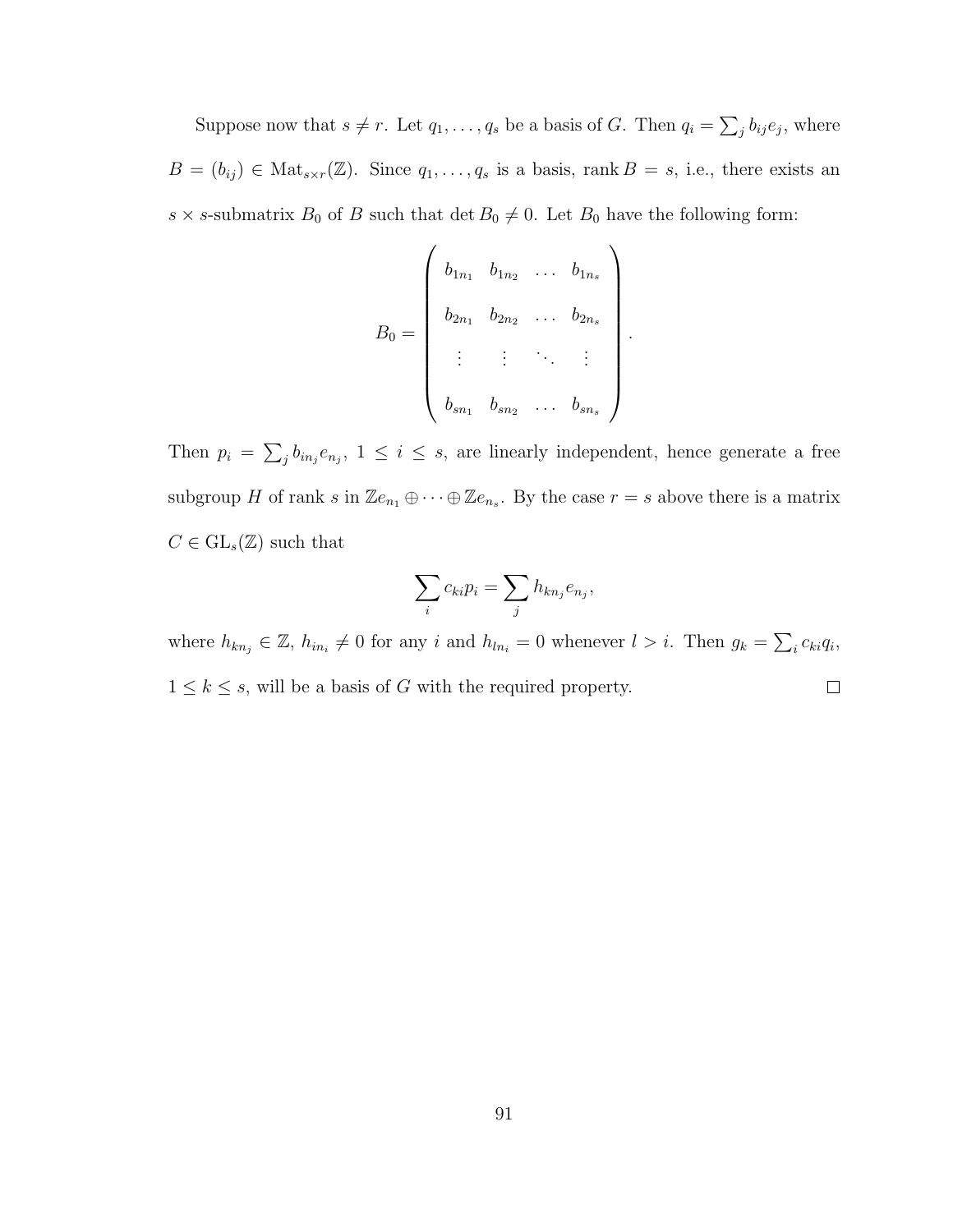## Bibliography

- [Cha] C. Chai, N´eron models for semiabelian varieties: congruence and change of base field, Asian J. Math. 4 (2000), no. 4, 715–736.
- [Che] C. Chevalley, "Algebra," Springer-Verlag, New-York, 1988.
- [Chi] T. Chinburg, B. Erez, G. Pappas, and M. Taylor,  $\varepsilon$ -constants and the Galois structure of de Rham cohomology, Ann. of Math. 146 (1997), 411–473.
- [F-C] G. Faltings and C. Chai, "Degeneration of abelian varieties," Springer-Verlag, Berlin, 1990.
- [K] A. A. Kirillov, "Elements of the theory of representations," Springer-Verlag, Berlin-New York, 1976.
- [L] S. Lang, "Algebraic number theory," 2nd ed., Springer-Verlag, New York, 1994.
- [M] J. S. Milne, Abelian varieties, "Arithmetic Geometry," Springer-Verlag, New York, 1986, 103–150.